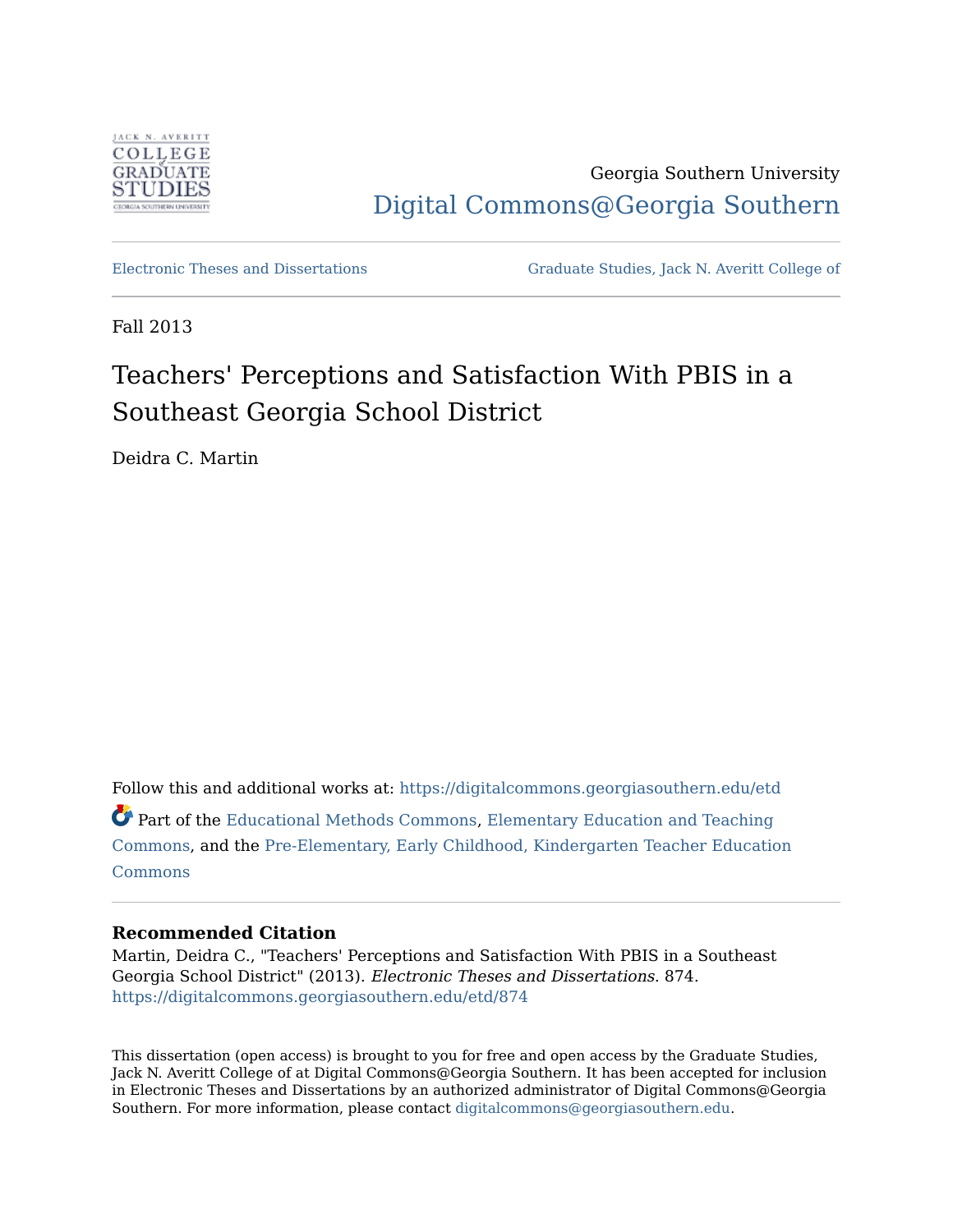# TEACHERS' PERCEPTIONS AND SATISFACTION WITH PBIS IN A SOUTHEAST GEORGIA SCHOOL DISTRICT

#### by

### DEIDRA MARTIN

#### (Under the Direction of Michael Moore)

### ABSTRACT

In today's educational system, an important concern is student behavior. Problem behaviors can affect students' academic learning as well as teachers' instructional time. Many programs and approaches are available to improve student behavior in schools. One school-wide program known as Positive Behavioral Interventions and Supports (PBIS) is designed to help schools create and sustain effective behavioral supports for students. PBIS is a national framework schools can use to help them design and implement behavioral practices for students. It involves all the faculty, staff, and students in a school system. Teachers are important stakeholders in implementing PBIS. If they do not fully support or "buy in" to the program, its effectiveness will be significantly compromised. The purpose of this study was to examine teachers' satisfaction level and perceptions of PBIS in a school district in the southeast USA. Teachers at a primary and an elementary school were surveyed and interviewed in order to determine their opinions of PBIS. The survey and interview data indicated that teachers in this school system were satisfied with PBIS. Results of this study could benefit administrators in this school district as they evaluate the effectiveness of PBIS and plan to implement further interventions or programs.

INDEX WORDS: Positive Behavior Interventions and Supports (PBIS), Student Behavior, Teacher perceptions, Teacher satisfaction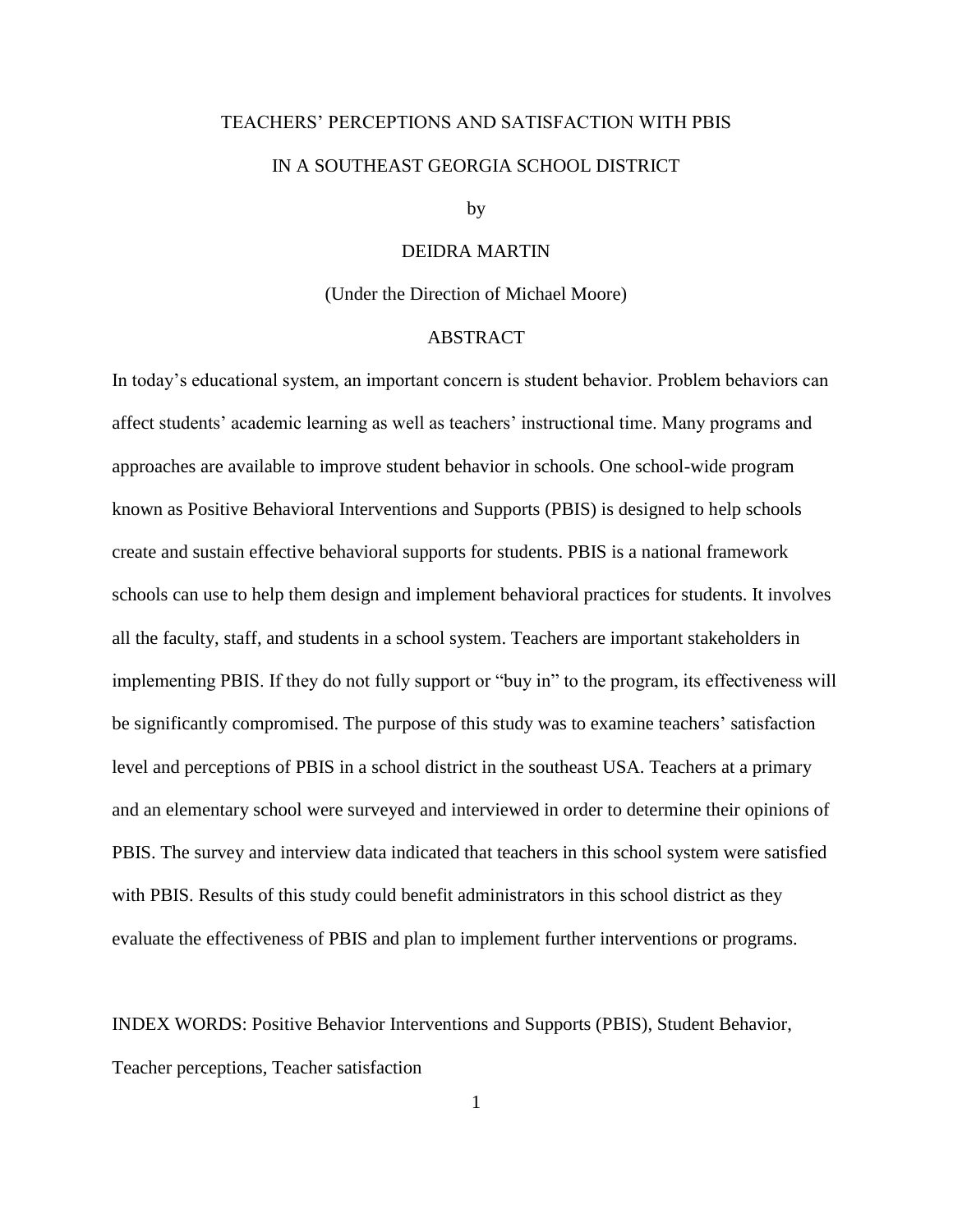### TEACHERS' PERCEPTIONS AND SATISFACTION WITH PBIS

### IN A SOUTHEAST GEORGIA SCHOOL DISTRICT

by

### DEIDRA MARTIN

B.S., Georgia Southern University 2004

M. Ed., Georgia Southern University 2006

A Dissertation Submitted to the Graduate Faculty of Georgia Southern University in

Partial Fulfillment of the Requirements for the Degree

DOCTOR OF EDUCATION

STATESBORO, GEORGIA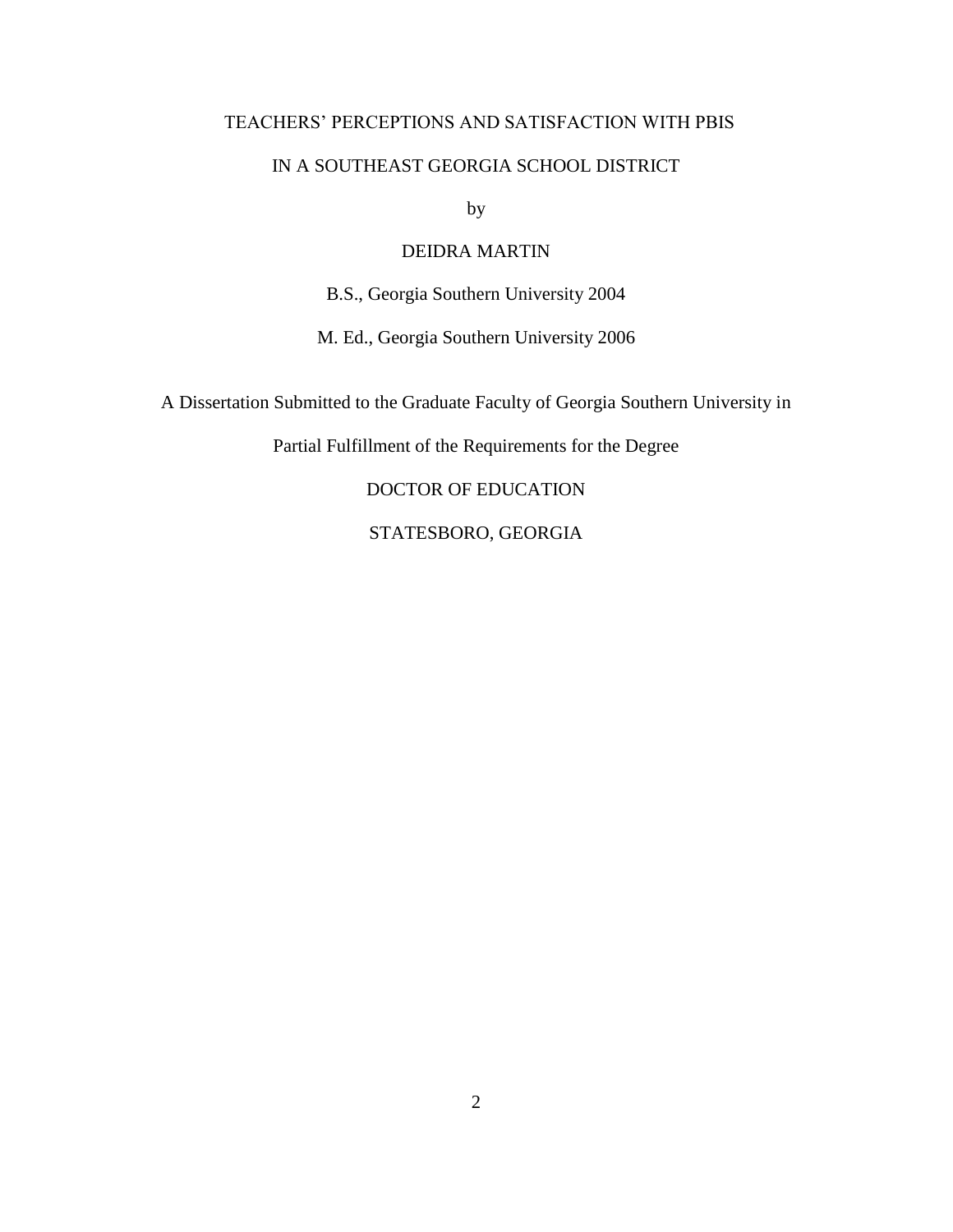©2013

# DEIDRA MARTIN

# All Rights Reserved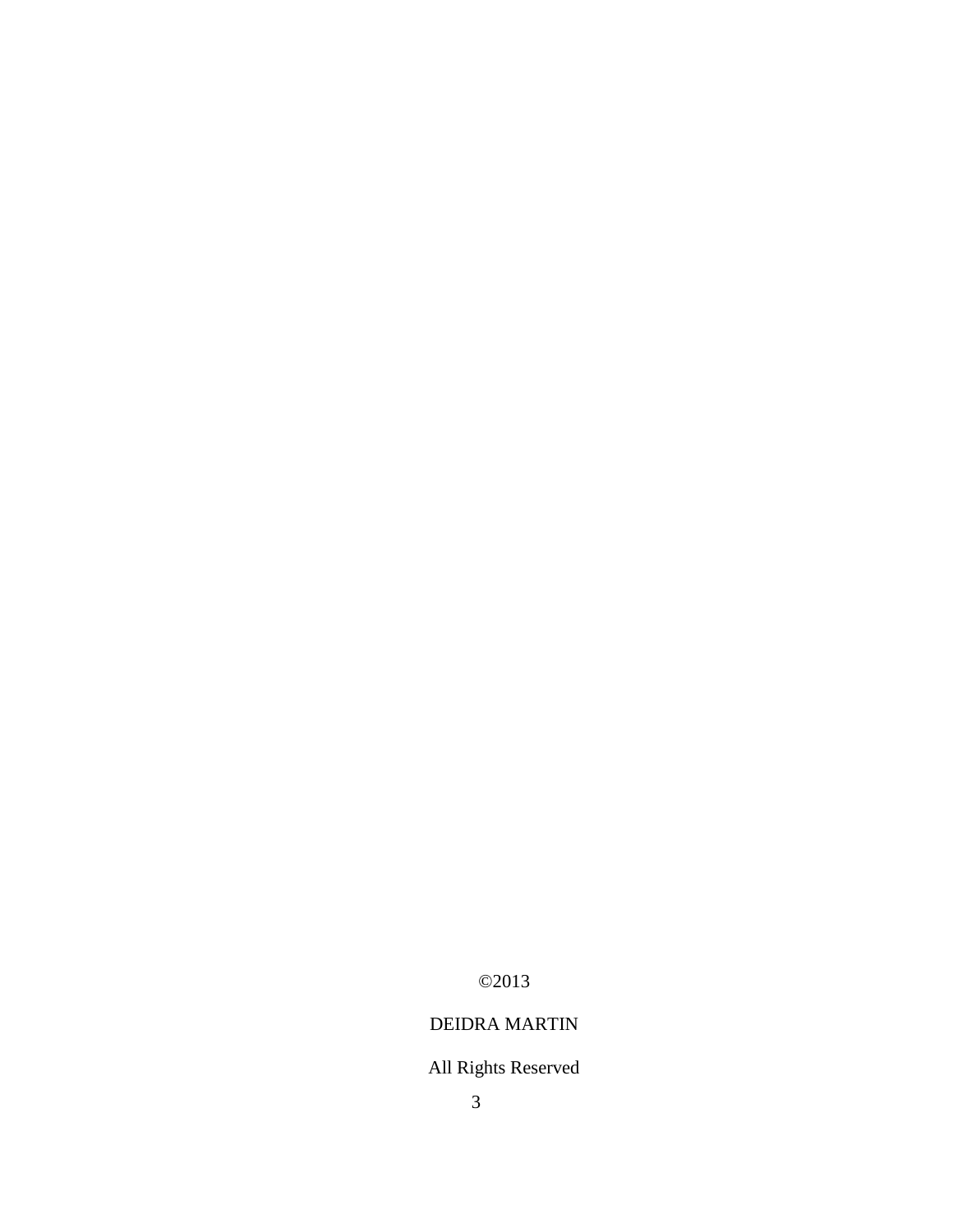### TEACHERS' PERCEPTIONS AND SATISFACTION WITH PBIS

### IN A SOUTHEAST GEORGIA SCHOOL DISTRICT

by

# DEIDRA MARTIN

Major Professor: Michael Moore<br>Committee: John Weaver

John Weaver Stephen Jenkins Terry Diamanduros Bruce Rogers

Electronic Version Approved: Fall 2013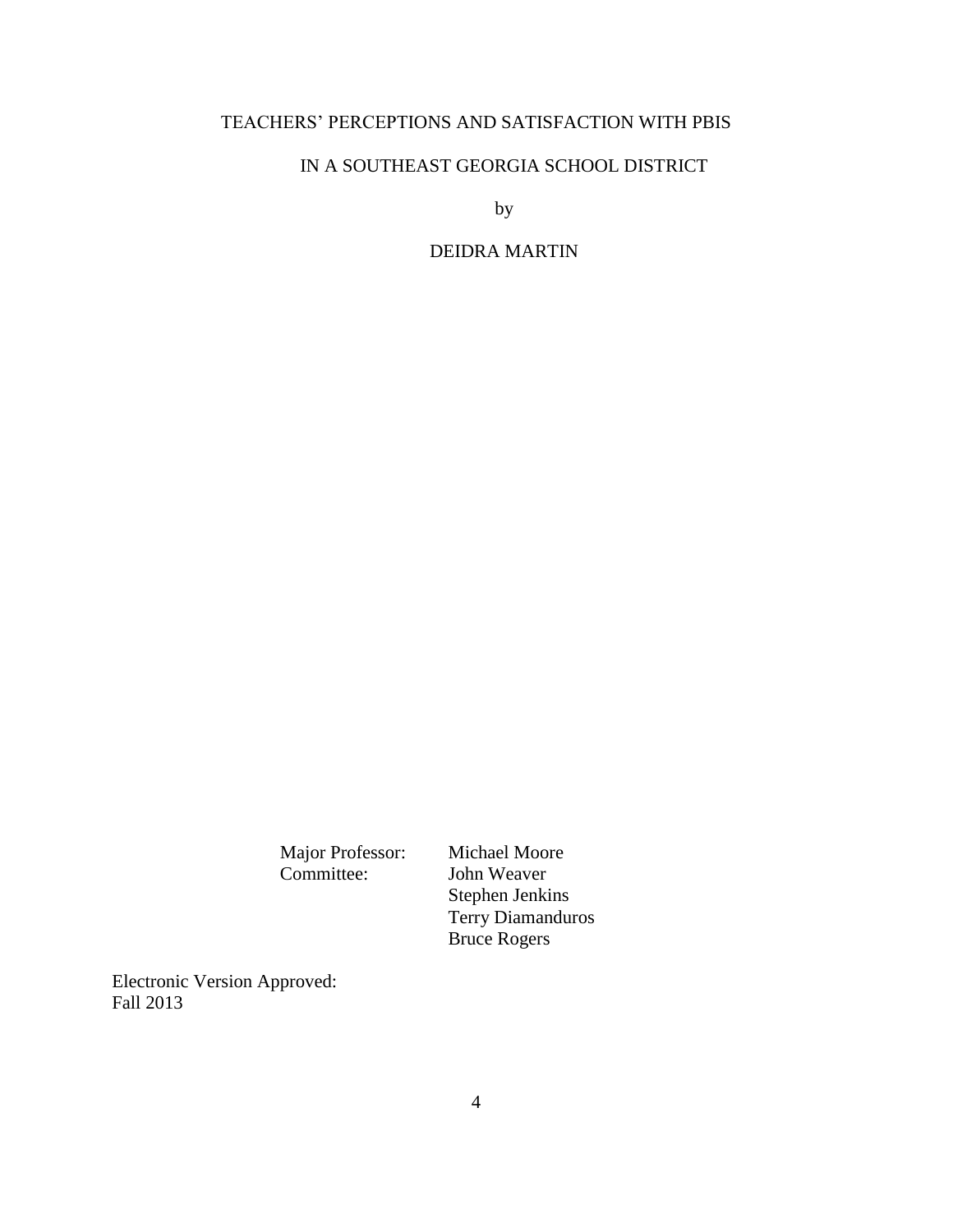## TABLE OF CONTENTS

# **CHAPTER**

| <b>APPENDICES</b> |                                                 |  |
|-------------------|-------------------------------------------------|--|
| A                 |                                                 |  |
| B                 | PBIS SURVEY CORRELATED TO RESEARCH QUESTIONS 91 |  |
| $\mathsf{C}$      |                                                 |  |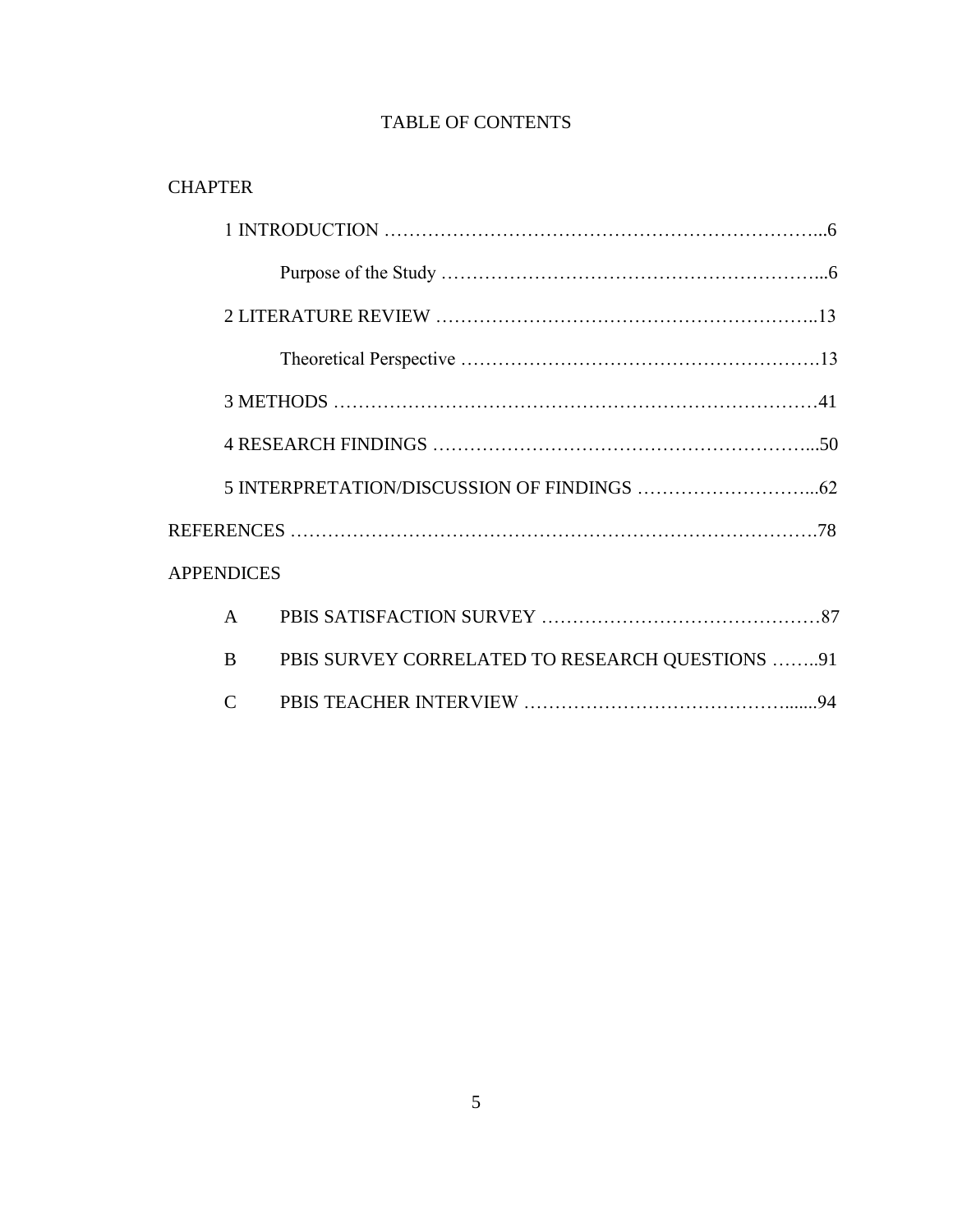### **Chapter 1**

### **Introduction**

### **Purpose of Study**

Managing student behavior has been an important topic in our nation for many years and it continues to be a significant issue today (Baer, Wolf, & Risley, 1968; Skinner, 1953; Sugai et al., 2000; Walker et al., 1996). There are many different kinds of individual and school wide approaches and programs designed to improve student behavior (Center for Effective Collaboration and Practice, 2001; Gottfredson, 1997; National Dissemination Center for Children with Disabilities, 2009). My research will focus on a school-wide program known as Positive Behavioral Interventions and Supports (PBIS) which is designed to help schools create and sustain effective behavioral supports for students. PBIS is a national framework schools can use to help them design and implement behavioral practices for students (OSEP Technical Assistance Center on Positive Behavioral Interventions and Supports, 2012).

Research has shown that PBIS has been an effective behavioral intervention program that positively impacts school climate (Bradshaw, Leaf, & Debnam, 2007; Lewis-Palmer, Sugai, & Larson, 1999; Todd, Haugen, Anderson, & Spriggs, 2002; Wasilewski, Gifford, & Bonneau, 2008) and academic achievement (Luiselli, Putnam, Handler, & Feinberg, 2005; Parr, Kidder, & Barrett, 2007; Putnam, Horner, & Algozzine, 2006). PBIS uses a school-wide approach which involves all faculty, staff, and students at a particular setting. Therefore, training for the program seeks to help administrators and faculty build collaborative teams and work together to ensure effective implementation (Dunlap, et al., 2000; Wasilewski, Gifford, & Bonneau, 2008). Instead of traditional training procedures of lectures and workshops, teacher training for PBIS involves more of an on-site approach in schools or community locations (Carr, et al., 2002). Teachers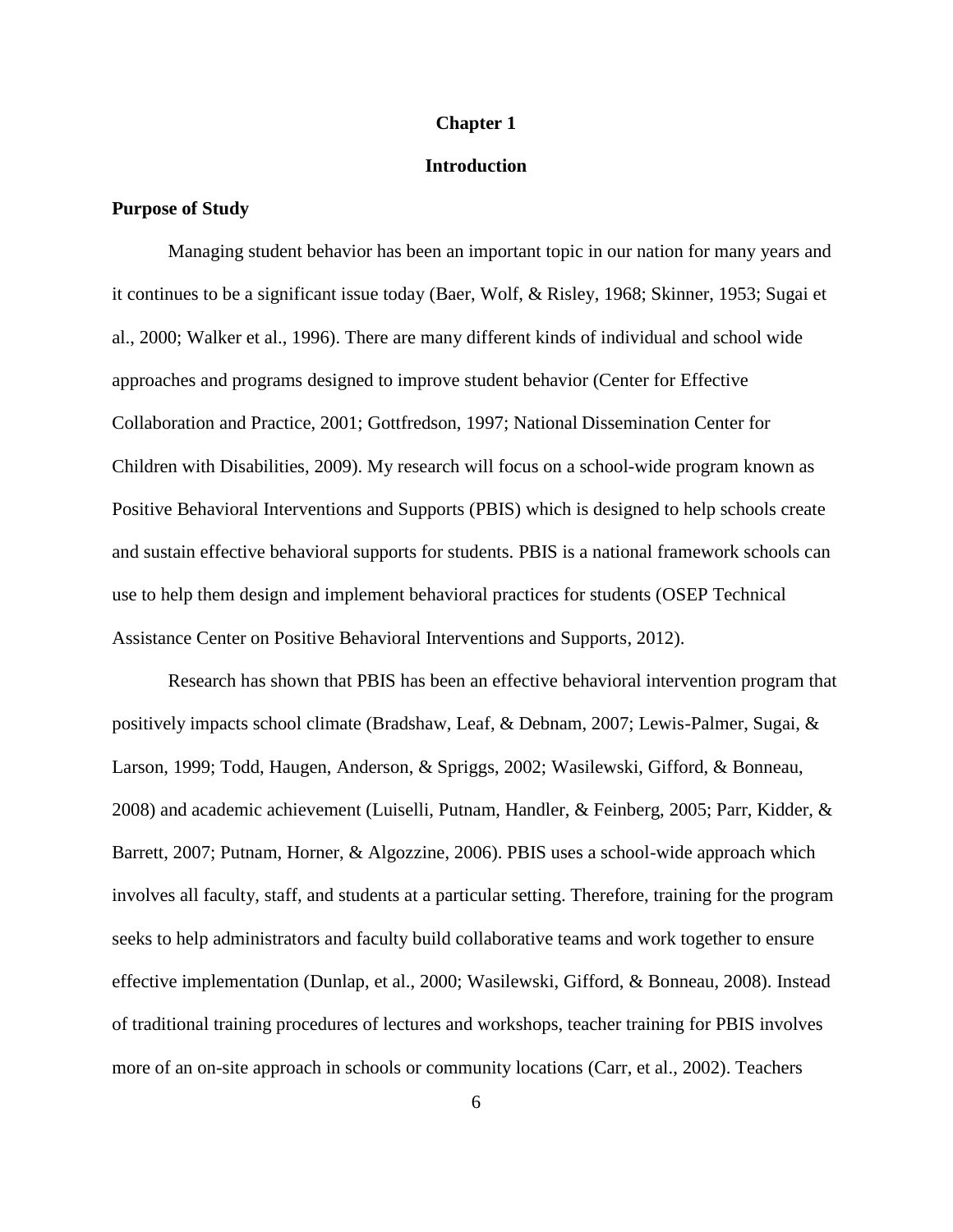discuss real-life school wide problems and situations, set goals, and select interventions and work in continuous collaboration with administrators, faculty, parents, and students to provide solutions to the targeted problems identified.

Teachers are key stakeholders in implementing PBIS. If they do not fully support or "buy in" to the program, its effectiveness will be significantly compromised. Research has shown that PBIS can be an effective behavioral intervention program; however, there is limited research on how teachers perceive this program and how it impacts teacher motivation and satisfaction (Horner, Freeman, Nelson, & Sugai, 2007; Palovlich, 2008). Anecdotal evidence would suggest that PBIS schools with reduced referrals and discipline issues have better teacher retention and higher satisfaction (Sugai, 2013).

The purpose of this study is to examine teachers' satisfaction level and perceptions of PBIS in a school district in the southeast USA. A PBIS satisfaction survey will be conducted, followed by interviews to further examine teachers' perceptions of this program. Using the theoretical perspective known as critical theory, this study will seek to understand how culture and institutions can shape educational practices such as PBIS. Critical theory is concerned with issues of power relationships, values, and privilege. Recognizing and challenging these issues can help make programs such as PBIS more effective.

**Problem Statement.** Teachers face many challenges in schools today, not the least of which includes students who exhibit problem behavior. Managing student behavior can affect teachers' motivation, as well as the overall school climate. This study will describe the implementation of PBIS at a southeast Georgia school. It will then examine teachers' perceptions and satisfaction level with PBIS and its impact on the school climate.

7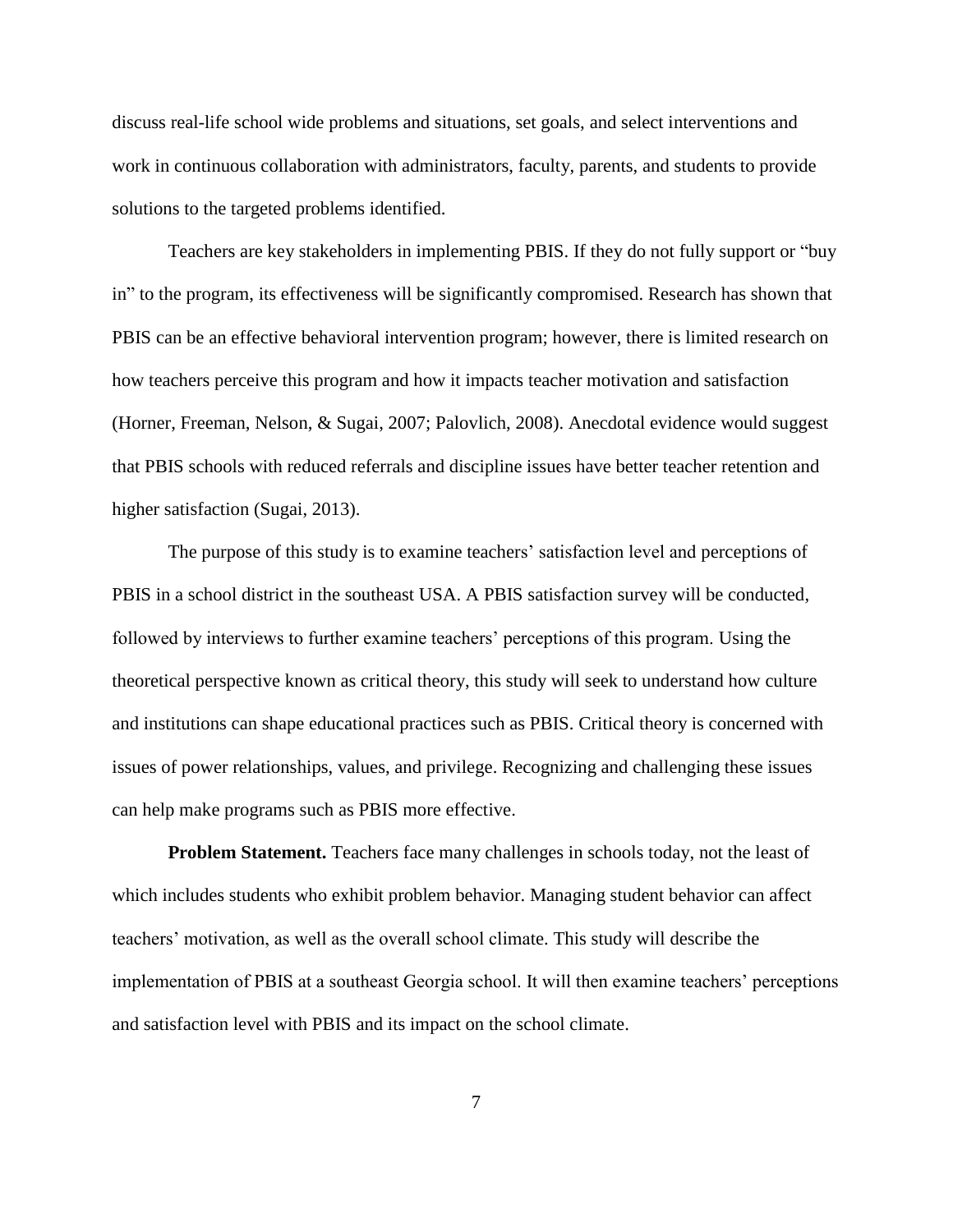During the 2010-2011 school year, the middle school in this district failed to meet Adequate Yearly Progress goals in academic performance and was placed on the "Needs Improvement" list by the state of Georgia. Consequently, they were required to implement the school wide behavior system, PBIS. The district then decided that the elementary and primary schools would also implement PBIS.

**Research Questions.** The following focus questions will guide this study. Additional subquestions used in the study are beneath the focus questions.

- 1) How satisfied with PBIS are teachers in a school in southeast Georgia?
	- a) Are teachers satisfied with the behavior expectations, consequences, short/long term incentives, data tracking system?
	- b) Are teachers satisfied with the administration's support of PBIS?
	- c) Are teachers satisfied with the plans/decisions of the school's PBIS team?
- 2) Has PBIS had a positive impact for teachers in a school in southeast Georgia?
	- a) Are teachers motivated to employ PBIS?
	- b) To what extent has PBIS positively affected teacher/staff behavior?
- 3) How does PBIS affect student behavior?
	- a) Has PBIS decreased student discipline problems?
	- b) Has PBIS helped to improve students' attitudes towards school?
	- c) Has PBIS helped to improve students' respectfulness toward others?
- 4) How does PBIS affect the school climate?
	- a) Has PBIS helped to improve relationships among students and adults in the school?
	- b) Has PBIS helped to improve safety throughout the school?
- 5) How was PBIS first implemented in this school?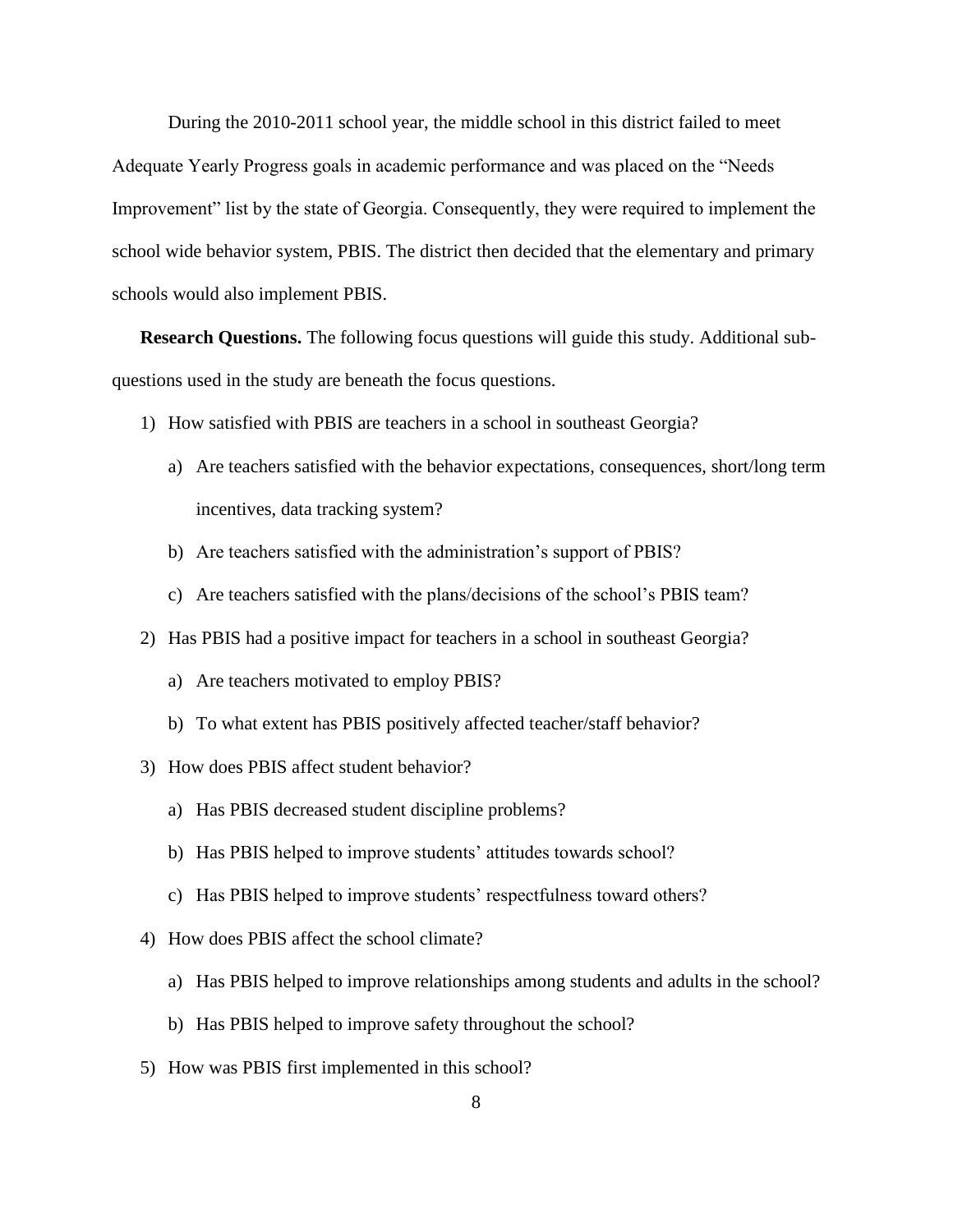- a) Were teachers involved in pre-implementation?
- b) Were their perceptions/opinions taken seriously before PBIS was implemented?
- c) Did teachers have adequate training and feel prepared to implement PBIS?
- 6) How is PBIS currently being implemented in this school?
	- a) What preparation have teachers done on their own to implement PBIS?
	- b) Are teachers' perceptions/opinions taken seriously now that the program has been implemented?
	- c) What aspects of PBIS hinder or facilitate its implementation?
	- d) Are teachers regularly updated on procedures and process of PBIS?
- 7) What patterns or themes emerged from teachers who scored very high or very low on the PBIS satisfaction survey?

### **Context of Study**

The United States' educational system has been replete with reports and commissions for improving American education for many years. Emphasis has been placed on developing academic standards that are rigorous and measureable. Systems have been created to ensure that teachers and students will be held accountable for meeting new learning standards. As schools have begun to focus on improving academics, increased attention has also been given to developing plans and programs for improving student behavior. Over the past twenty years, numerous behavior programs have been developed and implemented nationally. However, this study focuses on Positive Behavior Interventions and Supports (PBIS), a comprehensive schoolwide system designed to meet both behavior and academic needs of students.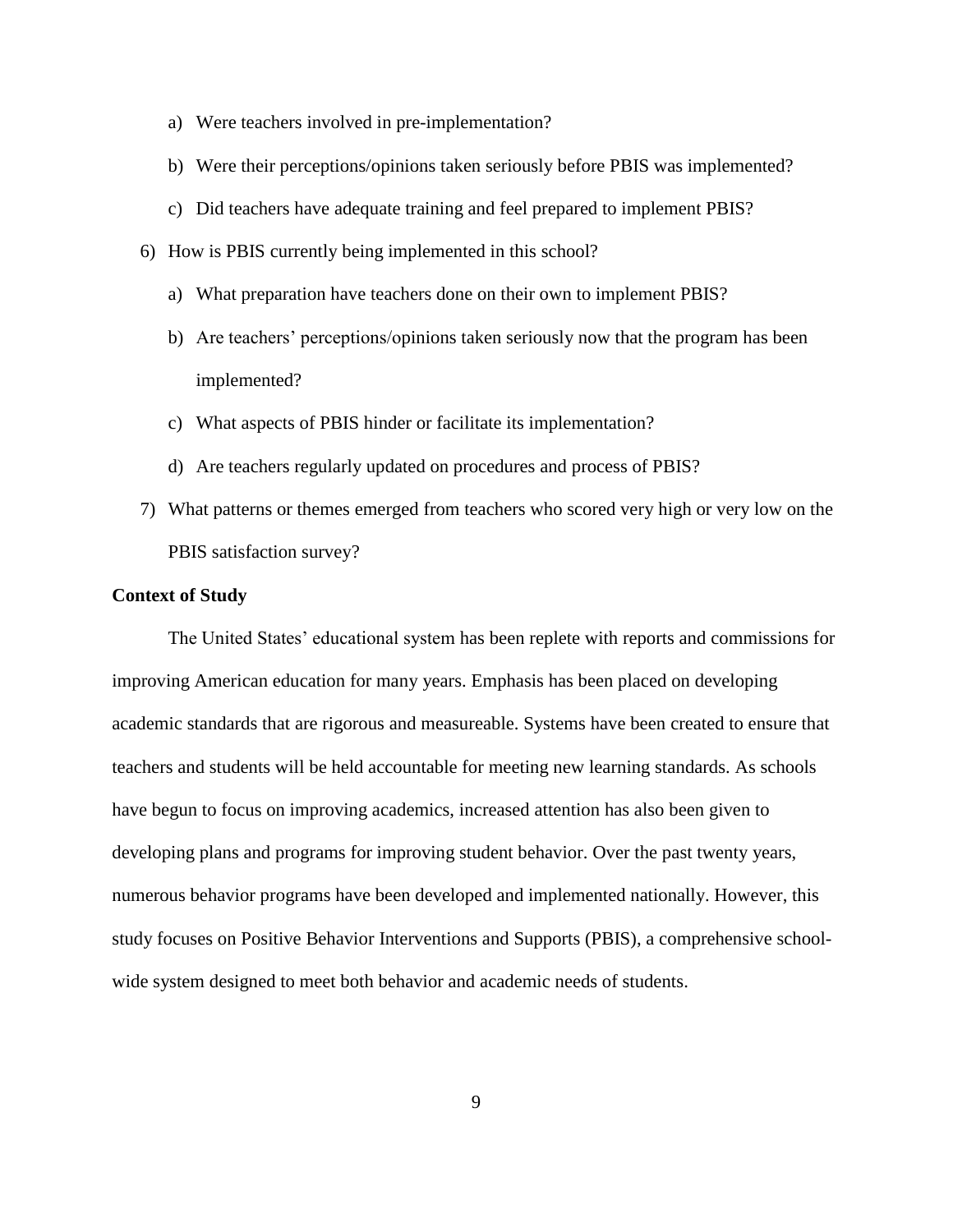The school system in this study is in a rural southeast Georgia county. A primary school and an elementary school from this district are included in this research. There are approximately 460 students at the primary school and 480 at the elementary school.

**Background of Study.** In order to describe the development and implementation of PBIS, the historical context around the program must be established. During the 1980s and 1990s the term *positive behavior support* became popular. It refers to behavior interventions or strategies that can be used to reduce problem behavior and promote desirable behavior (Dunlap et al., 2000). In 1997, amendments made to the Individuals with Disabilities Education Act (IDEA) became P.L. 105-17. One important aspect of these amendments was the concept of positive behavior support (PBS) for students whose behaviors violated school rules or was "outside personal or interpersonal norms of acceptable social behavior" (Sugai et al, 2000, p. 131). By law, if a student with a disability displays behaviors that affect his or her learning or that of others, then the child's Individualized Education Program (IEP) team must include positive behavior interventions or supports to address the behavior. If the child does not have a behavior intervention plan, then the IEP team must conduct a Functional Behavior Assessment to address the behavior. With the passing of this amendment, the term PBS received more attention as school systems began to organize to meet behavioral needs of all students, not just those with special needs. In an additional amendment to the Individuals for Disabilities Education Act in 2004, the Office of Special Education and Rehabilitative Services used the terminology *Positive Behavior Interventions and Supports* (PBIS) to describe strategies that schools could implement when students display problem behaviors that are socially unacceptable.

Another factor that contributed to the development of PBIS occurred in 2001. President George W. Bush signed the No Child Left Behind Act (NCLB, 2002) which radically changed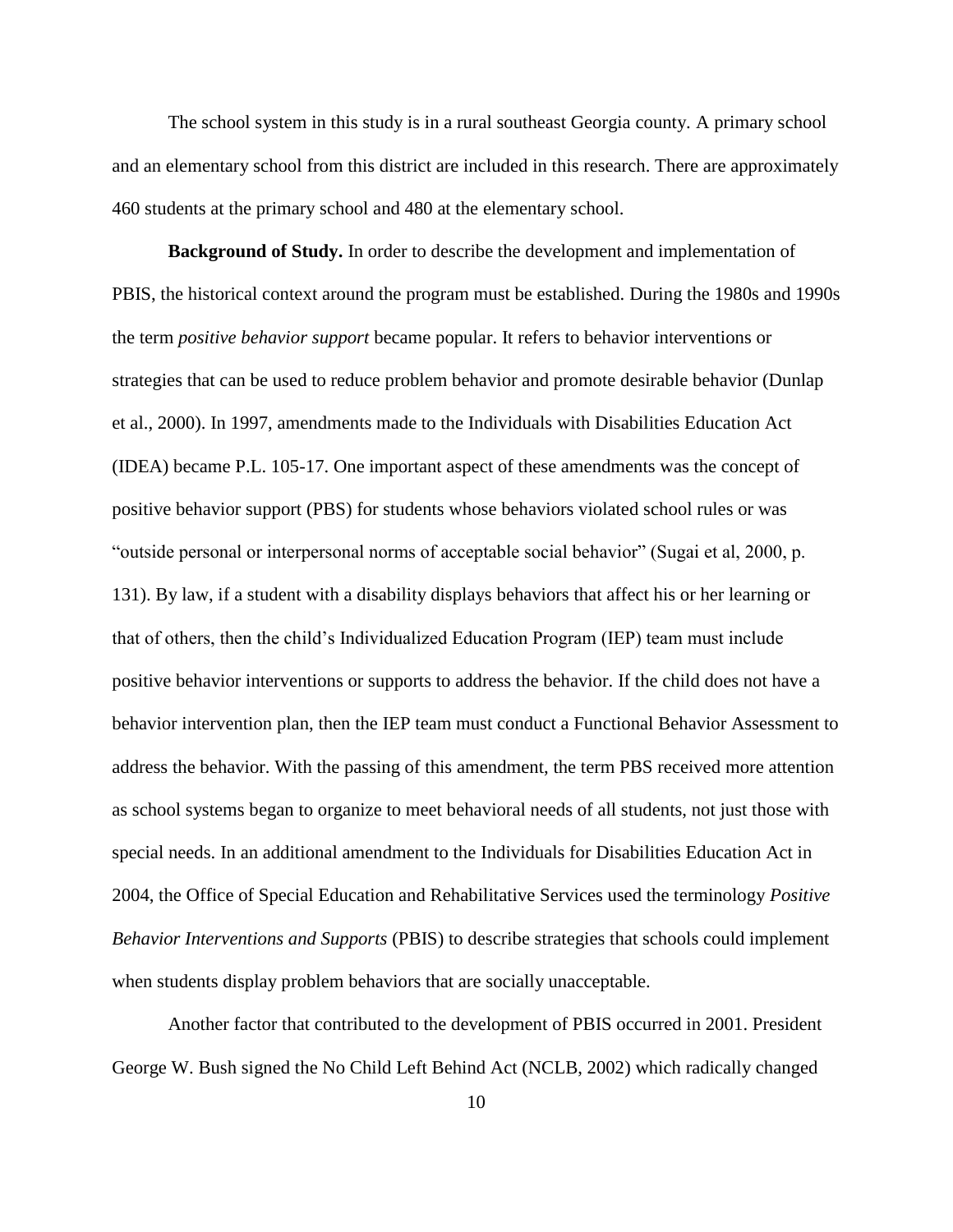the federal government's involvement with public education. Essentially, its goal was to provide all students in public schools with an equal opportunity education. The law called for states to develop uniform standards and assessments for all public schools, thereby creating a system of federal accountability (Spring, 2011). However, student populations that were becoming increasingly diverse brought additional concerns. Currently, many students have limited English proficiency, learning and/or behavioral problems, as well as inadequate family support (Sugai et al., 2000). NCLB (2002) addresses many of these issues in the Comprehensive School Reform section (US Department of Education, 2002, Title I, Part F) and the Safe and Drug Free Schools and Communities (SDFSC) section (Title IV, Part A). Although first created in 1986 due to the increasingly high rates of alcohol and drug use among young people, the Office of Safe and Drug Free Schools (OFDFS) did not become effective until 2002 with the passing of NCLB. Today this office distributes grants to programs and organizations designed to promote health, school safety, and emergency preparedness throughout the nation's schools.

Schools have had practices in place to deal with problem behaviors for many years (Sugai et al., 2000). Legal policies and amendments have contributed and affected the development of many behavior programs. This study will focus on PBIS, a school-wide systematic process that has developed in an effort to meet students' behavior needs and in turn their academic performance (U.S. Department of Education, 2010). By examining teachers' satisfaction and perceptions of PBIS in a school, this study will provide a better understanding of how PBIS impacts teachers and the overall school climate.

**Researcher Perspective.** This study was conducted in the school system where I am a teacher. Although, my relationship with the teachers and administration in the school could have made it difficult for me to be unbiased as a researcher, measures were taken to ensure that data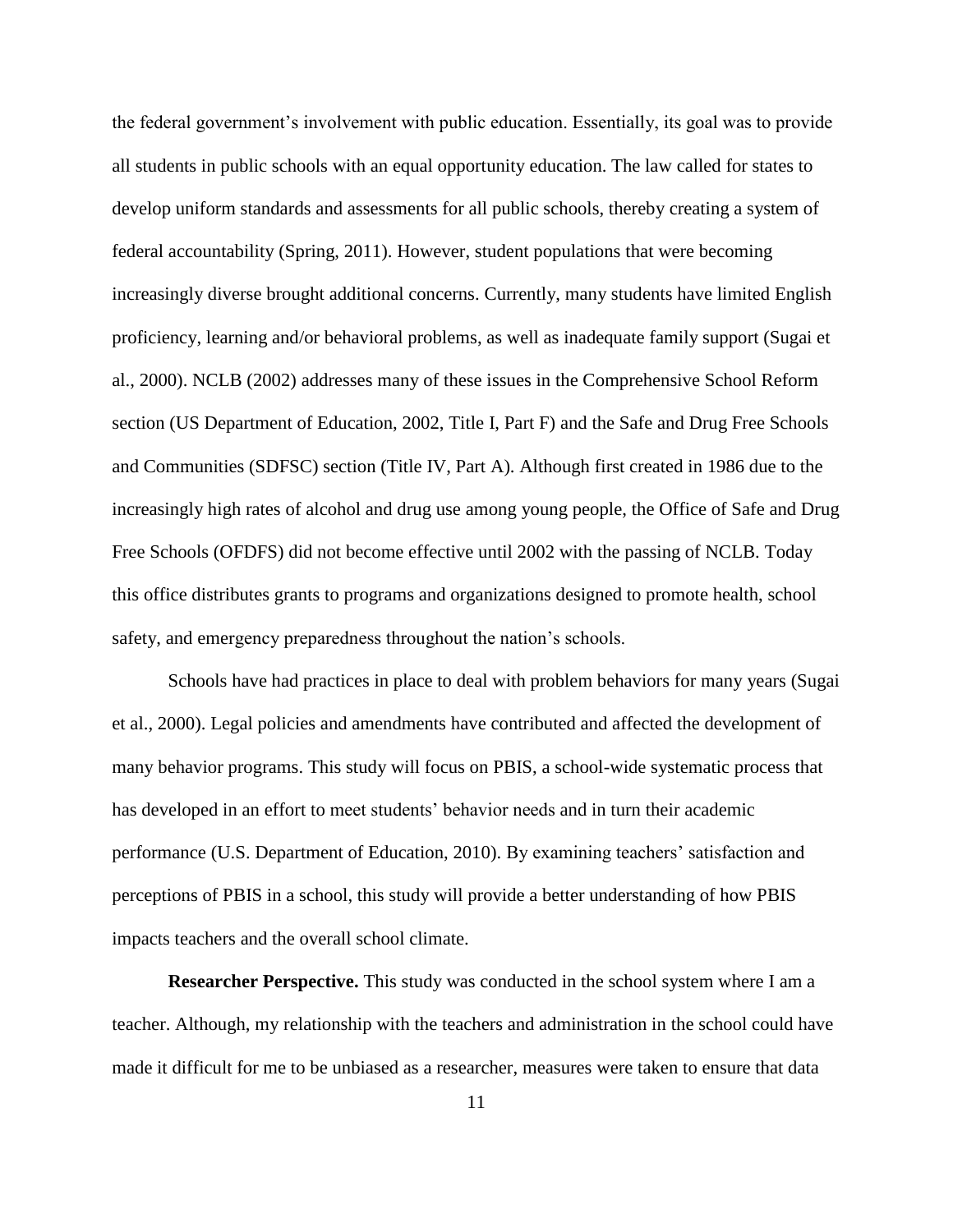was collected impartially. Before administering surveys and interviews, teachers were ensured that all information would be kept confidential. I also took precaution to ensure that the surveys and interviews were conducted fairly and that they contained reasonably unbiased questions.

**Delimitations.** This study took place within a small school district. Approximately 80 teachers from the primary (Pre-K-2) school and the elementary (3-5) school were surveyed. After determining an overall score for the survey, teachers who scored in the top and bottom five percent were interviewed. Analyzing the surveys and interviews of teachers at these schools helped provide a deeper understanding of their perceptions and satisfaction with PBIS.

**Limitations.** A possible limitation to this study could have been lack of full teacher disclosure on the survey instrument. However, there is little the researcher will be able to do to prevent this. I am familiar with the school district in which the research was conducted, which could also have affected teachers' responses. I administered a paper copy of the survey to teachers and used this opportunity to explain the purpose of my research and ensure teachers that their responses would be kept confidential. Personally administering a survey may have allowed me to obtain more responses than administering an online survey. Another limitation to this study was that I conducted the interviews with teachers. When conducting interviews, I was careful to consider interpersonal elements of the interview process, such as ways to establish rapport, paying attention to non-verbal behavior, etc. Merriam (2009) suggests that interviewers be careful to clearly word language or questions so as not to confuse the interviewee or make him or her feel threatened in any way. The interviewer should avoid arguing or debating with a respondent, and instead, keep a neutral attitude regardless of how the interviewee responds. If the interviewer appears interested and willing to listen, participants will feel more comfortable sharing their experiences and opinions (Merriam 2009).

12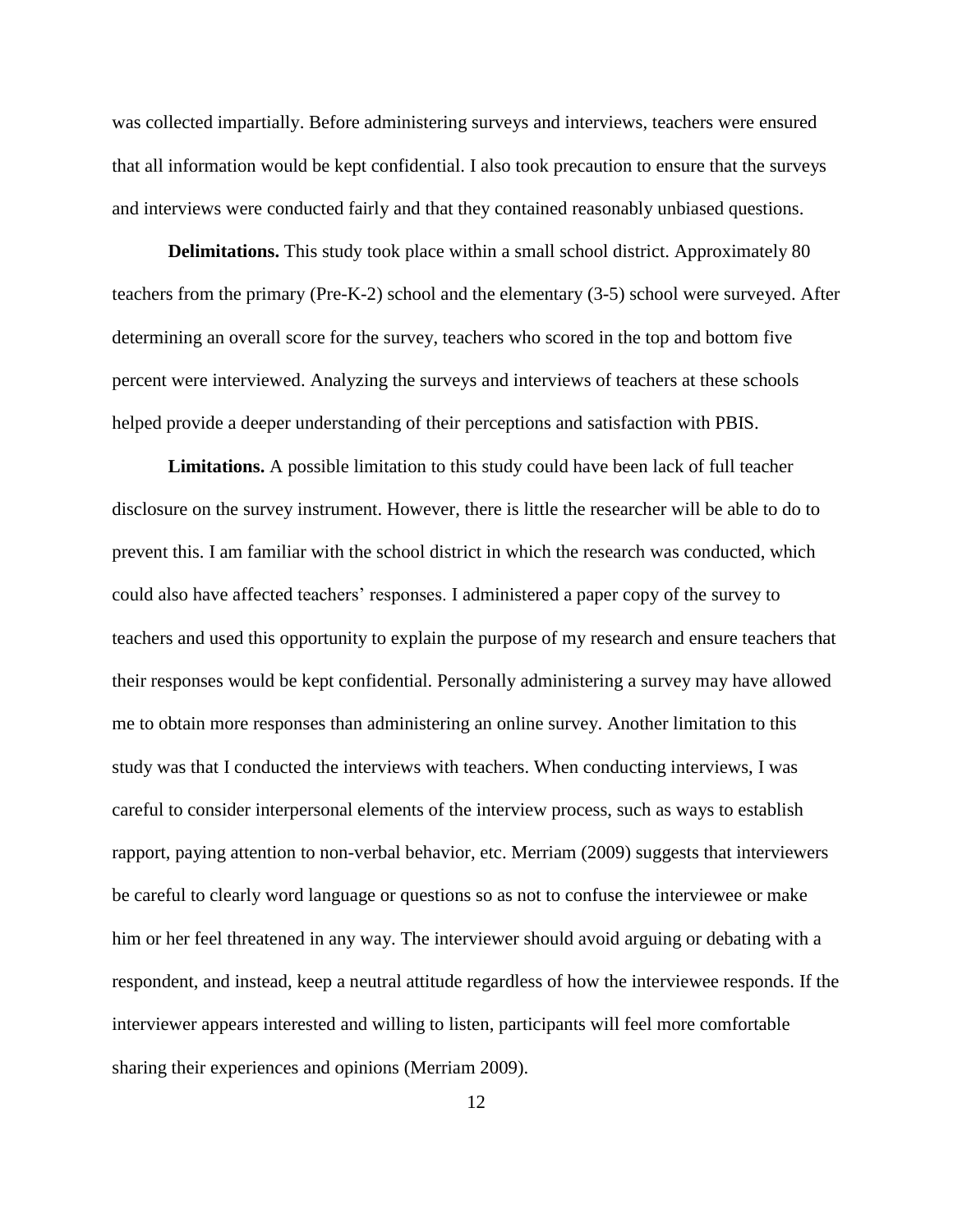#### **Chapter 2**

### **Literature Review**

### **Theoretical Perspective**

Positive behavior intervention support (PBIS) is an applied science which seeks to enhance a person's quality of life and to minimize problem behavior (Carr et al., 2002). It uses educational methods and systems change methods to help achieve these goals. Initially, the basis of PBIS can be traced to applied behavior analysis (U. S. Department of Education, 2010; Wasilewski, Gifford, & Bonneau, 2008) as it relates to student behavior. Applied behavior analysis offered PBIS very scientific and systematic strategies for implementing behavior changes, assessments, and interventions. However, the conceptual framework of PBIS adopts a more social and cultural approach. Examining PBIS in the light of critical inquiry reveals important information about the program's development and implementation within schools today.

### **Critical Theory**

Critical inquiry is a lens from which to view research, and this type of inquiry questions ideology, values and assumptions, and social structures (Crotty, 1998). It is concerned with power relationships and oppression, and its overall goal is a freer, more just, and equitable society. In terms of education, critical research looks at the context of how culture and institutions shape educational practices as well as "the structure and historical conditions" (Crotty, 1998, p. 35) that frame these practices. According to Kincheloe and McLaren (1994), critical researchers and theorists believe that within any society, certain groups are privileged over others which can result in oppression, especially when these marginalized groups accept their status as "natural, necessary, or inevitable" (p. 158). They also acknowledge that most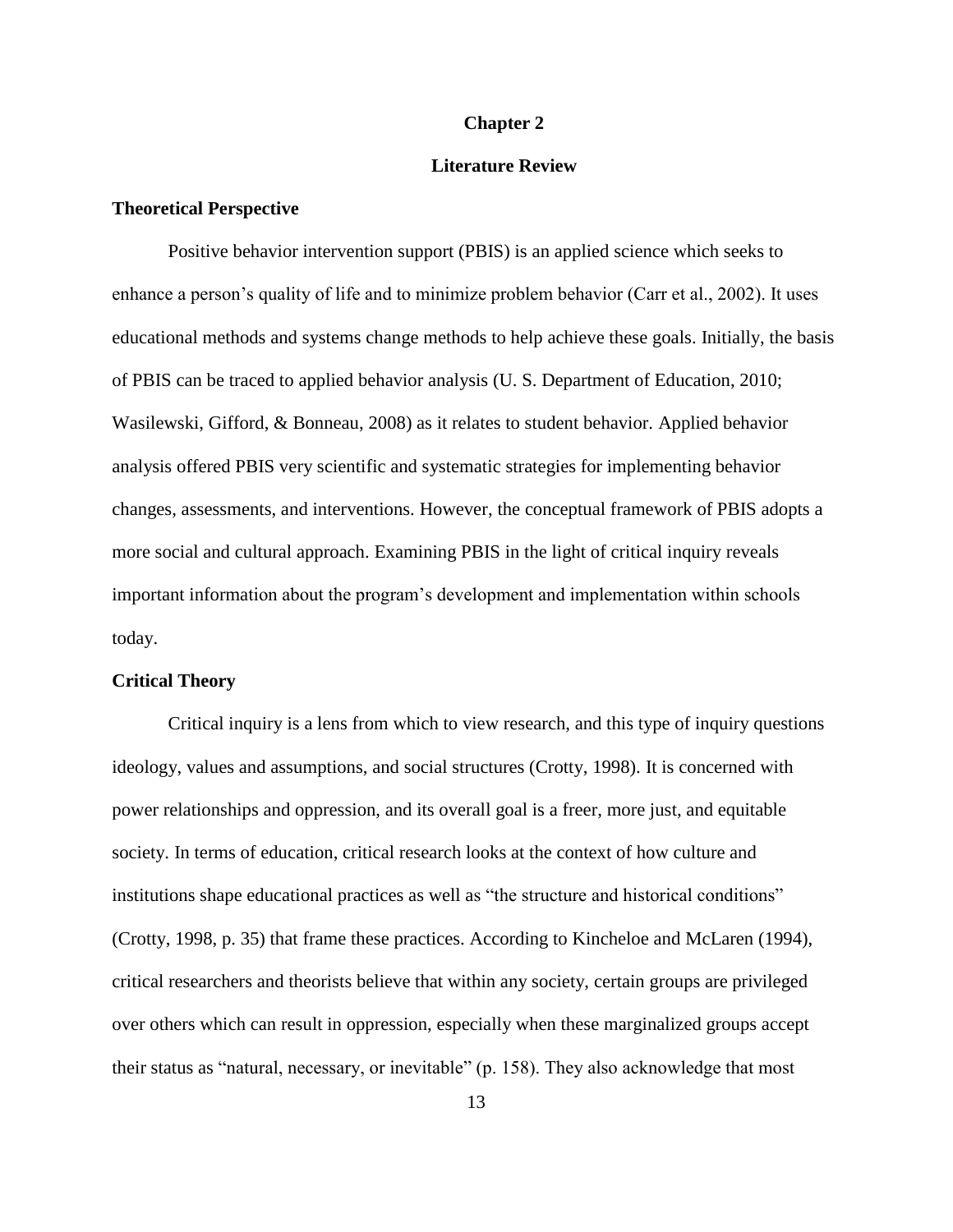research practices often reproduce forms of race, class, and gender oppression, even if they do so unwittingly. Critical educational research then involves challenging these practices by questioning whose interests are being served, who has the power to make organizational and program changes, and what outcomes emerge as a result of these practices (Crotty, 1998).

### **Critical Theorists and PBIS**

**Apple.** In *Education and Power* (1995), Apple critically examined schools and the types of knowledge they produce. He noted that schools are responsible for teaching academic knowledge, but at the same time, they reproduce certain ideologies. The more powerful social classes within society consider some knowledge to be most important in schools, and this knowledge, or cultural capital, acts "as a complex filter to stratify groups of students" (p. 20). According to Apple, just as schools are producing particular kinds of knowledge, they are also creating categories of deviance that marginalize students. When students are defined as deviant, they are categorized into groups such as slow learners, remedial education, discipline problems, etc. Schools then create support systems or treatment projects for these students which may seem neutral and helpful. However, Apple suggested that schools often blame a child's culture or the actual child himself as the cause of deviance, which can be detrimental. More realistic factors should be considered when examining issues of deviance, such as poverty level and cultural or economic hierarchies of society (p. 51).

Some of the theoretical principles underlying PBIS relate to critical theory. First of all, people are part of a large, interdependent social system; therefore, behavior interventions should focus on changing the context in which problem behavior occurs (Carr et al., 2002). One cannot simply change problem behavior without holding certain social contexts accountable. Social forces not only shape the knowledge and actions of students, but they also shape that of teachers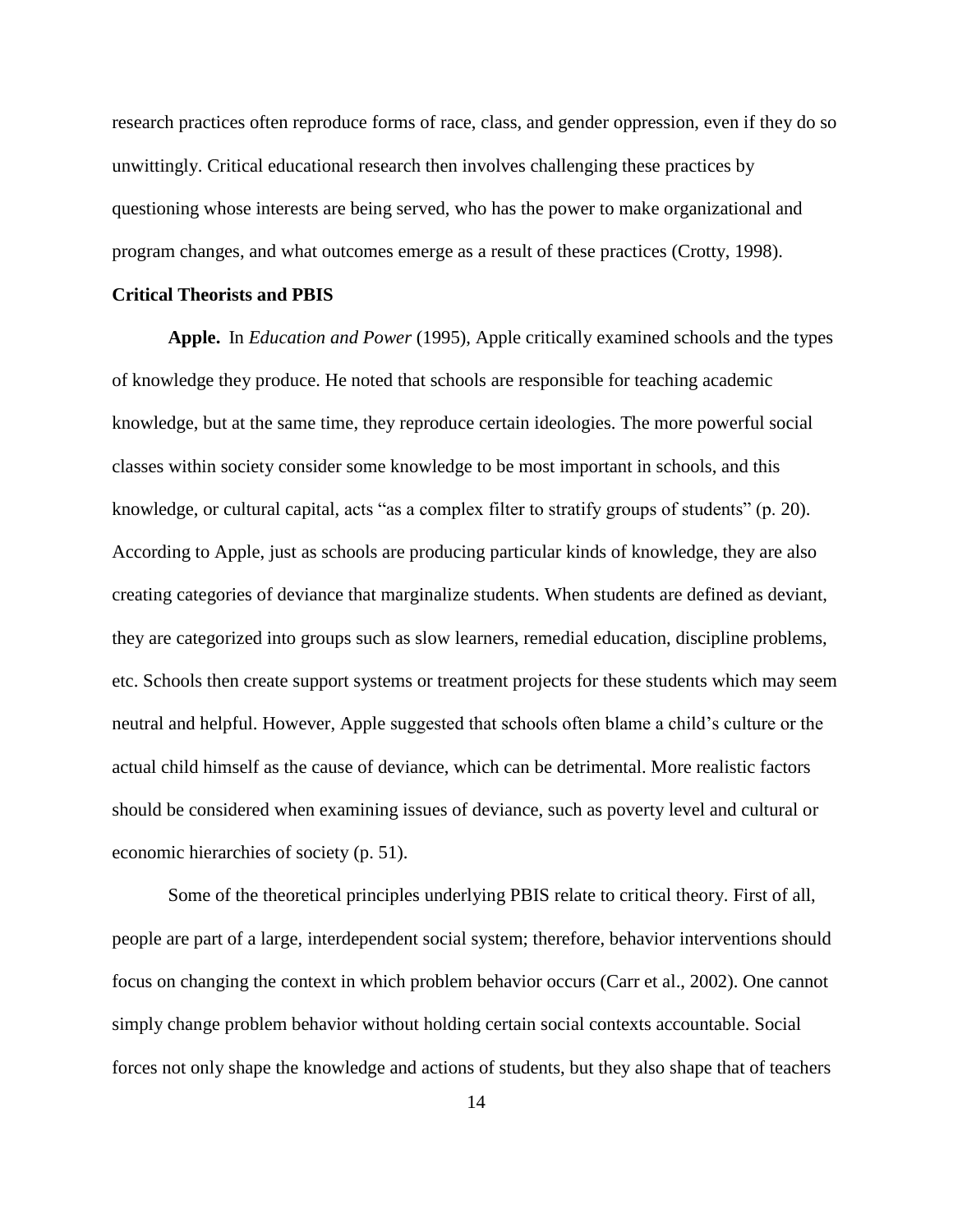(Kincheloe & Steinberg, 1993). Another principle of PBIS is that true change involves an examination of variables such as money, time, or political power along with the implementation of specific techniques. A third principle relates to the idea that a person's behavior is the result of a continuous process of adaptation between that individual's capabilities and the environment in which he or she exists. Finally, PBIS implementation should involve the realization that we exist in a multicultural society and sensitivity must be used when considering family structures, language, communication, and value systems (Sugai, Horner, et al., 2000). Critical education research seeks to understand more about education and schooling by examining perspectives of culturally diverse or oppressed groups. Kincheloe and Steinberg (1993) suggested that educators listen to these groups and examine "reality from different angles, to analyze the deep patterns and structures of oppression" (p. 308). Critical educators should evaluate classroom situations using more of a holistic approach to understanding rather than just a cause-effect process. They will be able to better contextualize particular incidents or happenings by giving careful attention to students' "relationships to the traditions, norms, roles, and values that are inseparable from the lived world of institutions" (p. 315).

**Shaprio.** The practical implications of PBIS in schools today are based on specific structures and interventions. However, the underlying principles of PBIS are more holistic and less structured. In today's educational system, emphasis is being placed on school wide support systems that define and teach appropriate student behaviors in an effort to create a positive school environment (OSEP, 2012). Rather than using a single program or plan, PBIS uses a continuum of behavior supports for all students throughout a school, ranging from classroom settings to hallways, restrooms, and buses. Its overall goal is to improve the lifestyles of children and youth by making problem or undesired behavior less effective (OSEP, 2012). In his book,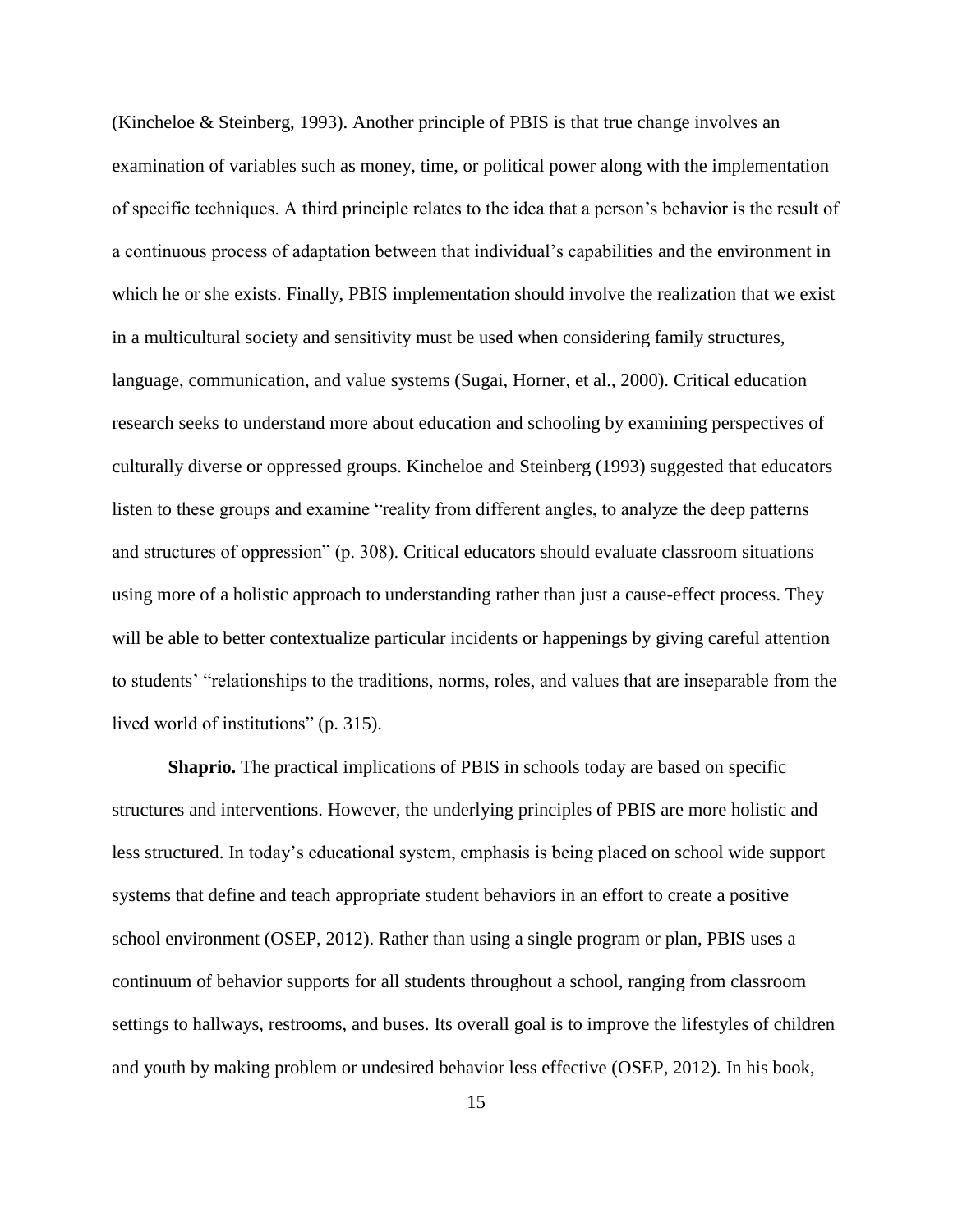*Educating Youth for a World beyond Violence*, Shapiro (2010) argued that educating students should include the development of their moral, intellectual, social, and imaginative capacities in an effort to help them to achieve a more cooperative and peaceful lifestyle. He advocated that human beings need a "more peaceful, less violent world" (p. 5). He explained that violence can take many forms other than physical acts of harm, and it is evidenced in ways that people treat each other by manipulating, exploiting, cheating, bullying, etc. According to him, violence is present in all areas of our lives—school, work, families, and society. Consequently, an educational agenda centered on more than just helping students acquire skills and qualifications for future jobs is necessary. The PBIS continuum seeks to establish primary (school wide), secondary (classroom), and tertiary (individual) systems of support for students in all areas of their lives—personal, social, family, health, and recreation.

Shapiro (2010) indicated many different kinds of crises in education such as testing accountability, lack of cultural responsiveness, safety in schools, retention and graduation rates, student behavior problems, and racial and class inequalities (p. 180). Yet, according to him, the most central issue is the problem of violent conflict and behavior among humans. Education should focus more on how human beings all live and relate to one another and how we care for each other and our world. He even outlined several principles of a pedagogy of peace which describe the moral and social aspects of human behavior necessary to bring about change in education. PBIS is one approach that addresses the responsibility everyone involved in education has toward each other in terms of creating a safe, inviting school environment. Positive social behaviors are introduced, modeled, and rewarded through this approach with the intent of establishing a school climate in which appropriate behavior is normal (OSEP, 2012). Specific academic and behavior targets are established by school administration and staff; however,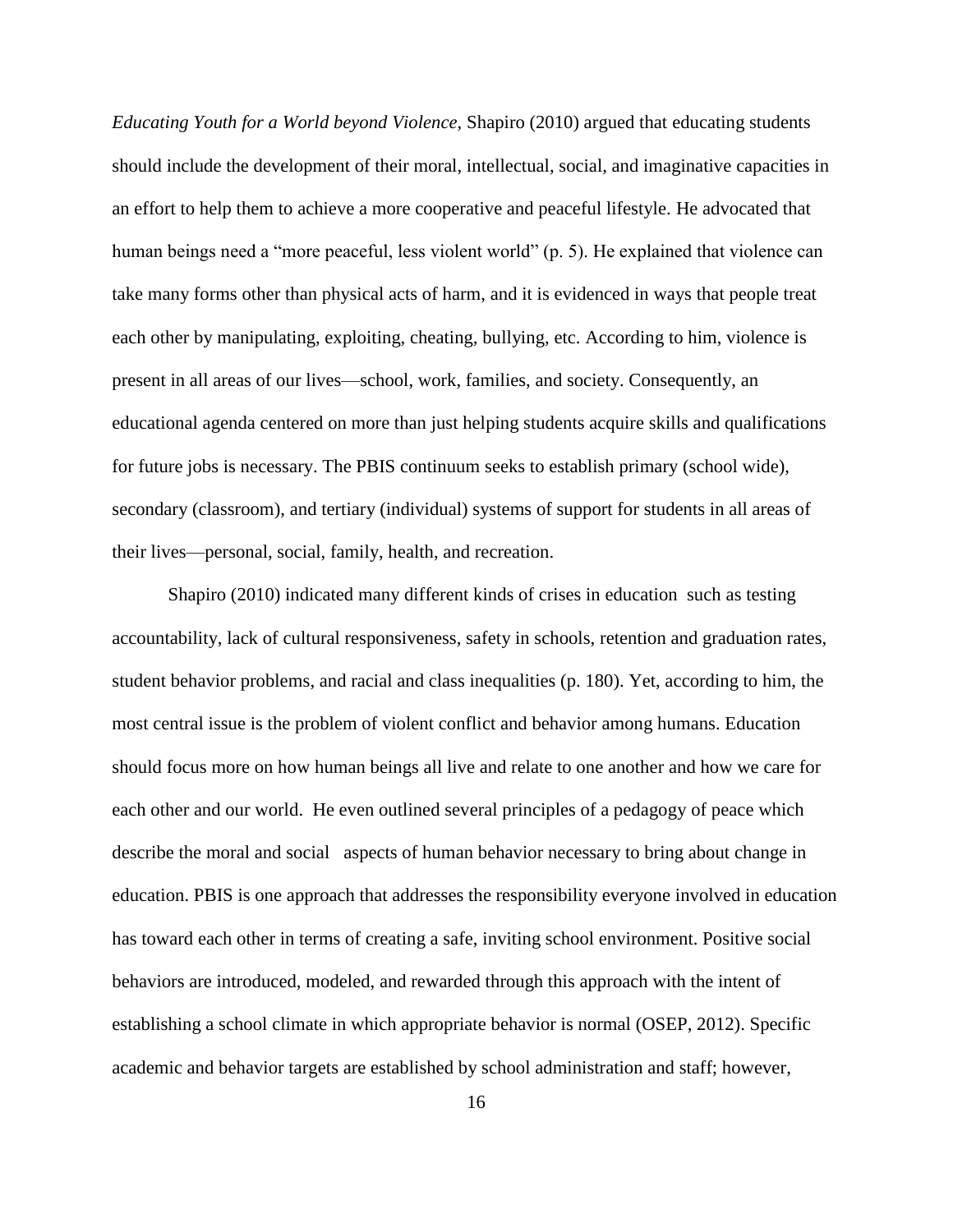careful consideration must be given to the needs and culture of the learning community in which these outcomes are to be taught and measured. Being able to question "the moral environment of the school, the social relationships of the classroom, […] as well as the broader messages of the culture in which we live" (Shapiro, 2010, p. 182) are important issues in working toward a more peaceful, interconnected community.

Unfortunately, little in education today relates to the interrelated needs and experiences of human beings (Shapiro, 2006). Schooling and educational reform focus more on academics and achievement rather than helping young children develop the skills to become critically engaged and responsive members of society. Shapiro called for educators to become more conscious of the implicit or hidden aspects of schooling which can impact students' values, attitudes, and beliefs. Human behavior, and what constitutes normal and abnormal behavior, is an area that is often not explicitly stated but rather implied. Shapiro indicated that these implied distinctions have been used to form systems of exclusion and oppression. Schools tend to "reward middle-class norms in language, vocabulary, dress, attitudes to authority, and behavior" (p.49), which can lead to prejudices against minority groups and lower socioeconomic class. An underlying philosophy of PBIS is the principle of normalization where the goal is to help disenfranchised groups, or people in danger of being devalued, to receive equal treatment and respect of others in society (Carr et al., 2002). Connecting this concept of normalization to Shapiro's observations of education helps show how predetermined behavior expectations or plans such as PBIS can lead to marginalizing some groups of students. However, if administrators and staff are more aware of these issues, steps can be taken to ensure that all students are treated fairly and equally within the school-wide PBIS system.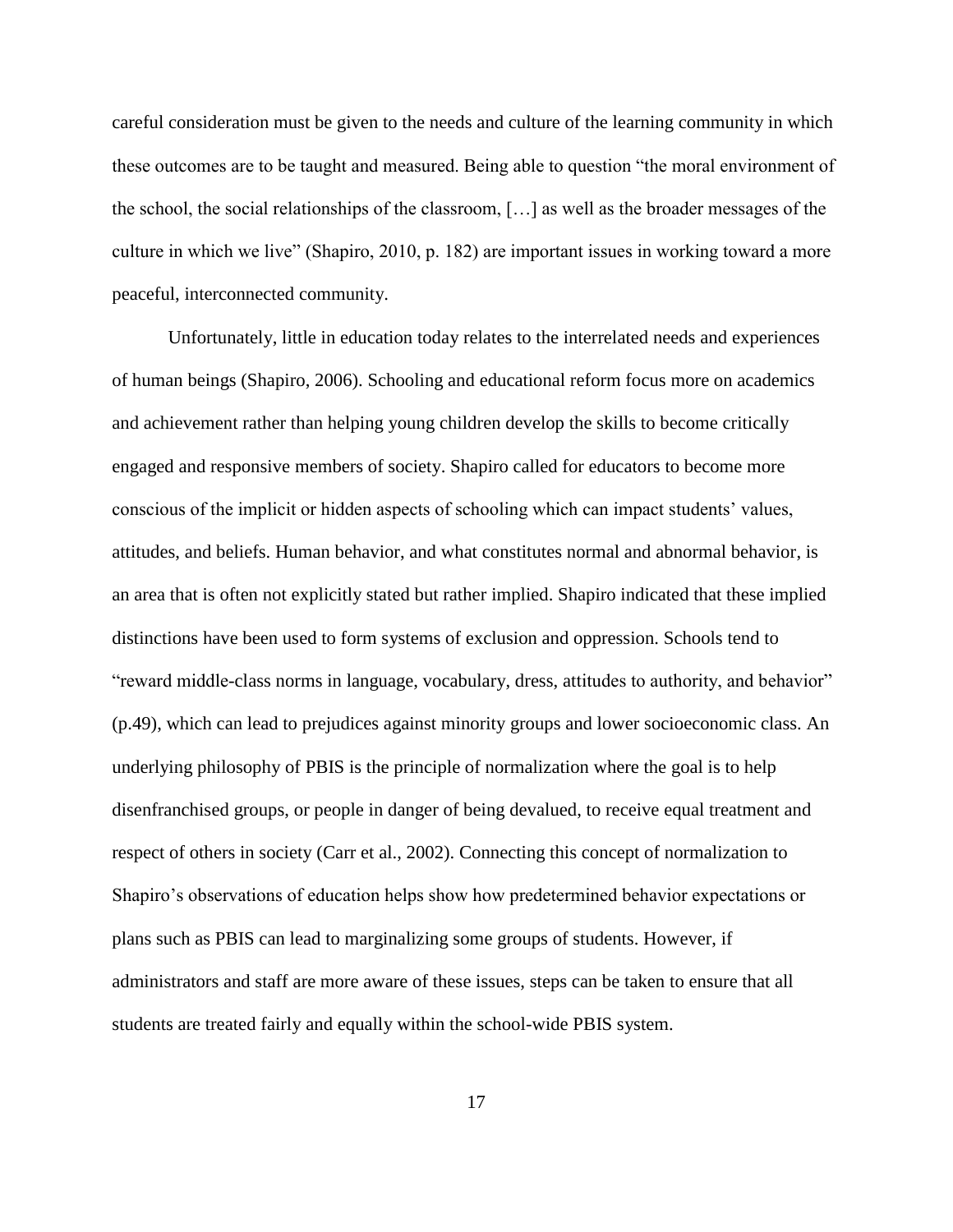**Purpel.** In *Moral Outrage in Education*, Purpel (1999) critically examined the issue of moral or character education in which schools intervene with the behavior and character of students. He acknowledged that this type of education is a way for schools to serve as "agents of social stability, political stasis, and cultural preservation" (p. 83). According to Purpel, schools should strive to improve the character of its students, but also be aware of embracing a curriculum that excludes or demeans any individual. The broader goal of education should be to create a more just society in which students can experience creativity and fulfillment in learning. The rules and expectations of PBIS that are taught within a school reflect the values of that system. Behaviors that schools value may indeed be influenced by ideologies; however, the overall goal of PBIS is to help individuals improve their quality of life and to make sure that everyone is treated respectfully and fairly (Carr et al., 2002). This underlying goal clearly links with Purpel's idea of a sound moral education.

Purpel (1989) also discussed the topic of responsibility and how the culture of schools can shape students' ideas and feelings of being responsible. According to him, schools send a message that students have a responsibility to work hard and make high grades. However, they also send a message of competition and achievement that often unfairly favors middle or upper class. Purpel suggested that schools should do more to help all students fully embrace their "legitimate responsibilities and contribute to the development of the intellectual [and] psychological […] resources required to respond in a way that is fulfilling and meaningful" (p. 45). PBIS supports this same idea by teaching students to accept responsibility for their actions and behavior. It is an approach that seeks to enhance students' abilities to function effectively within a school and community environment (Sugai et al., 2000). This approach focuses on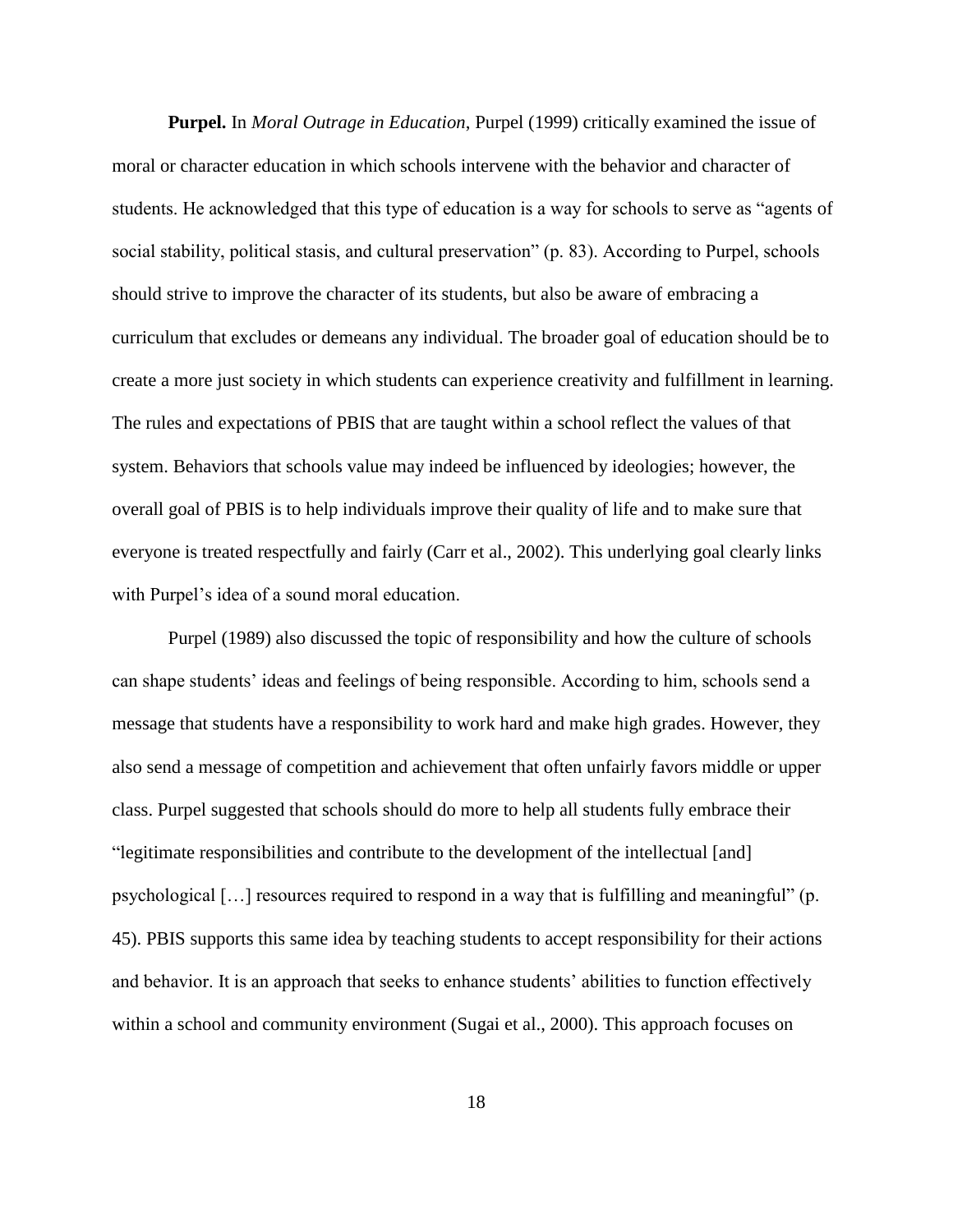school-wide behavior, but it also supports individual children with particular behavior needs and concerns by giving them the necessary resources to be successful.

Although some of the theories and philosophies of the PBIS framework relate to critical theory, the practical implementation in schools today relates to more traditional, formal thinking. The approach may address the importance of social values and cultural responsiveness, but in practice, PBIS is driven by systems, policies, research, and data (OSEP, 2012; Sugai et al., 2000). An important part of the systems approach in PBIS is the positive behavior continuum which emphasizes a proactive or preventative approach to interventions. Within a school, all students function at the primary level where they receive positive behavior support from the staff. However, if students' behavior intensifies, they move to a secondary or tertiary level where they will receive group or individual interventions, respectively (Sugai et al., 2000; OSEP Technical Assistance Center on Positive Behavioral Interventions and Supports, 2012). According to the U.S. Department of Education (2010) successful implementation of PBIS involves active leadership through management and implementation teams. Professional development, coaching, and evaluation processes are needed to inform school staff. The approach should be implemented in phases, and finally, the sustainability of PBIS must rely on continued planning and decision-making that is supported by policy and research (Carr et al., 2002; Sugai et al., 2000).

**Foucault.** The structured implementation of PBIS relates to Foucault's idea of discipline as a form of power and an art of correct training. In *Discipline and Punishment* (1977), Foucault described discipline in a variety of settings, including hospitals, prisons, and schools. He indicated that discipline procedures were a means of coercion that began through observations. People in authority or power could observe individuals and manipulate their behavior through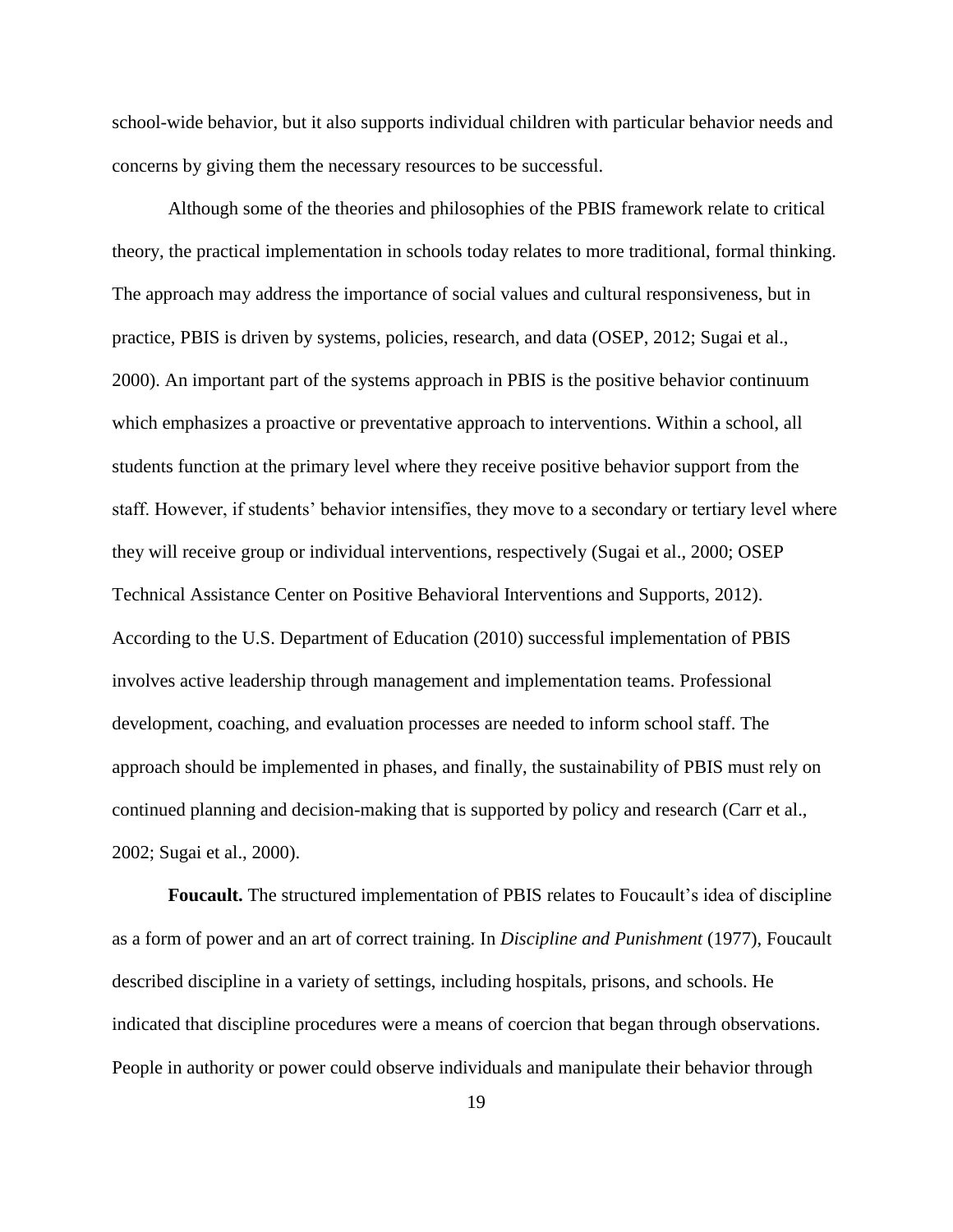certain procedures or methods. Foucault explains that such observation was possible through a design known as the panopticon. Originally, the panopticon was a design used in prisons where there was a central location or tower from which it was possible to see all the hallways and inmates. This permanent visibility is simply a form of power used as a means of authority and control. Unfortunately, this design is used in many school buildings today. There is a central office and all hallways leading from the office are clearly in view. According to Foucault, surveillance or observation of students by teachers and administrators was just as much a part of school as academic instruction. If a student does not behave correctly or behaves contrary to the rules established by those in power, he is subjected to punishment. However, in modern disciplinary systems, the goal is to correct or reform negative behavior (Gutting, 2012). Society today imposes certain norms or standards upon individuals, and there is concern when people fail to reach these required standards.

Of the two schools included in this study, only the elementary school is built according to the panopticon design. The primary school (Pre K-2) is located in an older building. However, PBIS rules and expectations are located across settings within the building—classrooms, hallways, restrooms, cafeteria, etc. This constant presence of rules is a similar demonstration of power and control. The elementary school (3-5) in this study is located in a newer building. It is possible to observe all three hallways from a central location. Again, this constant surveillance is an easy way for those in authority to maintain their control over students.

Another of Foucault's concepts of power is the idea of biopower, which refers to having control or power over a population or group of people (Foucault, 1998). This form of power is not one of violence that seeks to punish or take away the rights and privileges of people. Rather, it is power that seeks to secure and improve the lives of people. The idea behind biopower is that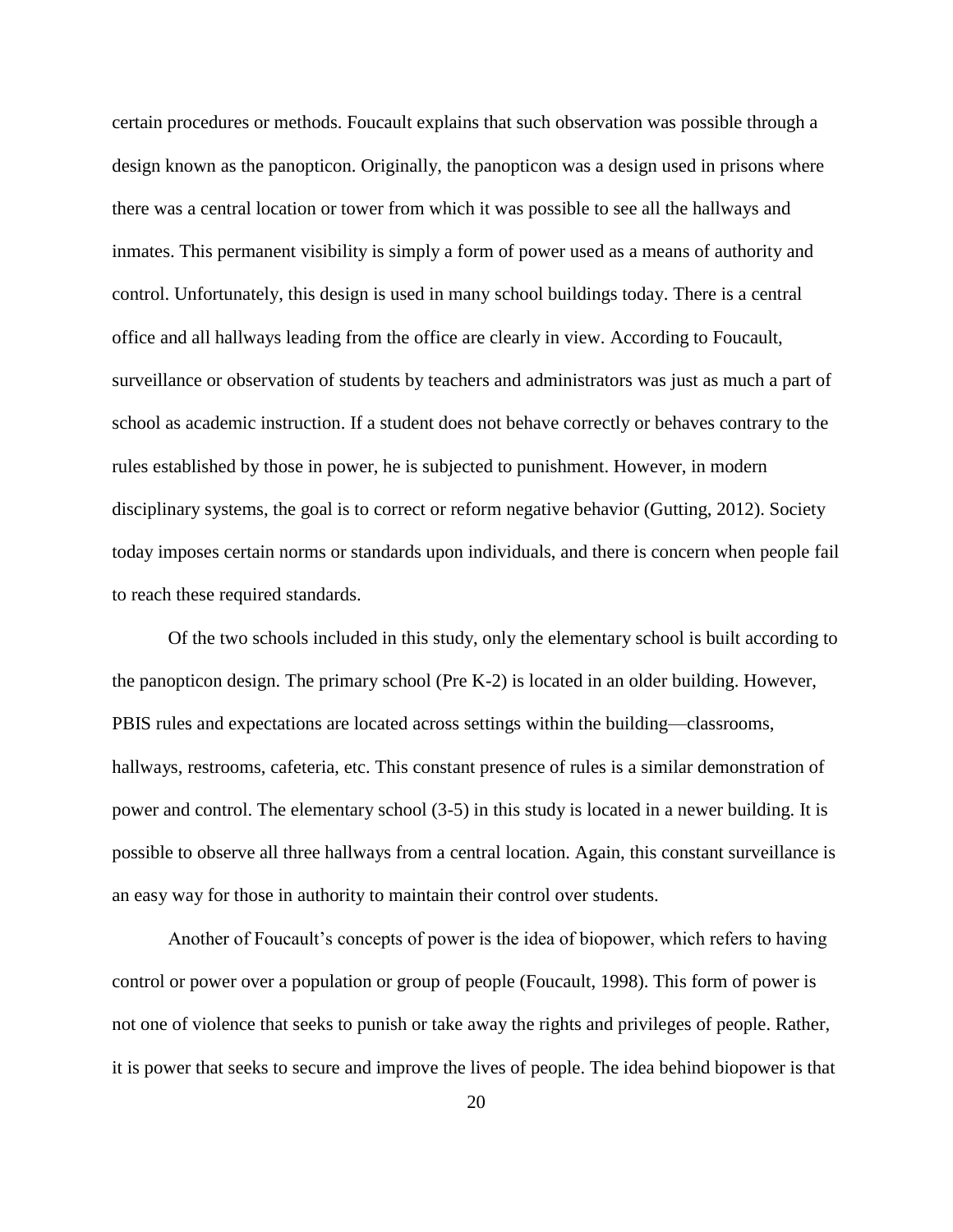people need continuous regulations and corrections (Ojakangas, 2005), and specific student expectations associated with PBIS are examples of biopower. Authority figures believe student behavior should be managed or controlled; therefore, they create rules and expectations in order to regulate behavior. PBIS expectations are designed so that students should be able to reasonably follow them. When students obey these expectations, they will help foster a positive school climate and learning atmosphere.

**Ball.** In his critique of educational reform, Ball (1990) argued that schools are no longer governed professionally, but bureaucratically. Through management and controlling techniques of administration, schooling has become a part of society's production and market competition. Pinar (2004) acknowledged that the nation's efforts to reform education have shifted control of public schools away from the actual "public" and toward "business-controlled management accountability systems" (p. 164). Teachers are less autonomous and their work is highly controlled by policies and standards. Ball (1990) claimed that this type of control is what Foucault called a technology of power, or a modern panopticon, through which the exertion of power causes loss of freedoms. He claimed that school effectiveness should be concerned with issues such as whose interests are being served or fulfilled than with achieving greater efficiency. Pinar (2004) also argued that education should focus on creativity, individuality, and dissent rather than implementing others' objectives (p. 25).

In light of these agency aspects discussed, this research study seeks to examine teachers' perceptions of PBIS. It will examine whether or not their viewpoints or opinions were considered when the system was adopted and after its implementation. Teachers may feel constrained or controlled by the standards or requirements of PBIS even though the school administration is requiring them to adopt this behavior system. Consequently, teachers may be imposing this same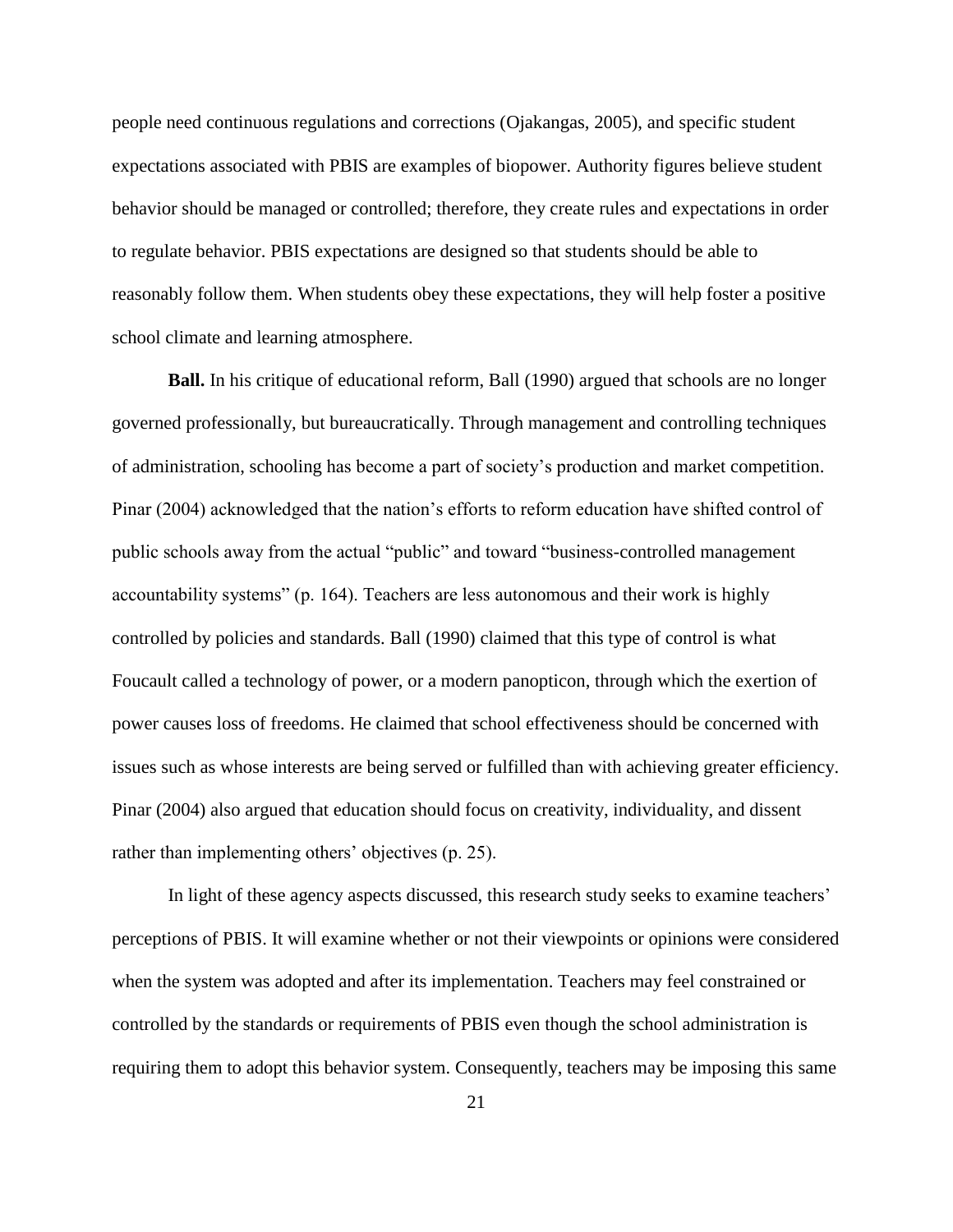feeling on students. Students may believe that such a system is too controlling and that they have no freedom, which is what Ball (1990) suggested when he wrote that education often renders its students as subjects of power.

In his research of Stephen Ball and Foucault, Wang (2011) acknowledged that Ball's interpretation of power within education was correct; however, he offered a possible solution to overcoming the control or domination that exists in educational fields. Wang's solution was that of transformative discourse, which aligns closely with Foucault's ideas. According to Wang, people who are controlled or subjected to authority can overcome this by dialoguing with those in power and critically examining issues or situations. Such dialogue can allow teachers to feel more empowered if their voice and opinions are truly heard and considered (Pinar, Reynolds, Slattery, & Taubman, 1996). In her argument for reflective practices, Cohen (2008) also advocated that teachers need more time to dialogue with each other, administrators, and even researchers in an effort to improve their practices. Through this type of shared discourse, multiple perspectives can be considered and solutions to problems may be reached (Pinar, 2004).

In schools implementing PBIS, teachers and students alike may benefit from such discourse. Teachers who may not fully agree with the behavior system or feel that certain aspects need rethinking could discuss their views with other teachers and administrators. In the same way, students should have opportunities to voice their opinions about the system. Wang (2011) noted that meaningful change can occur when there is continual modification and discourse between subjects and objects. There must be mutual respect and consideration between both sides in order for transformative discourse to be successful. Unfortunately, this freedom of expression may not be possible in some educational settings. Nevertheless, when all PBIS stakeholders work together, the system's implementation will likely be more effective.

22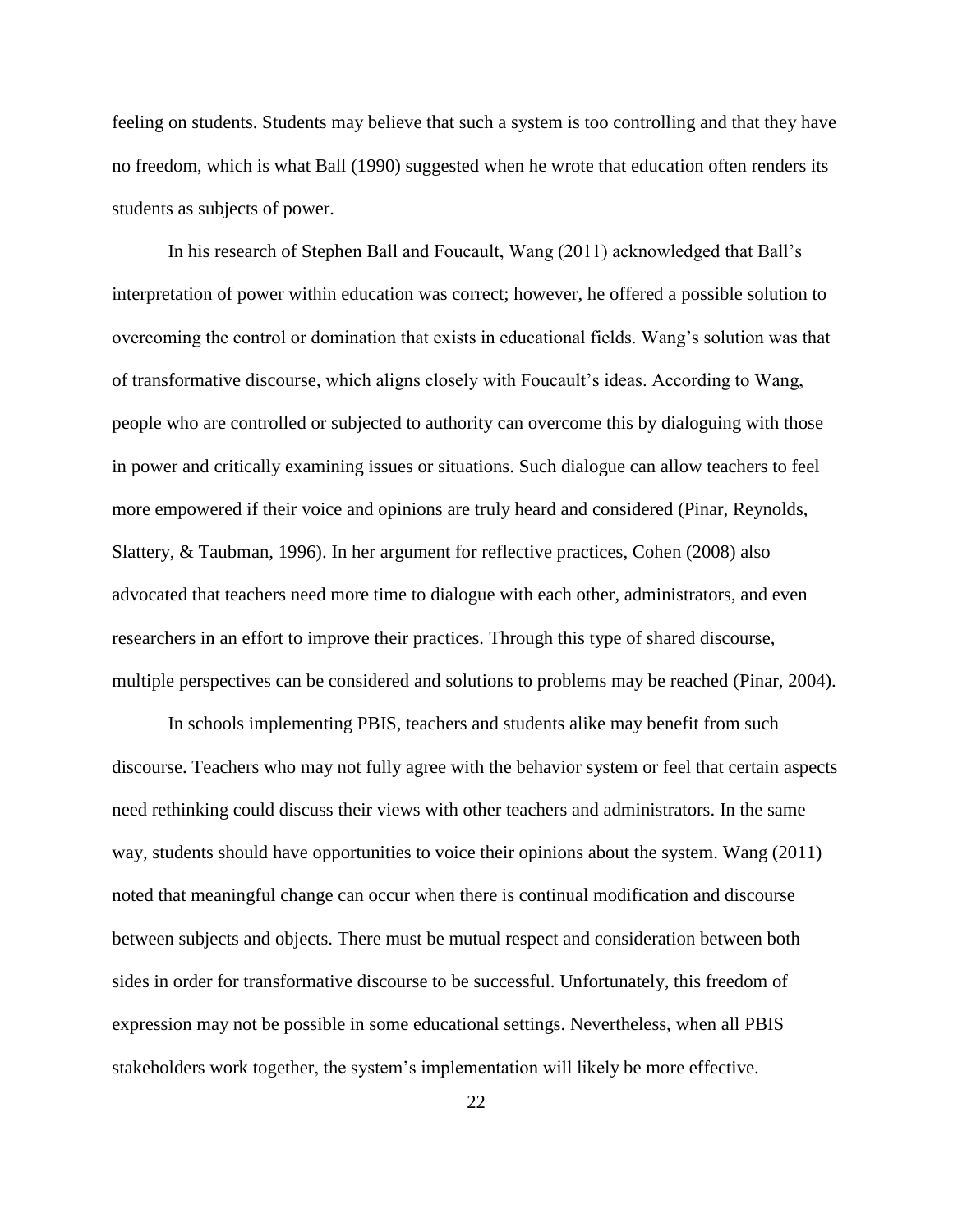### **Critical Theory and PBIS Implementation**

In a school that implements PBIS, behavior expectations and consequences are explicitly defined by an administrative team. However, the team is also responsible for establishing guidelines for a reward system for students who behave appropriately. Foucault (1977) referred to this as a gratification-punishment system. Today many PBIS schools have some type of tangible rewards for students to earn, and often these rewards can be redeemed or exchanged for prizes or certain privileges at various stages. Teachers and staff members are also encouraged to reward students who are behaving appropriately. This type of reward system often makes it easy to separate or rank students into "good" and "bad" groups, based on their behavior. According to Baker (2007), schools with structures, such as the PBIS behavior system, help students develop certain knowledge or behavior they need to function in society. Those students who possess cultural capital, or the knowledge and skills of the dominant class (Willis, 1977), are often the ones rewarded for appropriate behavior while lower class students tend to be the ones punished for misbehavior (Jackson, 1990).

Implementing PBIS in schools often involves a traditional, structured approach despite the theoretical principles upon which the framework was founded. Critically examining the behavior interventions and strategies of PBIS can reveal important information about a school's society and culture. In her research, Cohen (2008) applied many of Foucault's ideas to early childhood education practices, particularly disciplinary power which is used to normalize or train people (p. 16). Foucault indicated that every institution had certain rules or norms associated with it, which could ultimately lead to one group dominating or exercising power over another group. Educational research provides guidelines for developing appropriate academic and behavioral practices within schools; however, using a singular approach can marginalize certain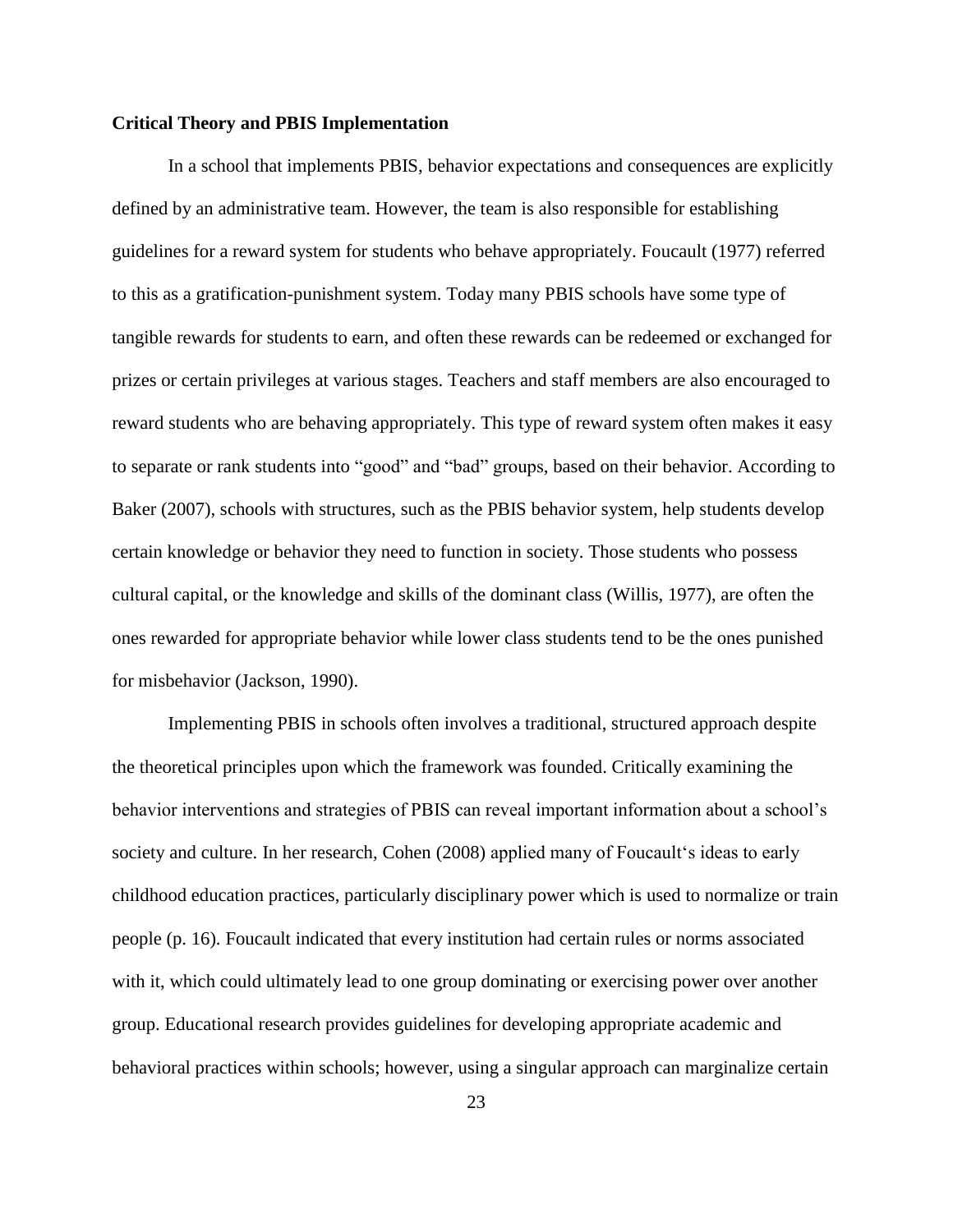minority groups. Cohen (2008) argued that more attention be given to children's social development within the home and community in order to better understand how to provide an appropriate education. Consideration should be given to how these social contexts relate to gender, race, class, and ethnicity and how these factors influence academic settings. Foucault indicated that certain practices, rules, and procedures exist so that goals can be accomplished. Critically analyzing and discussing these procedures can help establish exactly what is to be known and expected, as well as to allow for diversity in how the goals are to be accomplished. As teachers examine multiple perspectives, give attention to students' needs and interests, and reflect on their own biases and opinions, they can better understand the danger in relying on prescribed approaches to education.

According to Philip Jackson (1990), a student's job in school is to do more than master the academic curriculum. He or she must also be able to master the hidden curriculum of schools. Students must be able to conform to the dominant beliefs and social practices that those in authority construct within schools. Jackson (1990) noted that a school's reward system can be linked with a student's success in both the academic and hidden curriculum. A student who complies with school rules and follows classroom procedures is often considered a "model" student and rewarded according to his or her efforts, even if he has not mastered all of the academic content. Similarly, a student who fails to comply with institutional expectations can usually expect disciplinary action. In an effort to shape and control student behavior, PBIS rewards and punishes students based on prescribed rules and expectations created by those in authority. The program's rewards are typically inexpensive, materialistic toys or trinkets that seem to appeal only to "model" students. Students with problem behavior are not motivated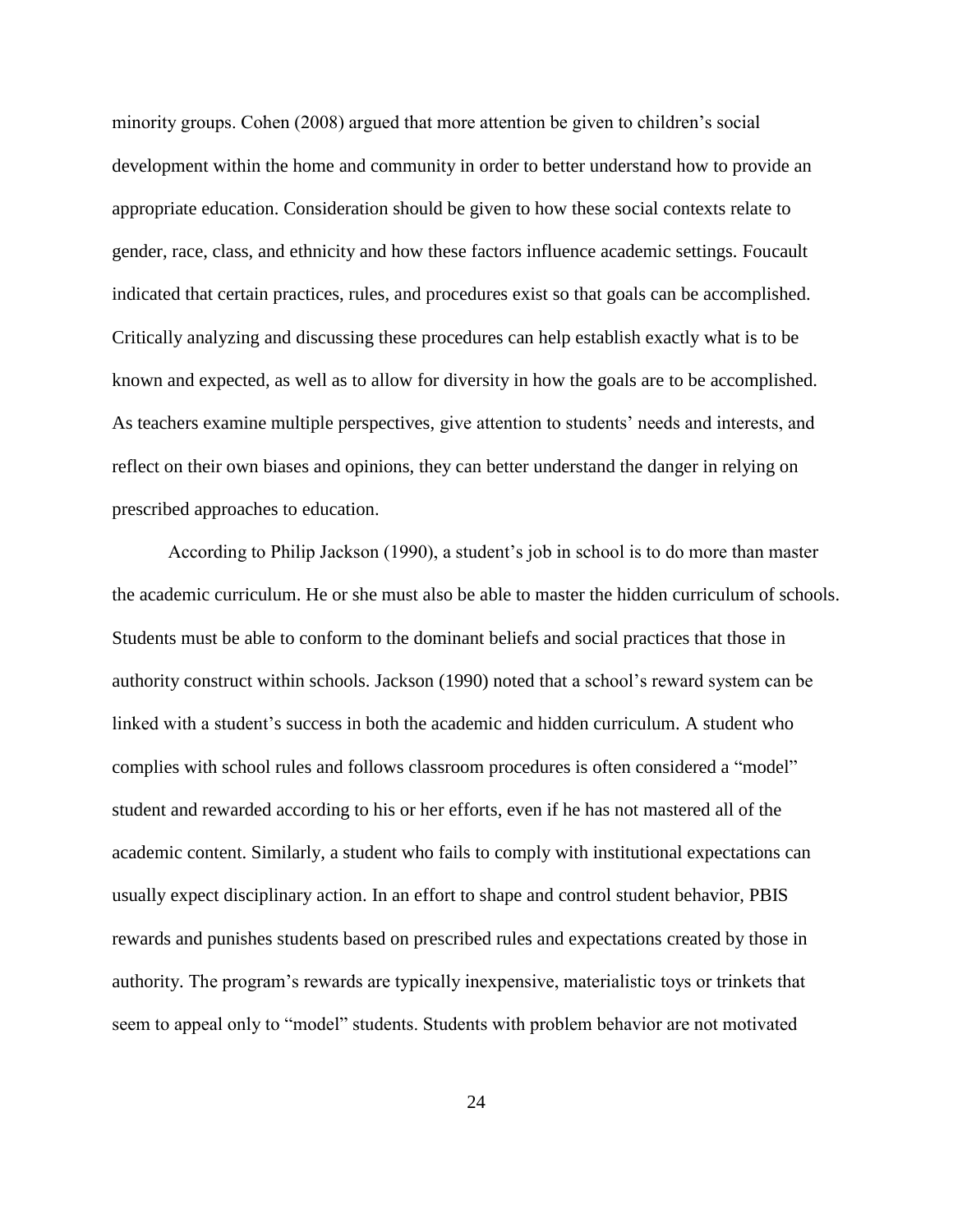enough by the rewards to change or correct their behavior. Thus, the cycle of misbehavior continues, and PBIS has failed to help these students conform to more positive behavior.

In this particular study, the primary and elementary schools both use a tiered system of tangible rewards that students can earn and exchange for prizes or privileges as well as incorporating other environmental supports. One example is the school system's mascot, a bulldog, so one incentive used is small dog bones that students can earn when they behave as expected. Students can then exchange collected dog bones for small prizes or certain privileges or rewards.

The structured approach of PBIS within a school system lends itself to a singular approach to managing behavior. Administrators and teachers may need to challenge some of the PBIS practices in order to make the program's implementation more successful. They could make suggestions to the leadership teams about changing certain aspects of PBIS that are ineffective, and through shared dialogue, create a more efficient system. Schools today are managed like a business, and teachers are often reluctant to share their opinions or challenge practices (Ball, 1990; Pinar, 2004) because of those in authority positions. However, both administrators and teachers should be aware of the types of students being rewarded and punished through PBIS and carefully consider the diverse culture and backgrounds of these groups of students. If certain groups of students are being punished or rewarded more often than others, what are some possible causes? The gratification-punishment system (Foucault, 1977) may not be meaningful, especially for students who are considered behavior problems. Who makes the decisions about what constitutes acceptable and unacceptable behavior? Acceptable behavior should not be based on just the knowledge and skills of the dominant class. Instead, thought should be given to how minority groups have certain behaviors that might be construed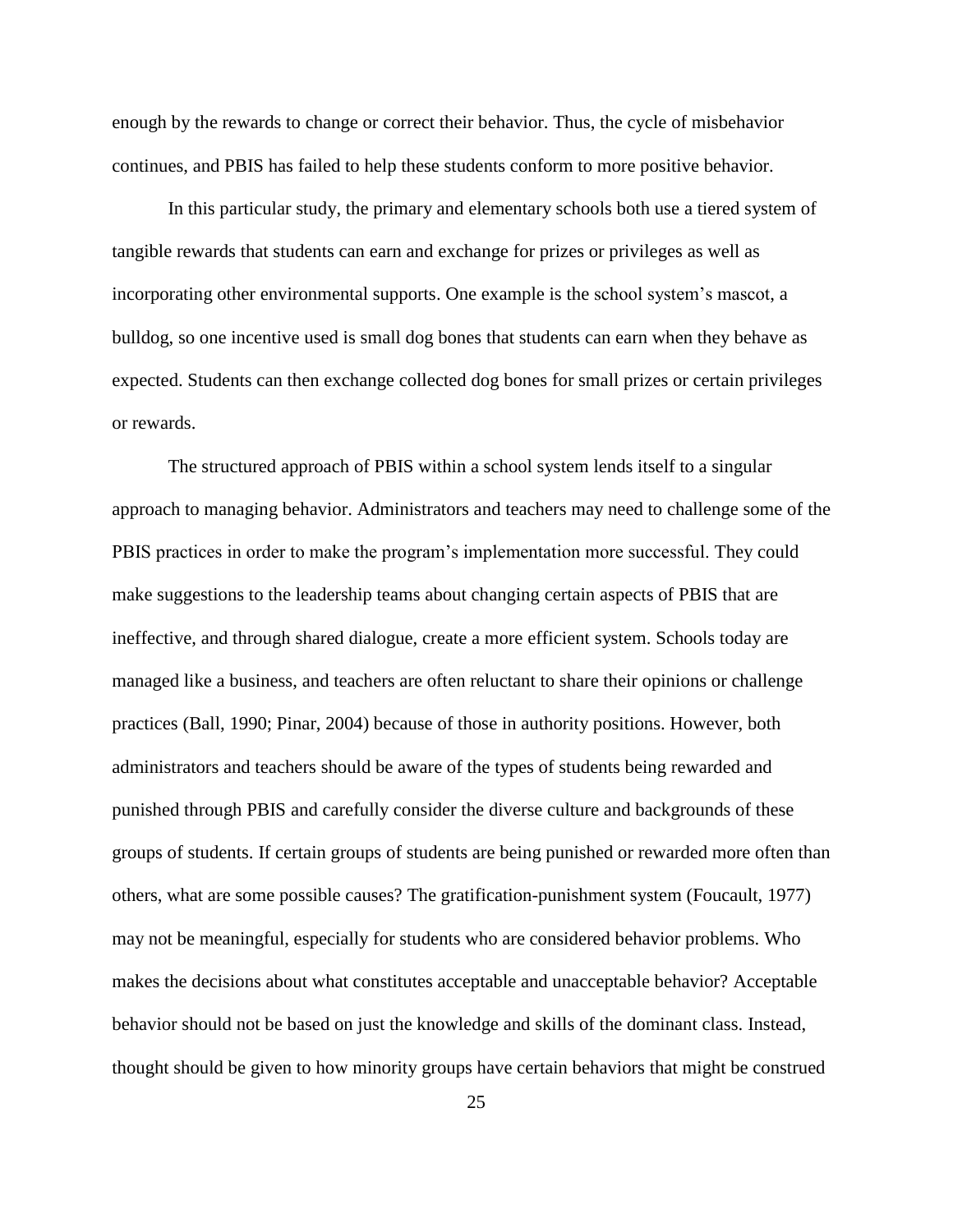as inappropriate, but in actuality, are conducive to learning (Jackson, 1990). Are students motivated to earn PBIS rewards or do the rewards appeal only to specific groups of students? Is the school satisfied with tangible, extrinsic rewards and the way PBIS links appropriate behavior with materialism? Answering these kinds of critical questions can help schools refine and improve PBIS methods so that all students are treated fairly and equally. Throughout this study, the researcher will consider these types of questions and make personal notes and observations to provide rich detail to the study's context.

This research study will focus on the implementation of PBIS within a school district by examining teachers' perspectives. However, it will also critically examine the program through detailed interviews, observations, and notes. The overall goal is to understand the impact that PBIS has on a school environment in an effort to ensure that program is successful.

#### **Historical Development of PBIS**

In the 1980s, attention was given to identifying and implementing effective behavioral interventions for students with behavior disorders. At the University of Oregon, researchers began numerous studies and projects related to student problem behavior (Sugai & Simonsen, 2012). Some of their findings indicated that more focus should be placed on prevention, research-based interventions, and school-wide initiatives in order to improve behavior disorders. In the 1990s with the reauthorization of IDEA, a grant was given to establish a national Center on PBIS. What resulted was a partnership of researchers from the University of Oregon, Kansas, Kentucky, Missouri, and South Florida. Additional states with active state-level leadership PBIS teams include Maryland, Iowa, New Hampshire, and Illinois. Consequently, much of today's literature on PBIS originates from researchers at these institutions. Currently, the National Technical Assistance (TA) Center on PBIS has provided support and professional development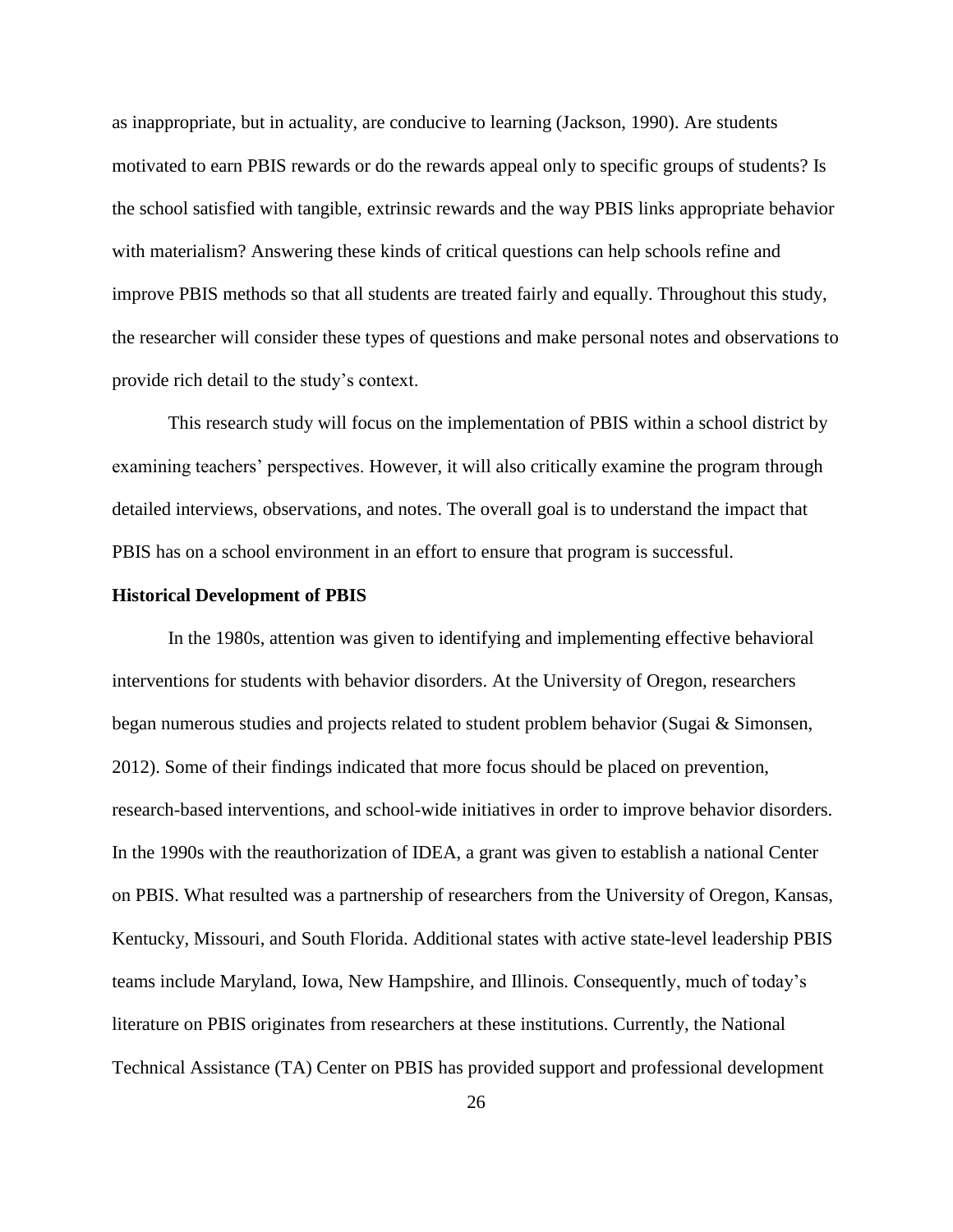to more than 16,000 schools for fourteen years. The Center has also been influential in shaping the PBIS framework through its online collection and distribution of research-based behavior practices [\(www.pbis.org\)](http://www.pbis.org/), national leadership conferences, and best-practices blueprints for Implementation, Evaluation, and Professional Development. Many studies have been conducted since the 1980s to document the effectiveness of PBIS at the school-wide level. The research supports improvements in school climate, problem behavior, and academic achievement and is found mainly in peer reviewed journals such as *Journal of Positive Behavior Interventions*, *School Psychology Quarterly*, *Journal of Applied Behavior Analysis*, and *Education and Treatment of Children*. Following a description of how PBIS is implemented in schools, this review will examine the effectiveness of the behavioral framework.

### **PBIS Implementation**

The foundation of PBIS is based on four main characteristics: behavioral science, practical interventions, social values, and a systems approach (Dunlap, et al., 2000; Sugai, et al., 2000). Schools, communities, and families can use the framework of PBIS to apply researchvalidated behavioral approaches to teaching and learning settings in an effort to increase desired behaviors. According to Sugai and Horner (2001), the theoretical framework of PBIS is a function-based approach to behavior support which essentially relies on applied behavioral analysis when teaching appropriate behavior. The idea behind this framework is that certain events trigger a behavior, and consequence events affect the likelihood of this behavior occurring or not occurring again. Two aspects of this framework are positive and negative reinforcement. Positive reinforcement means a behavior will likely occur again if something is given or presented after the behavior occurs. Negative reinforcement means that a behavior will likely occur again if something is avoided or removed after the behavior occurs.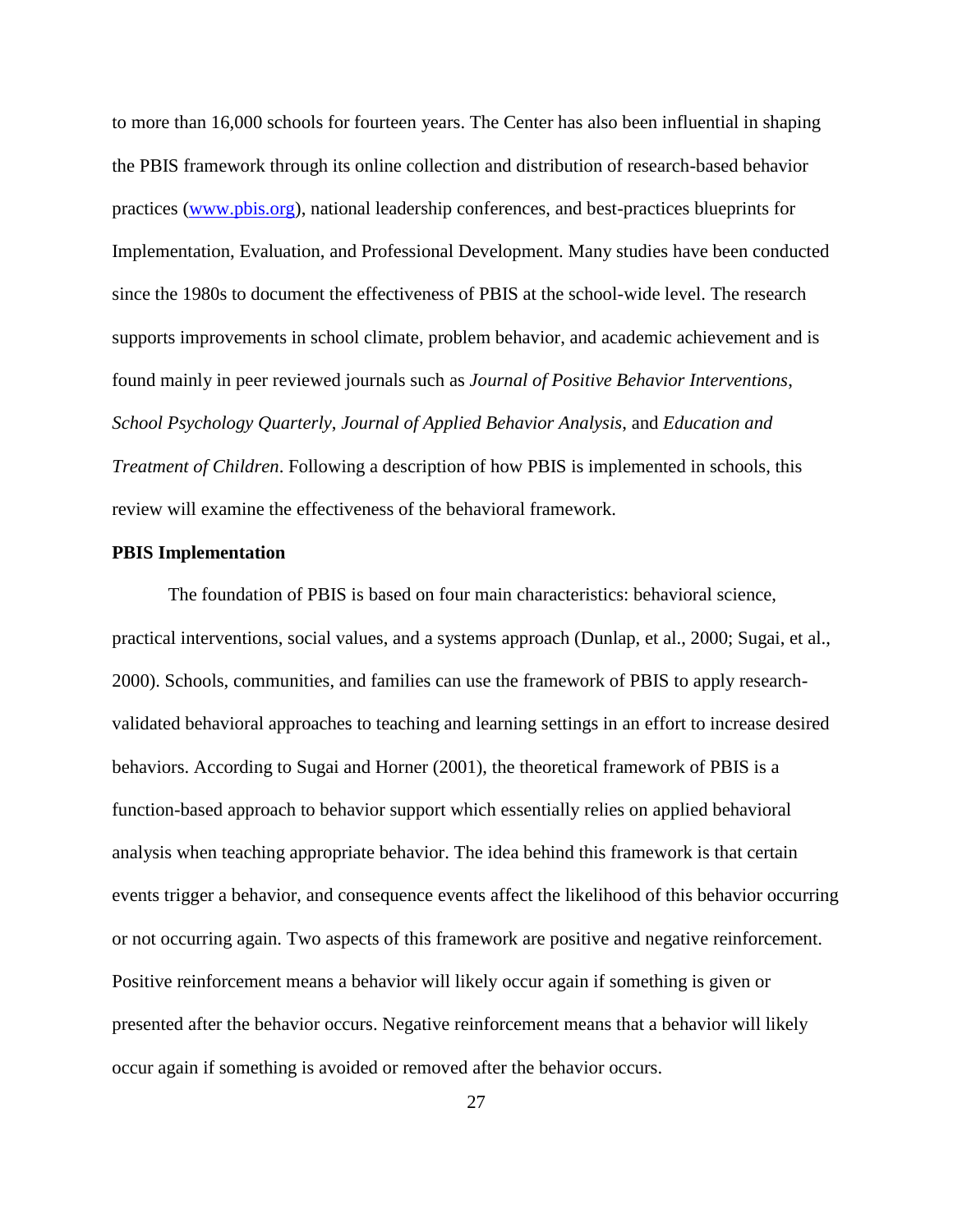The main goal of PBIS is to improve a person's quality of life, but the program also seeks to minimize and extinguish problem behavior altogether (Carr, et al., 2002; U.S. Department of Education, 2010). Initially, the process requires data collection on student behavior school wide. This data is analyzed for maladaptive patterns, such as the scope and frequency of disciplinary referrals, current behavior plans, and systems for dealing with behavior infractions. The data is then used to design student outcomes or goals which can be reached through supports to enhance specific student, class wide, and school wide behaviors through crafted interventions (OSEP Technical Assistance Center on Positive Behavioral Interventions and Supports, 2012). However, for the program to be successful, a systematic approach must provide support for the implementation of these behavioral practices and interventions.

The systems approach to PBIS means that the program is based on clearly written policies, integrated into the regular curriculum, and enhanced by communication among all stakeholders (Carr, et al., 2002; Sugai, et al., 2000). According to the OSEP Technical Assistance Center on Positive Behavioral Interventions and Supports (2012), systems must be created to support effective practices and procedures by individuals within the school. These evidence-based practices should relate to the adoption and sustainability of PBIS and allow for ongoing development. Figure 1 shows four key elements of PBIS and how schools can use these to build an effective behavior system: 1) Outcomes, 2) Data, 3) Practices, and 4) Systems.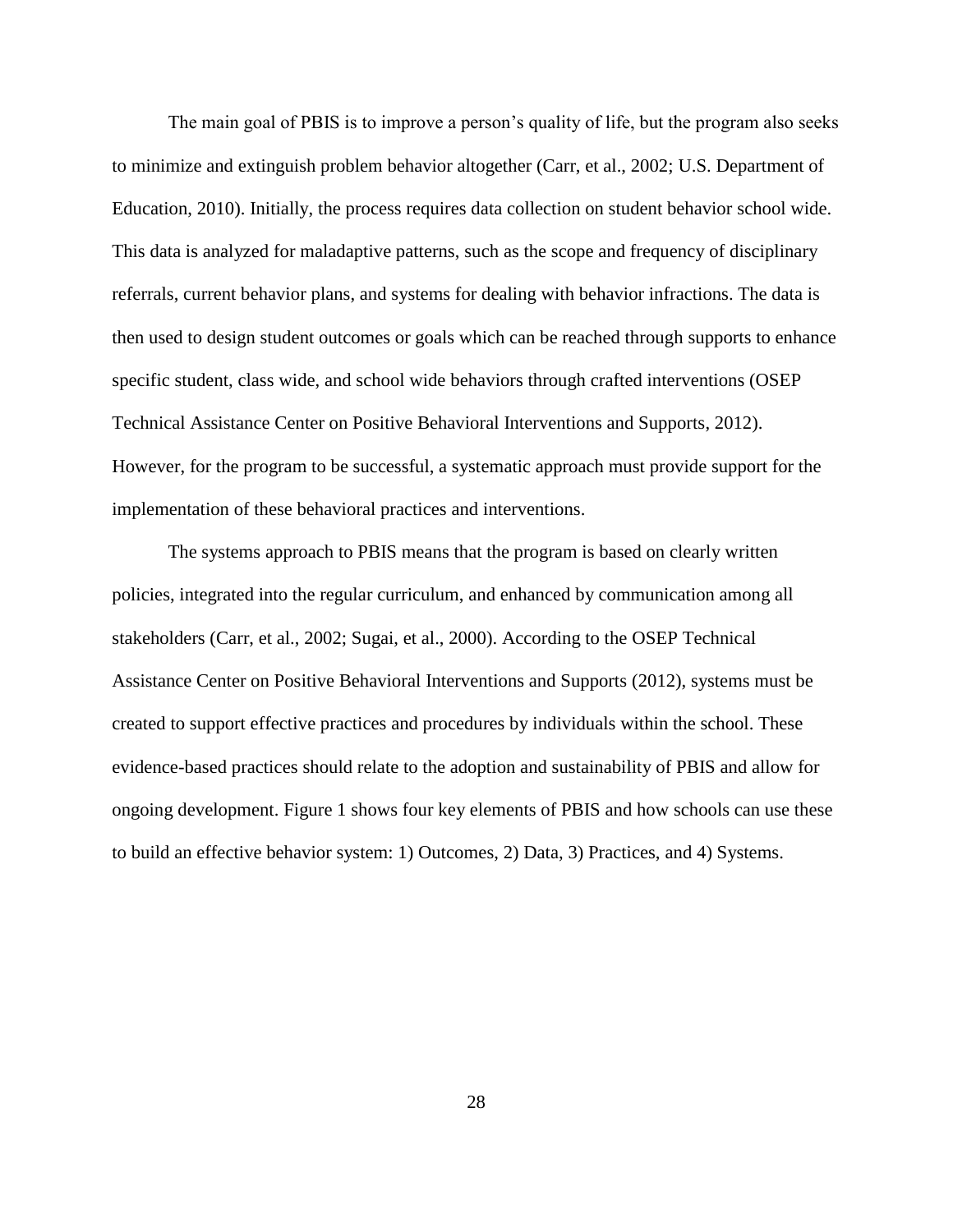

**Supporting Student Behavior** 

*Figure 1*. Four PBS Elements (OSEP Technical Assistance Center on PBIS, 2012)

Outcomes refer to behavior and academic goals that administrators, teachers, and students emphasize. Practices are the evidence-based strategies or interventions that help students reach the goals. Data is the information recorded to show that goals are or are not being met and whether strategies need to be altered. Systems refer to supports—school district, school, classroom, non-classroom, individual, family, community—that can be implemented to ensure that PBIS is being effective and can be sustained over time (OSEP Technical Assistance Center on Positive Behavioral Interventions and Supports, 2012; Sugai, et al., 2000).

Equally important in the implementation of PBIS is the positive behavior continuum which emphasizes a proactive or preventative perspective to interventions. At the primary prevention level, all students receive positive behavioral support from the school staff in all school environments. This support can be in the form of pre-determined rewards or consequences created by the school's PBIS team. Students with more intense problem behaviors will proceed to the secondary prevention level where they will receive specialized group interventions. Finally, if these interventions are not successful, students will move to the tertiary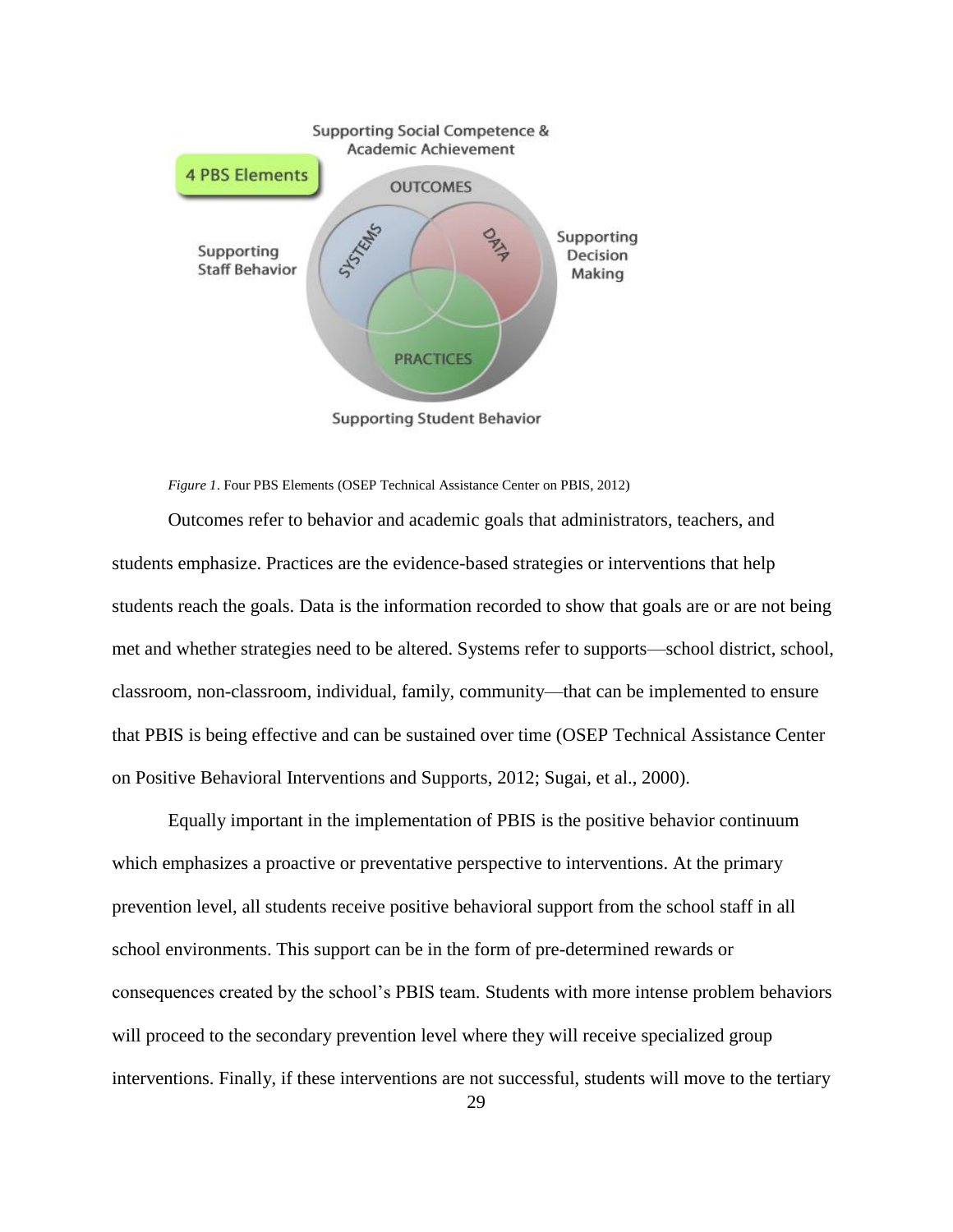prevention level where interventions will be individually specified (Sugai, et al., 2000; OSEP Technical Assistance Center on Positive Behavioral Interventions and Supports, 2012).

Implementing PBIS involves the commitment of a wide range of stakeholders, such as teachers, administrators, students, parents, and community members. According to the U. S. Department of Education (2010), there are four main levels that can ensure successful implementation of PBIS. First, active leadership must be coordinated through management and implementation teams. Next, these teams must provide professional development, coaching, and evaluation processes to inform school staff. A comprehensive program such as PBIS should be implemented in phases that range from exploration to full implementation. Finally, the sustainability of PBIS must rely on continued planning and decision-making that is supported by policy and research.

The school district in this study implemented PBIS during the 2010-2011 school year. Leadership teams have been established since the first year of implementation. During the second year, evaluation processes were used by team members and an administrator to make sure students and teachers knew procedures, rules, consequences, etc. However, no evaluation procedures have been used during this third year. Based on the PBIS Implementation Blueprint (U.S. Department of Education, 2010), this school district is still in the initial implementation phase in which practices have been changed, rules and expectations are visible, and outcomes are being documented. In order for the schools to be in the full implementation phase, there would have to be complete and accurate implementation of PBIS practices with leadership support, ongoing training, and evaluation procedures. The last stage of implementation is known as innovation and sustainability and occurs when an entire school district adopts PBIS. Currently,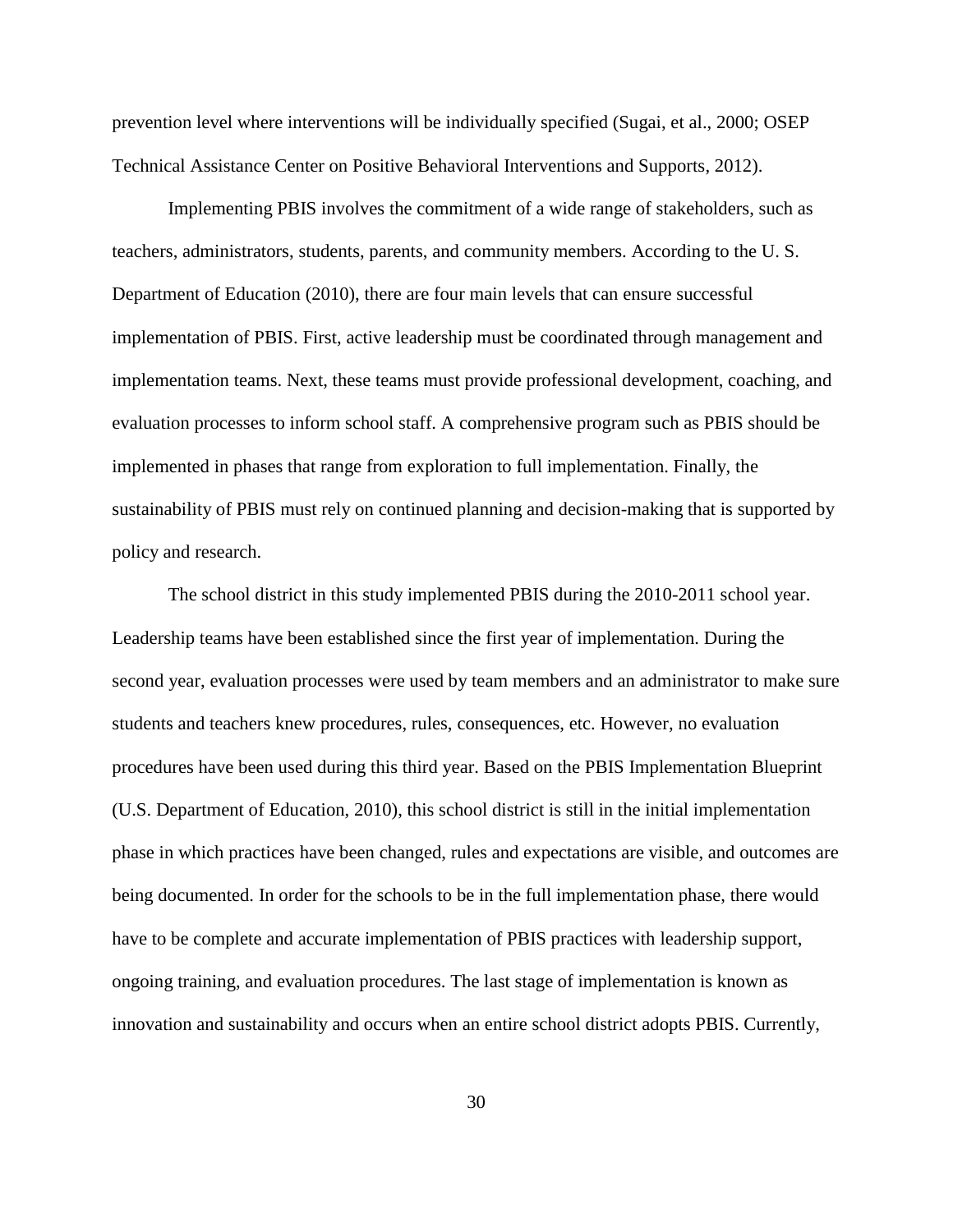this district implements PBIS in the primary, elementary, and middle school. Practices would have to be put in place at the high school level in order to reach this stage.

### **Effectiveness of PBIS on Behavior**

Over 40 years of research has helped to establish PBIS as an effective behavioral intervention system in the United States (Carr, et al., 2002; Dunlap, et al., 2000; OSEP Technical Assistance Center on Positive Behavioral Interventions and Supports, 2012; Sugai et al., 2000). It has been linked to both a positive school climate and an increase in student achievement in certain academic subjects (Bradshaw, Leaf, & Debnam, 2007; Lewis-Palmer, Sugai, & Larson, 1999; Luiselli, Putnam, Handler, & Feinberg, 2005; Parr, Kidder, & Barrett, 2007; Putnam, Horner, & Algozzine, 2006; Todd, Haugen, Anderson, & Spriggs, 2002; Wasilewski, Gifford, & Bonneau, 2008). Some research has also shown that PBIS has helped to increase teacher motivation or satisfaction; however, there is a need for additional research in this area (Horner, Freeman, Nelson, & Sugai, 2007; Palovlich, 2008). The following literature will acknowledge the benefits of PBIS in schools, but it will also show the need for further investigation in how the behavior systems impacts teachers.

**PBIS and school climate.** For the purpose of this study, school climate will be defined according to the National School Climate Council (2013). School climate refers to the character and quality of school life and is based on "patterns of students', parents' and school personnel's experience of school life and reflects norms, goals, values, interpersonal relationships, teaching and learning practices, and organizational structures" (NSCC, 2013). The council suggests that four main areas be considered when attempting to assess school climate:

- Safety: rules and norms, physical and social-emotional security
- Relationships: respect for diversity, adult social support for students, peer social support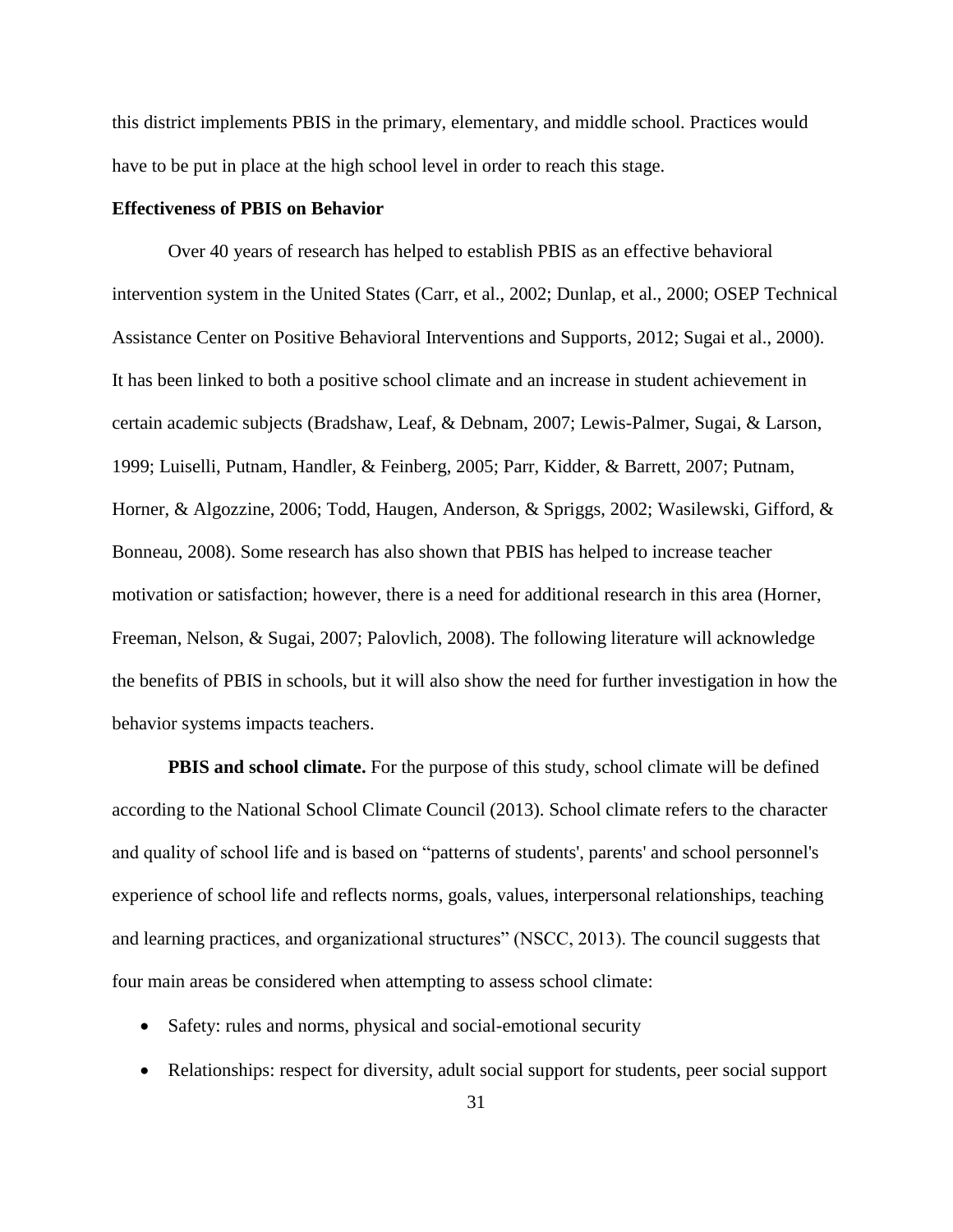- Teaching and Learning: supportive teaching practices, supportive social and civic knowledge
- External Environment: school connectedness/engagement, physical surroundings

PBIS clearly relates to these dimensions of school climate, particularly safety and relationships. In terms of school safety, the positive behavior system focuses on teaching rules and expectations to students. PBIS also seeks to establish relationships among students, teachers, and administrators to provide students with supports they need to be successful behaviorally and academically. For this study, research on PBIS and school climate was limited to studies that focused on school safety: reducing office discipline referrals (ODR) and out of school suspensions (OSS), reducing problem behavior, and improving perceptions of school safety. Research related to improving relationships among students and teachers was also considered.

Many rigorous studies have indicated that schools implementing PBIS had significant reductions in ODR data (Nelson, 1996; Sprague, et al., 2001). In the peer reviewed journal, *Behavior Analyst Today*, Luiselli, Putnam, and Handler (2001) indicated a 69% reduction in ODRs and a 62% reduction in OSSs in their quantitative study. Similarly, Todd, Haugen, Anderson, and Spriggs (2002) indicated an 80% reduction in ODRs in the first year of PBIS implementation and a 76% reduction in the second year in their article in the *Journal of Positive Behavior Supports*. More recently, Bradshaw and Leaf (2008) indicated reduced ODR data as well as improved perceptions of school safety among teachers and staff in a Maryland school system. In 2005, the New Hampshire Center for Effective Behavior Interventions and Supports reported that in one study there was a 28% decrease in ODRs with significant decreases also noted in OSSs (Muscott, 2006). Most of these studies were included in peer reviewed journals or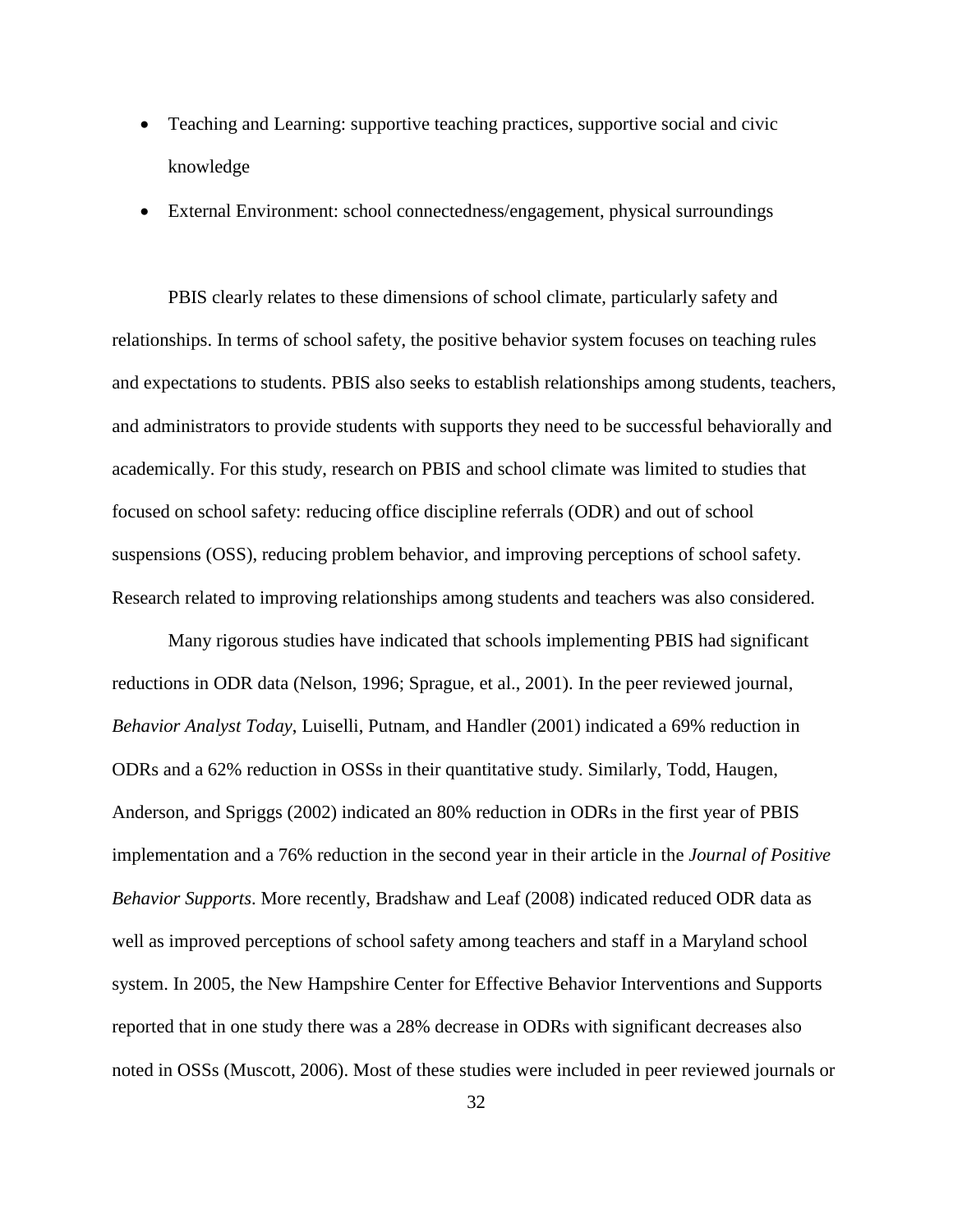involved schools that had strong state-level PBIS leadership teams. However, similar results have been obtained from less rigorous studies. In a dissertation research study involving PBIS in two Alabama elementary schools, Palovlich (2008) indicated a reduction in of ODRs, and teachers reported few incidents of problem behavior. Wasilewski, Gifford, and Bonneau (2008) researched eight elementary schools in North Carolina that used PBIS and noted that the overall school climate was positive, and teachers indicated that they supported the implementation of PBIS.

These studies have shown that PBIS is related to reducing behavior problems. A critical factor to consider is that the research on fewer ODRs and OSSs was done within the first few years of PBIS implementation. Teachers and administrators were cognizant of the new behavior system which could have lead them to report fewer discipline incidents. An interesting finding would be to compare the number of referrals and suspensions after several years of implementing PBIS.

There have been conflicting reports through the years that have not shown any measureable change in a school's climate based on the implementation of PBIS. In one study included in the peer reviewed journal, *Education &Treatment of Children*, there appeared to be an increase in student's social skills, but there was no change in the overall safety of the school (Sprague, et al., 2001). In a dissertation study of schools that implemented PBIS and schools that did not implement PBIS, Hodnett (2008) noted no reduction in ODRs in terms of defining safe schools. Even though there was a significant reduction in ODRs in Scott and Barrett's (2004) research of PBIS in the *Journal of Positive Behavior Interventions*, the authors noted that this did not necessarily mean that the behavior system had created meaningful social changes in the lifestyles of the students, which is an ultimate goal of PBIS.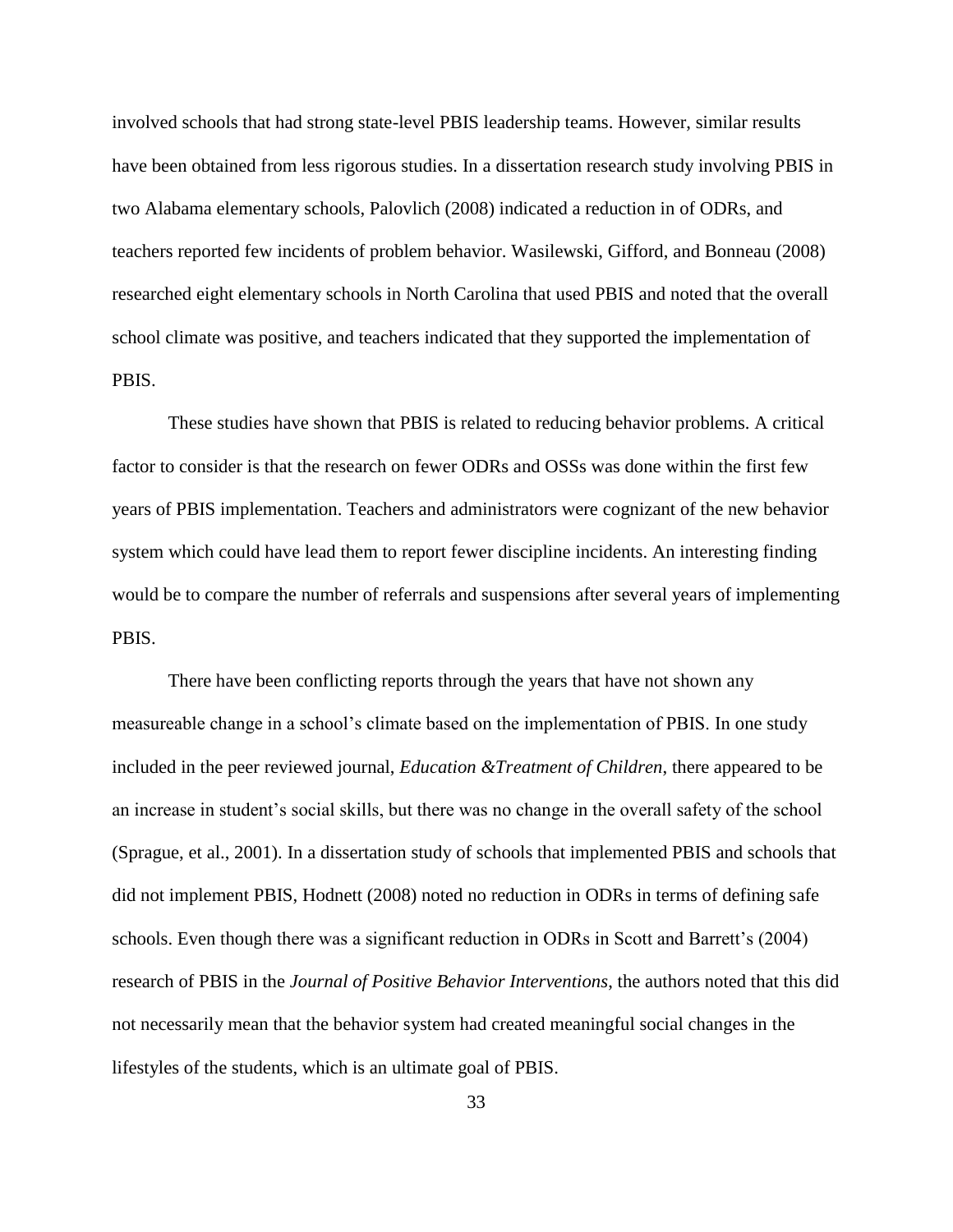**PBIS and student achievement.** Most of the research on PBIS and student academic achievement refers to the relationship between PBIS and improved scores in Reading and Math or the relationship between PBIS and increased instructional time. In a review of research reported in an online PBIS newsletter, Putnam, Horner, and Algozzine (2006) found several studies that indicated a relationship among academic performance and problem behavior from elementary school to high school. McIntosh (2005) researched reading skills as they relate to disciplinary problems in schools. According to him, students enter school with varying reading skills, and if they experience negative achievement in literacy instruction, they are more likely to demonstrate behavior problems. As academic skills become harder, students will often misbehave as a way to escape or avoid these tasks. In a 1999 study reported in the *Journal of Emotional Disorders*, Tobin and Sugai found correlations between middle and high school students' academic success and their behavior. A student's academic failure in high school was correlated with the number of suspensions he or she had in ninth grade. Research also showed correlations between specific types of ODR behaviors (fighting, threats of violence, etc.) and sixth graders' grade point averages.

Putnam, Horner, and Algozzine (2006) indicated in their review of literature that the amount of time spent on instruction is highly correlated to student achievement. They reported studies in which research on PBIS has shown to decrease problem behavior in schools, thereby increasing the amount of instruction time (Putnam, Handler and O'Leary-Zonarich, 2003; Scott & Barrett, 2004).

Several rigorous studies about PBIS and increased student achievement have been included in national peer reviewed journals or presented at national or international conferences on behavior. Luiselli, Putnam, and Sunderland (2002) found that after a middle school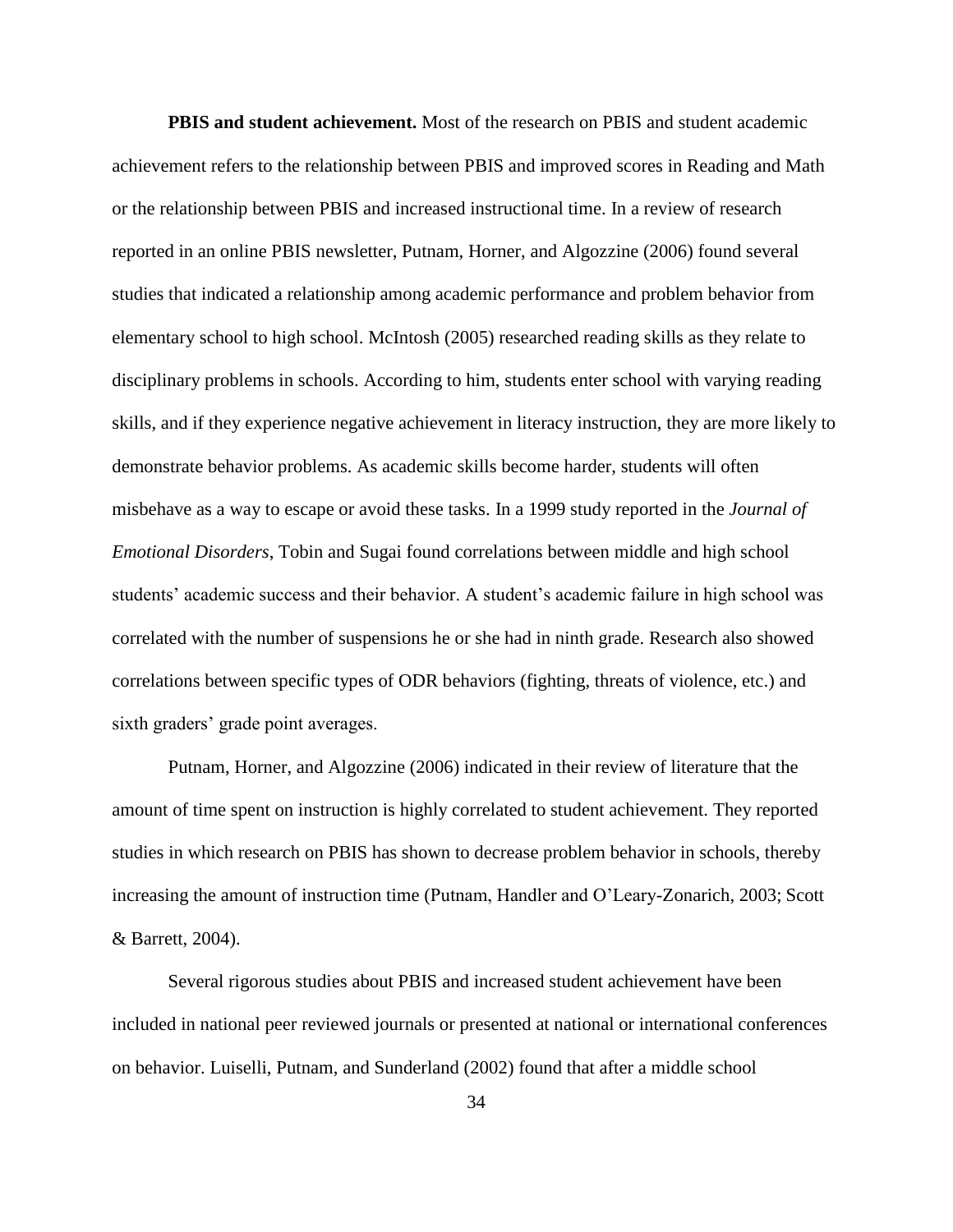implemented PBIS, school attendance increased and students' maintained higher report card grades over the course of four years. In 2004, Horner, Sugai, Eber, & Lewandowski did a comparative study of Illinois schools that did and did not implement PBIS. The schools with PBIS had 62% of third graders meet the state's Reading Achievement Standard. By contrast, the schools without PBIS had 47% of third graders meeting the state standard. In 2005, Luiselli, Putnam, Handler, and Feinberg reported in their study of schools with PBIS that there was a 25% increase in math and 18% in reading standardized tests scores. In a comparative study of an Oregon school district implementing PBIS, Putnam, Horner, and Algozzine (2006) indicated that standardized test scores improved when compared to districts that did not implement PBIS. In a presentation on a Maryland school district, Parr, Kidder, and Barrett (2007) reported that schools implementing PBIS gained instructional minutes and showed significant gains on reading and math state achievement tests.

Nevertheless, some less rigorous studies involving PBIS do not indicate an increase in achievement scores. In his dissertation research, Postles (2011) indicated that in his comparative study of Maryland middle schools with and without PBIS there were no significant results in student achievement scores in reading or math. Similarly, Jaimison (2010) reported that PBIS had no significant affect on South Carolina elementary school students' reading or math performance on state tests even though it positively impacted student behavior. Although dissertation research may not be as thorough as research published in national, peer reviewed journals, it is important to note that differences do exist in terms of how PBIS is related to student achievement.

Studies have shown high correlations between PBIS and student achievement scores in Reading and Math; however, increased student achievement could be attributed to a number of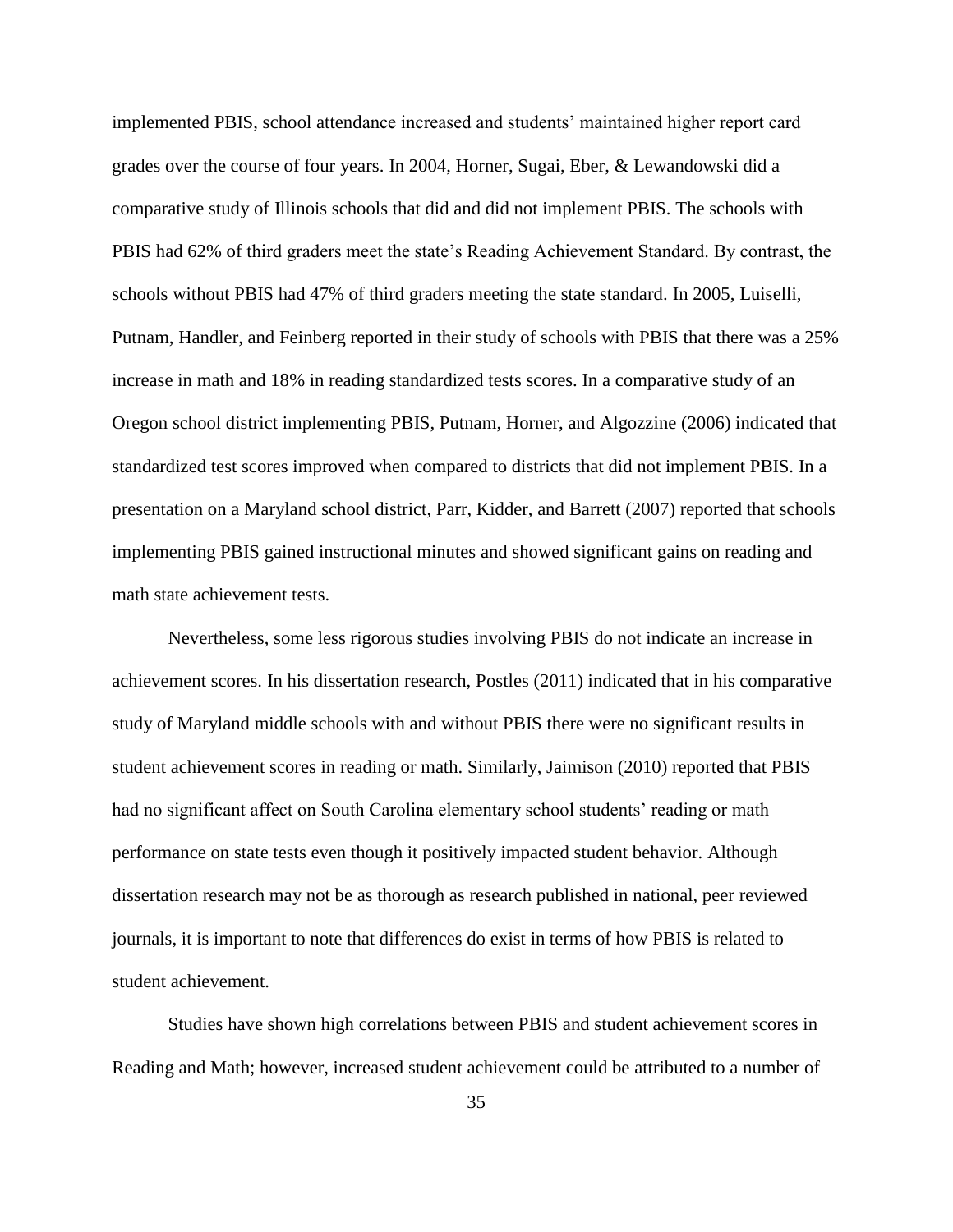factors. School curricula changes, faculty and administration changes, or testing issues could also influence student scores. Having clearly defined rules and expectations for students to follow is beneficial, but one could argue that PBIS alone does not cause students to achieve higher academic scores.

**PBIS and teacher motivation and satisfaction.** The National Technical Assistance Center for PBIS [\(www.pbis.org\)](http://www.pbis.org/), which publishes monthly newsletters on various topics, included research on how PBIS relates to teacher motivation and satisfaction. According to Horner, Freeman, Nelson, and Sugai (2007), schools that implement PBIS correctly and reliably show improved faculty and staff satisfaction. In fact, a critical feature of PBIS is obtaining teacher buy-in before implementation. Before implementing PBIS, George and Martinez (2007) suggested that teachers be given an overview of data that shows schools who have successfully implemented the behavior system. They also suggested showing teachers the number of discipline referrals, suspensions, etc. from their school to indicate how a program such as PBIS might be able to decrease problem behavior and maximize instructional time. These strategies might help teachers see the importance of adopting a positive behavior system in their school. Classroom teachers have a significant role in PBIS because they are responsible for teaching and modeling appropriate behavior and procedures for students at a universal or primary level. Without teacher motivation and support, PBIS will not be able to be effective.

In a dissertation study, Palovlich (2008) surveyed PBIS leadership team members and administrators in Alabama schools and found that both groups responded favorably toward PBIS in terms of participation and outcomes. Similarly, dissertation research on eight public schools in North Carolina indicated that 43% of teachers surveyed were very satisfied with their overall experience with PBIS at their school (Wasilewski, Gifford, & Bonneau, 2008). In another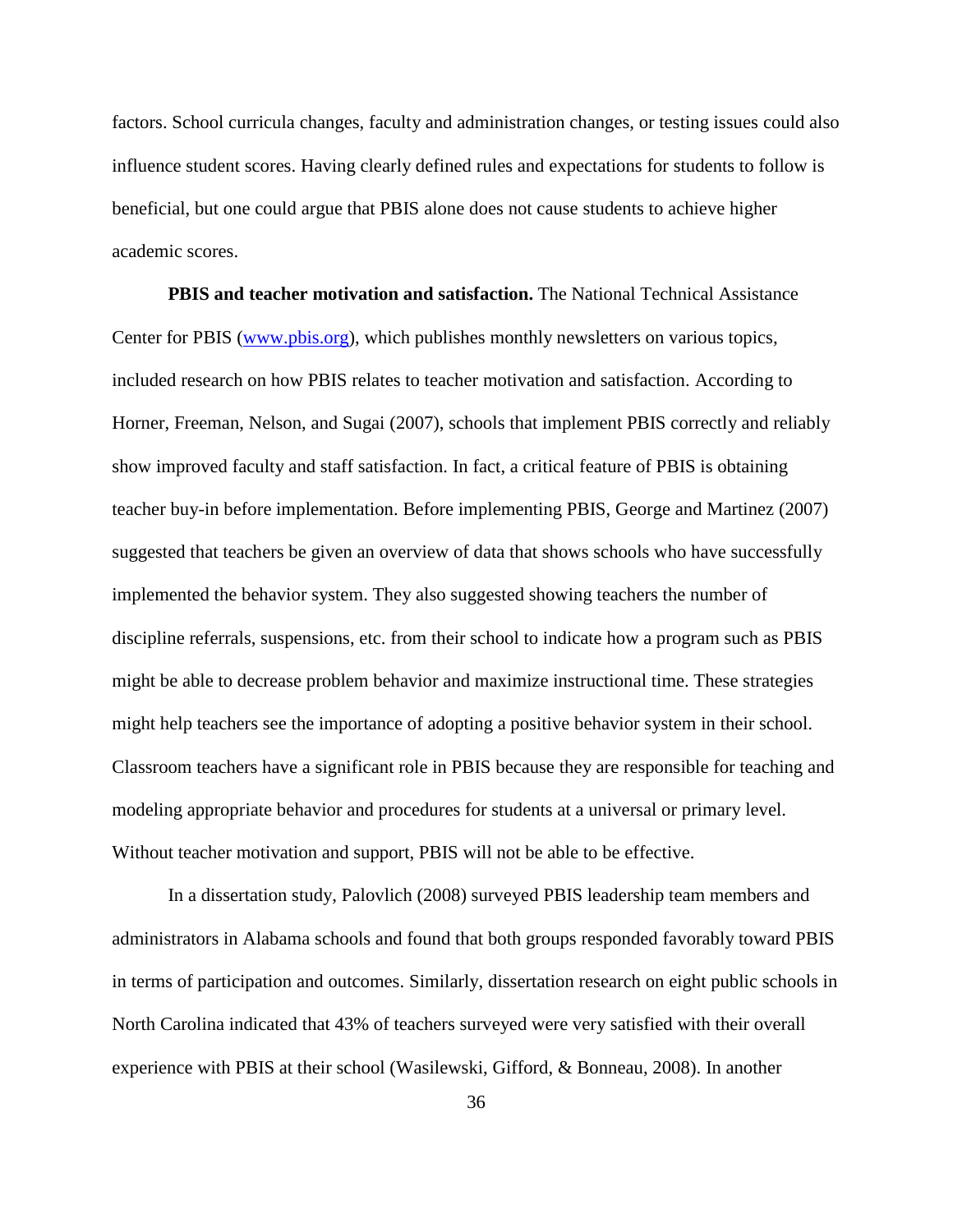dissertation study of three successful PBIS schools in Maryland, Cooper (2010) found that supportive leadership and ongoing professional training led to increased motivation and excitement among staff members. This helped to create a positive learning atmosphere which, in turn, can lead to increased academic achievement for students.

McArdle's (2011) doctoral research on Oregon and Illinois schools that were considered High Implementation (HI) or Low Implementation PBIS schools also revealed information regarding teacher motivation. Teachers were asked to report barriers and facilitators to implementing PBIS. Teachers at both HI and LI schools reported that teacher buy-in was a critical barrier to successfully implementing PBIS.

Research supports the relationship between PBIS and increased teacher motivation, and much of this information was conducted through surveys. However, teachers may not always be completely honest when surveyed about a program their school initiates. They may feel reluctant to disagree with the administration or other faculty who support the program. Teachers also have different opinions and interpretations about appropriate student behavior. Some behaviors that one teacher considers inappropriate may be tolerated by another teacher. This makes it difficult to clearly define how satisfied teachers are with a behavior support system.

Research supports the idea that teachers who believe in a program or support system's worth will implement it more effectively (Cooper, 2010; McArdle, 2011). If teachers feel forced into implementing a program, then they might not follow all the necessary steps and procedures. Once teachers begin using a PBIS system, they need to help students understand the importance of it. Although studies support the idea that PBIS relates to teacher motivation and satisfaction, additional research information is needed to show how the program directly impacts teachers' perceptions and satisfaction level.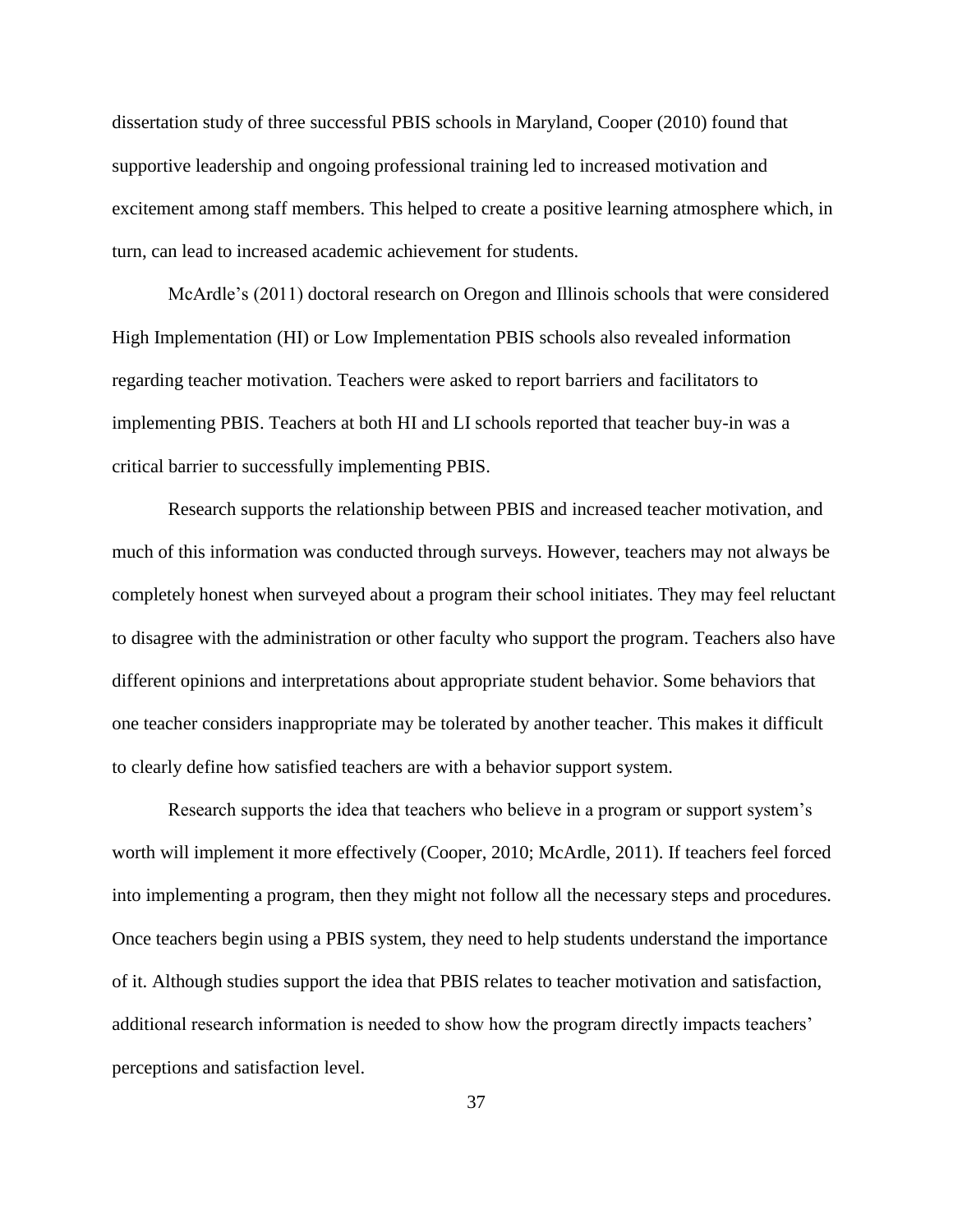**PBIS and Students' Extrinsic/Intrinsic Motivation.** Unlike traditional behavior programs, PBIS does not rely on punishment as a way to decrease undesirable behavior. Instead, PBIS teaches appropriate behavior skills and procedures, and it rewards students for displaying these behaviors. For many years, research has been conducted on the effects of extrinsic and intrinsic motivation on students in school. While some argue that students need extrinsic rewards or reinforcement (activities, tokens, privileges, food, etc.) for their academic performance or behavior, others are opposed to such practices. Since the 1970s, many rigorous studies have strongly suggested that schools should not provide formal praise or extrinsic rewards to students (Deci, 1975; Deci, Koestner, & Ryan, 2001; Kohn, 1996; Lepper, Greene & Nesbett, 1973). Researchers have noted that educators might not use rewards properly. They might provide rewards without clearly defining the behavior being rewarded, inadvertently provide rewards for problem behavior, or even provide rewards too infrequently. They claimed that allowing students to receive rewards for behaviors and tasks that are expected of them can be detrimental to their intrinsic motivation.

However, additional research has shown that external rewards have been used in education for many years with a direct relation to academic and social success. According to some authors in national peer reviewed journals, rewards play an important part of any school, and they are not harmful to students' intrinsic motivation (Akin-Little, Eckert Lovett & Little, 2004; Cameron, Banko & Pierce, 2001; Reiss, 2005). Horner and Spaulding (2006) noted that schools which have clear behavior expectations and specific strategies for rewarding appropriate behavior are perceived as having safe, effective learning environments. PBIS is founded upon this idea of rewarding students appropriately for desirable behavior and also for teaching new behaviors and skills when students display problem behaviors. According to Horner and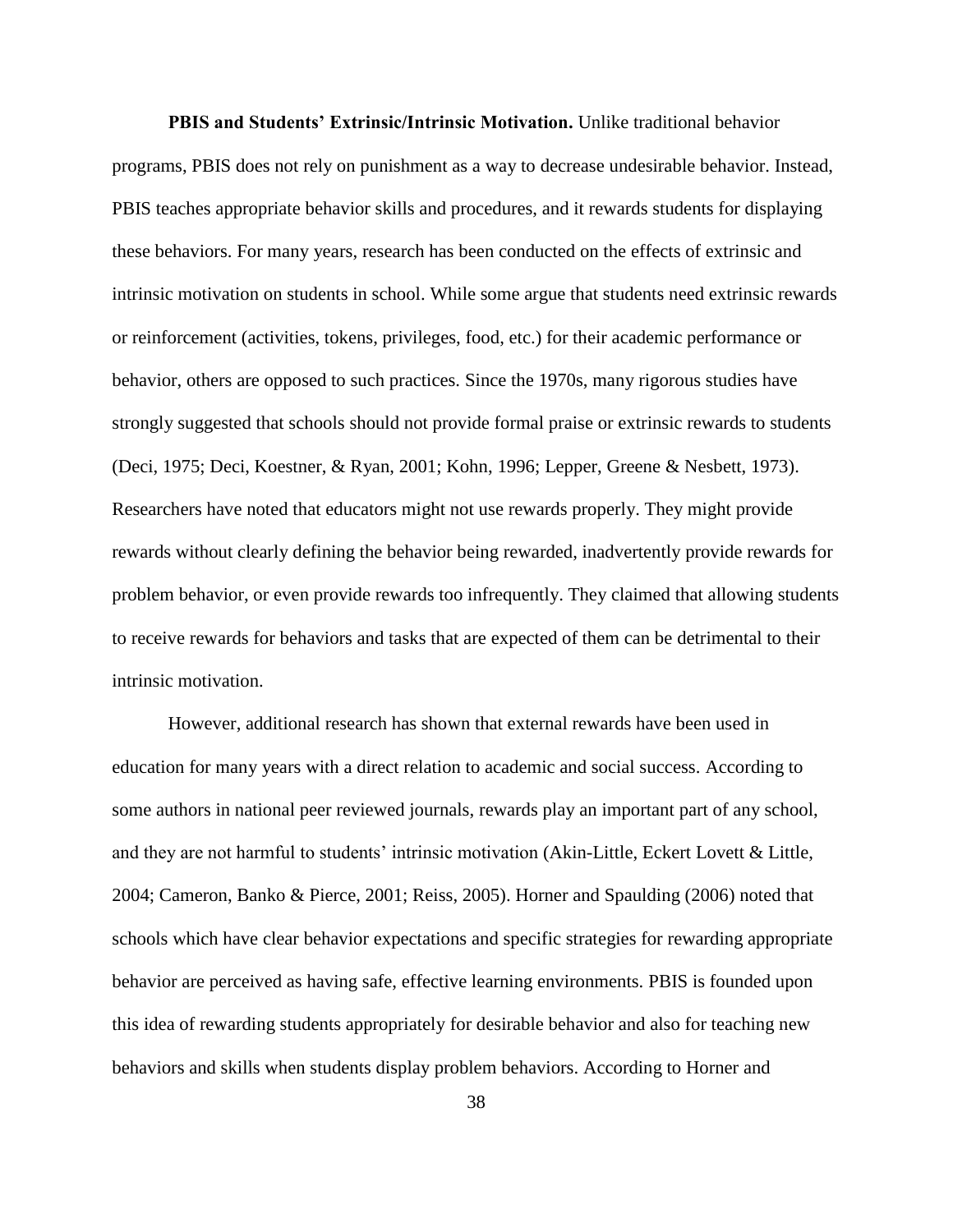Spaulding (2006), proper rewards can help students build life-long skills that can eventually be sustained with intrinsic motivation.

One could argue that PBIS is a system in which authority figures seek to control and regulate students through the use of rewards. However, the rewards students can earn for appropriate behavior may not be motivating for some students. These students then have no incentive for behaving properly. They may view certain rules as unnecessary and as just a way for those in power to try to control them. An important issue for teachers and administrators to consider when implementing PBIS is establishing clear rules as well as a variety of meaningful rewards in order to reach all students.

## **Critical Review of Literature**

Examining PBIS involves critically analyzing every aspect of the program as well as the literature that supports the topic. Schools reproduce certain ideologies and beliefs which tend to marginalize certain students (Apple, 1995). A behavior program such as PBIS could make it easier for schools to categorize groups of students as behavior or discipline problems. When PBIS is first implemented in a school, rules and expectations are identified, a consequence and reward system is put into place, and interventions are designed for specific problem behaviors. However, there is a need for administrators and faculty to critically examine who created the rules and expectations and whether the rewards and consequences will be meaningful for students. Some students may not value or understand the significance of certain rules due to their family culture, language, or value system. This can especially be true for schools with a predominantly white faculty and a culturally diverse student body (Sugai, Horner, et al., 2000). If administrators and staff are aware of such issues, they can take steps to ensure that behavior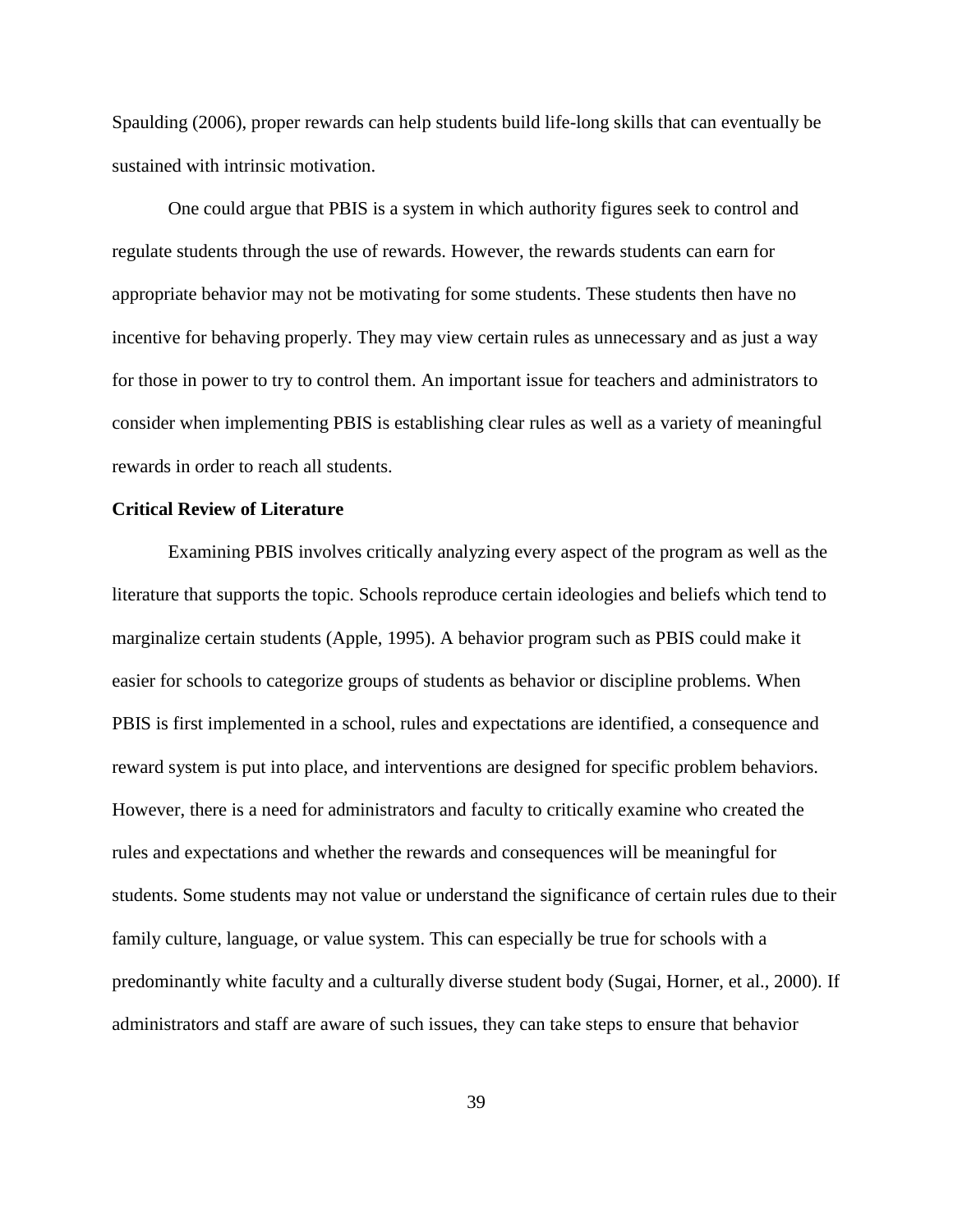plans and interventions are designed fairly and equally without disenfranchising any group of students.

Most of the literature on the effectiveness of PBIS comes from national peer reviewed behavioral journals. Studies included in these journals were rigorously conducted, and much of the data came from states with strong PBIS leadership initiatives. Many of the researchers in these studies were directly involved in the development and implementation of PBIS in school systems. Consequently, the results of these studies strongly supported the inclusion of PBIS in schools. On the other hand, some of the doctoral research included in this review did not involve schools or states strongly vested in PBIS already, and these studies often contradicted those from scholarly journals. The effectiveness of PBIS can be influenced by a number of factors. Therefore, a thorough and critical examination of the implementation design is necessary if schools are implementing or deciding to implement PBIS.

In summary, this literature review has highlighted research on PBIS and examined its effectiveness on student achievement, the climate of a school, as well as teacher motivation and satisfaction. Nevertheless, there is a need for further research to examine teachers' satisfaction level and opinions of PBIS, especially considering the significant impact teachers have in implementing this program.

40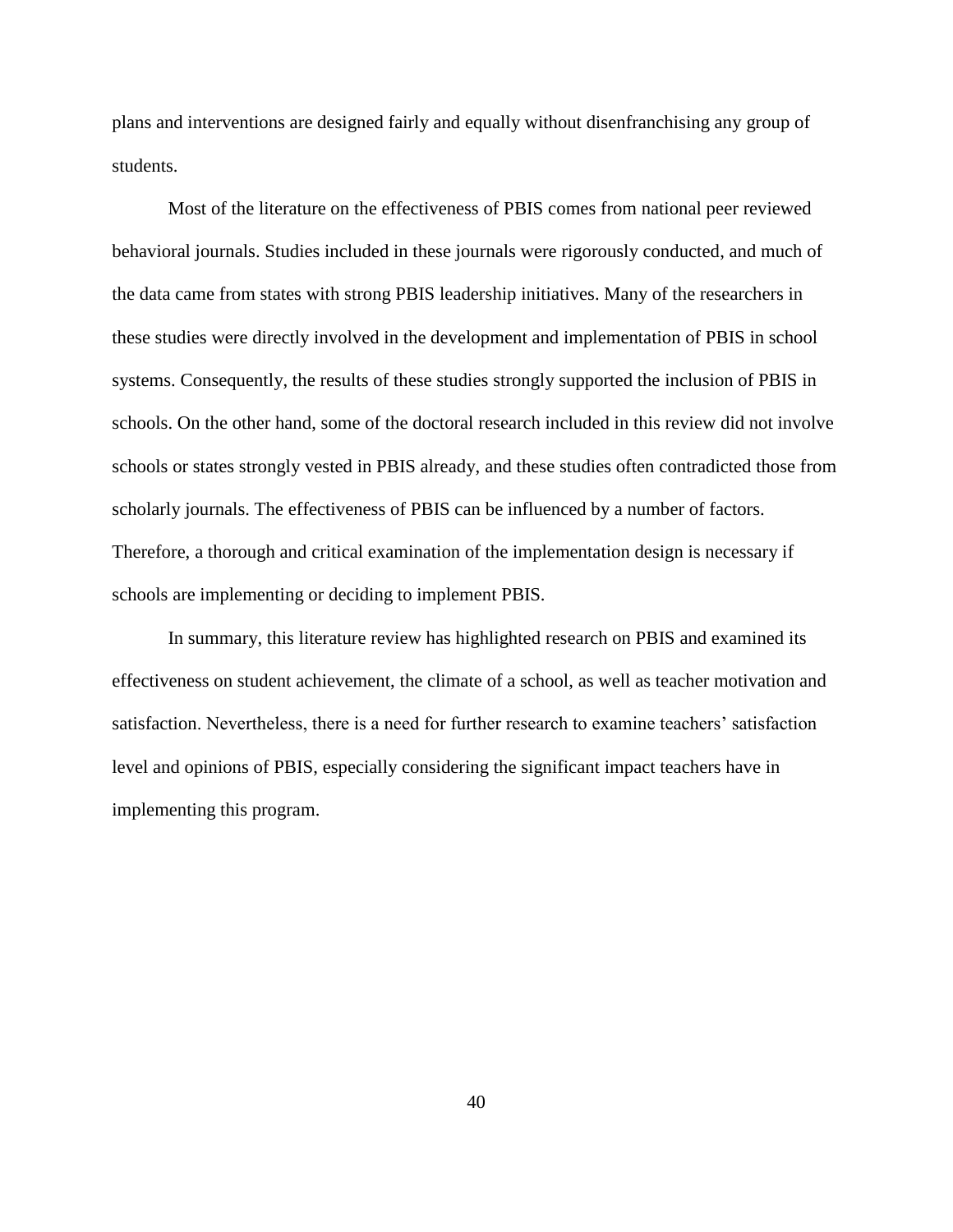#### **Chapter 3**

#### **Methods**

Teachers face many challenges in schools today, especially students who exhibit problem behavior. Managing student behavior can affect teachers' motivation, as well as the overall school climate. Teaches are important stakeholders in implementing PBIS, and their full support of the program is needed in order for it to be implemented effectively. Research has shown that PBIS is an effective behavioral intervention program; however, there is limited research that examines how teachers perceive this program and how it impacts their motivation and satisfaction (Horner, Freeman, Nelson, & Sugai, 2007; Palovlich, 2008).

#### **Research Design**

This study involved a mixed methods approach which examined teachers' perceptions and satisfaction with PBIS through quantitative and qualitative measures. Primary teachers (Pre K-2) and elementary teachers (3-5) were surveyed to determine their perceptions and satisfaction with PBIS. They used a 5-point Likert scale to rate statements from Strongly Agree to Strongly Disagree. Using results from the survey, teachers who scored very high or very low levels of satisfaction were interviewed to gain a deeper understanding of their views and opinions of the program. A total score of the survey items was calculated. Then teachers who scored in the top and bottom five percent were interviewed.

Although the review of literature on PBIS indicated studies of how the program impacted academics in schools, this particular study did not focus on the relationship with PBIS and academic subjects. Instead, it focused only on teachers' perceptions of PBIS, how they felt it had impacted student behavior, school climate, etc.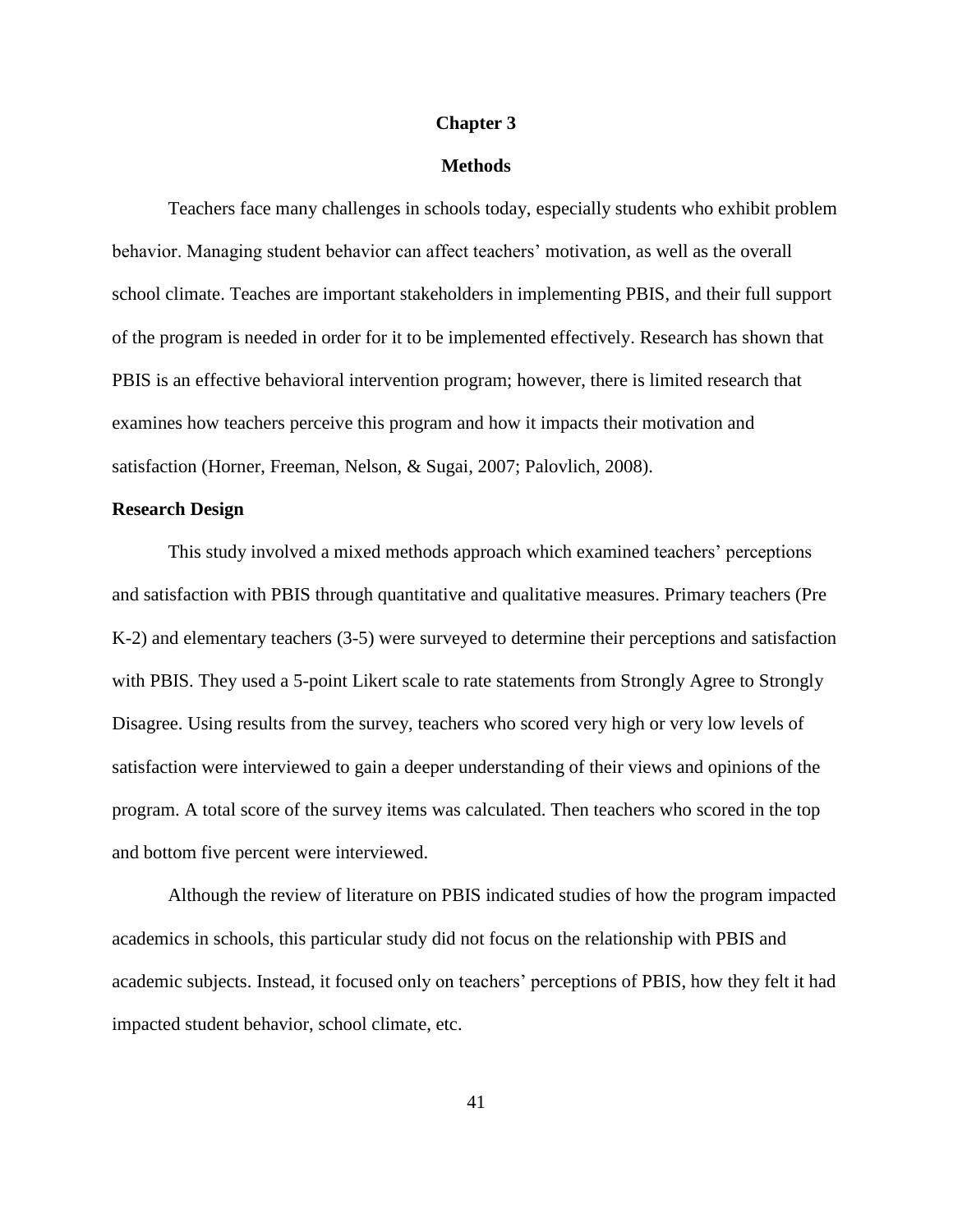#### **Sample**

The target population for this study included teachers at a primary (Pre K-2) and an elementary school (3-5) within a district that implements PBIS. There are approximately 40 teachers at both the primary school and elementary school. The sample size will be the entire population of approximately 80 teachers.

Both schools are located in a southeast Georgia school district and considered Title I schools. The primary school has consistently met Adequate Yearly Progress (AYP) measures since 2003 in the areas of test participation, academic performance, and attendance rating. There are approximately 466 students, with 78% eligible for free and reduced lunch, 12% considered students with disabilities, and 11% considered limited English proficient at the primary school. The racial demographics of this school are 40% White, 28% Black, 28% Hispanic, and 4% Multiracial.

The elementary school has made AYP except for 2003, 2007, 2010 when they did not meet the AYP criteria in academic performance. At the elementary school, there are approximately 484 students, with 82% eligible for free and reduced lunch, 16% considered students with disabilities, and 13% considered limited English proficient. The racial demographics of this school are 43% White, 26% Black, 27% Hispanic, and 3% Multiracial.

PBIS was first implemented in this school district during the 2010/2011 school year. It was initiated because the middle school failed to meet AYP goals in academic performance and was placed on the "Needs Improvement" list by the state of Georgia. PBIS was an integral part of a school improvement plan for the middle school due to failure to meet AYP goals, and administrators felt that the elementary and primary schools would also benefit from the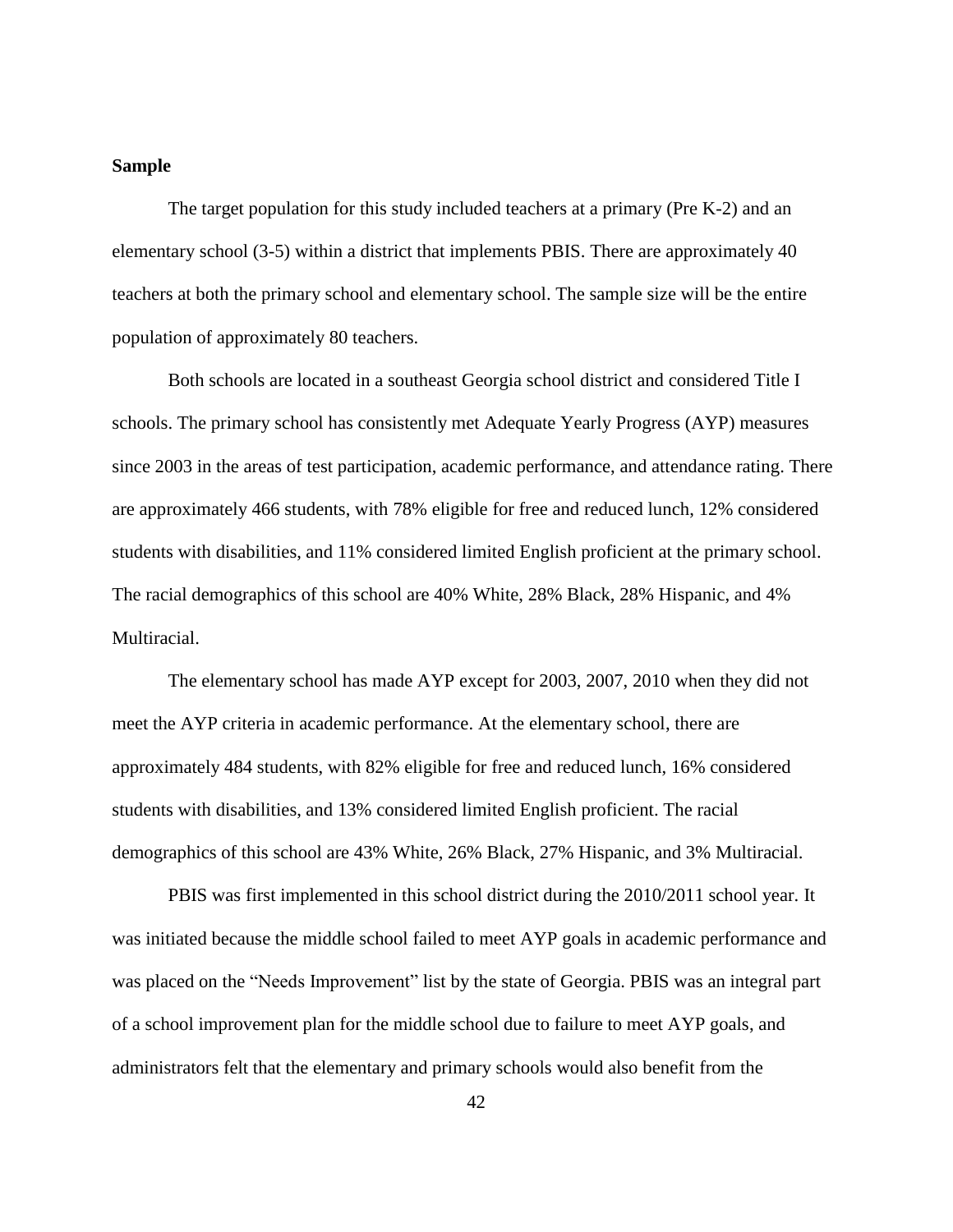program's PBIS implementation. Most teachers in the schools are believed to be familiar with the behavior system due to mandatory orientation policies for all faculty. Since PBIS is a schoolwide program in both schools, policies are in place to help orient new teachers to become aware of the system and the procedures, interventions, and goals of the PBIS program in the county.

Before conducting the survey or interviews, permission from the school superintendent and each of the schools' principals was obtained. Teachers were also fully informed about the survey and interview. The researcher and faculty advisor are the only people with access to their information, which will be kept completely confidential.

#### **Instruments/Measures of Sources of Data (Quantitative)**

In order to examine teachers' satisfaction with PBIS, this study used a modified survey instrument. The Office of Special Education Programs (OSEP) Technical Assistance Center on PBIS (2012) provides sample evaluation instruments for school systems to use and suggests that schools adapt them to their own district. The researcher used these sample instruments and created similar items that related to this investigation. The researcher also modified some items from a similar PBIS Satisfaction Survey after requesting permission from the author (Hill, 2011).

Surveys are an important part of the PBIS evaluation process at both the state and district level (OSEP Technical Assistance Center on PBIS, 2013). Part of the evaluation process involves gathering survey data on the outcomes and implementation fidelity of PBIS through PBIS coaches' surveys, leadership team surveys, and faculty/student surveys (George, Kincaid, & Childs, 2008). The Benchmarks of Quality, an evaluation tool designed to monitor PBIS team activities, is currently used by thousands of schools (Kincaid, George, & Childs, 2010). Schools implementing the Benchmarks of Quality are required to survey faculty/staff members and students annually to help identify successful areas of PBIS and areas that need improvement.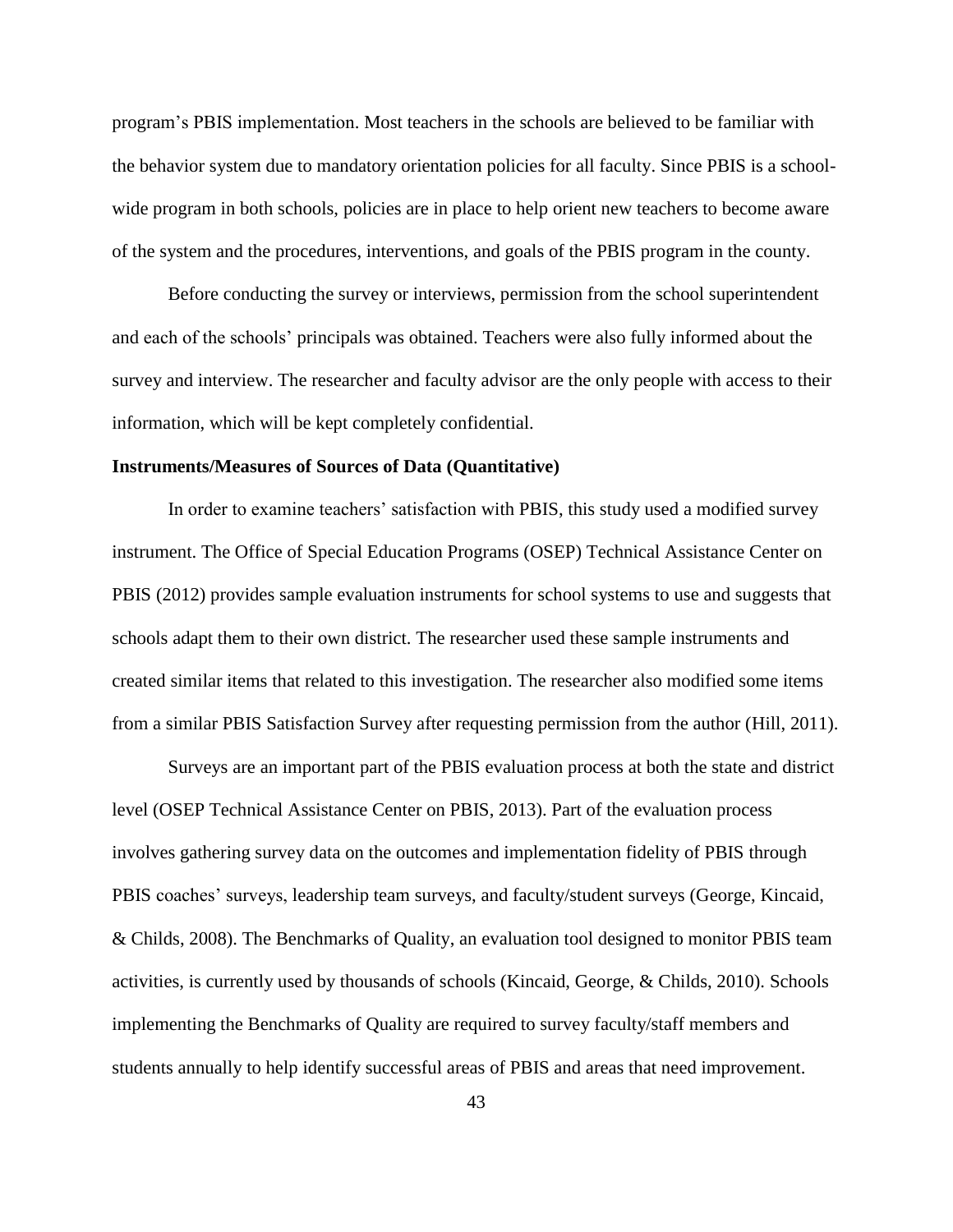Another PBIS evaluation tool is the Self Assessment Survey used to determine initial and annual effectiveness of behavior systems in a school (Sugai, Horner, & Todd, 2003). Sample questions staff members are asked to rate include whether behavior expectations are taught and rewarded, whether expectations and consequences are clearly defined, etc. The School-wide Evaluation Tool (SET) is also used to assess features of a school-wide behavior support system, and part of the data for this includes collecting student and staff surveys (Sugai, Lewis-Palmer, Todd, & Horner (2005). A SET administrator randomly asks staff members and students questions about PBIS, such as "Can you name a behavior expectation?" or "Have you been given (or given out) a reward recently?" Surveys are an integral part of PBIS evaluations; consequently, the researcher used the provided samples from the OSPE Technical Assistance on PBIS (2013) to create the satisfaction survey used in this study.

The PBIS Satisfaction Survey (see Appendix A) included 24 items, and participants rated the statements on a five-point Likert scale: 1-Strongly Disagree, 2-Disagree, 3-Not Sure, 4- Agree, 5-Strongly Agree. The survey was scored by adding the number of all the ratings for each question, so the scale range from low to high was 24—120. A pilot study of this survey instrument was conducted in order to determine validity and reliability. The PBIS Leadership Team from this school district's middle school was used to pilot the survey. The team is composed of two teachers from grades 6, 7, and 8, the band teacher, the school counselor, and the school principal. The middle school also implements PBIS, so teachers' level of familiarity should have been similar to teachers in the sample population. Answering the survey items in the pilot study helped determine if participants have sufficient understanding or knowledge to express their opinion about the topic. The pilot study also included a place for individuals to make recommendations or comments for improving the survey; however, no suggestions were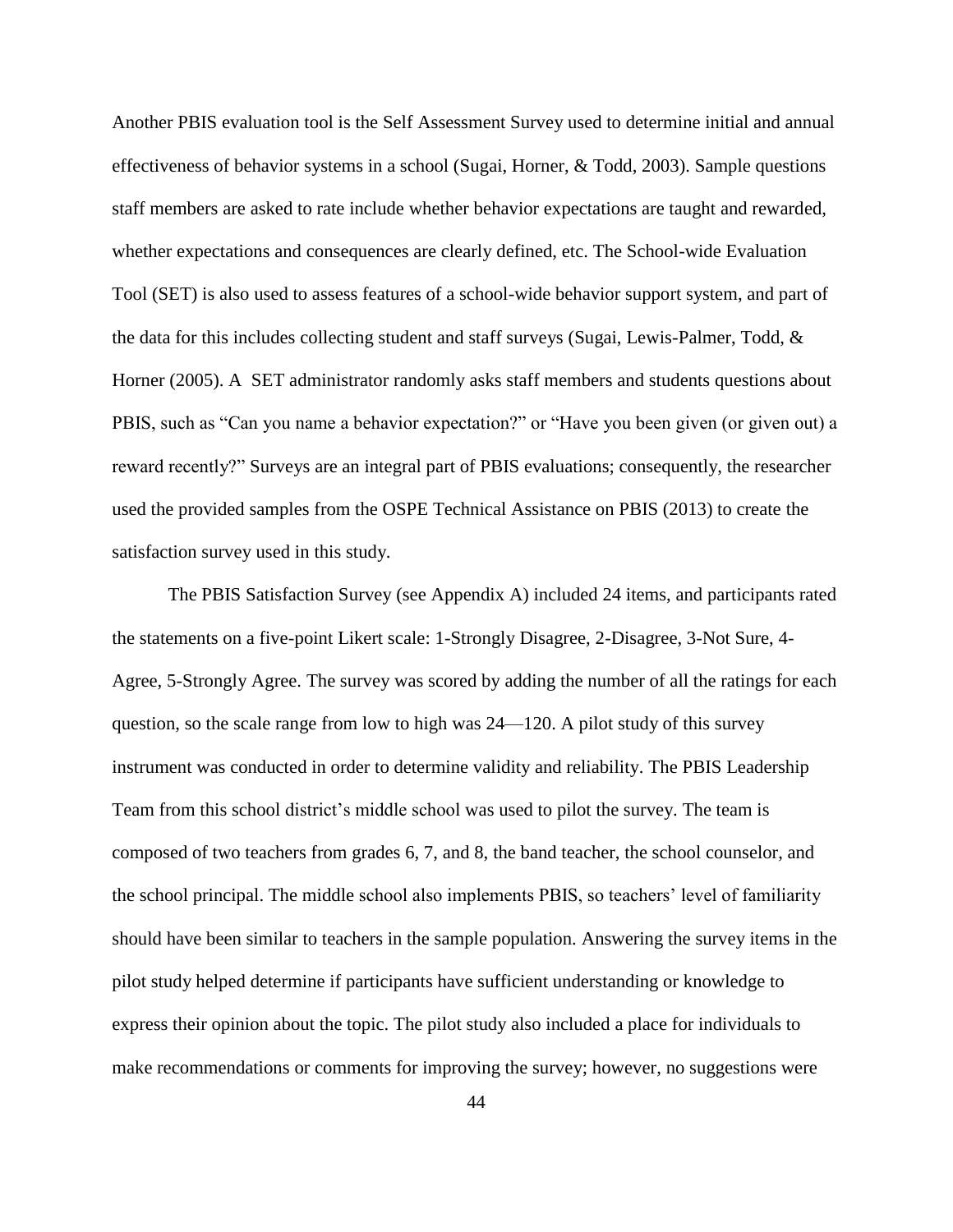made. The PBIS Leadership Team helped determine the content validity of the instrument to make sure the survey measures the content it claims.

The survey instrument assessed various elements of PBIS. Teachers were asked to rate their feelings about the program's impact on student and staff behavior, their satisfaction with the program's expectations/consequences and short/long term incentives, and their perceptions of administrative support for the program. Other items required teachers to rate their feelings on how PBIS has affected the school climate and how it is being implemented throughout the school. A detailed description of how the PBIS Satisfaction Survey correlates to the research questions used in this study is included in Appendix B.

## **Procedures**

The researcher chose to administer the PBIS Staff Satisfaction survey to teachers at both schools in person. The principals scheduled a faculty meeting, and before giving the survey, teachers were given a thorough explanation of the research and the purpose for wanting teachers' opinions. Teachers were informed that their answers were confidential and would not be shared with anyone. At the primary school, teachers were allowed to fill out the surveys on their own and return them to a folder provided by the researcher. At the elementary school, the principal asked that teachers fill out the surveys after the faculty meeting and then return them. Administering a survey in person and being able to fully explain one's research or answer questions was believed to increase the chances for a greater response.

#### **Data Analysis**

For this descriptive study, the means and standard deviations of each survey item were calculated for the total sample as they related to each research question. Threats of internal validity for this study could have been confounding factors such as the school environment,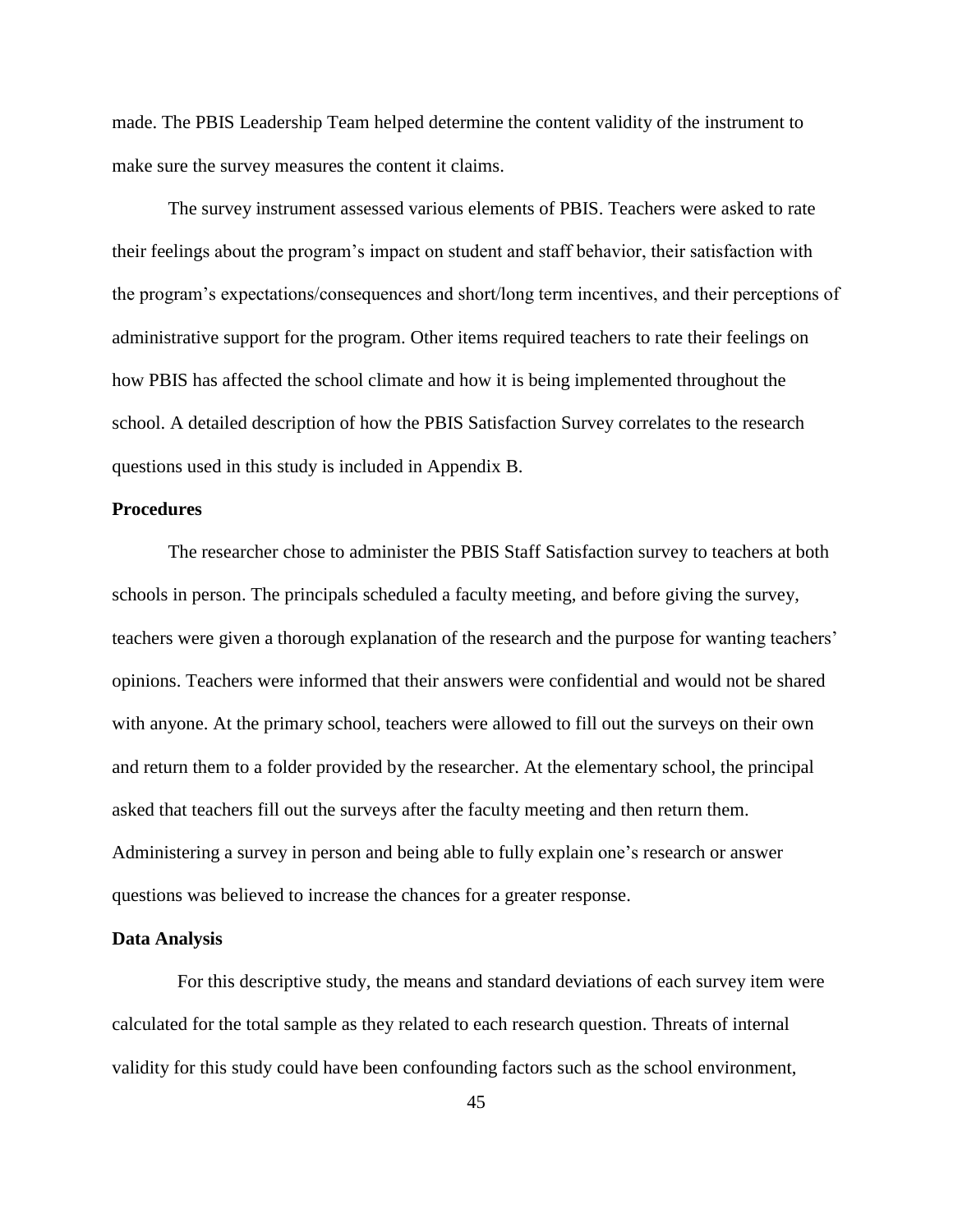teachers' age, teachers' level of experience, or lack of standardized instructions given to faculty. The researcher was aware that these factors might influence teachers' perceptions. A threat to the external validity of this research design involved a type of population validity in which the results cannot be generalized from the sample population used in the study to a larger population. Findings from this type of study will only be generalized to the school district in which the research was conducted. However, findings could possibly be transferred to school districts with similar demographics. Administrators could use findings from this research when planning implementation of similar programs or when evaluating existing programs. They might also use the results to consider additional training for faculty and staff to ensure successful implementation of programs.

#### **Instruments/Measures of Sources of Data (Qualitative)**

A supplemental qualitative research design will further extended the survey results on teachers' satisfaction level and perceptions of PBIS. The unit of analysis for this study was the teacher. Using results from the PBIS Staff Satisfaction survey, the researcher interviewed teachers who scored very high or very low levels of satisfaction. High and low levels of satisfaction were determined by calculating a total score for the survey and then selecting the top and bottom five percent of teachers to be interviewed.

The purpose of interviewing is to obtain information about people that cannot be directly observed (Patton, 2002). An advantage of using the interview method is that interviewers are able to ask more in-depth questions regarding participants' attitudes, beliefs, and experiences. This method allows for interviewers to build rapport or trust with respondents, thereby obtaining more information than a survey. For this study, interviews allowed the researcher to obtain more detailed information from teachers who held the most and least favorable views of PBIS.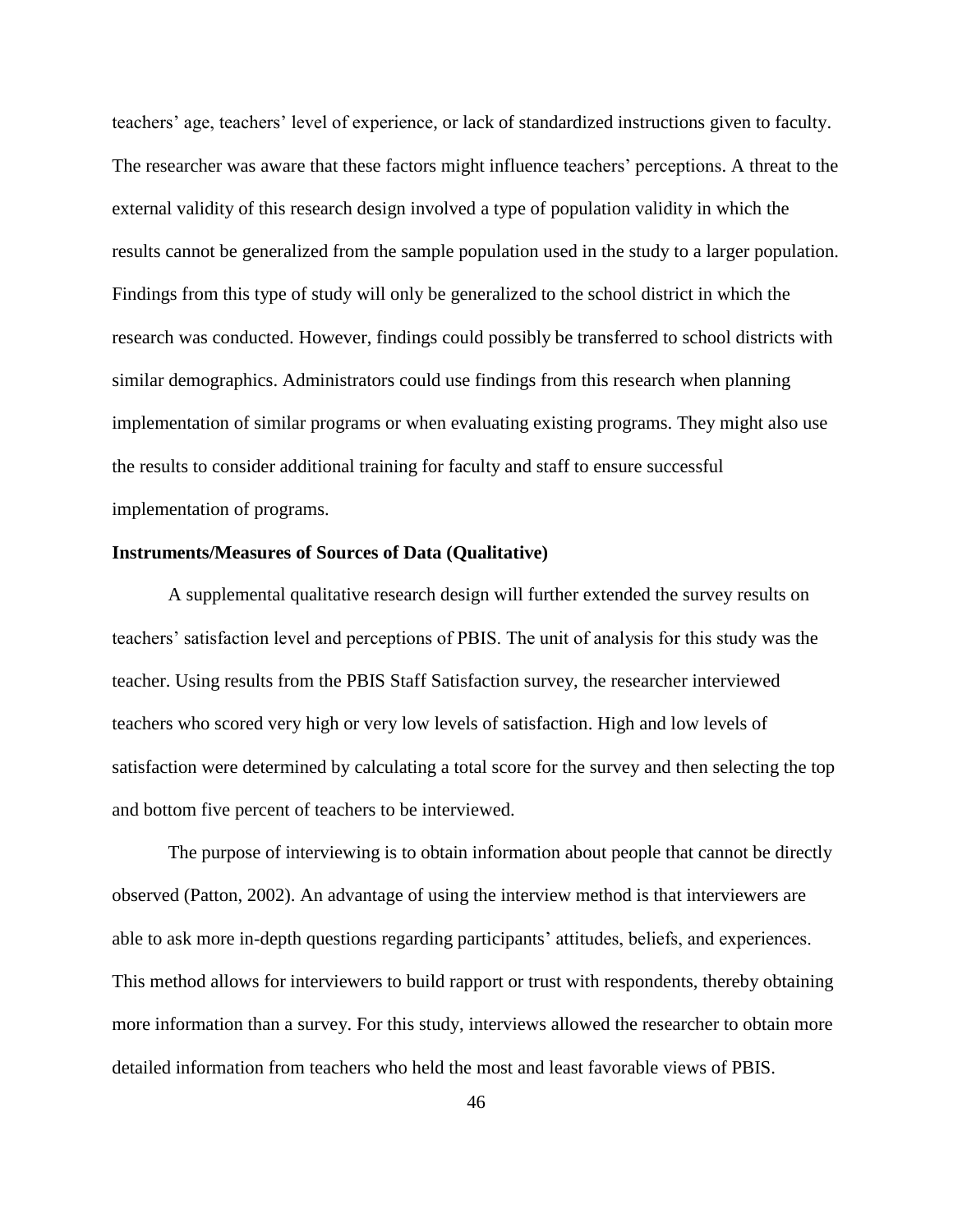Teachers were able to elaborate and speak more freely about the program than simply rating survey items. When analyzing the data, the researcher determined what aspects of the program seem to work well for teachers and what aspects teachers find difficult to implement. Looking closely at these high and low opinions provided insight into how PBIS could be better implemented or altered to suit the needs of this school district.

The structure for the interview was open-ended and informal (see Appendix C). Interviewees who scored in the top five percent on the survey were told that they appeared very satisfied with PBIS based on their survey scores. Then they were asked to elaborate on why they were satisfied. Possible probes that could be used throughout the interviews included asking teachers what aspects they believed facilitated PBIS implementation, what parts of the program they especially liked, how they used it, etc. This same type of interview was used for those who scored in the lowest five percent on the survey. Only the researcher noted that they were dissatisfied or neutral about PBIS and asked them to explain why they felt this way. Some possible probes included asking teachers what barriers or obstacles they felt hindered PBIS implementation, what parts of the program did not work for them, etc. A pilot test of the interview was conducted to ensure that data were reasonably unbiased and so that the interviewer could identify any potentially threatening questions or problems. Again, the middle school PBIS Leadership Team was used for the pilot test.

When interviewing, some important issues to consider are the interpersonal elements of the interview process, such as ways to establish rapport, paying attention to non-verbal behavior, etc. Merriam (2009) suggests that interviewers be careful to clearly word language or questions so as not to confuse the interviewee or make him or her feel threatened in any way. The interviewer should avoid arguing or debating with a respondent, and instead, keep a neutral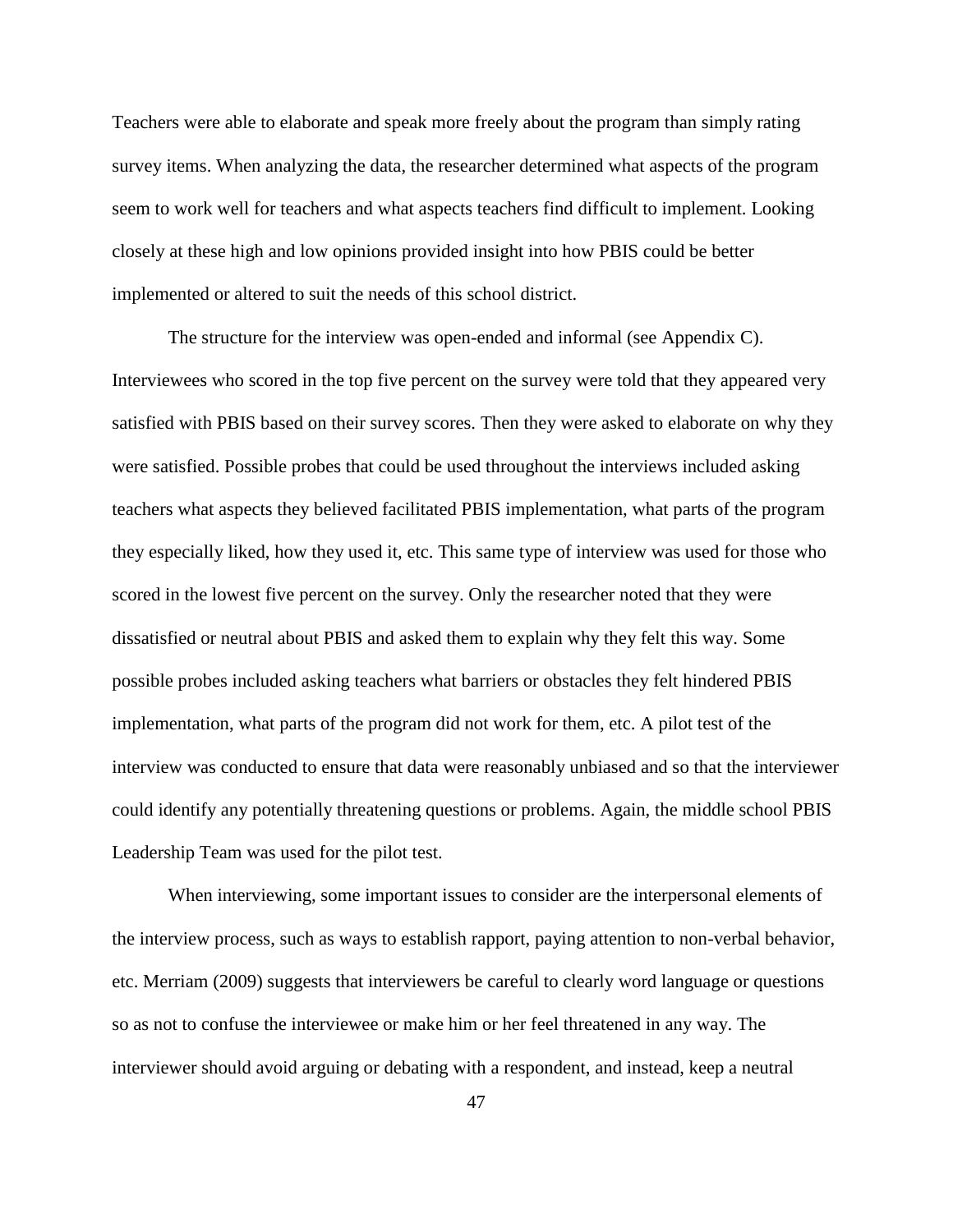attitude regardless of how the interviewee responds. If the interviewer appears interested and willing to listen, participants will feel more comfortable sharing their experiences and opinions. The interviewer should make notes throughout the process to record his or her reactions or thoughts, any descriptive notes, the interviewee's verbal and non-verbal behavior, etc.

### **Procedures**

When the surveys were analyzed and teachers who scored in the top and bottom five percent were determined, the researcher requested an interview with them. Since the interviews were conducted during the summer of 2013, the researcher met the teachers at a convenient location, usually in the interviewee's home. During the actual interview process, the researcher took detailed notes and observations and afterwards typed the responses into a document. The context was described completely, such as physical environment, participant descriptions, routines, schedules, etc.

### **Data Analysis**

After interviewing the selected teachers and documenting the responses, the researcher analyzed the written documents. This process required reading the interviews many times, paying close attention to any particular themes or patterns that emerged from the data. The researcher also analyzed the notes, descriptions, and observations collected during the interview process or throughout the study. Then a detailed analysis was written using the collected data.

Findings from this analysis can be generalized only to this particular school district. However, results might possibly be transferred to other districts with similar demographics. Administrators could use findings from this research when planning similar program implementation or when evaluating existing programs.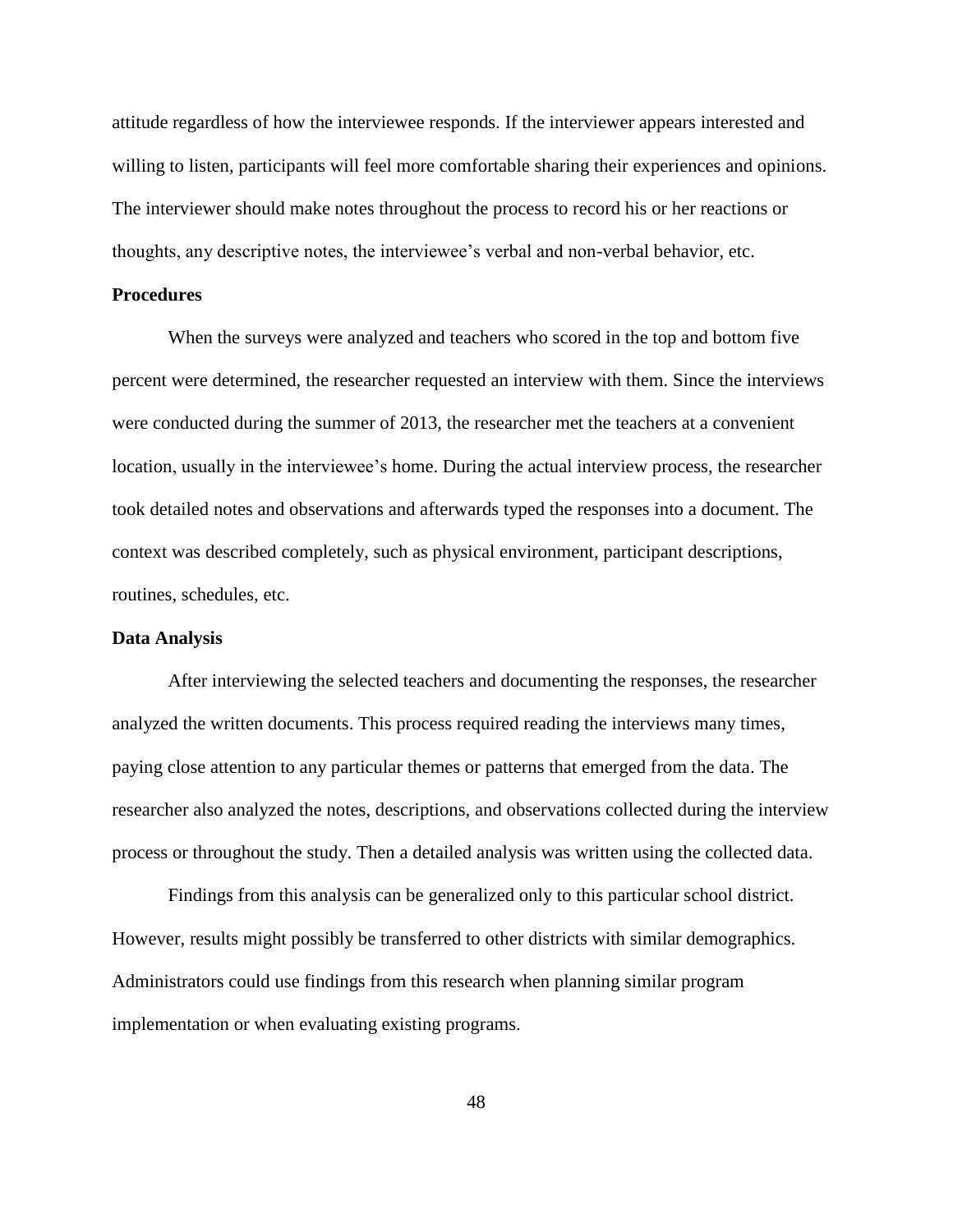# **Conclusion**

Limited research exists on teachers' perceptions of PBIS and how the program impacts their motivation and satisfaction (Horner, Freeman, Nelson, & Sugai, 2007; Palovlich, 2008). Through surveys and interviews, additional information can be gained in these areas. Using this information, administrators and teachers may be able to implement PBIS more effectively and ensure that students learn appropriate, positive behavior. In turn, this would ideally improve the overall climate of the school.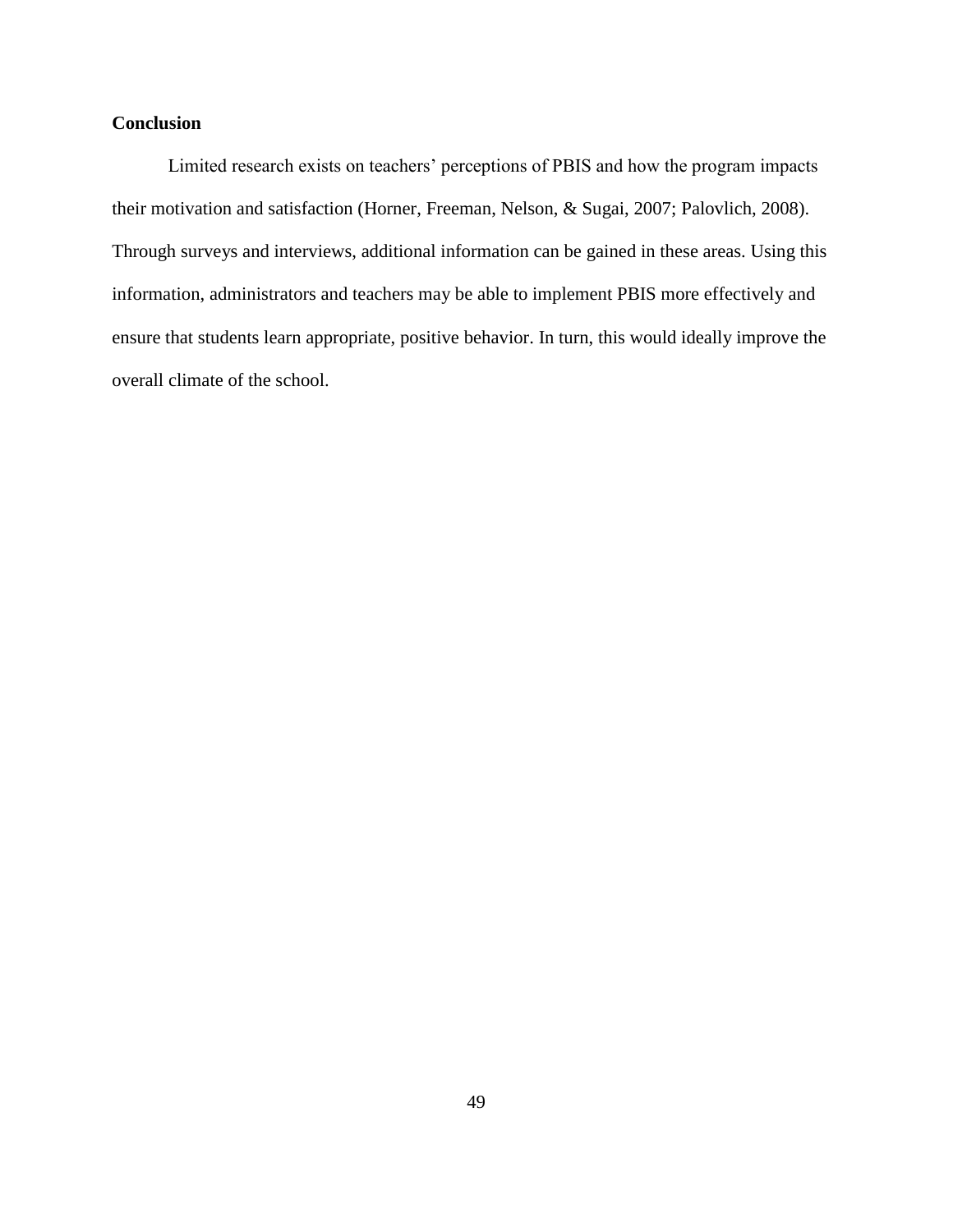#### **Chapter 4**

#### **Research Findings**

The purpose of this descriptive study was to determine teachers' satisfaction level with the PBIS behavior initiative. Teachers participated in a PBIS Satisfaction Survey by rating 24 statements on a Likert scale: 1—Strongly Disagree, 2—Disagree, 3—Not Sure, 4—Agree, 5— Strongly Agree. The sample size for this research was 80 teachers, but only 71 of them completed the survey; therefore, the participation rate was 89%.

Results were calculated and reported using means and standard deviations. The mean score for all the items on the PBIS Satisfaction Survey was 3.647 (SD .161). The mean and standard deviation for each item on the PBIS Satisfaction Survey was also calculated (Table 1). Statements with mean scores above 4.5 will be interpreted as Strongly Agree. Those with mean scores between 4.5 and 3.5 will be interpreted as Agree, while those between 3.5 and 2.5 will be interpreted as Not Sure (Neutral). Mean scores below 2.5 will be considered as Disagree. Based on the overall mean score of 3.647, most teachers in this study appeared to be satisfied with the PBIS behavior system.

To calculate the score for a survey, each statement's rating number was added together for a total score. For example, the "Strongly Agree" statements equaled 5; the "Agree" statements equaled 4, etc. The scale for the surveys ranged from 24—120, with 24 being the lowest score and 120 being the highest score. Scores were determined for each participant, and the four teachers who scored in the top and bottom five percent were asked for an interview. The top four scores were 120, 106, 106, and 103, with a mean of 108.75. The bottom four scores were 46, 51, 56, and 60, with a mean of 53.50.

In the following section, survey results will be compared to each research question.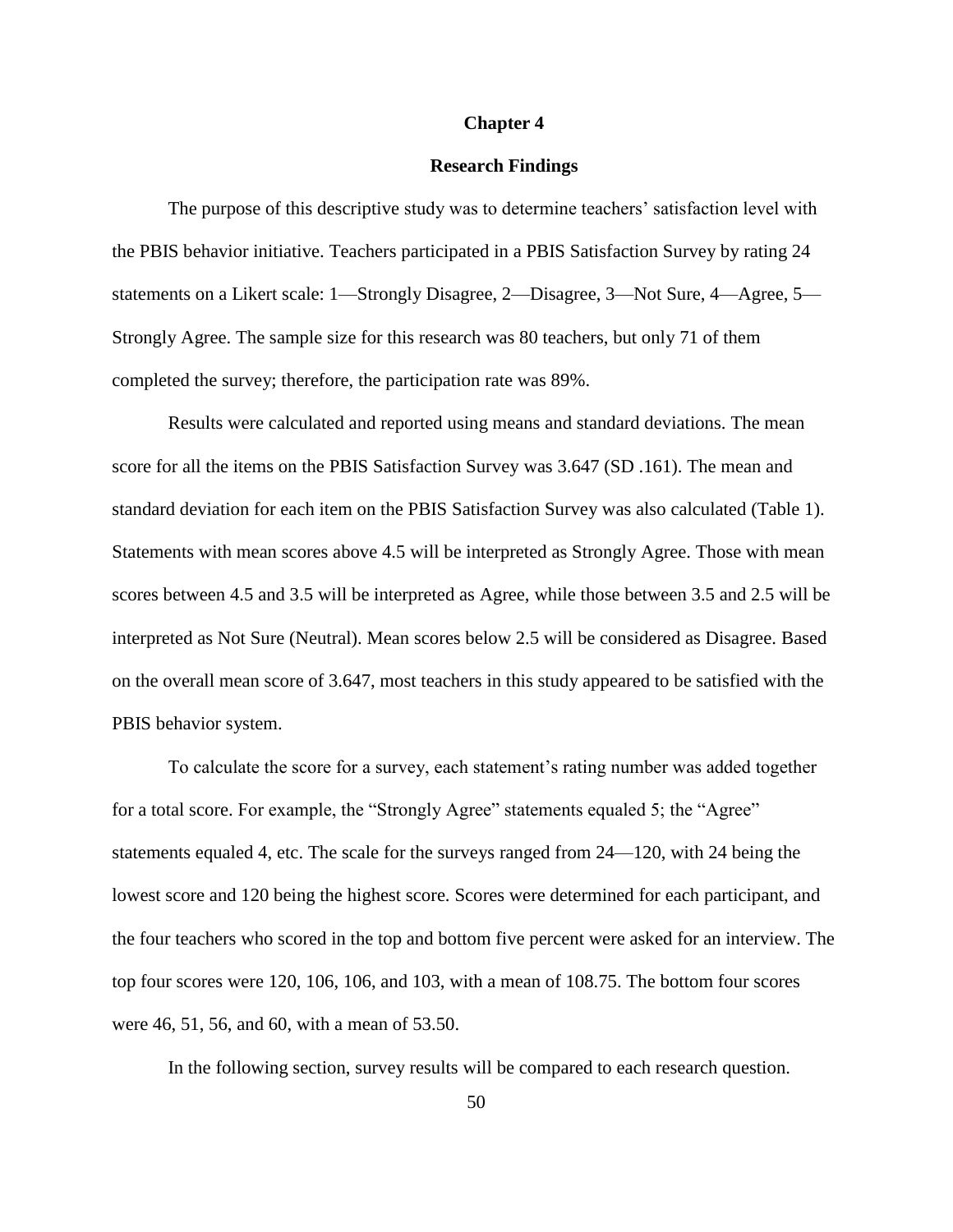## Table 1

# *Means and Standard Deviations for PBIS Satisfaction Survey Items*

|     | PBIS Survey Item                                                                                             | Mean | SD   |
|-----|--------------------------------------------------------------------------------------------------------------|------|------|
| 1.  | Overall, I feel that PBIS has had a positive impact on                                                       | 3.72 | .85  |
|     | student behavior.                                                                                            |      |      |
| 2.  | Overall, I feel that PBIS has had a positive impact on                                                       | 3.45 | .92  |
|     | teacher/staff behavior.                                                                                      |      |      |
| 3.  | I am satisfied with the PBIS expectations (classroom,                                                        | 4.01 | .77  |
|     | hallway, cafeteria, and restroom).                                                                           |      |      |
| 4.  | I am satisfied with the PBIS consequences (verbal/written                                                    | 3.52 | 1.03 |
|     | warnings, loss of privileges, parental contact, office                                                       |      |      |
|     | referrals, etc.).                                                                                            |      |      |
| 5.  | I am satisfied with our school's short term PBIS                                                             | 3.92 | .81  |
|     | incentives (tangible rewards, prizes, etc.).                                                                 |      |      |
| 6.  | I am satisfied with our school's long term PBIS incentives                                                   | 3.89 | .94  |
|     | (behavior celebrations/parties at the end of grading                                                         |      |      |
|     | periods).                                                                                                    |      |      |
| 7.  | I believe the PBIS data tracking system (major/minor                                                         | 3.61 | 1.12 |
|     | offences, office discipline referrals, daily behavior                                                        |      |      |
|     | reports, etc.) is easy and efficient.                                                                        |      |      |
| 8.  | I am satisfied with my school's administrative support for                                                   | 4.04 | .96  |
|     | PBIS.                                                                                                        |      |      |
| 9.  | I am satisfied with the plans and decisions of my school's                                                   | 3.79 | .80  |
|     | PBIS team.                                                                                                   |      |      |
|     | 10. I consistently teach PBIS expectations/consequences to                                                   | 4.14 | .52  |
|     | my students.                                                                                                 |      |      |
|     | 11. I consistently model PBIS expectations for my students.                                                  | 4.25 | .50  |
|     | 12. I consistently reward students using the PBIS reward                                                     | 4.04 | .71  |
|     | system in place at my school.                                                                                |      |      |
|     | 13. I feel that PBIS rewards students displaying positive                                                    | 3.68 | .95  |
|     | behavior at an appropriate rate.                                                                             |      |      |
|     | 14. I feel that PBIS punishes students displaying negative                                                   | 2.89 | 1.15 |
|     | behavior at an appropriate rate.                                                                             |      |      |
|     | 15. I believe that PBIS has helped decrease student discipline                                               | 3.01 | 1.05 |
|     | problems significantly at my school.                                                                         |      |      |
|     | 16. I believe that PBIS has helped improve students' attitudes                                               | 3.28 | .90  |
|     | toward school.                                                                                               |      |      |
|     | 17. I believe PBIS has helped to improve students'                                                           | 3.09 | .95  |
|     | respectfulness toward others.                                                                                |      |      |
|     | 18. I believe PBIS has helped to improve relationships among                                                 | 3.27 | .93  |
|     | students and adults at my school.                                                                            |      |      |
|     | 19. I believe PBIS has helped improve safety throughout the                                                  | 3.47 | .88  |
|     | school.                                                                                                      |      |      |
|     | 20. I feel that teachers' perceptions/opinions were considered<br>before PBIS was implemented at our school. | 3.41 | .94  |
|     | 21. I am satisfied with the training I received on PBIS                                                      |      |      |
|     | expectations, consequences, and the referral process.                                                        | 3.83 | .88  |
|     | As a teacher, I have made preparations on my own in                                                          |      |      |
| 22. |                                                                                                              | 3.97 | .66  |
|     | order to implement PBIS.<br>23. I feel that teachers' perceptions/opinions are considered                    |      |      |
|     | now that PBIS has been implemented at our school.                                                            | 3.51 | .91  |
|     | 24. I feel that teachers and staff are regularly updated or                                                  |      |      |
|     | informed of PBIS procedures and processes.                                                                   | 3.77 | .98  |
|     |                                                                                                              |      |      |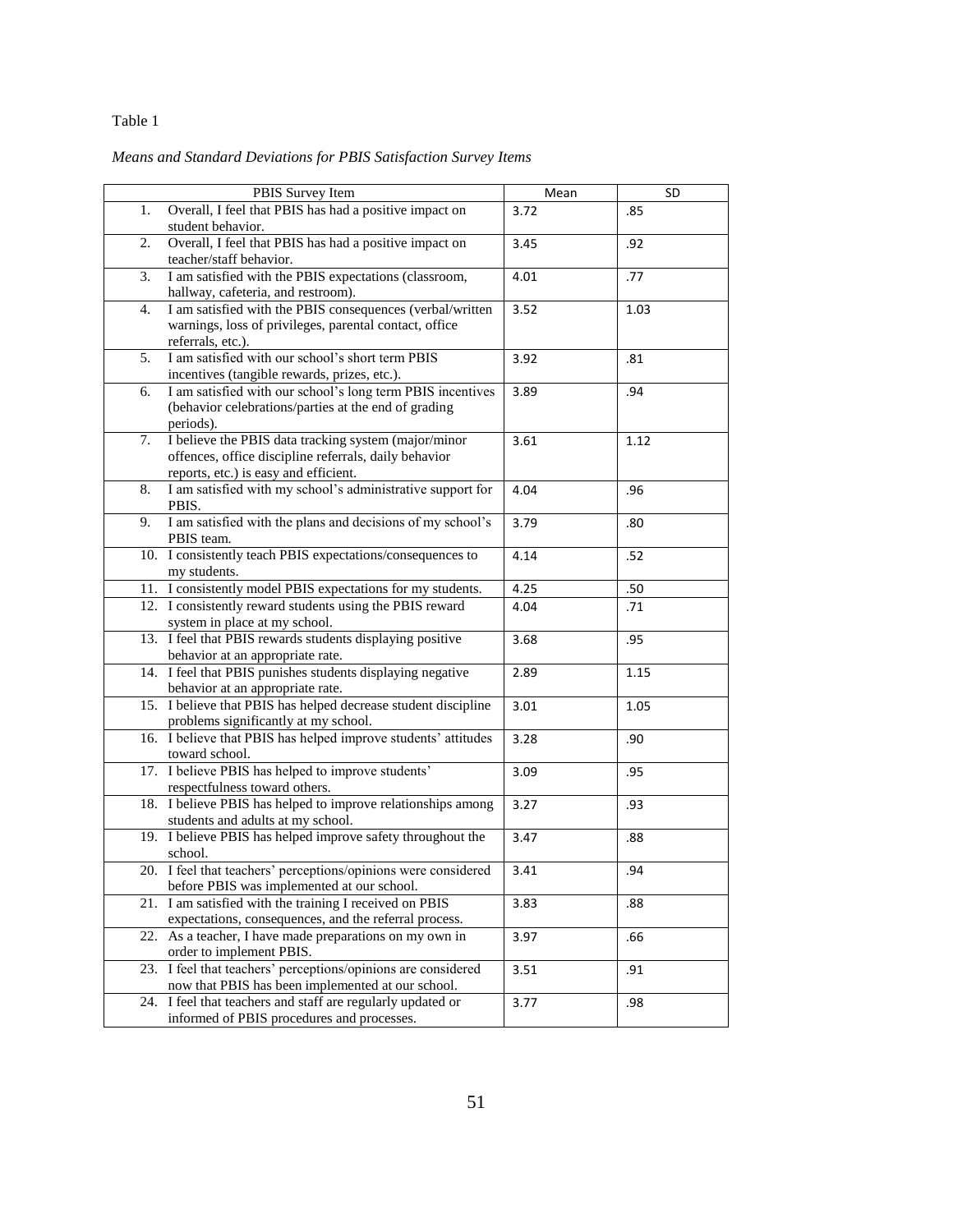## **Research Question 1**

- 1) How satisfied with PBIS are teachers in a school in southeast Georgia?
	- a) Are teachers satisfied with the behavior expectations, consequences, short/long term incentives, data tracking system?
	- b) Are teachers satisfied with the administration's support of PBIS?
	- c) Are teachers satisfied with the plans/decisions of the school's PBIS team?

According to the survey, teachers in this school district are relatively satisfied with PBIS. The first nine survey items related to this research question, and eight of them had mean scores that ranged from 3.52 to 4.04. These scores indicated that teachers agreed with or were satisfied with these statements. The two statements with the highest mean scores showed that teachers were satisfied with the PBIS expectations throughout the school (M 4.01, SD .77) and with the school's administrative support (M 4.04, SD .96). Teachers indicated that they were satisfied with the short (M 3.92, SD .81) and long term (M 3.89, SD .94) PBIS incentives, and the PBIS team (mean 3.79, SD.94). Teachers also indicated satisfaction with PBIS' positive impact on student behavior (M 3.72, SD .85), with PBIS consequences (M 3.52, SD 1.02), and with the data recording system (M 3.61, SD 1.12). The statement that fell into the Not Sure/Neutral range was whether PBIS had positively impacted teacher and staff behavior (M 3.45, SD .92).

#### **Research Question 2**

- 2) Has PBIS had a positive impact for teachers in a school in southeast Georgia?
	- a) Are teachers motivated to employ PBIS?
	- b) To what extent has PBIS positively affected teacher/staff behavior?

In the PBIS survey, items 10-14 related to Research Question 2. Teachers agreed with four of the statements related to this question, indicating their satisfaction with these statements.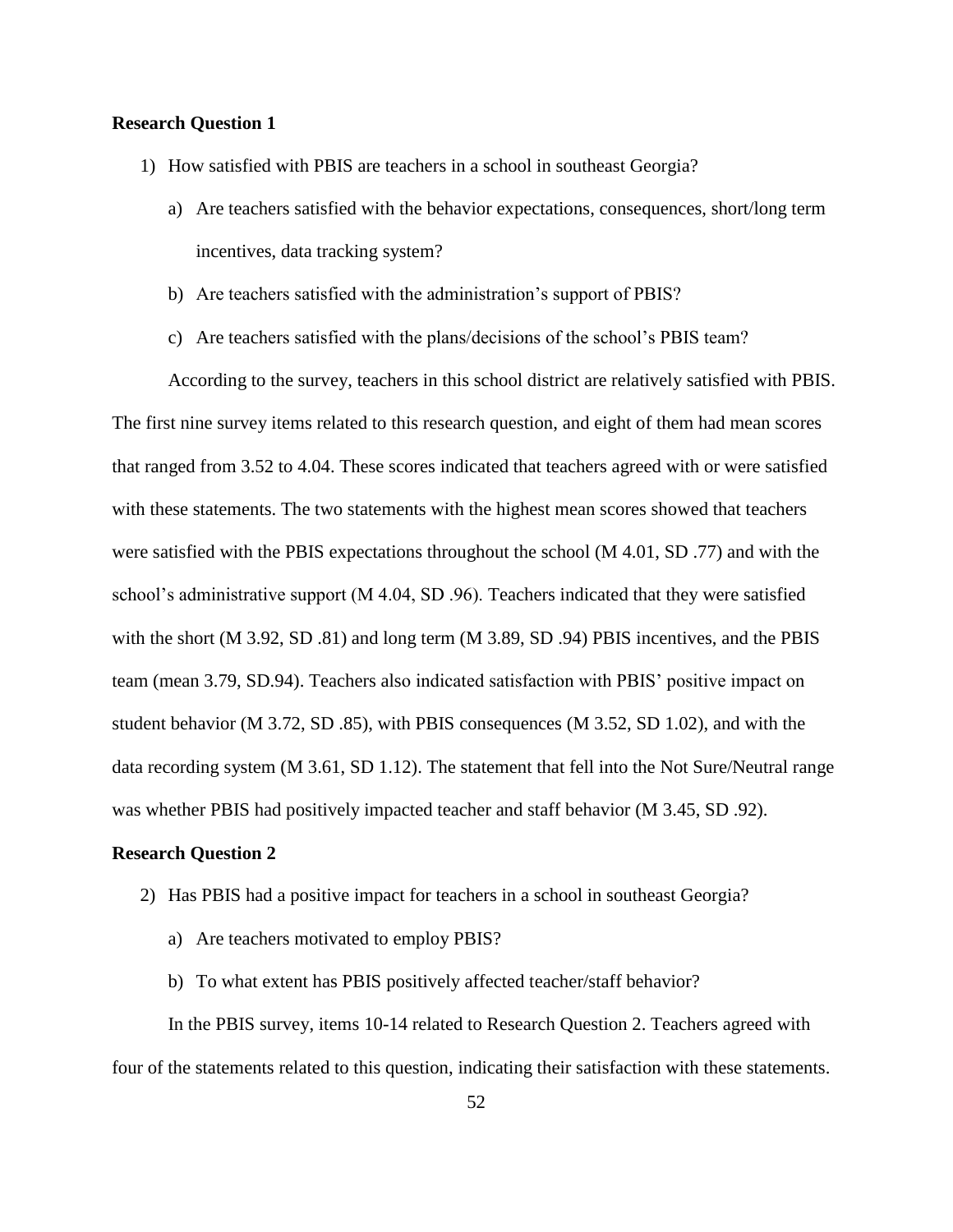They perceived that they consistently taught the PBIS expectations/consequences (M 4.14, SD .52), modeled them for students (M 4.25, SD .50), and rewarded students (M 4.04, SD .71). Teachers also felt that PBIS rewarded students who displayed positive behavior at an appropriate rate (M 3.68, SD .95). However, teachers were not sure that PBIS punished students displaying negative behavior at an appropriate rate (M 2.89, SD 1.15).

### **Research Question 3**

- 3) How does PBIS affect student behavior?
	- a) Has PBIS decreased student discipline problems?
	- b) Has PBIS helped to improve students' attitudes towards school?
	- c) Has PBIS helped to improve students' respectfulness toward others?

Items 15-17 in the PBIS survey related to Research Question 3 about student behavior. Teachers' ratings indicated that they were unsure of how PBIS had affected student behavior in their school. They were not sure if PBIS had helped decrease student discipline problems significantly (M 3.01, SD 1.05), if it had helped improve students' attitudes toward school (M 3.28, SD .90), or if it had helped improve students' respectfulness toward others (M 3.09, SD .95). The relatively large standard deviations for these statements indicated that there was a lot of variance among teachers' ratings.

#### **Research Question 4**

- 4) How does PBIS affect the school climate?
	- a) Has PBIS helped to improve relationships among students and adults in the school?
	- b) Has PBIS helped to improve safety throughout the school?

Items 18 and 19 on the PBIS survey related to school climate. Results indicated that teachers have a neutral satisfaction level with how PBIS has affected the school climate. Teachers were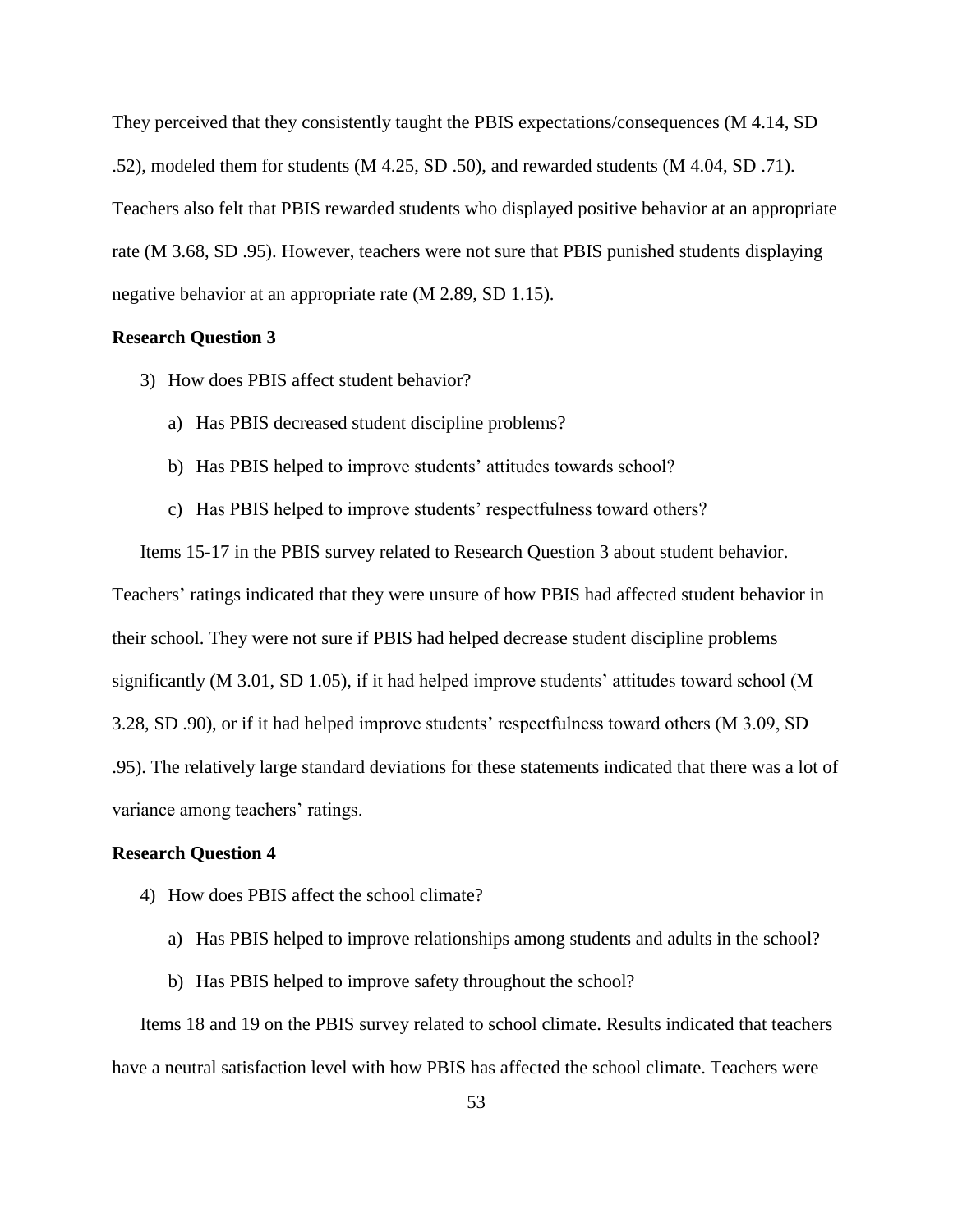not sure that PBIS had helped improve relationships among students and adults at their schools (M 3.27, SD .93). Their ratings also indicated that they were not sure if PBIS had helped to improve school safety (M 3.47, SD .88); however, since the mean for this rating is so close to 3.5, it might also be interpreted as satisfaction.

#### **Research Question 5**

- 5) How was PBIS first implemented in this school?
	- a) Were teachers involved in pre-implementation?
	- b) Were their perceptions/opinions taken seriously before PBIS was implemented?
	- c) Did teachers have adequate training and feel prepared to implement PBIS?

On the PBIS survey, items 20 and 21 related to the initial implementation of PBIS in this school. Teachers were asked to rate whether their perceptions/opinions were considered before PBIS was implemented in their school, and the results indicated that they were not sure (M 3.41, SD .94). When they were also asked to rate their satisfaction with the PBIS training they received, teachers indicated that they were satisfied (M 3.83, SD .88).

#### **Research Question 6**

- 6) How is PBIS currently being implemented in this school?
	- a) What preparation have teachers done on their own to implement PBIS?
	- b) Are teachers' perceptions/opinions taken seriously now that the program has been implemented?
	- c) What aspects of PBIS hinder or facilitate its implementation?
	- d) Are teachers regularly updated on procedures and process of PBIS?

Items 22-24 on the PBIS survey related to the current implementation of PBIS in the school, and results indicated that teachers appeared satisfied with the current program. Teachers agreed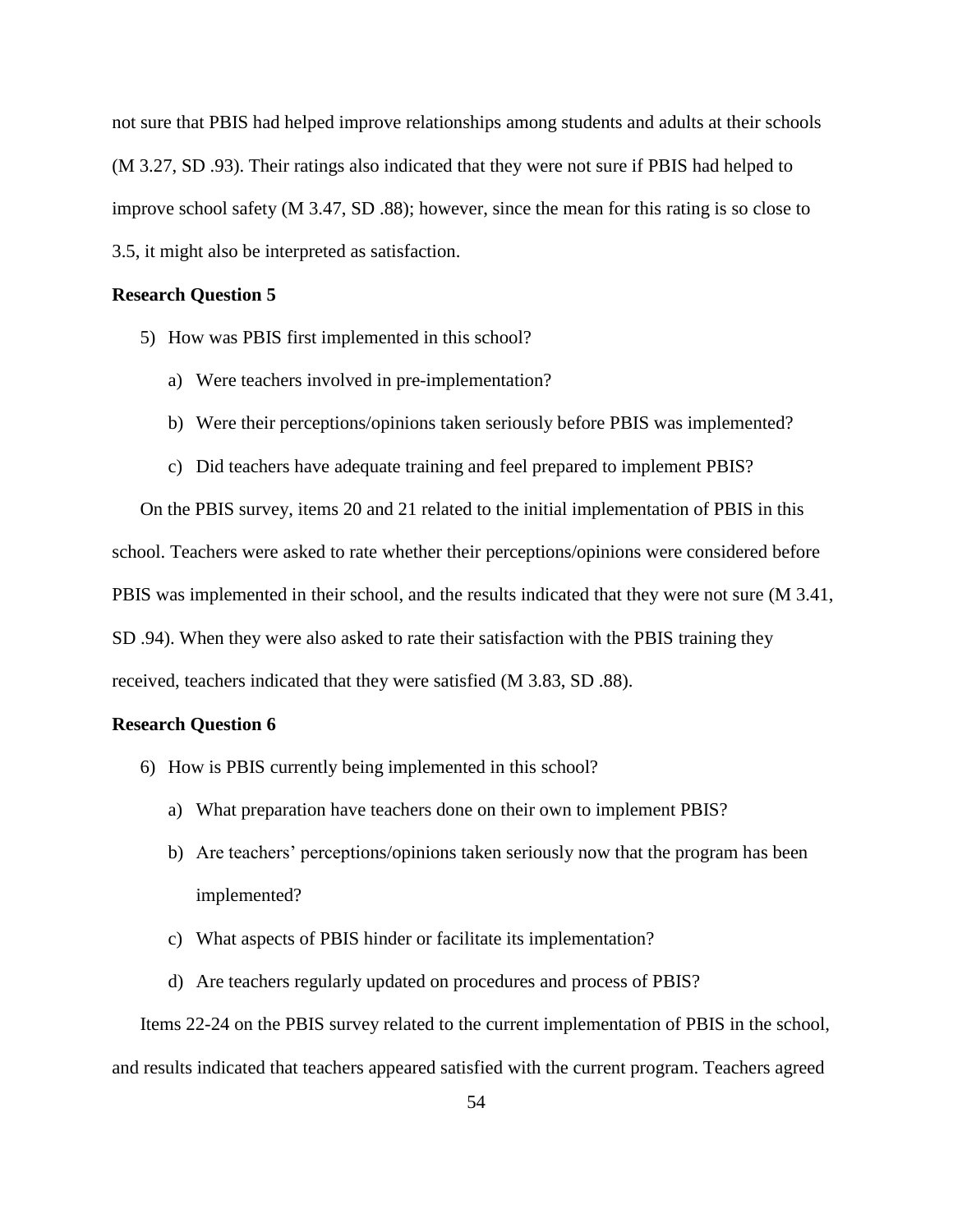with the statement that they had made preparations on their own in order to implement PBIS (M 3.97, SD .66). They felt that their perceptions/opinions were considered now that PBIS was implemented in their school (M 3.51, SD .91). Teachers also felt that they were regularly updated and informed of PBIS procedures and processes (M 3.77, SD .98).

**PBIS Interview Results—Teachers scoring high on PBIS Survey.** After analyzing survey data, the four teachers who scored highest and lowest on the survey were contacted for an interview. Since the interview data were collected during the summer months, most of the interviews took place in the participants' homes. The researcher informed participants that they had scored high or low/neutral on the PBIS survey and asked them to explain why. Throughout the interviews, the researcher probed participants with questions such as, "What facilitates or hinders PBIS?" "How do you feel about the school's computer data system for PBIS?" or "What behaviors do you find most difficult to deal with?" The researcher took notes as the interviewees talked, and afterwards, wrote detailed explanations of the meetings including setting, facial expressions, etc. The following sections will explain the interview results and how they relate to Research Question 7: What patterns or themes emerged from teachers who scored very high or very low on the PBIS satisfaction survey?

The four teachers who scored highest on the PBIS survey were a kindergarten teacher (120), two third grade teachers (106, 103) and a speech pathologist (106). A common theme throughout their interviews was that PBIS worked well because it placed more emphasis on positive rather than negative behaviors. The teachers expressed that they preferred to praise and reward students for behaving appropriately rather than punish those who misbehaved. Each teacher remarked that the students seemed motivated to earn rewards. The kindergarten teacher noted that the younger kids respond well to the incentive plan in place at the primary school.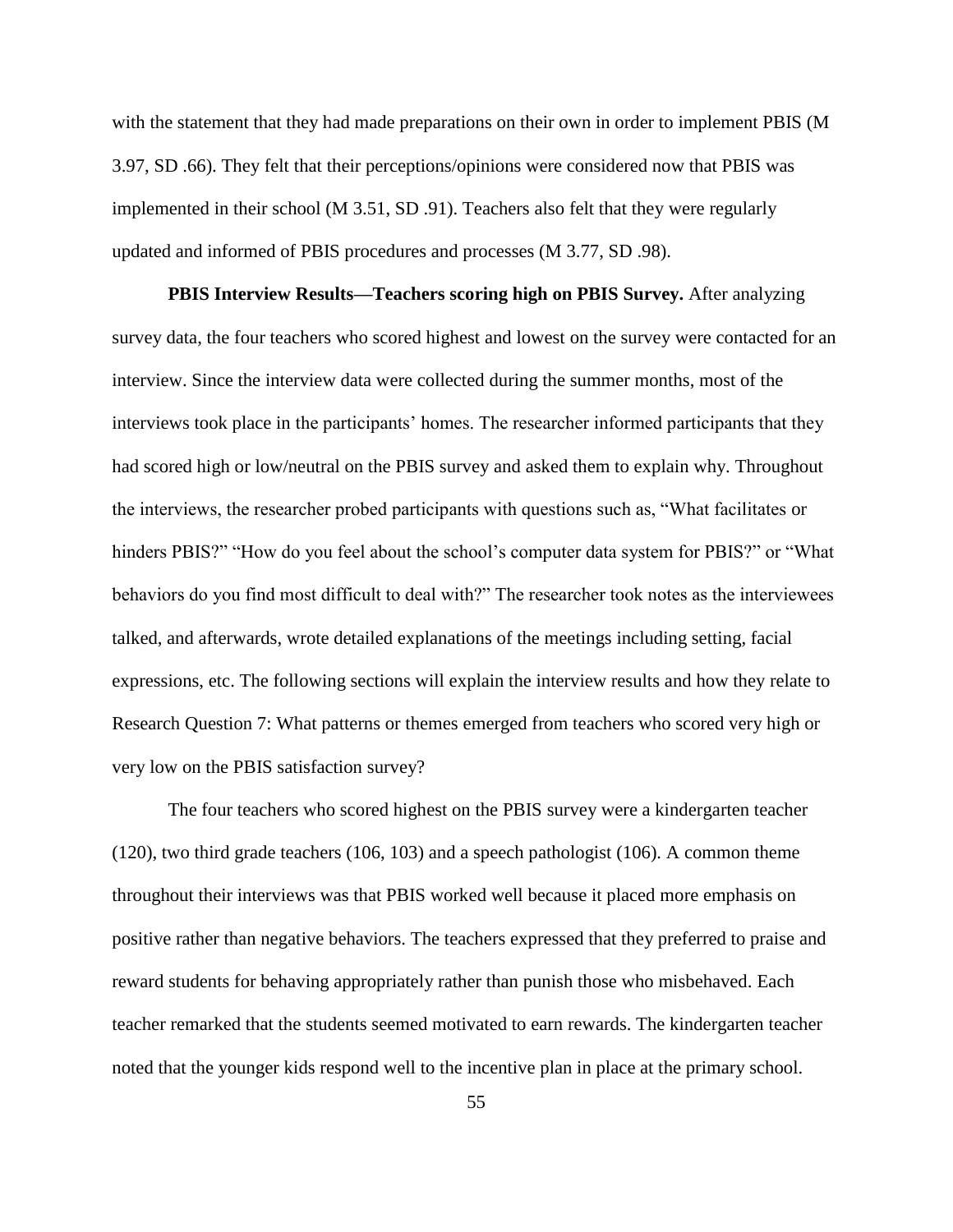There, students receive "dog bones" as rewards, and they are allowed to trade their bones in at a school store in exchange for prizes, toys, etc. According to the kindergarten teacher, this tangible reward system made it easier for students at this age to understand and comprehend. She also mentioned that the students really seemed to enjoy the large "good behavior" celebrations at the end of each grading period. However, nine weeks is a long time, and some children had difficulty understanding that their behavior throughout this time affected whether or not they can attend these celebrations.

The two third grade teachers and the speech pathologist teach at the elementary school. All three of them also indicated that students worked hard to be able to participate in the behavior celebrations at the end of each grading period. At this school, students also receive "dog bones" as rewards; however, there is no school store. Students must earn a certain number of dog bones and have no more than a set number of detention referrals in order to participate in the celebrations which included activities such as outside games, bubbles, picnics, etc. One teacher mentioned that on these special days, students would be so happy and excited. "It was amazing to see how such simple things could thrill the children," she said.

During the interviews teachers were asked to express their opinions on the PBIS computer data system used to record student behavior information. The computer program is designed for teachers to input behavior data on students who receive consequences for misbehaving. For example, if a child has recess detention, then the specific events that caused him or her to lose recess will be recorded in the computer. Specific dates, times, and types of behavior can be entered, and there is also a place for teachers to enter comments. This information is shared with the school's PBIS team during weekly meetings. Three of the teachers mentioned that the computer system was easy to use, and they liked the detailed record of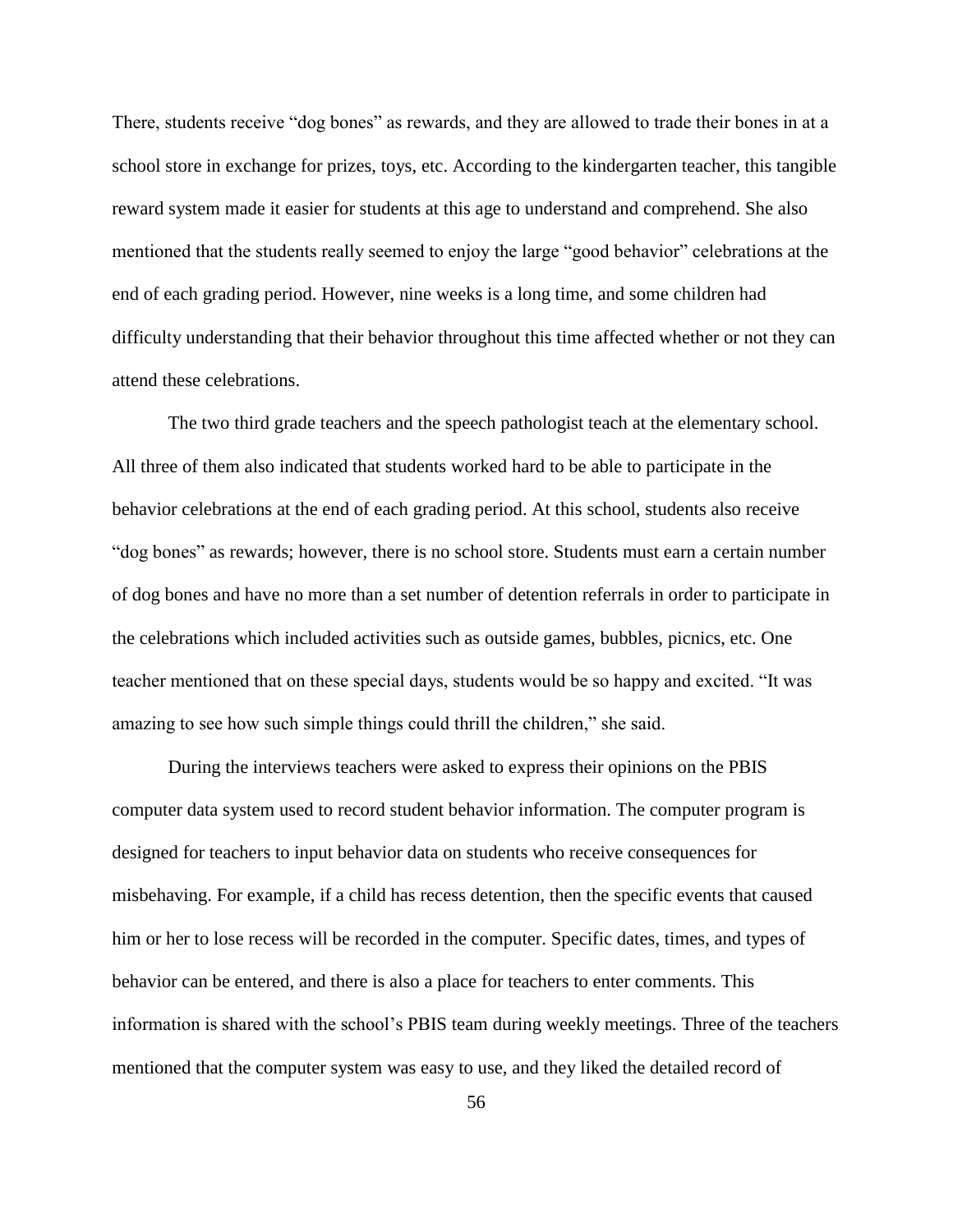student behavior that it provided. Since the speech teacher is not a regular classroom teacher, she does not input data into the computer system. The kindergarten teacher mentioned that this data system helped the PBIS team identify a student who was having consistent behavior difficulties. The teacher had not noticed that the child's behavior was occurring at the same time each day, but the data indicated this. Consequently, the team identified some specific goals for the child, and her behavior improved. Her teacher noted that without the computer data, this child's behavior would probably not have been detected as early and may have developed into a more serious problem. One of the third grade teachers mentioned how important this information was for parent conferences. If a child is having behavior difficulties, talking about it with parents is much easier with the computer data to show when, where, and what type of behaviors are occurring.

In the interviews, teachers were also asked to discuss some student behaviors that they found particularly challenging. All four teachers indicated that disrespect was the most difficult student behavior to handle. The two third grade teachers mentioned that they could handle students who were disruptive, talkative, or impulsive; however, the most challenging behavior problem was students who were disrespectful to adults or others. One third grade teacher who has taught for over twenty years noted that disrespect was becoming a more common problem in today's society. In her opinion, students are not being taught to be respectful at home, so they do not know how to be respectful toward adults and students at school.

**PBIS Interview Results—Teachers scoring neutral/low on PBIS Survey.** Of the four teachers who scored neutral/low on the PBIS survey, two were first grade teachers (57, 60) and two were second grade teachers (46, 51). All four teachers were at the primary school, and each teacher indicated that they had had one or more students who displayed severe behavior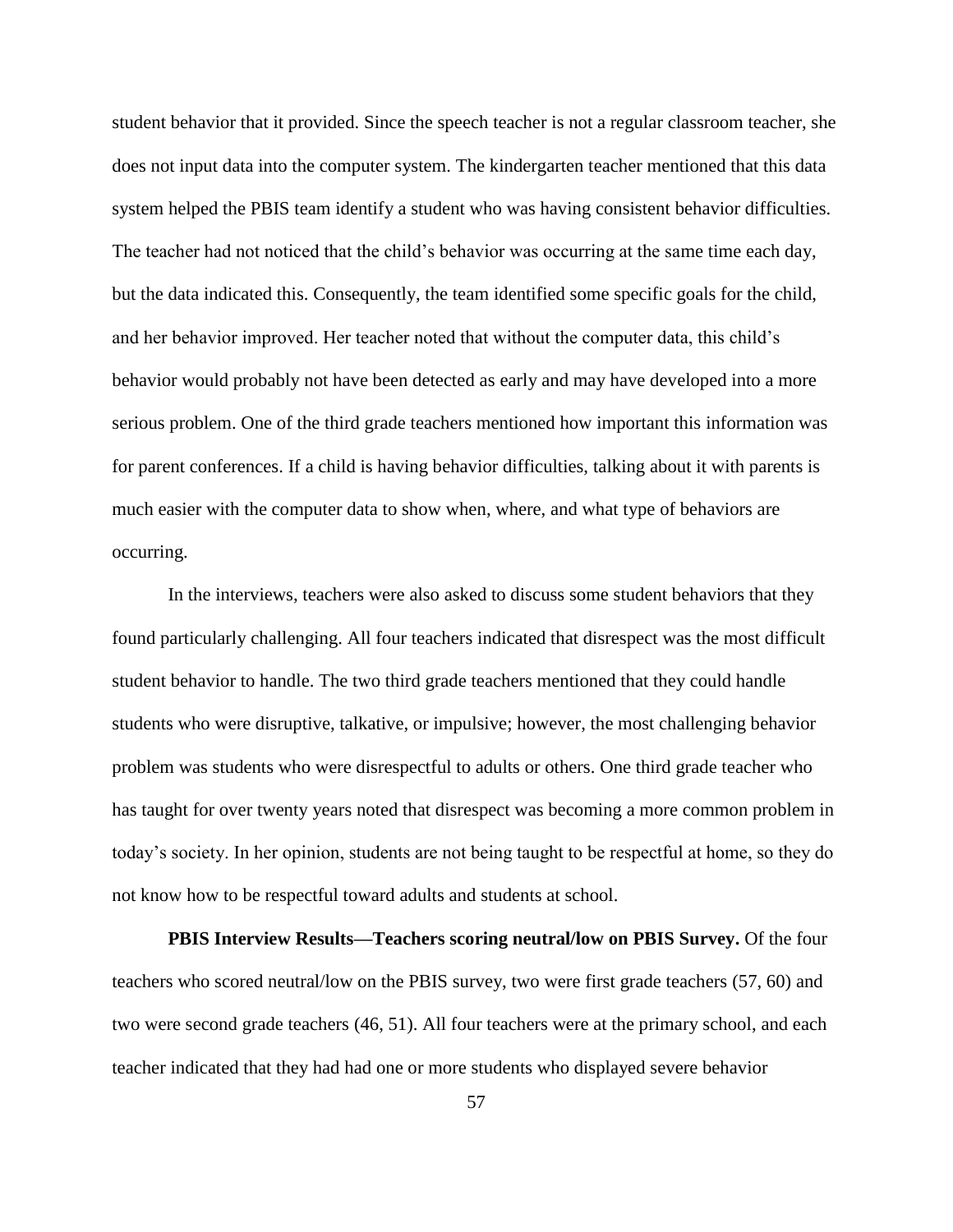problems in the classroom during the past year. For all of them, a common complaint about the PBIS system was that it failed to punish students who displayed negative behavior. Each of these teachers mentioned the importance of rewarding positive behavior and indicated that they liked this aspect of the program. However, they felt that students who truly misbehaved were not receiving adequate punishment or consequences. The teachers indicated that students who consistently misbehaved were not motivated by the reward system. One second grade teacher said, "I had a class with several severe behavior problems, and the kids just did not care about earning dog bones, going to the school store, or even attending the large celebrations. Nothing seemed to motivate them. I really needed help dealing with this kind of situation." Both a first and second grade teacher noted that they had students who had been caught stealing dog bones from other students. "These students wanted the rewards, but since they had not earned them, they resorted to taking them from other students. This was a very serious issue to me!"

Both first grade teachers noted that they spent a large amount of time trying to help the students with problems be more successful. Consequently, they would reward these students for even a slight improvement in behavior. Then it was easy to overlook the students who were always behaving appropriately. One teacher said, "Students who were constantly a behavior problem would sometimes wind up with more rewards than those who always did the right thing." Two of the teachers mentioned that while they liked the reward and incentive program, they would also like to see students become more intrinsically motivated to behave appropriately.

When discussing the computer data system during the interviews, all four teachers indicated that it was time consuming and somewhat confusing. For example, if a student got into trouble during his morning class, the teacher would have to fill out a form to indicate the time,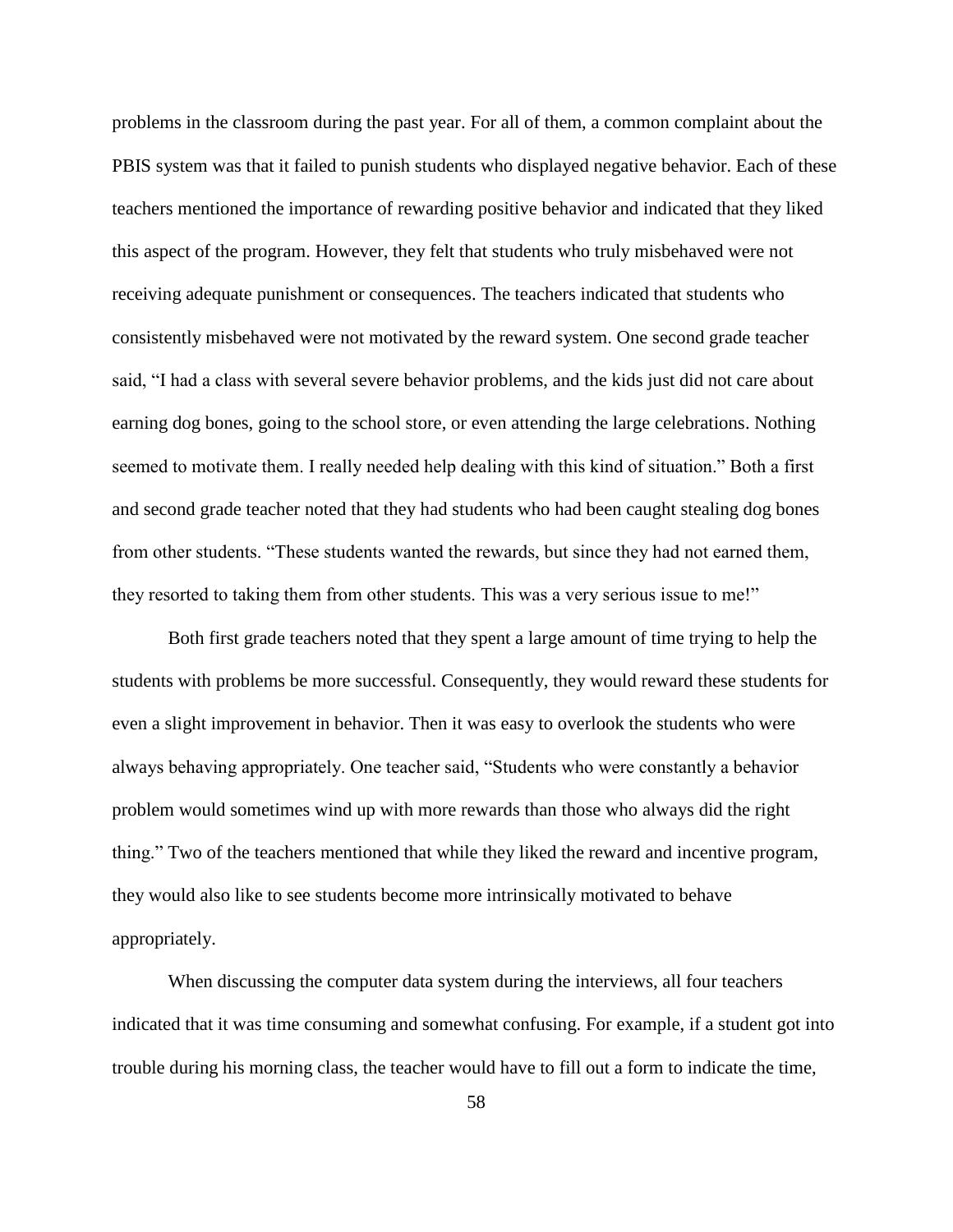place, and type of behavior that occurred. This form would be given to his afternoon teacher who was responsible for entering the data into the system. Teachers noted that filling out these forms was very time consuming. Entering data could also be confusing because the afternoon teacher was not present when the situation happened. Several teachers talked about how they would have liked to receive more administrative support when dealing with students and behavior problems. One first grade teacher noted, "The administration would tell us to be particular when entering data into the computer. For example, we had codes for each behavior, but if a child was caught stealing, we could not code the behavior as "theft"—that was for older students and more serious incidents. Instead, we were to use the code 'non-serious, non-threatening behavior.' To me, this was sending the wrong message to students and parents."

A second grade teacher mentioned that she had entered a referral into the computer system, but the administration removed the incident. "I entered a 'red' referral, which means an office referral for a serious behavior (fighting, bullying, etc.), but for some reason the principal removed it from the system. The child never received any consequences for that incident, and I never received an explanation either. I understand that some situations require special attention, and this particular child did have some other issues; however, as his teacher I would have liked to been more informed."

Several teachers in this group mentioned that there were times when a student was being particularly disruptive and they needed administrative assistance. Sometimes the administration would not be available. One teacher indicated that the administration made her feel incompetent whenever she called for assistance or talked with them about her concerns for a student. "I had a child with severe problems, and I was entering information in the computer daily on him. The PBIS team had all the information, but I could not get any help for the child. I kept asking for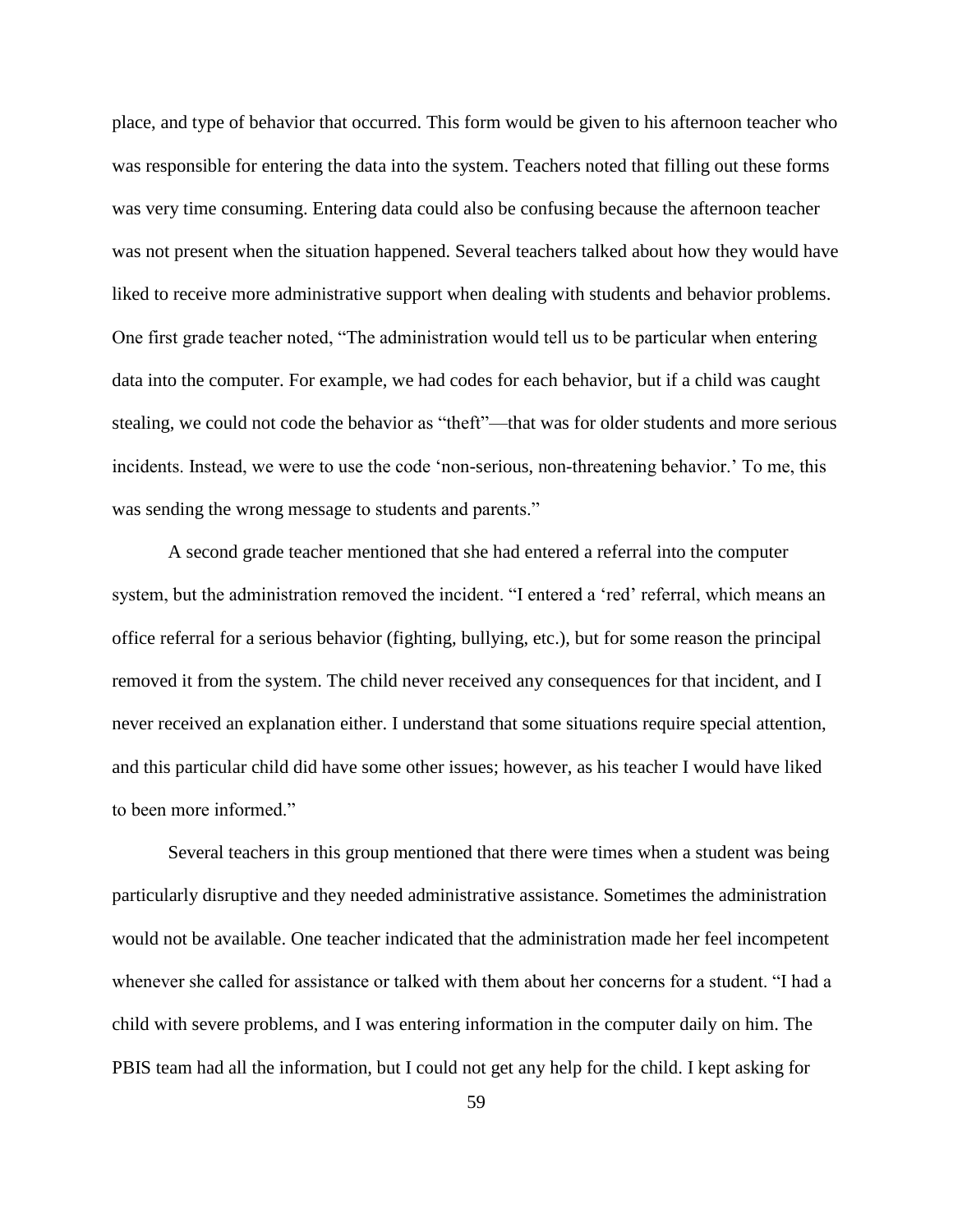some kind of interventions we could put into place for him, but I never got an answer. I really had a hard time controlling his behavior and keeping him engaged in class. I felt incompetent as a teacher, because I could not get the help I needed."

During the interviews, these teachers were also asked to discuss the behaviors that were most challenging for them. Each of them also indicated that disrespect was the hardest behavior to handle in the classroom. One first grade teacher mentioned that the disrespectful attitudes present in students today relates to their home lives. "If students are not taught to be respectful of others early in life, then by the time they get to school, it is difficult to teach them this. Many of our students are from lower socio-economic backgrounds and may be being raised by single parents. They often do not have the resources or opportunities other more privileged kids have. However, as teachers, part of our job is to help teach these students how to behave appropriately in society. School is a place where they can not only learn academics, but also how to live and function with others in the world." During the interviews, teachers in this group provided more detailed examples of disrespectful student behavior. One teacher mentioned how that when asked to do something, students would make "snide or 'smart-aleck' comments" or some would even openly defy the teacher's request. Another teacher commented that a previous student was very disrespectful toward other students—he would physically hurt them and also verbally say things that would hurt the other students.

#### **Summary of Findings**

According to the PBIS survey results, teachers indicated that they were relatively satisfied with PBIS at their schools. Of the twenty-four items, the mean for 16 statements fell into the range of "Agree," and the mean for 8 statements fell into the range of "Disagree." The statement, "I consistently model PBIS expectations for my students," received the highest mean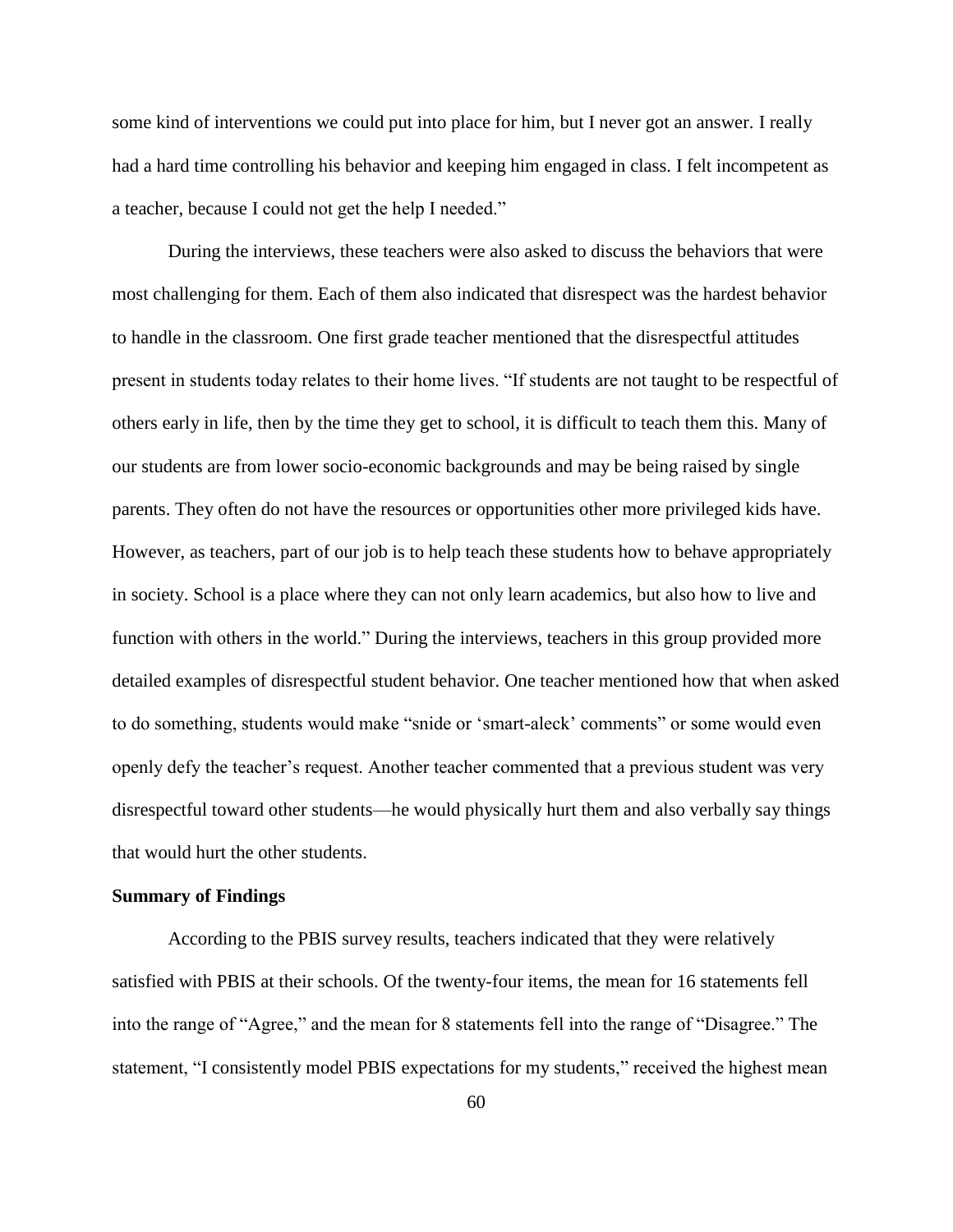score of 4.25 (SD=.499). The statement that received the next highest rating was "I consistently teach PBIS expectations/consequences to my students," with a mean score of 4.14 (SD=.515). The survey item, "I feel that PBIS punishes students displaying negative behavior at an appropriate rate," received the lowest mean score of 2.88 (SD=1.149). The statement that received the second lowest rating was, "I believe that PBIS has helped decrease student discipline problems significantly at my school," with a mean score of 3.01 (SD=1.049).

The survey items that received the highest ratings were related to teacher behaviors. Those receiving the lowest ratings were related to student behaviors. Although survey results indicated that teachers were satisfied with PBIS, there were some inconsistencies with the surveys and interview data that will be reported in the following chapter.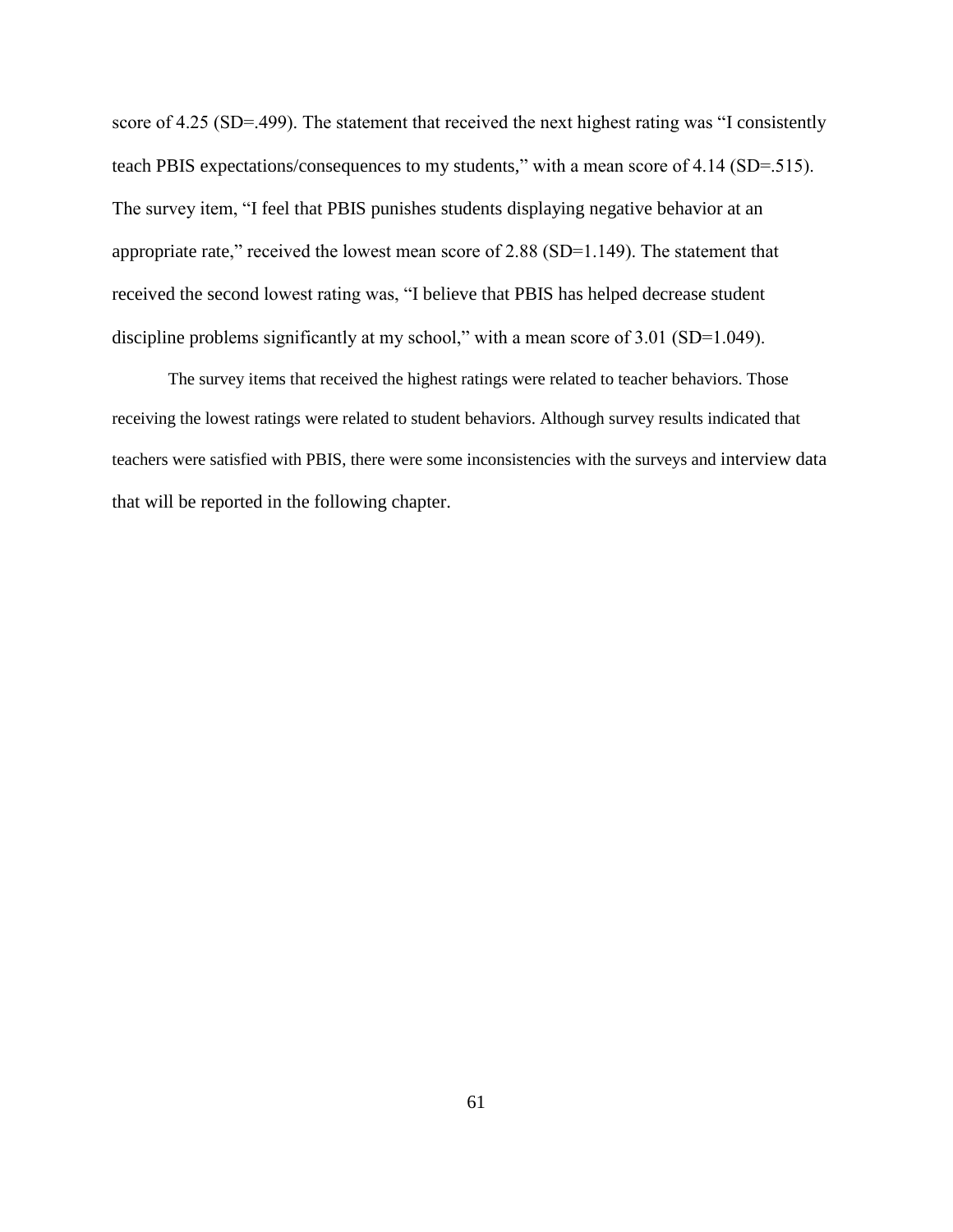#### **Chapter 5**

#### **Interpretation/Discussion of Findings**

Results from the PBIS Satisfaction Survey indicated that teachers in this school district were relatively satisfied with PBIS. However, when the survey statements were further analyzed, some inconsistencies appeared. Critically analyzing these findings and the interview data can provide a more complete view of teachers' perceptions and satisfaction with PBIS.

The overall goal of the PBIS system is to positively affect student behavior by making problem or undesirable behavior less effective (OSEP, 2012). However, on the PBIS survey, statements directly related to student behavior received some of the lowest ratings. Those that received the highest ratings were ones that related directly to teachers' behaviors. Teachers in this school district appear satisfied with their own actions regarding PBIS, but they do not appear truly satisfied with how it is impacting students. They indicated overall satisfaction with PBIS, but on several statements that related to its impact or outcomes, teachers indicated that they were "Not Sure." If the goal of PBIS is to help students, how can teachers be satisfied with a behavior system that has had a positive impact on student behavior, but at the same time be unsure if that system has decreased discipline problems or improved students' attitudes?

Teachers play an important role in the effectiveness of PBIS implementation within a school. They should teach the proper behaviors and implement the procedures/interventions with fidelity; otherwise, inconsistency could affect positive behavior outcomes (Cooper, 2010; Horner, Freeman, Nelson, & Sugai, 2007; McArdle, 2011). In this survey, teachers indicated that they consistently modeled and taught PBIS expectations/consequences (M 4.25, 4.14, respectively) to students and consistently rewarded students (M 4.04) because these statements had the highest mean scores on the survey results. It is important for teachers to perceive that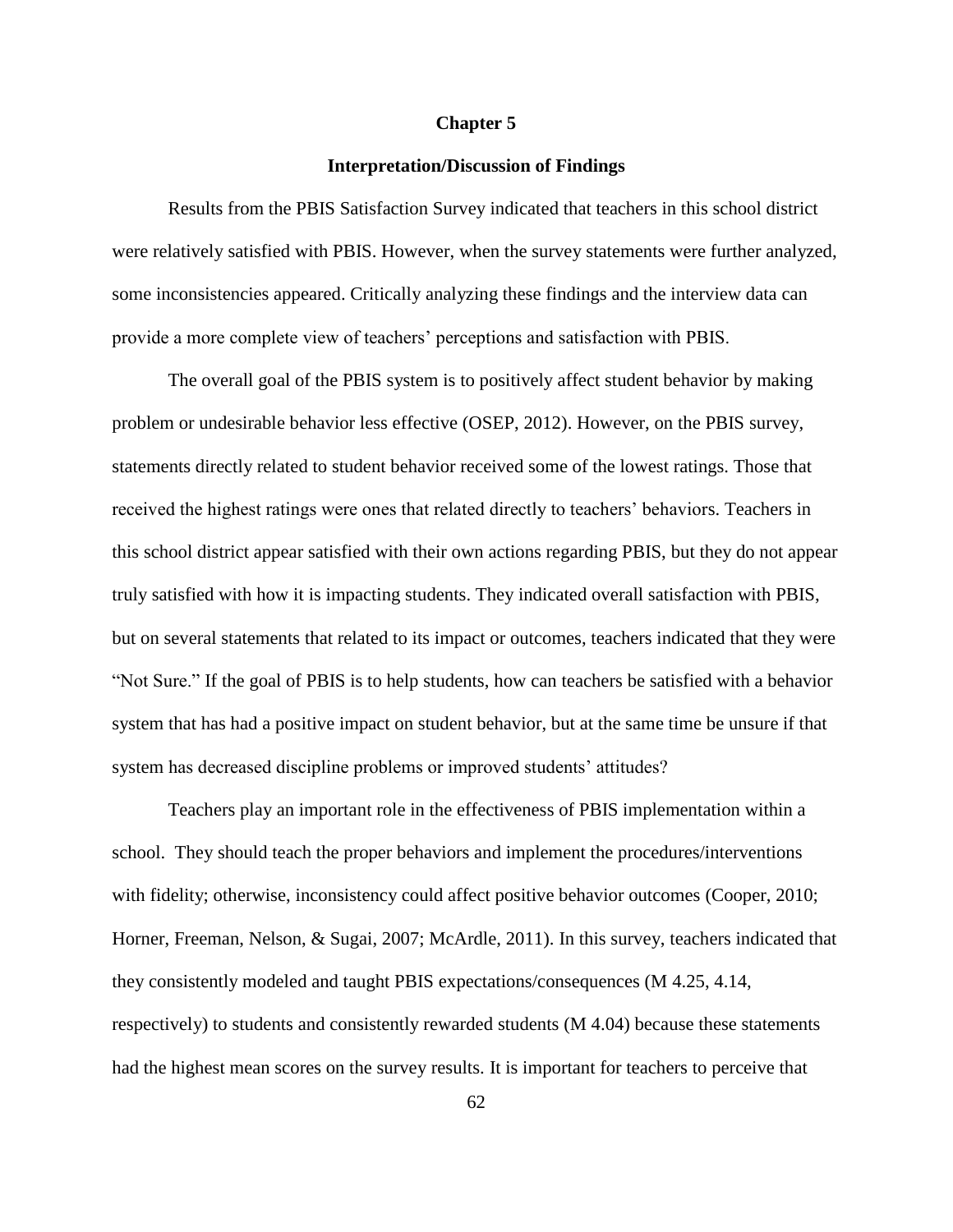they were implementing PBIS with fidelity. For this reason, teachers may have been reluctant to give a low rating to statements that related to their own behavior. However, other factors may have influenced their perceptions and survey ratings.

Although though the goal of PBIS is to improve the lifestyles of children and youth, the behavior system does include a hierarchy of power or authority. Foucault (1977) viewed discipline as form of power in which people in authority could observe and manipulate others' behaviors through specific procedures and methods. PBIS is a system in which authority figures seek to control and influence the behaviors of others. The ultimate authority of PBIS in this district is an administrative team who determines all the expectations and consequences. This team has power over the teachers in this district, because they are required to implement this system. In turn, teachers have authority over students because they are able to reward what they perceive to be appropriate behavior and to punish problem behavior.

Foucault's (1977) explanation of panopticon, or constant observation and surveillance, applies to PBIS in this school system. First of all, student expectations and consequences are constantly present throughout the school classrooms, hallways, restrooms, cafeterias, etc. Teachers and students are reminded of expectations/consequences every day during morning announcements. Also, the PBIS administrative teams meet weekly to discuss the behavior system. Essentially, the team observes teachers and monitors whether or not they are rewarding/punishing student behavior. Teachers then observe students and reward/punish behavior according to the prescribed measures. Being constantly watched can put undue pressure on both teachers and students. Administrators need to make sure that teachers are implementing the system correctly, but they should take care not to be overbearing or dominating. Similarly,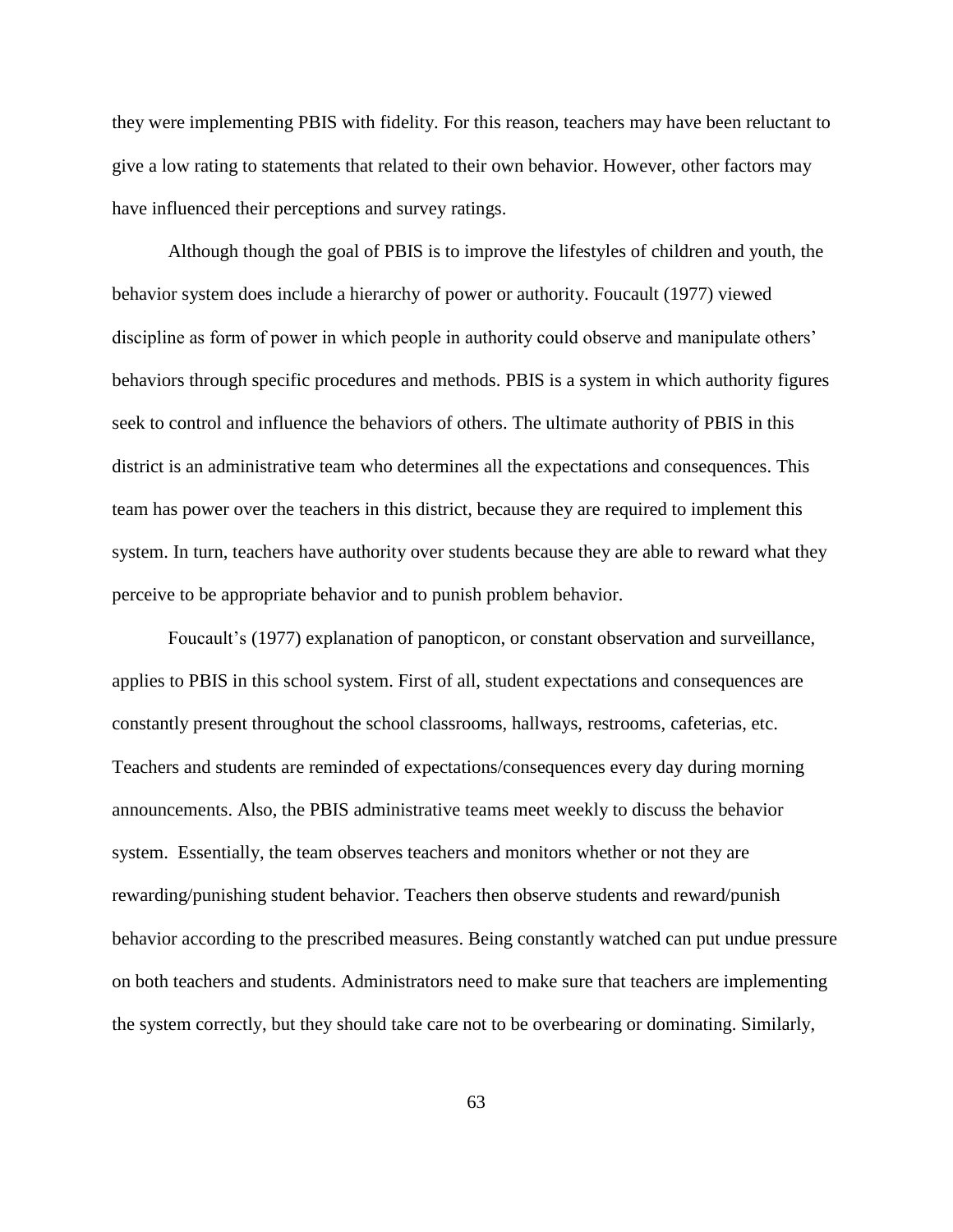teachers should be consistent and fair when implementing PBIS but careful not to make students feel too controlled or dominated.

PBIS is a required behavior system for these schools, so teachers may have felt pressure from the team to implement the system even if they did not fully agree with it. Stephen Ball (1990) called this a modern panopticon, in which the exertion of power causes loss of freedoms. When teachers are highly controlled by policies and standards, they may not freely express their own feelings or actions. This could have affected how they answered survey questions regarding their own behavior. Even though teachers were assured that their survey answers would be kept confidential, they may have been reluctant to admit that they did not consistently model, teach, or reward students. The management and controlling techniques of administration has caused teachers to become less autonomous (Ball, 1990; Pinar, 2004). Instead of voicing their true thoughts and opinions and risking their jobs, teachers tend to simply accept the business-like systems that control education today. Regardless of why they rated their own actions favorably, teachers in this system indicated that they were satisfied with how they implemented PBIS.

On the survey, teachers indicated that they were satisfied with the school's administrative support for PBIS (M 4.04). This is another statement in which teachers may not have felt comfortable enough to fully disclose their true feelings. Teachers might have been afraid that if they spoke out against those in authority, then they would be punished or receive unfavorable consequences. In his research of Ball and Foucault, Wang (2011) agreed with both theorists' interpretation of power being used as a way to control others. He advocated that people who are controlled or subjected to authority figures participate in transformative discourse with those in power. In educational situations, this type of critical dialogue might allow teachers to feel more empowered and less controlled as they work with administrators to improve practices. This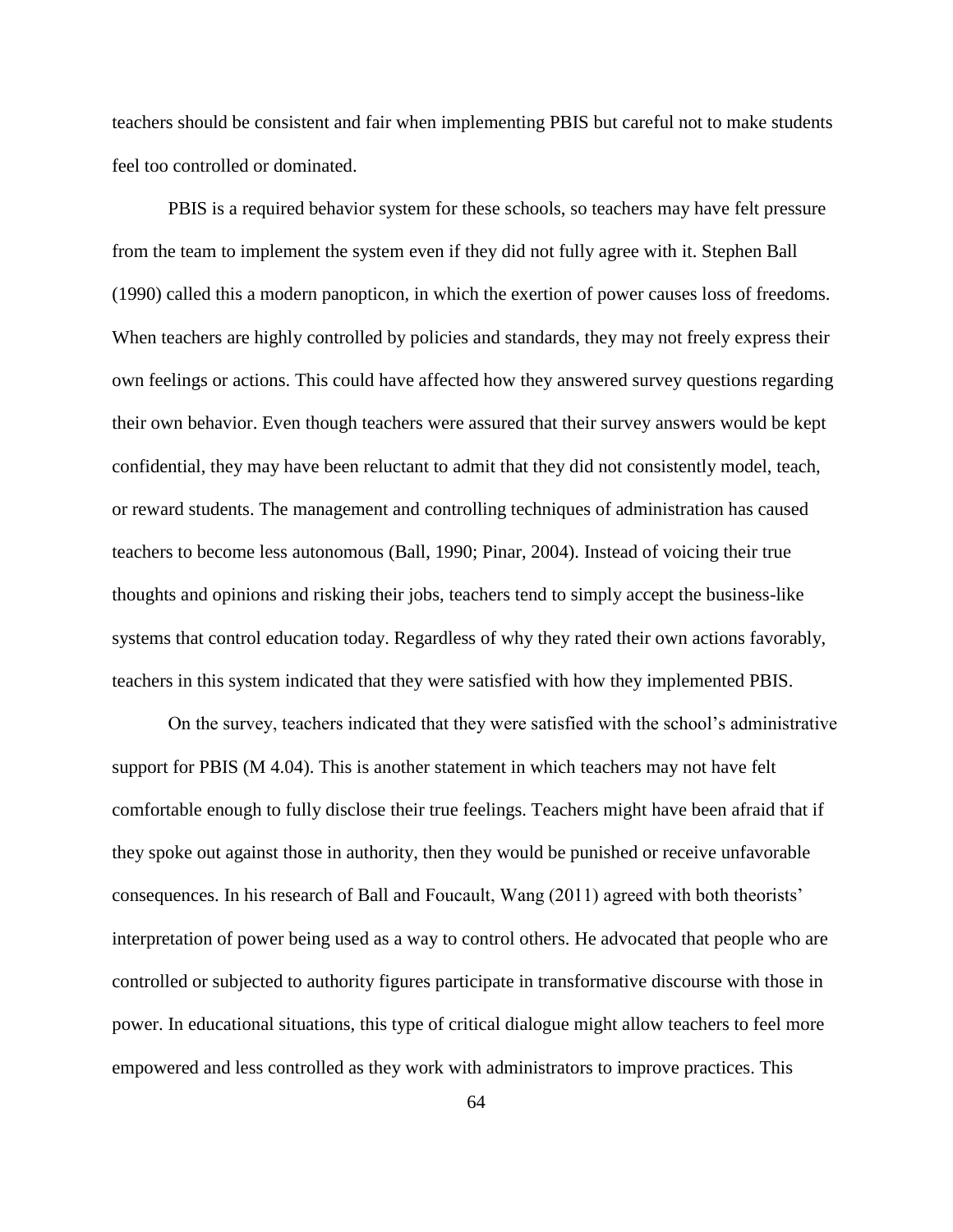would be beneficial, but it could be difficult for teachers to learn to speak freely and voice their opinions, especially if they were worried about the consequences such as losing their jobs. It might also be difficult for some administrators to actually listen to teachers' thoughts and opinions since they are typically used to making all decisions, rules, etc.

The teacher interviews provided more information on how some teachers felt about administrative support for PBIS. Teachers who scored low on the survey all had a general complaint that students' disruptive, problem behavior was not handled properly. These teachers all indicated that their classes had more than one student with severe behavior issues. Some of these teachers felt that instruction in their classroom suffered as a result of student disruptions such as constant talking out, student disagreements, defiant behavior, etc. These teachers were not hesitant about sharing unfavorable thoughts concerning the school's administration. A few of them mentioned that they did not receive administrative support when dealing with severely disruptive behaviors. One teacher noted that she felt incompetent because she did not know how to handle a particularly disruptive student, and even after asking for assistance, she never received any help from the administration or the PBIS team. Another teacher said that she received administrative support, but she too felt bad about calling an administrator to her room because of a disruptive student. Two teachers spoke about how the administration was not consistent when handling problem behavior. For example, the student handbook stated that specific actions would be taken after first offence, second offence, etc., such as corporal punishment or parental contact. However, administration would not consistently follow these procedures.

Research has shown that administrative support is vital to the success of PBIS (Cooper, 2010; McArdle, 2011). This school district would benefit from hearing these teachers' thoughts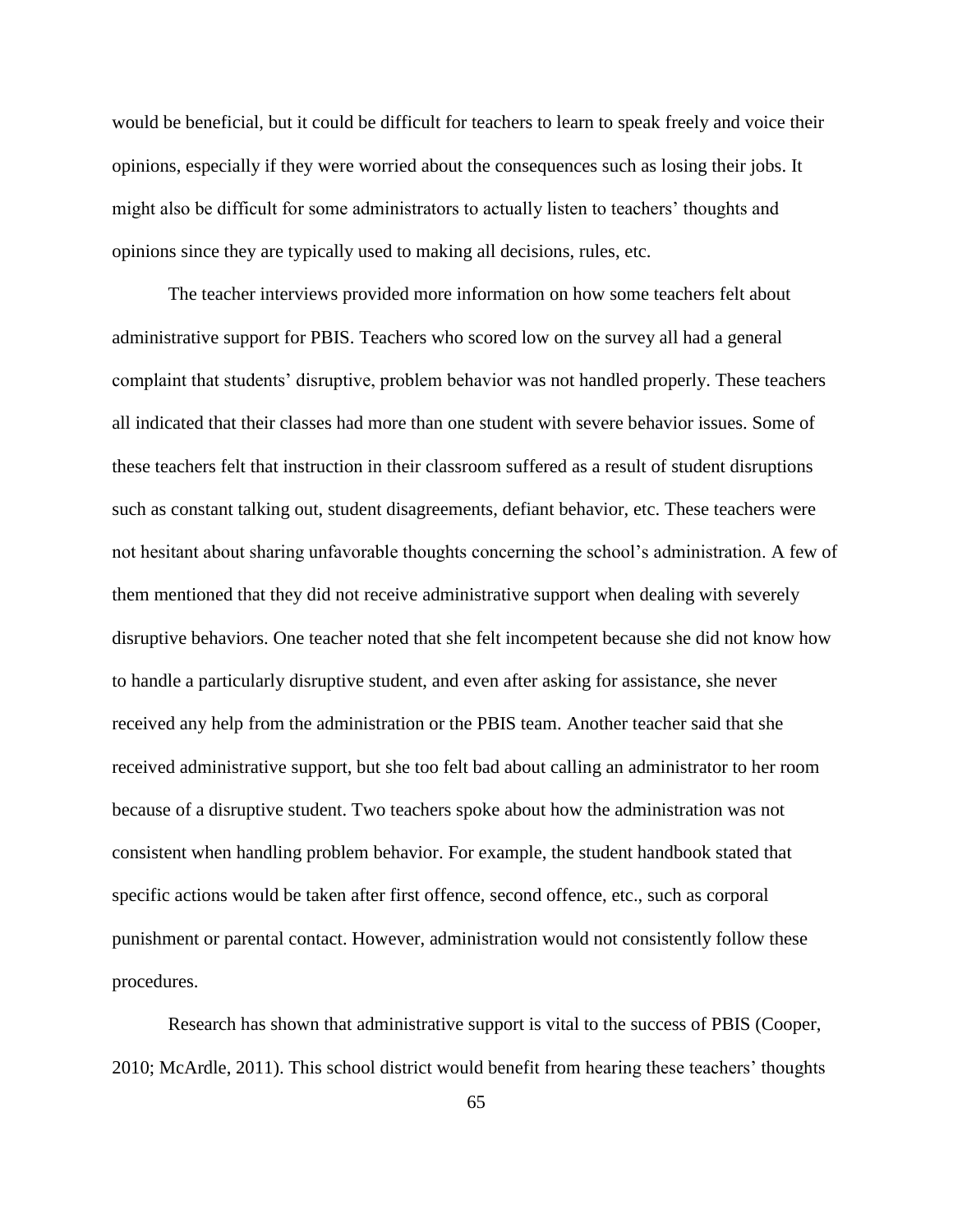concerning the lack of administrative support. In light of Foucault (1998) and Wang's (2011) thoughts on transformative discourse, perhaps a critical discussion between teachers and administrators could offer insight on why these teachers did not feel supported. Some possible explanations could be that an administrator was not present to immediately handle a situation. There have been occasions where both the principal and the assistant were away from campus and the counselor or instructional coach was left in charge. Also, the administrators may not have been aware that teachers felt incompetent when they had to call an administrator to their classroom because of disruptive student. They may not be aware that their presence caused teachers to feel inadequate or incompetent. However, this type of information is important for someone in authority to know, especially if they want to create a positive working environment. Administrators might consider having a meeting with teachers to discuss how they could offer more support in dealing with problem behaviors or to just reassure teachers that they do appreciate their efforts.

On the survey, teachers indicated that they were satisfied that PBIS had had a positive impact on student behavior (M 3.72). However, there was some discrepancy with this finding since teachers did not rate specific statements regarding students' behavior as favorably. The item with the lowest mean score indicated that teachers disagreed that PBIS punished students displaying negative behavior at an appropriate rate (M 2.89). The statement with the next lowest mean score indicated that teachers disagreed that PBIS had decreased student discipline problems significantly at their school (M 3.01). Teachers also disagreed that PBIS had helped students to be more respectful (M 3.09), improved their relationships with others (M 3.27), or improved their attitudes toward school (M 3.28). There is no way for teachers to perceive that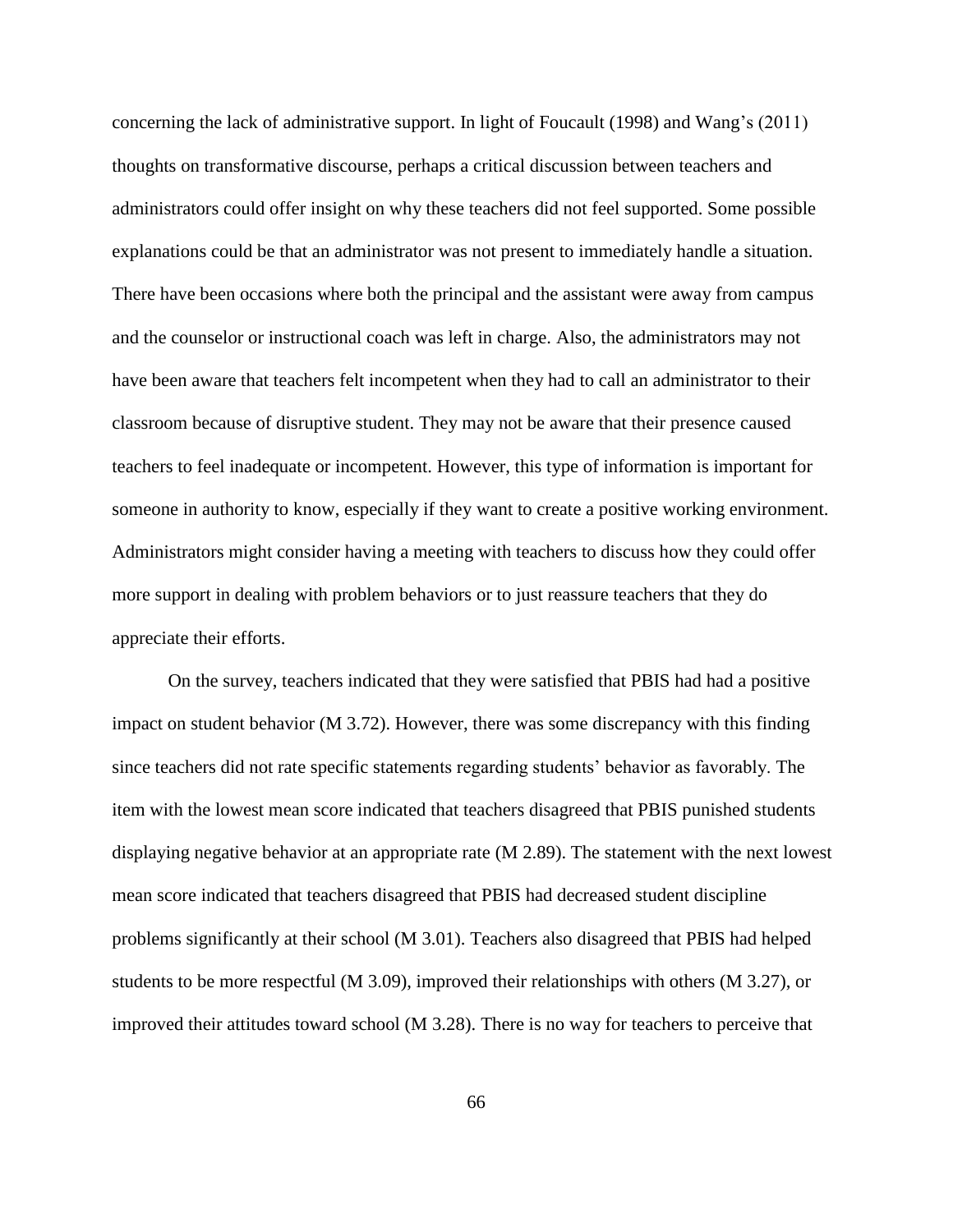PBIS had positively impacted student behavior and at the same time, give such low ratings to areas that specifically related to students' behavior.

According to Shapiro (2010), school administrators and staff establish academic and behavior targets, but careful consideration must be given to the needs and culture of the learning community in which these outcomes are taught and measured. Given the discrepancies among teachers' perceptions of how PBIS has impacted student behavior, administrators need to give more thought to the system's expectations, consequences, and incentives. If the system was truly impacting student behavior in a positive way, teachers' survey ratings would likely have been higher in the areas related to student behaviors. Some areas that administrators might consider examining include what kinds of problem behaviors are occurring most often, whether certain groups of students are rewarded or punished more often than others, and whether students appear motivated by the incentives or rewards or threatened by the consequences.

In Apple's (1995) critical examination of schools, he noted that schools often create categories of deviance that marginalize students into groups such as slow learners, discipline problems, etc. He advocated that schools examine factors such as poverty level and economic hierarchies of society when considering the cause of deviance rather than blaming the child. Kincheloe and Steinberg (1993) suggested that educators listen to the perspectives and opinions of culturally diverse groups in an effort to analyze structures of oppression and power. Shapiro (2010) also called for educators to be more aware of the hidden or implicit areas of schooling which can impact students' values, attitudes, and beliefs. If administrators discover that certain groups are being punished or rewarded more than others, they should definitely consider researching these cultures more closely. Perhaps students from these cultures do not place the same value on certain behaviors that those in power do. What constitutes problem behavior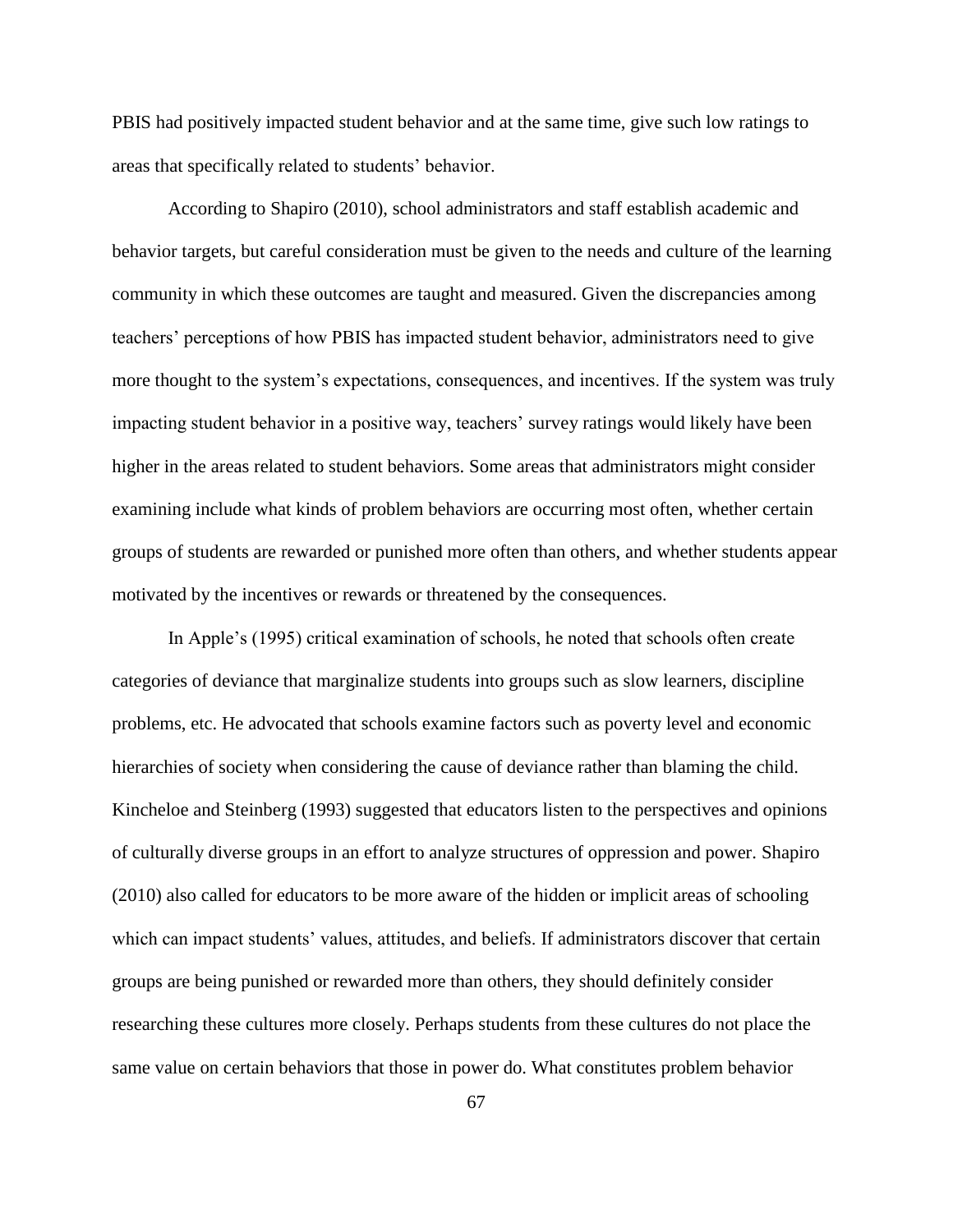problem behavior for authority figures or administrators may not be what some cultures perceive as being problematic. Here again, schools could benefit from encouraging critical discourse among all PBIS stakeholders—teachers, students, parents, and administrators.

The teacher interviews provided additional insight into possible reasons for the discrepancies among teachers' perceptions. When asked about challenging behaviors they had encountered in their school, all of the teachers indicated that disrespectfulness was definitely a problem behavior and a barrier to PBIS. Students exhibiting this type of behavior had difficulty following PBIS expectations as well as responding to consequences. The four teachers who scored low on the satisfaction survey tended to provide more details on specific problem behaviors that hindered instruction, such as defiance, not following directions, student disagreements, etc. One reason for this could have been that all four of these teachers mentioned that they were currently teaching or had previously taught students with severe behavior problems. An important resource for teachers with students who have extreme behaviors is a Functional Behavior Analysis (FBA). Conducting an FBA can target when and where certain behaviors occur, what are possible events that trigger behaviors, and even possible solutions or interventions.

Since disrespectful behavior was mentioned during all the interviews, additional research in this area would be helpful. Administrators could determine a definition for disrespect, receive input from teachers and students on what it meant to be disrespectful, and establish specific goals related to improving this type of behavior. Research has shown that some students may not value or even understand certain rules as a result of their family culture, value system, language, etc. (Sugai, Horner, et al., 2000). Administrators and teachers need to be aware of these types of situations and contexts, especially when establishing student expectations and consequences. If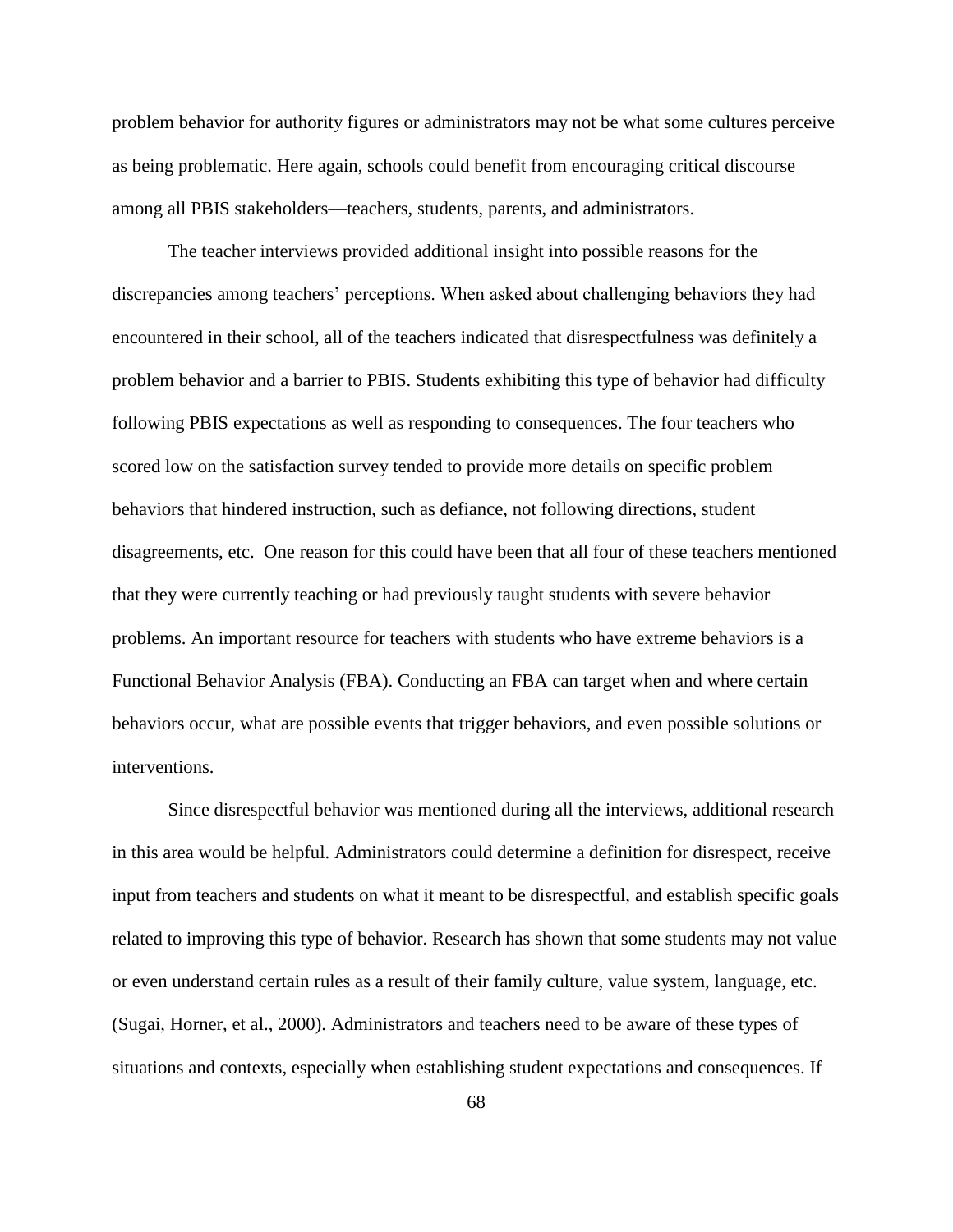disrespectfulness is a problem behavior that most teachers are encountering, then teaching students more appropriate ways to handle certain situations would be beneficial.

On the survey, teachers indicated that they were satisfied with the PBIS short and long term incentives (M 3.92, 3.89). Also during the interviews, most of the teachers spoke favorably regarding the PBIS incentives. However, in the interviews some teachers mentioned that PBIS did not seem to work for every child. They felt that students with problem behaviors were not being reached because the system was not motivating or interesting to them. Teachers at the primary school noted that students with problem behaviors did not seem to care whether or not they earned dog bones because they did not like the prizes and toys at the store. The school needs to examine why students who exhibit problem behaviors the ones not interested in the rewards. As Apple (1995) suggested, this school has categorized some students into a "problem behavior" group. These students are typically well known by teachers and administrators for misbehaving and getting into trouble. When the same students are repeatedly the ones exhibiting problem behavior, there is a problem with the behavior system. It is imperative that the school administrators try to determine why the behavior system is not working. They should be dialoguing with these students about their behavior and trying to find ideas and incentives that might be more motivating. The school should be careful not to quickly label students who exhibit them and complain that the system does not work for them. Instead, measures should be taken to correct problem behaviors with more appropriate ones.

Research has shown that rewards can play an important part in school settings. Those schools with clear behavior expectations and strategies for rewarding students are perceived as having effective learning environments (Akin-Little, Eckert Lovett & Little, 2004; Horner & Spaulding; Reiss, 2005). However, in order for PBIS to be effective, the incentives and rewards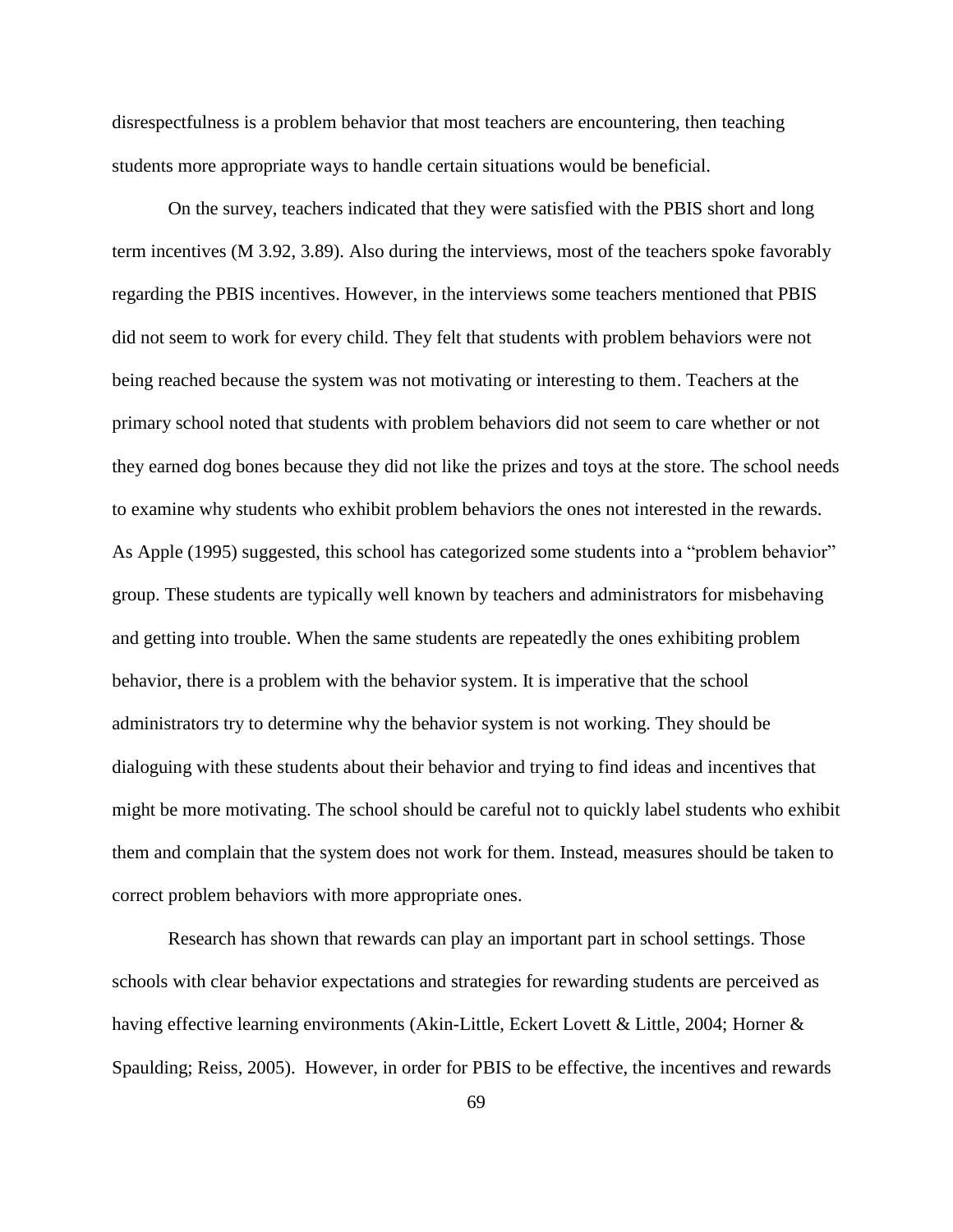must be motivating and desirable for students. School staff and administrators could try offering different kinds of rewards and incentives to students. If prizes and tangible items do not motivate them, perhaps they would respond to activities, such as extra recess time, access to computers, helping a teacher or staff member with a task, etc. Shapiro (2010) argued that education should be about developing students' moral, social, and imaginative capacities as well as focusing on academics. Purpel (1999) also noted that the broader goal of education should be to create a just society and help students experience creativity and fulfillment in learning. Finding ways to keep students interested in school and teaching them get along with others can help create a positive learning environment.

Many times students misbehave because they are bored with schoolwork or because the work is too difficult for them; consequently, teachers should try to determine the reason that students exhibit problem behavior if possible. Some students may need more engaging or challenging tasks, while others may need tasks simplified to prevent frustration. Regardless, teachers may find that altering students' academic workload may improve their behavior.

Most of the teachers in both interview groups indicated that students' behavior was related to their home environment. Some mentioned that the lack of parental support was the reason students had problem behavior. They indicated that parents were failing to teach children ways to behave appropriately at home; consequently, children did not know how to function properly at school. Other comments indicated that parents did not support the school when their child had difficulty behaving appropriately. Parents failed to hold their child accountable for his or her behavior and instead, blamed the school. Changing students' problem behaviors cannot happen without taking into account the social contexts and forces that shape students' knowledge and actions (Carr et al., 2002). When implementing PBIS, school administration and staff must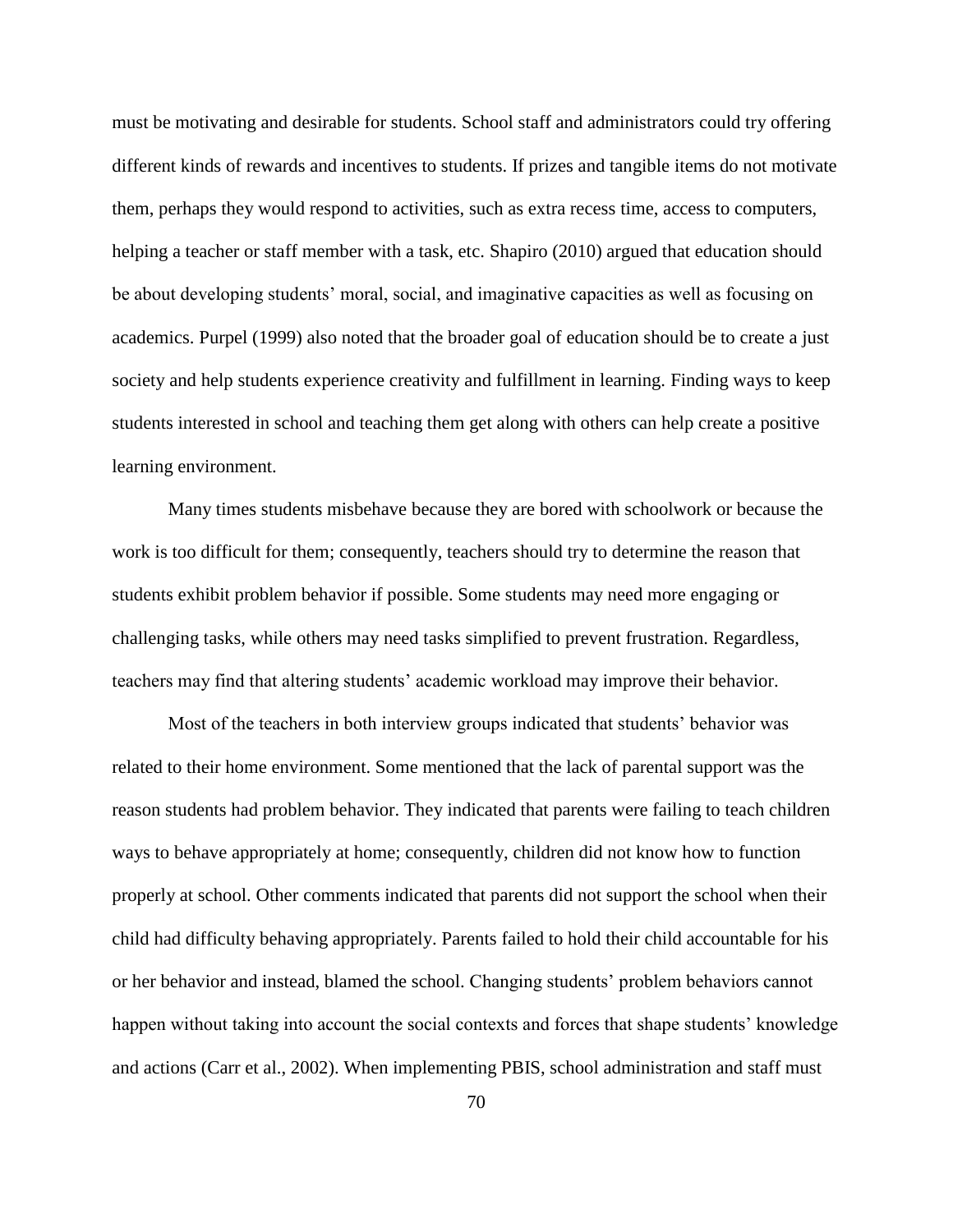consider the cultural diversity of the school and be sensitive when considering family structures, language, communication, and value systems. The school might consider holding a parent meeting in order to inform parents about PBIS expectations and consequences. If students have severe behavior problems, administrators should explain the school policy for parental contacts, suspension, etc. School administrators might also consider holding parenting classes or seminars to teach parents strategies for managing behavior.

A possible barrier to PBIS that both high and low scoring teachers mentioned was teacher consistency. They said that some teachers were really upbeat about the behavior program. They teach the expectations, give out rewards, promote positive behavior, etc. On the other hand, some teachers are very inconsistent because they do not agree with the program. These teachers are ones who rarely give out rewards and fail to follow the steps of the behavior system. This division among teachers could be the reason they indicated on the survey that PBIS had not had a significant impact on teachers/staff behavior (M 3.45). An important part of implementing PBIS correctly and reliably is obtaining teacher buy-in (Horner, Freeman, Nelson, & Sugai, 2007). Teachers might be more consistent with PBIS if they understood and believed in its value. Some teachers may view PBIS as just another program administrators are requiring them to use. Foucault's (1998) idea of biopower was that people need continuous regulations in order to improve their lives, and teachers may see this behavior system as another way in which administrators are regulating their lives. They are required to follow certain procedures, teach specific rules, etc., and some teachers find these kinds of regulations constraining. Nevertheless, for PBIS to be successful, teachers must believe in its worth and implement it with fidelity.

Another vital part of PBIS is supportive leadership and ongoing professional training, which can led to increased motivation among staff members (Cooper, 2010). During the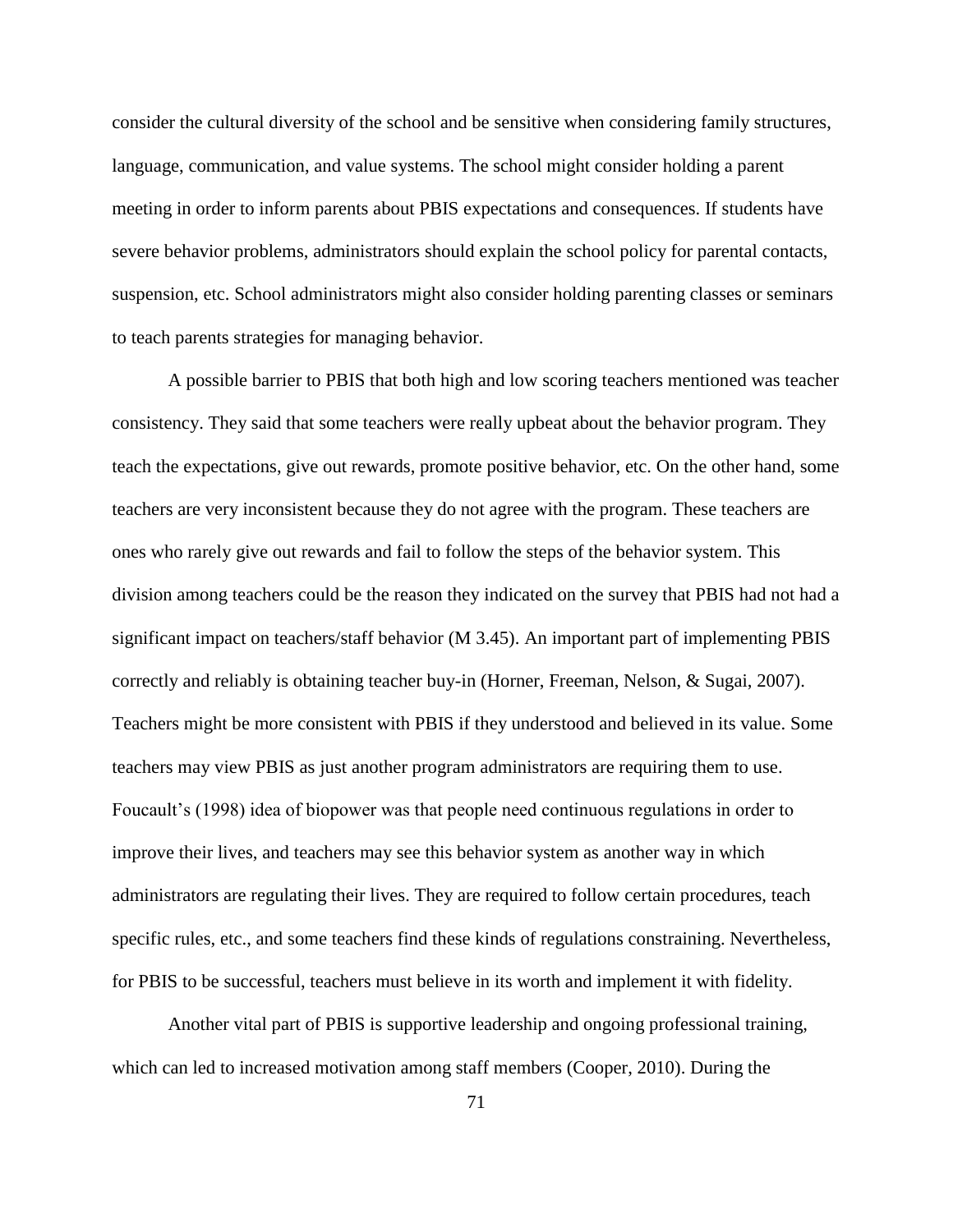interviews, only one teacher from the primary school mentioned PBIS training. She said that she would have liked to have received better training on the system. According to her, proper training might help teachers become more consistent with PBIS. On the survey, teachers indicated that they were satisfied with the training they had received (M 3.83). Teachers also indicated that they had made preparations on their own in order to implement PBIS (M 3.97). Teachers in this system did receive PBIS training; however, it occurred three years ago from a teacher sent to an initial PBIS training who redelivered the information to the rest of the faculty. The school's PBIS team leader has had additional training in recent years. Follow-up trainings for the faculty and staff have included topics such as how to record information in the computer data system, what kinds of behavior to record, what constitutes severe problem behavior, etc. Research has indicated that the sustainability of PBIS must rely on professional development, coaching, and system evaluation (Carr et al., 2002; Sugai et al., 2000). This school system would benefit from offering teachers and staff additional training on PBIS. It would also benefit from continued planning and revising of the behavior system.

One statement on the PBIS survey asked teachers to rate their opinion of the computer data tracking system used by the schools. The mean score for this statement was 3.61, indicating that teachers' opinions of the computer system were neutral. In the interviews, some teachers mentioned how precise and accurate it was for describing specific behaviors, and they also noted that the data helped show patterns in students' behavior. A few of the teachers indicated that entering the data into the computer was somewhat confusing since teachers entered information on their afternoon classes. This meant that if a child got in trouble during the morning class, that teacher had to make sure the afternoon teacher knew exactly what to enter. Most of the teachers who scored low on the survey spoke about how time-consuming it was to keep track of behavior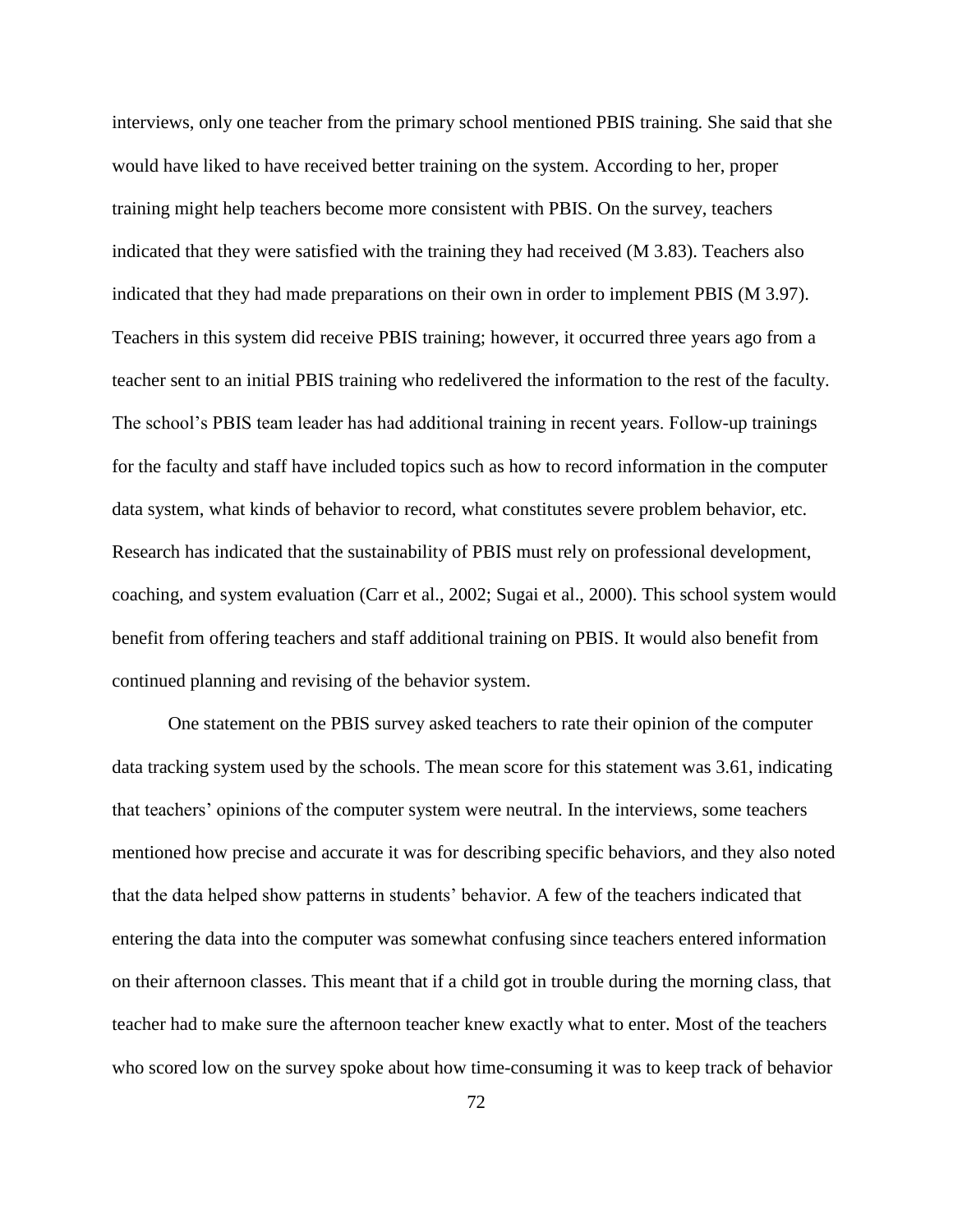information on the computer. Two primary teachers said that recording behavior problems to send to the afternoon teacher actually took class time because it was so detailed and involved. Teachers had to be accurate when describing the situation so that the information would be correctly entered into the data system. One reason these teachers may not have been satisfied with the data system was because they had to use it more often due to the problem behaviors in their classrooms. Administrators might consider letting teachers enter behavior information into the computer if an incident occurs in their own classroom. This would prevent confusion from teachers having to record situations in writing, give them to another teacher, and then have that teacher input the information into the system.

A common theme from the four teachers who scored high on the PBIS satisfaction survey was that PBIS was a very structured, organized behavior system. They liked that the program provided consistency throughout the school. These teachers also reported satisfaction with the incentives and consequences of the PBIS system. Some teachers mentioned how much the students enjoyed the incentives such as the behavior celebrations or the dog bone store where students redeem their bones for prizes. Not only does the store reward students for good behavior, but it also teaches students important lessons about saving/spending and delayed gratification.

Several primary school teachers complained that the length of time between good behavior celebrations was too long. Young students have difficulty understanding time frames, especially the length of a grading period. These teachers mentioned that having more frequent celebrations might be helpful. Teachers at the elementary school also noted that students responded really well to the good behavior celebrations held at the end of each grading period.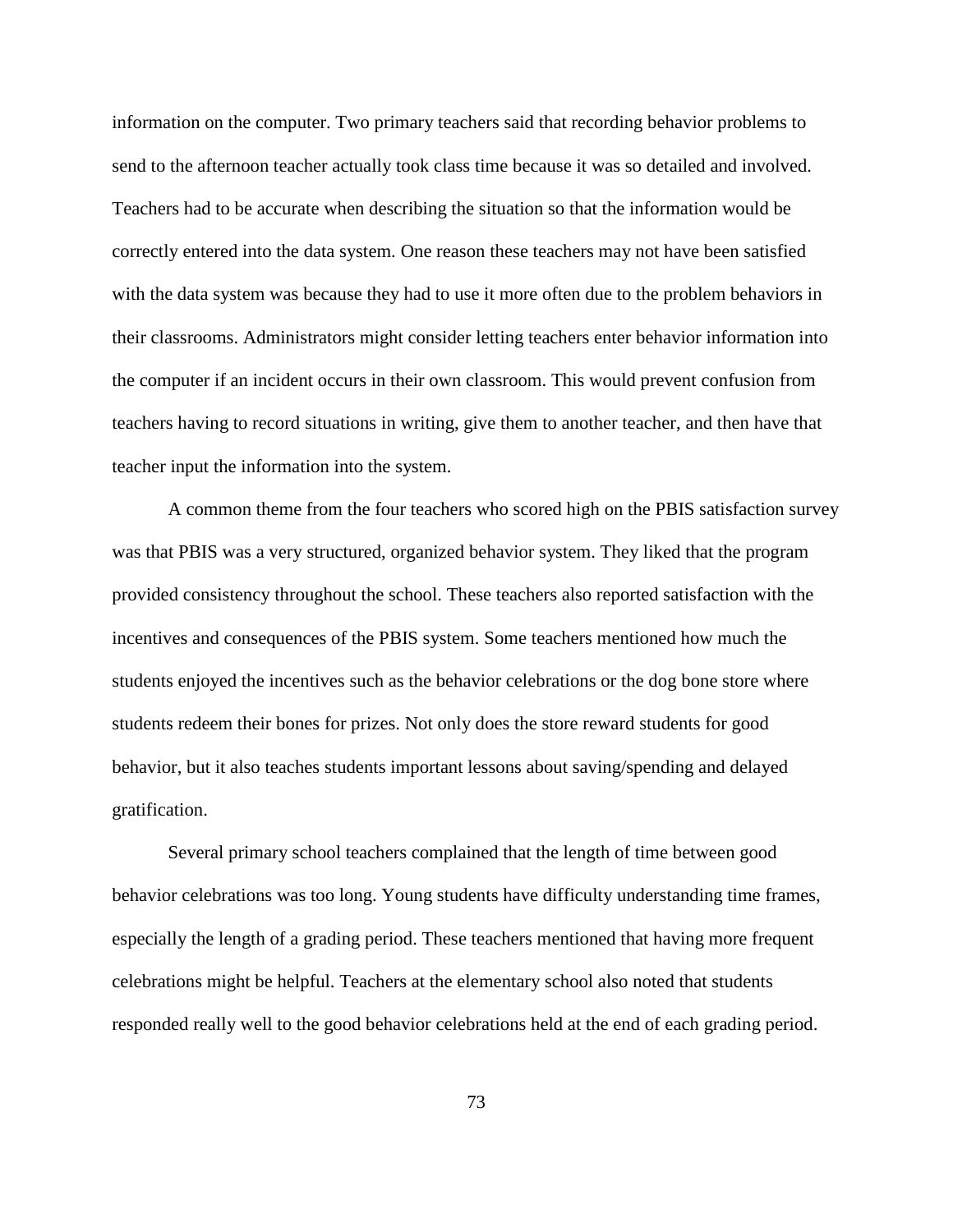Students at this age were better able to understand that their behavior throughout an entire grading period determined whether or not they attended the celebrations.

Some of the teachers who scored high on the survey indicated that the prescribed consequences of the PBIS system worked well for students. At both the primary and elementary schools, students receive recess detention for misbehaving, and they spend their recess in the Respect Room. Here they would discuss their problem behavior and work on strategies to improve it. Also, at both schools, if students do not complete their work because of inappropriate behavior, they have recess detention in the Productivity Room and complete their assignments then. The elementary school teachers rotate monitoring the Respect/Productivity Room. At the primary school, one teacher per grade level is responsible for monitoring the Productivity Room, and the school counselor monitors the Respect Room for all grade levels.

A few of the teachers who scored low on the survey mentioned that the Respect and Productivity Rooms failed to improve students' behavior. Once again, the reason they gave was that these consequences failed to motivate the students. If missing recess fails to motivate students, then the administration should find something more meaningful for these students.

Teachers play an important role in the effectiveness of PBIS, so their buy-in to the behavior system is a vital part of its success. This study indicated that overall, teachers appeared satisfied with PBIS. However, further analysis showed areas in which teachers' answers were contradictory. Incorporating interviews with the surveys provided more insight into teachers' satisfaction and dissatisfaction with this school district's behavior system.

#### **Implications for Further Research**

Results from this PBIS study indicated teachers' perceptions and satisfaction levels with PBIS. The survey information showed that teachers' attitudes toward the behavior system were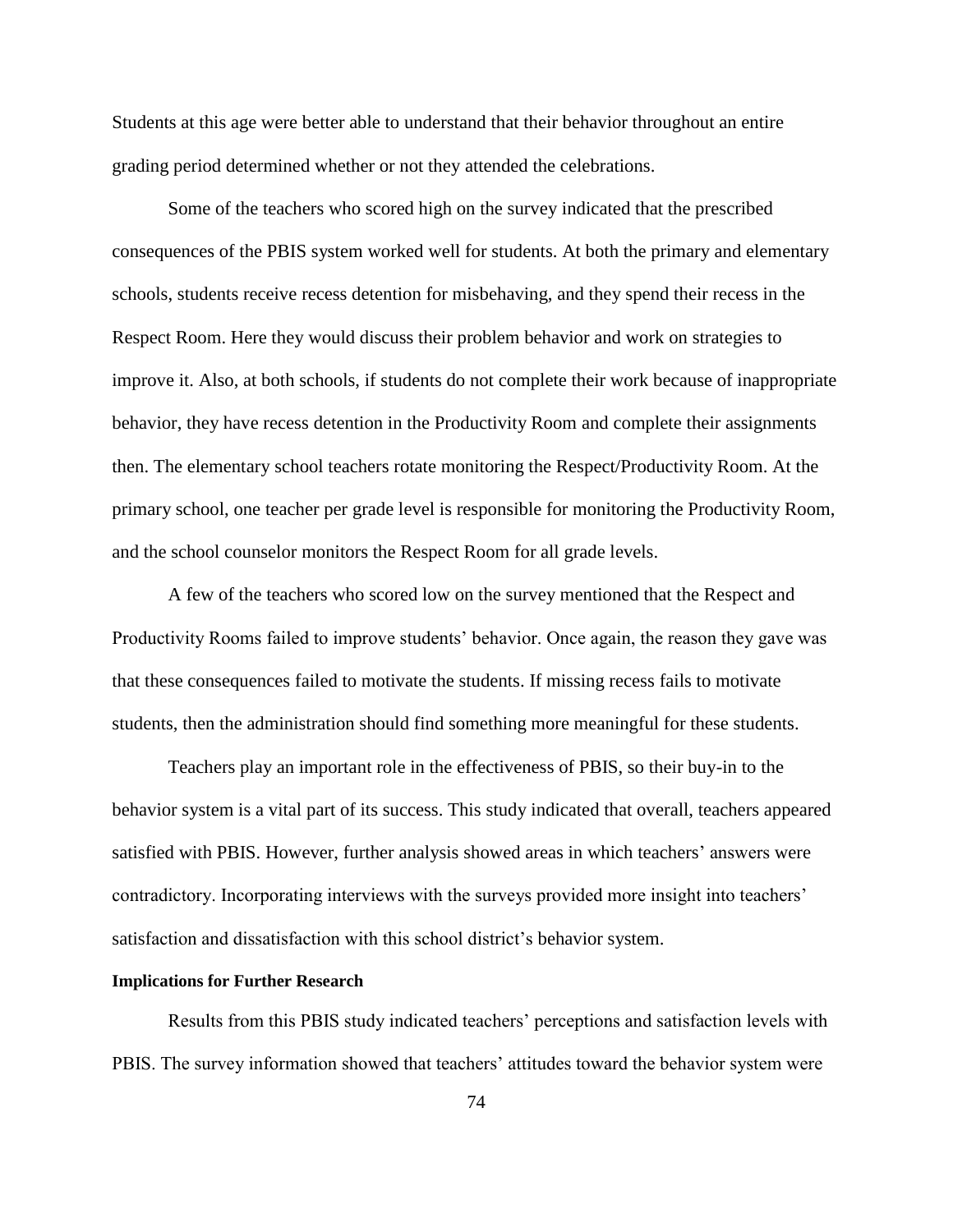relatively satisfactory. However, examining survey items and teacher interviews provided more insight into how teachers truly felt about the program. According to survey results, teachers appear satisfied with their own actions regarding PBIS—teaching/modeling the expectations, rewarding students accordingly, etc. Research supports the idea that teacher satisfaction improves when PBIS is implemented correctly and reliably (George & Martinez, 2007; Horner, Freeman, Nelson, & Sugai, 2007). However, teachers did not appear very satisfied that PBIS was improving student behavior problems or that students displaying negative behavior were being punished appropriately.

Most research indicates that for PBIS to be effective, teachers must buy-in to the system's initiatives (George  $\&$  Martinez, 2007; McArdle, 2011). The results of this study showed that teacher buy-in within this district appeared reasonable. Teachers appeared satisfied with the system's short and long term incentive plans and how students responded to these incentives. Still, a few teachers expressed concern for the students who were not motivated by the PBIS rewards and incentives. Some teachers also expressed their concern about the lack of administrative support they received in terms of students with problem behaviors. Previous research indicates that administrative support for PBIS and ongoing professional development are important factors for motivating teachers to implement the behavior system (Wasilewski, Gifford, & Bonneau, 2008; Cooper, 2010).

Both positive and negative information from this study regarding PBIS could be shared with school administrators. Teachers may need additional training on PBIS, or they may need to be shown how that PBIS has directly improved student behavior such as fewer discipline referrals or suspensions. These could all lead to more teacher support and increased motivation for implementing PBIS (Cooper, 2011; George & Martinez, 2007; McArdle, 2011). In this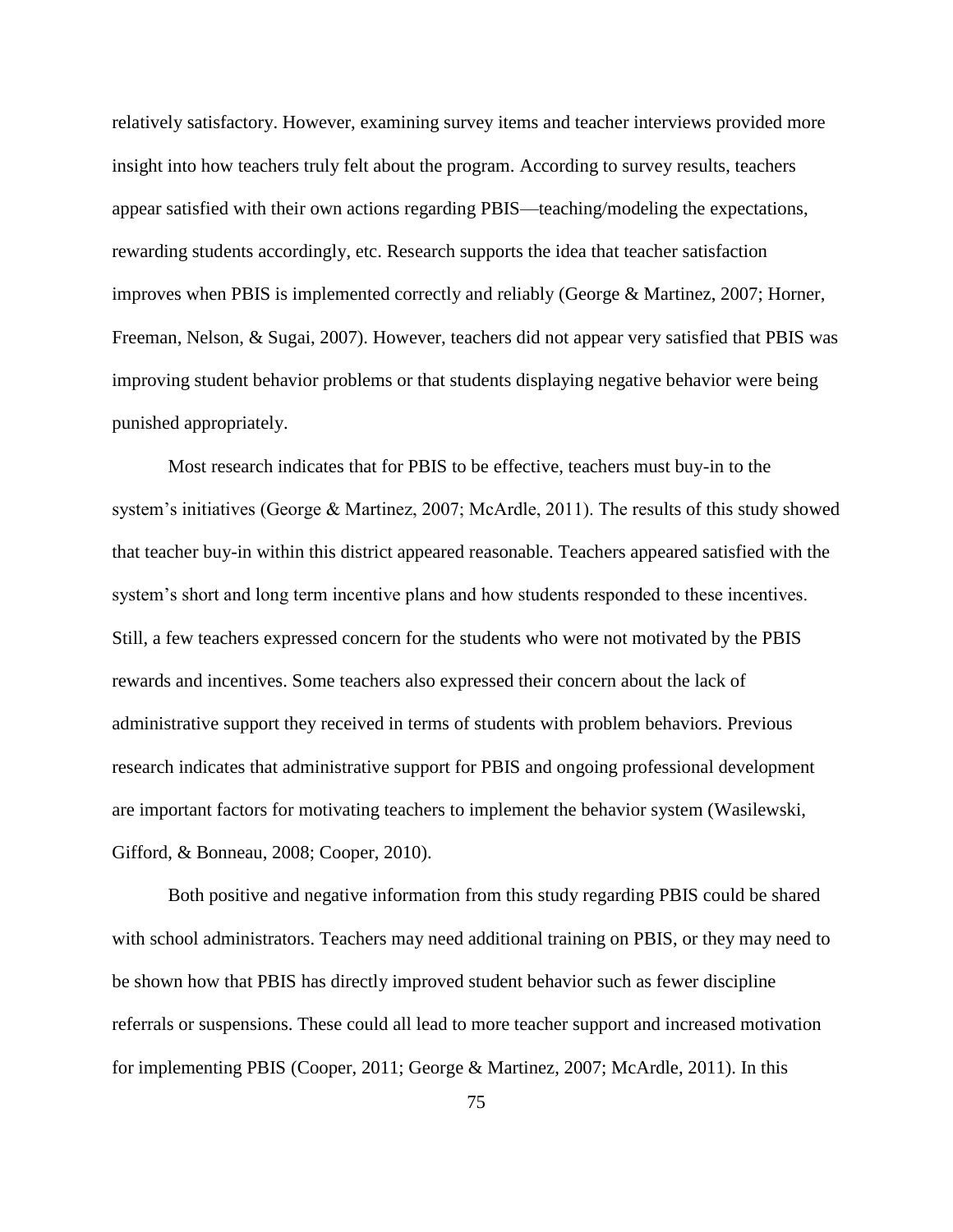school district, changes may need to be made to ensure that all students are benefiting from this behavior initiative and to ensure that all teachers have the support they need to effectively implement the program.

Critically examining how PBIS is implemented in this district is also necessary. Administrators need to be more culturally responsive when creating expectations, consequences, and incentives. They need to carefully consider whether or not this behavior system unfairly marginalizes certain groups of students. They also need to be aware of how their position as authority figures can affect both teachers and students when implementing PBIS.

Many additional factors that were not included in this research could also affect teachers' perceptions of PBIS. For example, students at both the primary and elementary schools in this study are ability-grouped for Reading and Math. Further research might examine teachers' views of PBIS with high achieving students versus lower achieving ones. Also, the age and experience level of teachers might influence how teachers view a behavior system like PBIS. Another area for further research might be to examine teacher retention rates in this school district before and after PBIS implementation to see if there is a correlation between teacher retention and teacher satisfaction.

This study did not focus on how PBIS affected student behavior in this school district in terms of office discipline referrals, school suspensions, etc. Further research could examine these areas before the implementation of PBIS and compare them with the number of referrals or suspensions after PBIS was implemented in this district.

Additional research on school climate could also be conducted to provide more information on satisfaction within the school. The Office of Safe and Drug Free Schools (2013)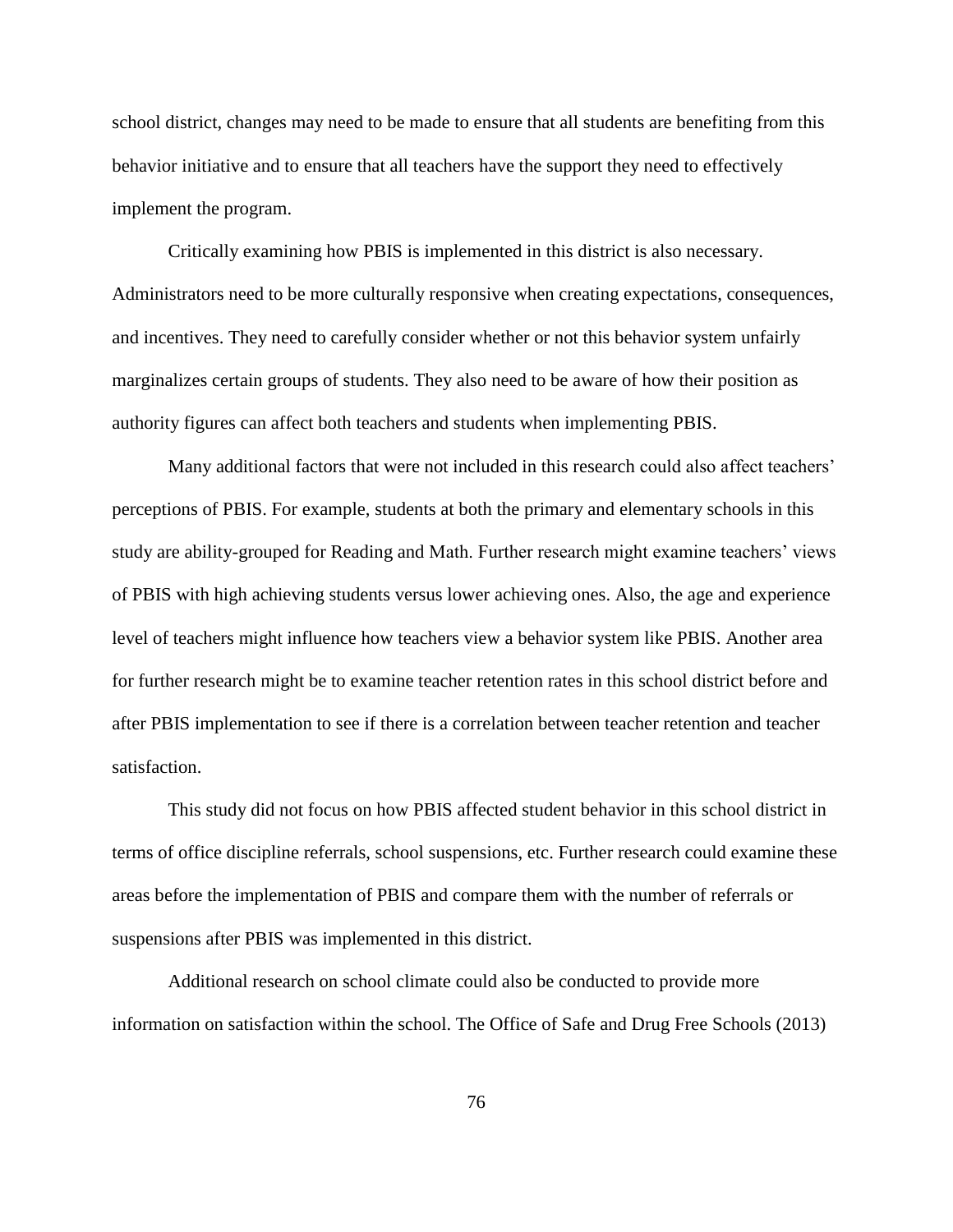reports data from school climate surveys for school districts across the nation. This data could be used to compare satisfaction before and after PBIS implementation in the school.

Results from this study can only be generalized to this particular school system; however, school districts that utilize PBIS and districts with similar demographics could also benefit from this research. Teachers may not have strongly agreed or disagreed with the behavior initiative, but the study's findings did provide valuable information on teachers' perceptions and satisfaction with PBIS. Measures need to be taken to ensure that all students are motivated by the incentives/rewards. Teachers need administrative support in dealing with problem behavior and also to ensure that they are being consistent with the expectations of PBIS.

If PBIS is to be a successful initiative, administration, faculty, staff, and students must all follow the procedures and expectations of the behavior system. This study focused on teachers' perceptions of PBIS. However, teachers are only one part of the program. Ongoing research, professional development, motivating incentives, and consistency among all stakeholders can ensure that PBIS is an effective initiative within a school system.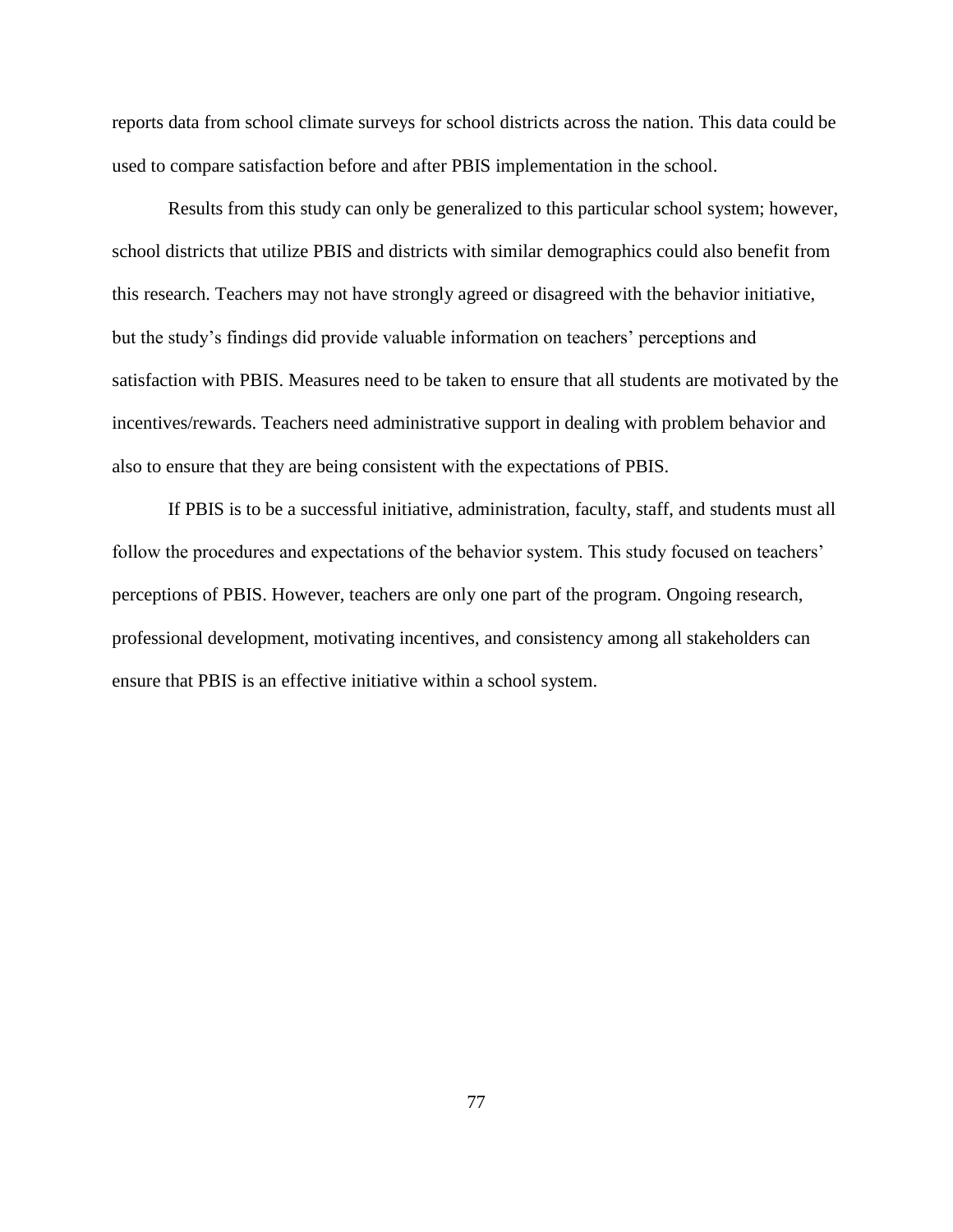#### **References**

Akin-Little, K., Eckert, T., Lovett, B., & Little, S. (2004). Extrinsic reinforcement in the classroom: Bribery or best practice. *School Psychology Review, 33,* 344-362.

Apple, M. (1995). *Education and power: Second edition*. Routledge: New York.

- Baer, D., Wolf, M., & Risley, T. (1968).Some current dimensions of applied behavior analysis. *Journal of Applied Behavior Analysis, 1*, Spring 1968, 91-97.
- Ball, S. (1990). Management as moral technology: A Luddite analysis. In S. J. Ball (ed.), *Foucault and Education: Disciplines and Knowledge*. New York: Routledge.
- Baker, B. (2007). Normalizing Foucault: A rhizomatic approach to plateaus in anglophone educational research. *Foucault Studies*, *4*, 78-119.
- Bradshaw, C., & Leaf, P. (2008). Project Target: Update on Key Findings from Project Target. A presentation at the Maryland State SWPBS Conference. Retrieved from <http://www.pbismaryland.org/Presentations/PTKeyFinding4172008.pdf>
- Cameron, J., Banko, K. & Pierce, W. (2001). Pervasive negative effects of rewards on intrinsic motivation: The myth continues. *The Behavior Analyst, 24,* 1-44.
- Carr, E., Dunlap, G., Horner, R., Koegel, R., Turnball, A., Sailor, W., et al. (2002). Positive Behavior Support: Evolution of an Applied Science. *Journal of Positive Behavior Interventions*, *4*(1), 4-16.
- Center for Effective Collaboration and Practice (2001). *Briefs for families on evidence-based practices*. Retrieved at<http://cecp.air.org/familybriefs/>

Cohen, L. (2008). Foucault and the early childhood classroom. *Educational Studies*, *44*, 7-21.

Cooper, M. A. (2010). Stakeholder perceptions on the influence of positive behavior interventions and supports on academic achievement and the educational environment of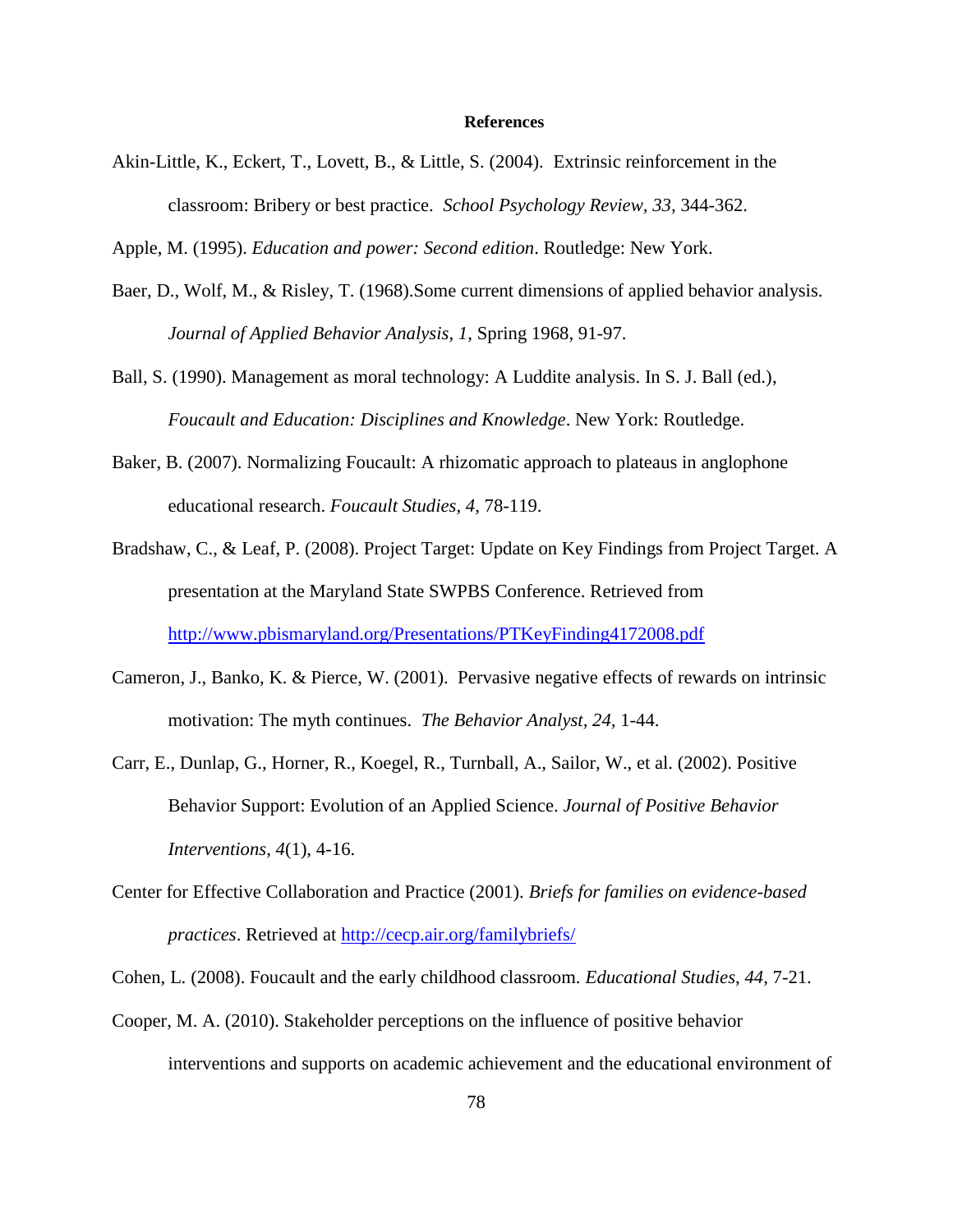middle school students. Wilmington University (Delaware). ProQuest Dissertations and Theses. Retrieved from

<http://search.proquest.com/docview/791823713?accountid=11225>

- Crotty, M. (1998). *The foundations of social research: Meaning and perspective in the research process*. Sage Publications: Thousand Oaks, CA.
- Deci, E., (1975). *Intrinsic Motivation*. New York: Plenum Press.
- Deci, E., Koestner, R., & Ryan R. (2001). Extrinsic rewards and intrinsic motivation in education: Reconsidered once again. *Review of Educational Research, 71,* 1-27.
- Dunlap, G.; Heineman M.; Knoster, T.; Fox, L.; Anderson, J.; Albin, R. (2000). Essential elements of inservice training in positive behavior support. *Journal of Positive Behavior Interventions,* 2(1), 22-32.
- Foucault, M. (1977). *Discipline and punish: The birth of the prison*. New York: Vintage Books.
- Foucault , M. (1998) *The history of sexuality Vol.1: The will to knowledge*. London: Penguin.
- Gall, M., Gall, J., & Borg, W. (2007). *Educational research: An introduction (Eighth Edition)*. Pearson: Boston.
- George, H., & Martinez, S. (2007). How to get PBIS in your school. *Positive Behavioral Supports Newsletter*, *4*(1), 1-29.
- George, H., Kincaid, D., and Childs, K. (2008). *Florida's positive behavior support project*. Data-based decision making across the continuum for state, district, and school planning. University of South Florida.
- Gottfredson, D. C. (1997). School-based crime prevention. In Sherman, L. W., Gottfredson, D. C., MacKenzie, D., Eck, J., Reuter, P., and Bushway, S. (eds.), Preventing crime: What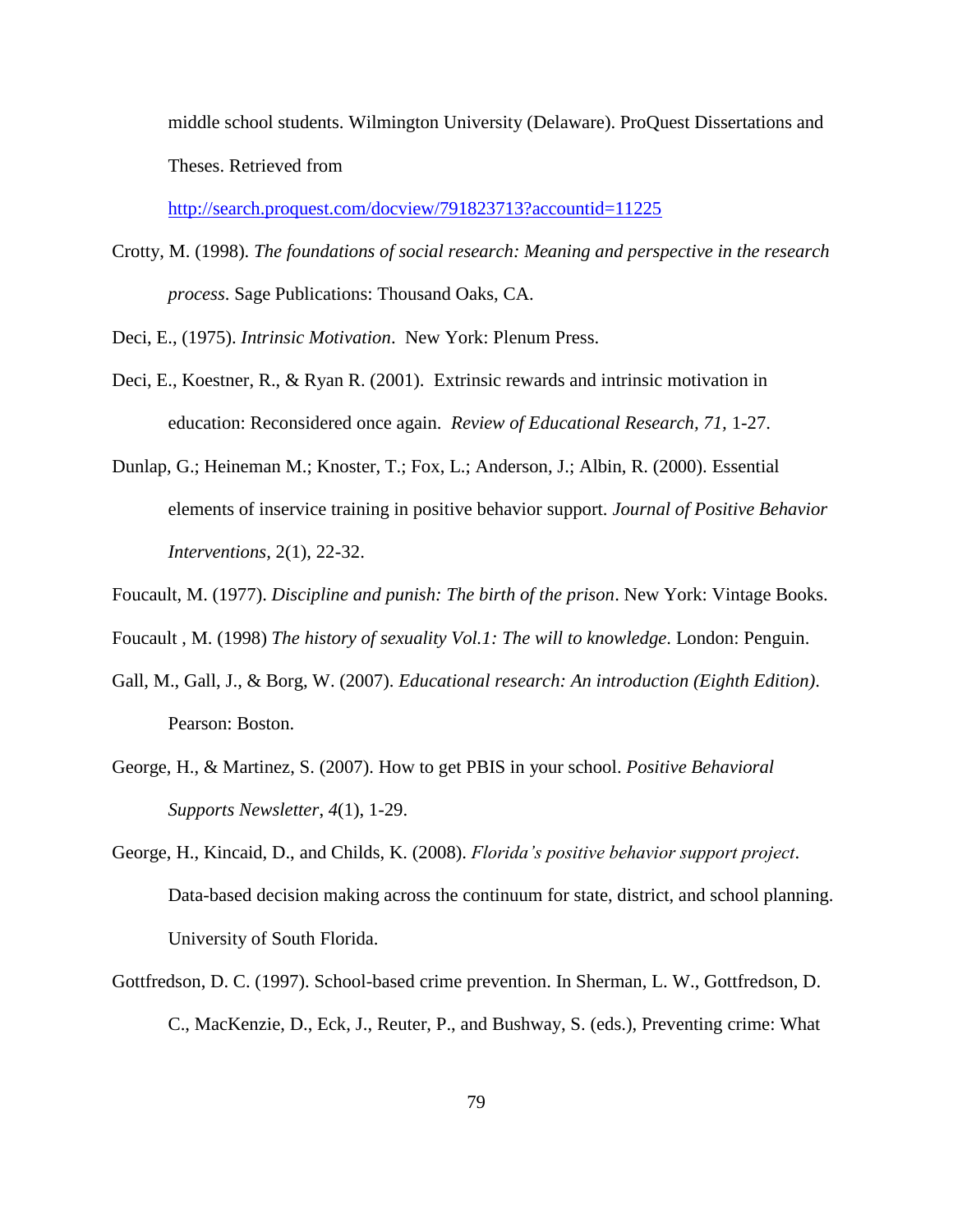works, what doesn't, what's promising: A report to the United States Congress. U.S. Department of Justice, Office of Justice Programs, Washington, DC, pp. 5.1–5.71.

- Gutting, Gary. (2012). Michel Foucault. In Edward N. Zalta (Ed.), *The Stanford Encyclopedia of Philosophy*. Retrieved from<http://plato.stanford.edu/archives/fall2012/entries/foucault/>
- Hodnett, R. (2008). Are schools safe: Do school-wide positive behavior interventions and supports have a positive effect on school safety. (Doctoral Dissertation). Retrieved from Proquest Dissertations. UMI: 3315226.
- Horner, R., Sugai, G., Eber, L., & Lewandowski, H. (2004). *Illinois positive behavior interventions and support project: 2003-2004 Progress report*. University of Oregon: Center on Positive Behavior Interventions and Support & Illinois State Board of Education.
- Horner, R., & Spaulding, S. (2006). Rewards. *Psychology of classroom learning: An encyclopedia*. Retrieved from

[www.pbis.org/common/cms/documents/Forum10.../D1\\_Rewards.doc](http://www.pbis.org/common/cms/documents/Forum10.../D1_Rewards.doc)

Horner, R., Freeman, R., Nelson, C., Sugai, G. (2007).Using information in state or district level implementation of school-wide PBIS. *Positive Behavioral Supports Newsletter*, *2*(1), 1-3.

Individuals with Disabilities Education Act, 20 U.S.C. § 1400 (2004).

Jackson, P. (1990). *Life in classrooms*. Teachers College Press: NY.

- Jamison, A. (2010). The impact of school-wide discipline on academic achievement and behavior in elementary schools in South Carolina. (Doctoral dissertation). Retrieved from ProQuest Dissertations. UMI Number: 3421351.
- Kincaid, D., George, H., and Childs, K. (2010). School-wide benchmarks of quality. Retrieved from [http://www.pbis.org/common/pbisresources/tools/BoQ\\_ScoringGuide\\_2010.pdf](http://www.pbis.org/common/pbisresources/tools/BoQ_ScoringGuide_2010.pdf)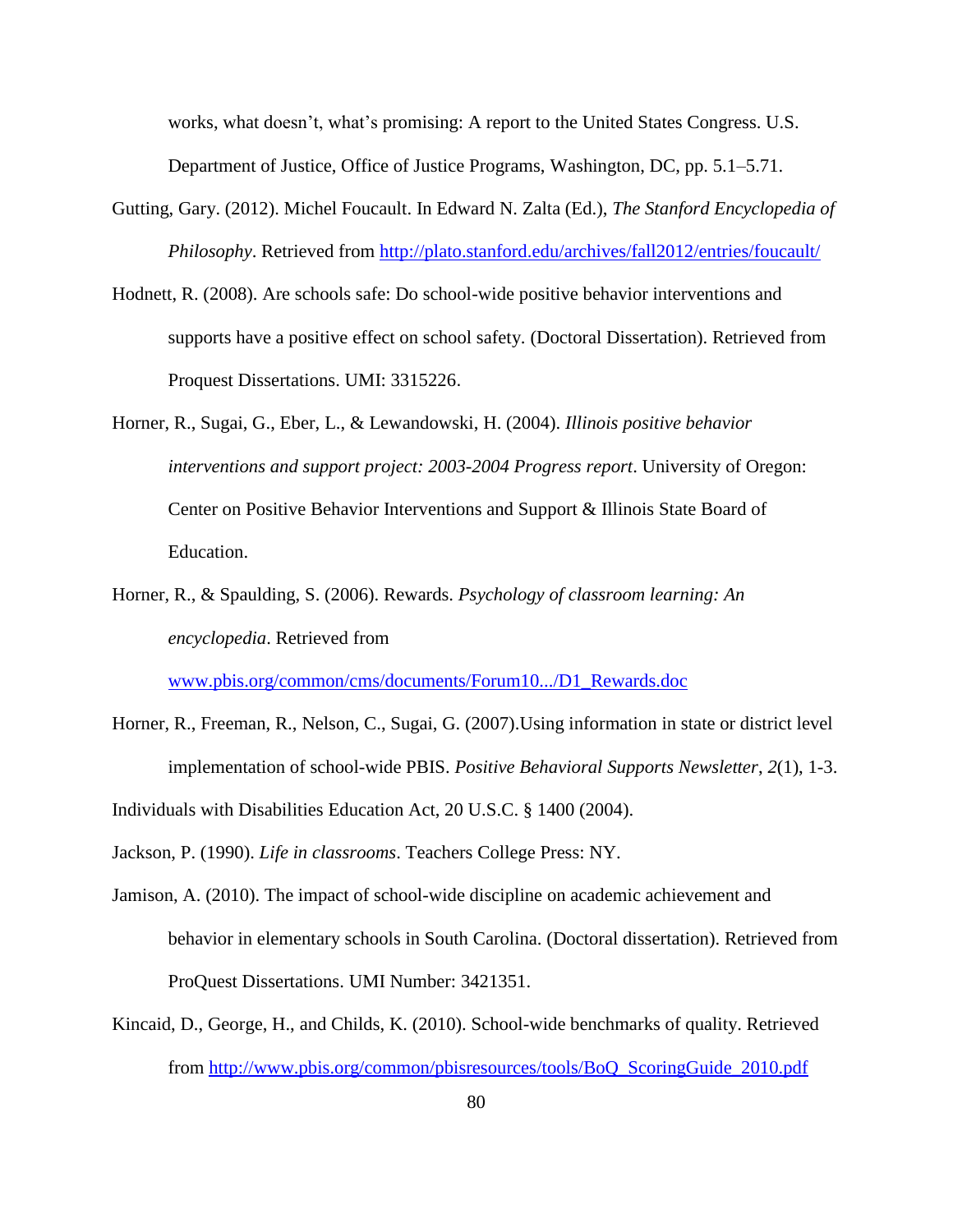- Kincheloe, J.L. & McLaren, P.L. (1994). Rethinking critical theory and qualitative research. *Handbook of Qualitative Research*, eds. N.K. Denzin and Y.S. Lincoln. Sage: Thousand Oaks, pp.138-157.
- Kincheloe, J. L. & Steinberg, S. (1993). A tentative description of post-formal thinking: The critical confrontation with cognitive theory. *Harvard Educational Review*, *63*(3), 296- 320.
- Kohn, A. (1993). *Punished by rewards: The trouble with gold stars, incentive plans, A's, praise and other bribes.* Boston: Houghton Mifflin.
- Lepper, M. Greene, D., & Nisbett, R. (1973). Undermining children's intrinsic interest with extrinsic reward: A test of the "overjustification" hypothesis. *Journal of Personality and Social Psychology, 28,* 129-137.
- Lewis-Palmer, T., Sugai, G., & Larson, S. (1999). Using data to guide decisions about program implementation and effectiveness. *Effective School Practices, 17*(4), 47- 53.
- Luiselli, J., Putnam, R., & Handler, M. (2001). Improving discipline practices in public schools: Description of a whole school and district wide model of behavior analysis consultation. *The Behavior Analyst Today*, 2(1), 18-26.
- Luiselli, J. K., Putnam, R. F., & Sunderland, M. (2002). Longitudinal evaluation of behavior support intervention in a public middle school. *Journal of Positive Behavior Interventions*, 6(3), 182-188.
- Luiselli, J. K., Putnam, R. F., Handler, M. W., & Feinberg A. B. (2005). Whole-school positive behavior support: Effects on student discipline problems and academic performance. *Educational Psychology*, 25(2-3), 183-198.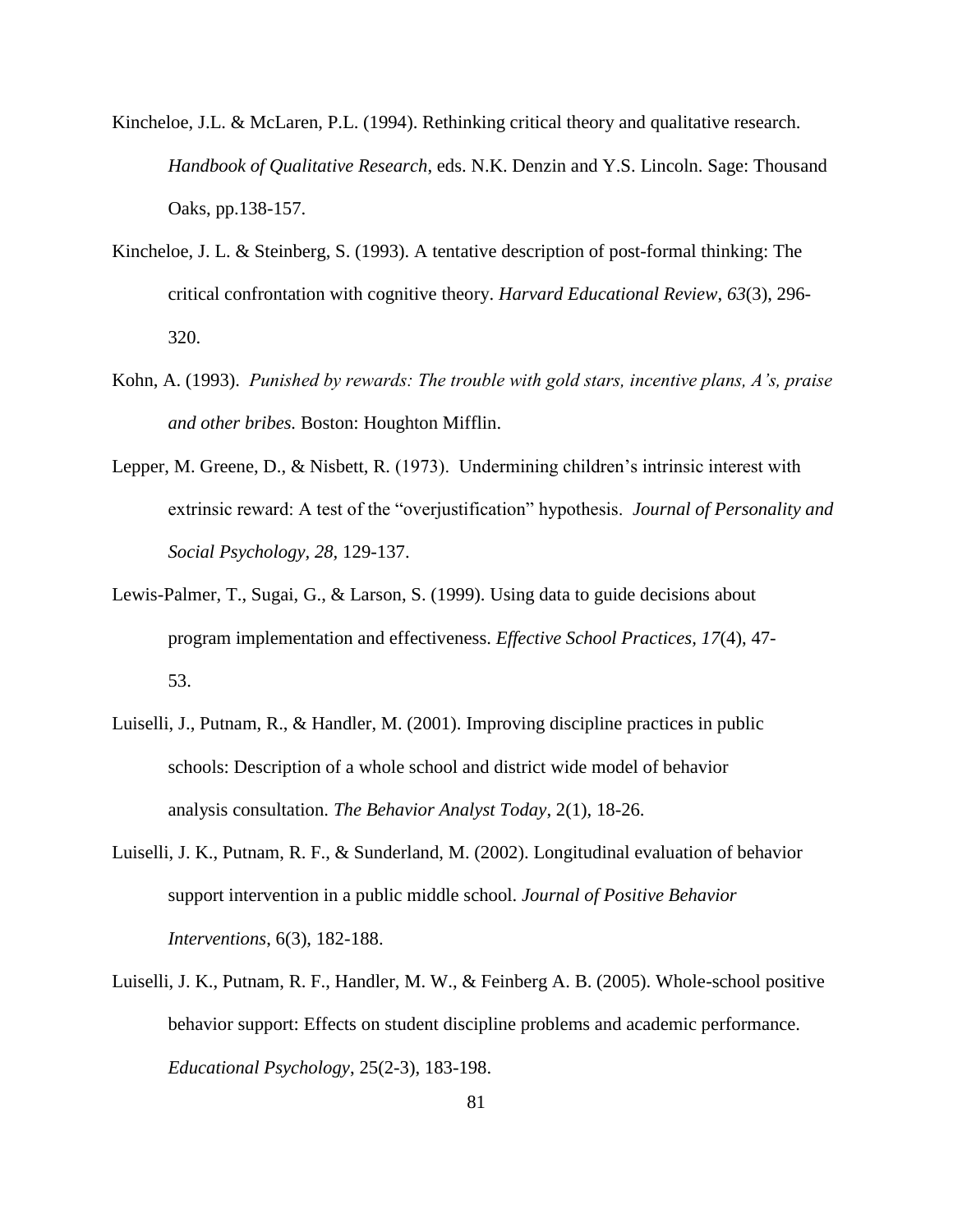- Merriam, S. (2009). *Qualitative research: A guide to design and implementation*. Jossey-Bass: San Francisco, CA.
- McArdle, L. (2011). High school teacher attitudes toward implementing positive behavior support systems. Loyola University Chicago. ProQuest Dissertations and Theses. Retrieved from<http://search.proquest.com/docview/894766879?accountid=11225>
- McIntosh, K. (2005). *Use of DIBELS ORF trajectories to predict office discipline referrals*. Paper presented at DIBELS Summit 2005, Ratin, NM.
- Muscott, H. (2006). *Implementing PBIS with fidelity in PBIS NH schools*. [PowerPoint Slides]. Retrieved from [www.nhcebis.seresc.net](http://www.nhcebis.seresc.net/)
- National Dissemination Center for Children with Disabilities. (2009). *Behavior Assessment, Plans, and Positive Supports*. Retrieved from

<http://nichcy.org/schoolage/behavior/behavassess/>

- Nelson, J. (1996). Designing schools to meet the needs of students who exhibit disruptive behavior. *Journal of Emotional and Behavioral Disorders*, 4, 147-161.
- No Child Left Behind (NCLB) Act of 2001, Pub. L. No. 107-110, § 115, Stat. 1425 (2002).
- National School Climate Center (NSCC). (2013). *How do we define school climate?* Retrieved from <http://www.schoolclimate.org/climate/>
- Office of Safe and Healthy Students (2013). *Office of safe and drug free schools archived information*. Retrieved on October, 11 2012 at

<http://www2.ed.gov/admins/lead/safety/edpicks.jhtml>

Ojakangas, M. (2005). Impossible dialogue on biopower: Agamben and Foucault. *Foucault Studies, 2*, 5-28.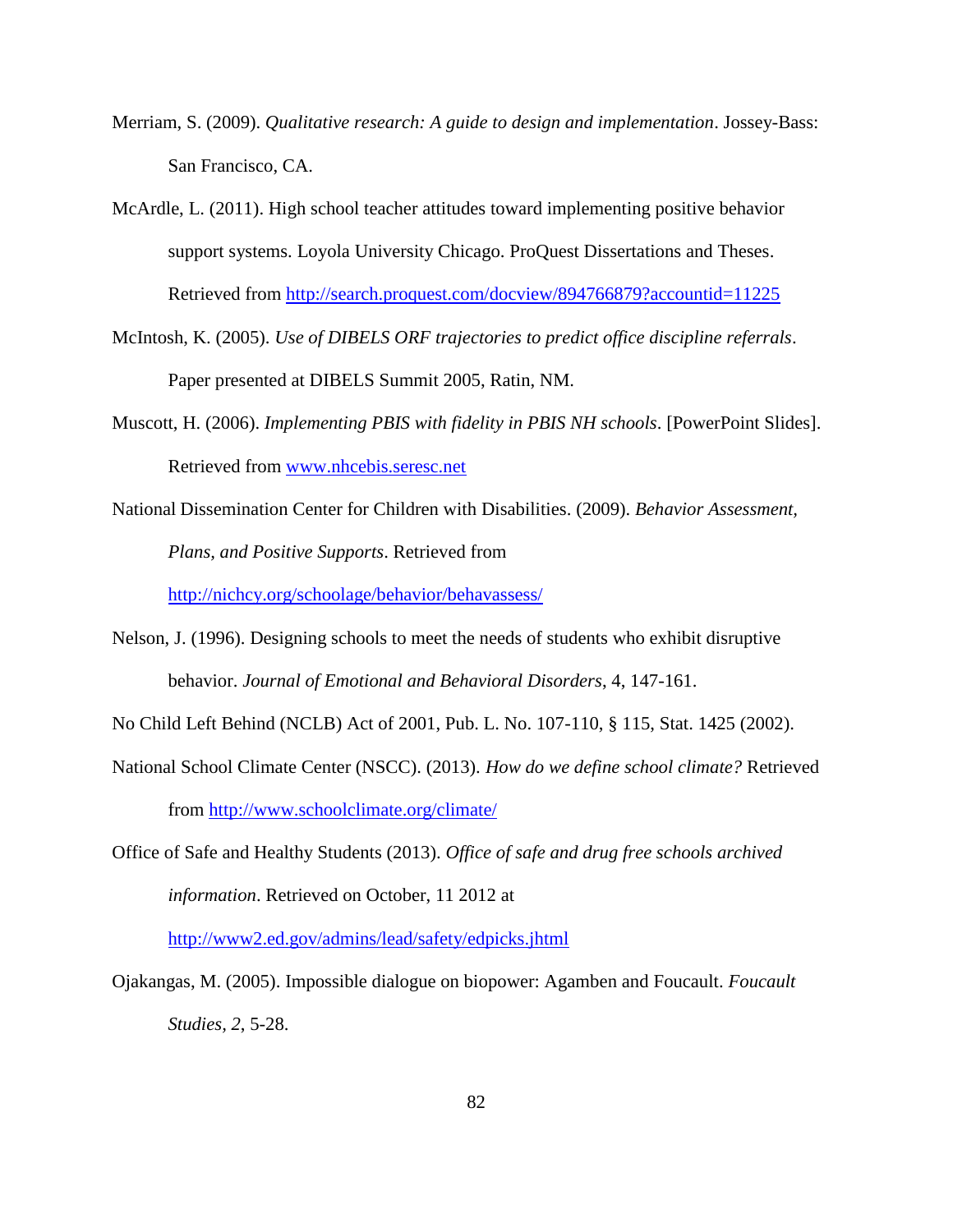- OSEP Technical Assistance Center on Positive Behavioral Intervention, & Supports. Retrieved on April 2, 2012 from [http://www.pbis.org/school/what\\_is\\_swpbs.aspx](http://www.pbis.org/school/what_is_swpbs.aspx)
- OSEP Technical Assistance Center on Positive Behavioral Intervention, & Supports. Retrieved on October 6, 2013 from [http://www.pbis.org/school/district\\_level.aspx](http://www.pbis.org/school/district_level.aspx)
- Palovlich, D. (2008). The effects of PBIS on office discipline referrals, third and fourth grade reading and math scores, and perceptions of teachers regarding discipline and safety in Alabama elementary schools. (Doctoral Dissertation). Retrieved from ProQuest Dissertations. UMI Number: 3326715.
- Parr, J., Kidder, M., & Barrett, S. (2007, March). *Behavior supports academics: Three-tiered model in relation to discipline and achievement.* Paper presented at Fourth International Conference on Positive Behavior Support, Boston, MA.
- Patton, M. O. (2002). *Qualitative research and evaluation methods* (3<sup>rd</sup> ed.). Thousand Oaks, CA: Sage.
- Pinar, W., Reynolds, W., Slattery, P., & Taubman, P. (1996). *Understanding curriculum: An introduction to the study of historical and contemporary curriculum discourses*. Peter Lang: NY.
- Pinar, W. (2004). *What is curriculum theory?* Lawrence Erlbaum Associates, Inc.: Mahwah, NJ.
- Postles, B. (2011). Do rewards work: The effects of positive behavior interventions and supports on state test scores. (Doctoral Dissertation). Retrieved from ProQuest Dissertations. UMI Number: 3450561.
- Purpel, D. (1989). *The Moral and Spiritual Crisis in Education: A Curriculum for Justice and Compassion in Education*. Massachusetts: Bergin & Garvey Publishers, Inc.

Purpel, D. (1999). *Moral Outrage in Education*. New York: Peter Lang Publishing, Inc.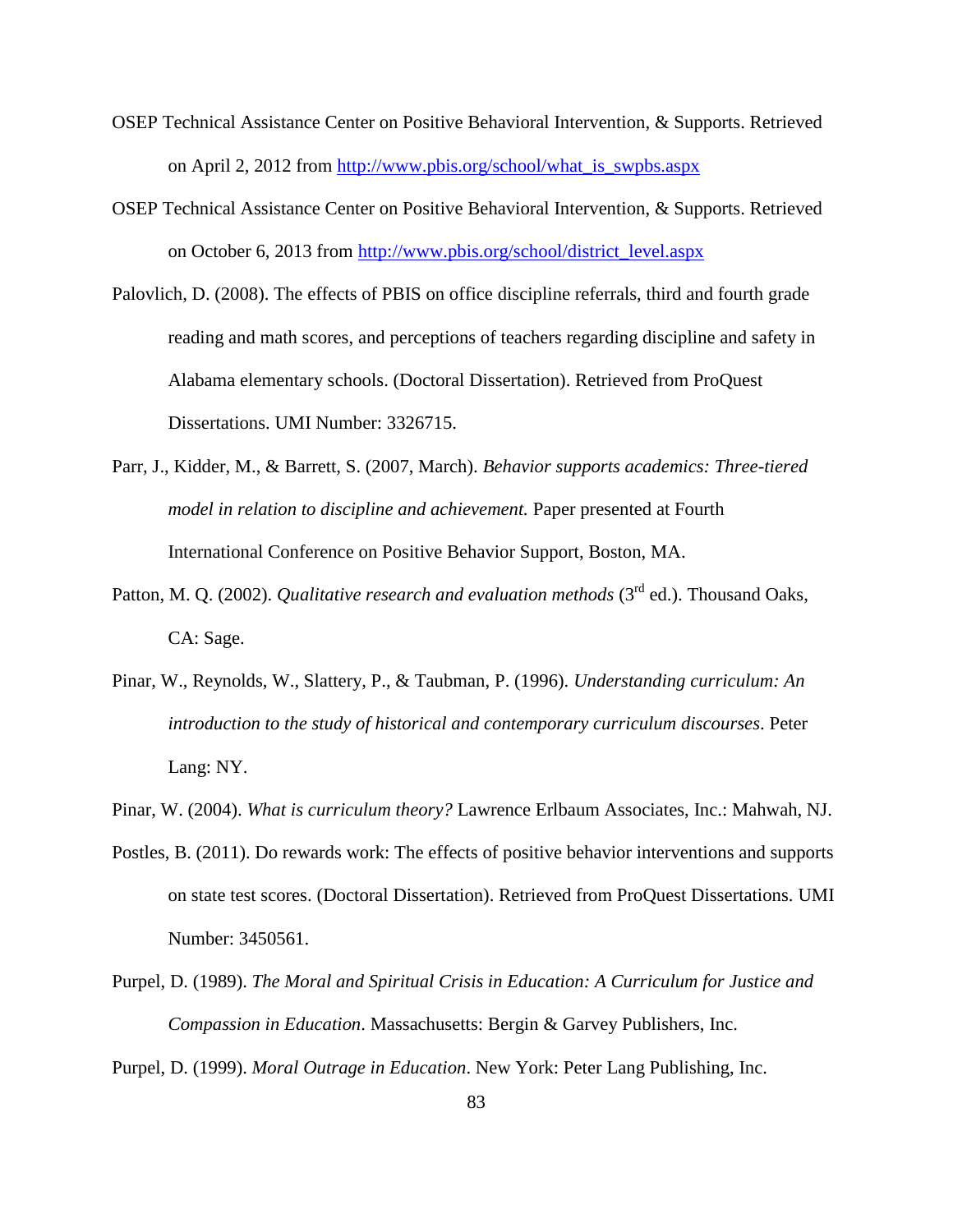- Putnam, R. F, Handler, M., & O'Leary-Zonarich, C. (2003). *Improving academic achievement using school-wide behavioral support interventions*. Paper presented at the Annual Conference of the Association of Behavior Analysis. San Francisco, CA.
- Putnam, R. F., Horner, R. H., Algozzine, R. (2006). Academic achievement and the implementation of school-wide behavior support. *Positive Behavioral Supports Newsletter*, *3*(1), 1-2.
- Reiss, S., (2005). Extrinsic and intrinsic motivation at 30: Unresolved scientific issues. *The Behavior Analyst 28* (1), 1-14.
- Scott, T., & Barrett, S. (2004). Using staff and student time engaged in disciplinary procedures to evaluate the impact of school-wide PBS. *Journal of Positive Behavior Interventions*, *6*(1), 21-27.
- Shapiro, H. (2006). *Losing heart: The moral and spiritual mis-education of America's children*. Mahwah, New Jersey: Lawrence Erlbaum Associates, Inc.
- Shapiro, H. (2010). *Educating youth for a world beyond violence: A pedagogy for peace*. New York: Palgrave Macmillan.
- Skinner, B. (1953). *Science and Human Behavior.* New York: Macmillan.
- Sprague, J., Walker, H., Golly, A., White, K., Myers, D., & Shannon, T. (2001). Translating research into effective practice: The effects of universal staff and student intervention on indicators of discipline and school safety. *Education &Treatment of Children,* 24, 495- 511.
- Spring, J. (2011). *The American School: A Global Context from the Puritans to the Obama Era, Eighth Edition*. New York: McGraw-Hill.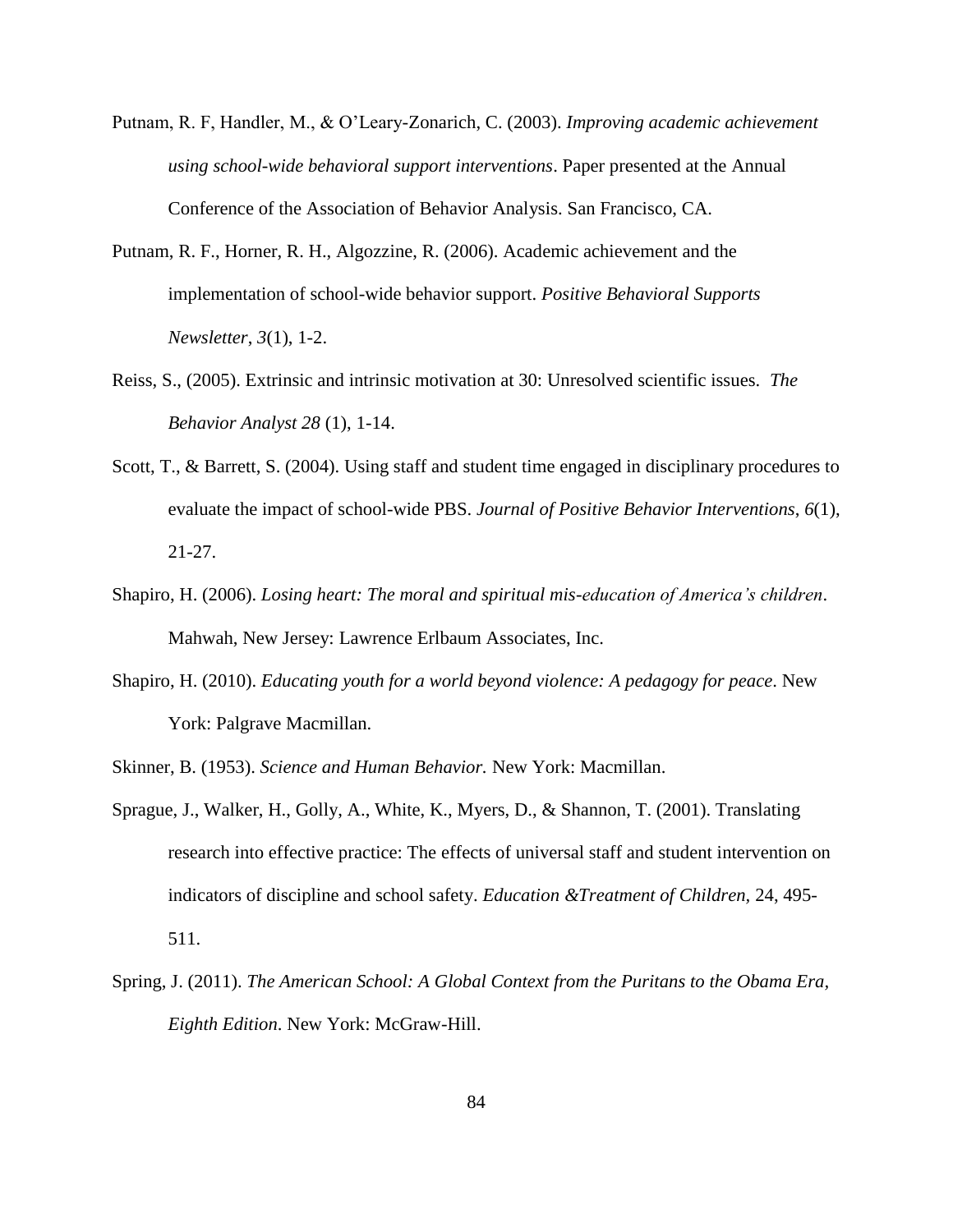- Sugai, G., Horner, R. H., Dunlap, G., Hieneman, M., Lewis, T. J., Nelson, C., et al. (2000). Applying positive behavior support and functional behavioral assessment in schools. *Journal of Positive Behavior Interventions, 2*(3), 131–143.
- Sugai, G., Horner, R. H., Dunlap, G. (2003). *Effective behavioral support (EBS) survey version 2.0*. Educational and Community Supports: University of Oregon.
- Sugai, G., & Horner, R. (2001). Behavior function: Staying close to what we know. *Positive Behavioral Supports Newsletter*, *1*(1), 1-3.
- Sugai, G., Lewis-Palmer, T., Todd, A., & Horner, R. (2005). *School-wide evaluation tool version 2.1*. Educational and Community Supports: University of Oregon.
- Sugai, G., & Simonsen, B. (2012). Positive behavior interventions and supports: History, defining features, and misconceptions. Center for PBIS, University of Connecticut. Retrieved from [http://www.pbis.org/school/pbis\\_revisited.aspx](http://www.pbis.org/school/pbis_revisited.aspx)
- Sugai, G. (2013). *PBIS for all students* [PowerPoint]. Retrieved from http://www.pbis.org/common/pbisresources/presentations/15 min\_panel\_pbis\_7\_oct\_201 [3\\_HAND.pdf](http://www.pbis.org/common/pbisresources/presentations/15_min_panel_pbis_7_oct_2013_HAND.pdf)
- Tobin, T., & Sugai, G. (1999). Predicting violence at school, chronic discipline problems, and high school outcomes from sixth graders' school records. *Journal of Emotional Disorders*. 7, 40-53.
- Todd, A., Haugen, L., Anderson, K., & Spriggs, M. (2002). Teaching recess: Low cost efforts producing effective results. *Journal of Positive Behavior Interventions*, 2, 233-245.
- U.S. Department of Education. (2010). *Implementation Blueprint and Self-Assessment School-Wide Positive Behavioral Supports and Interventions,* 1-111.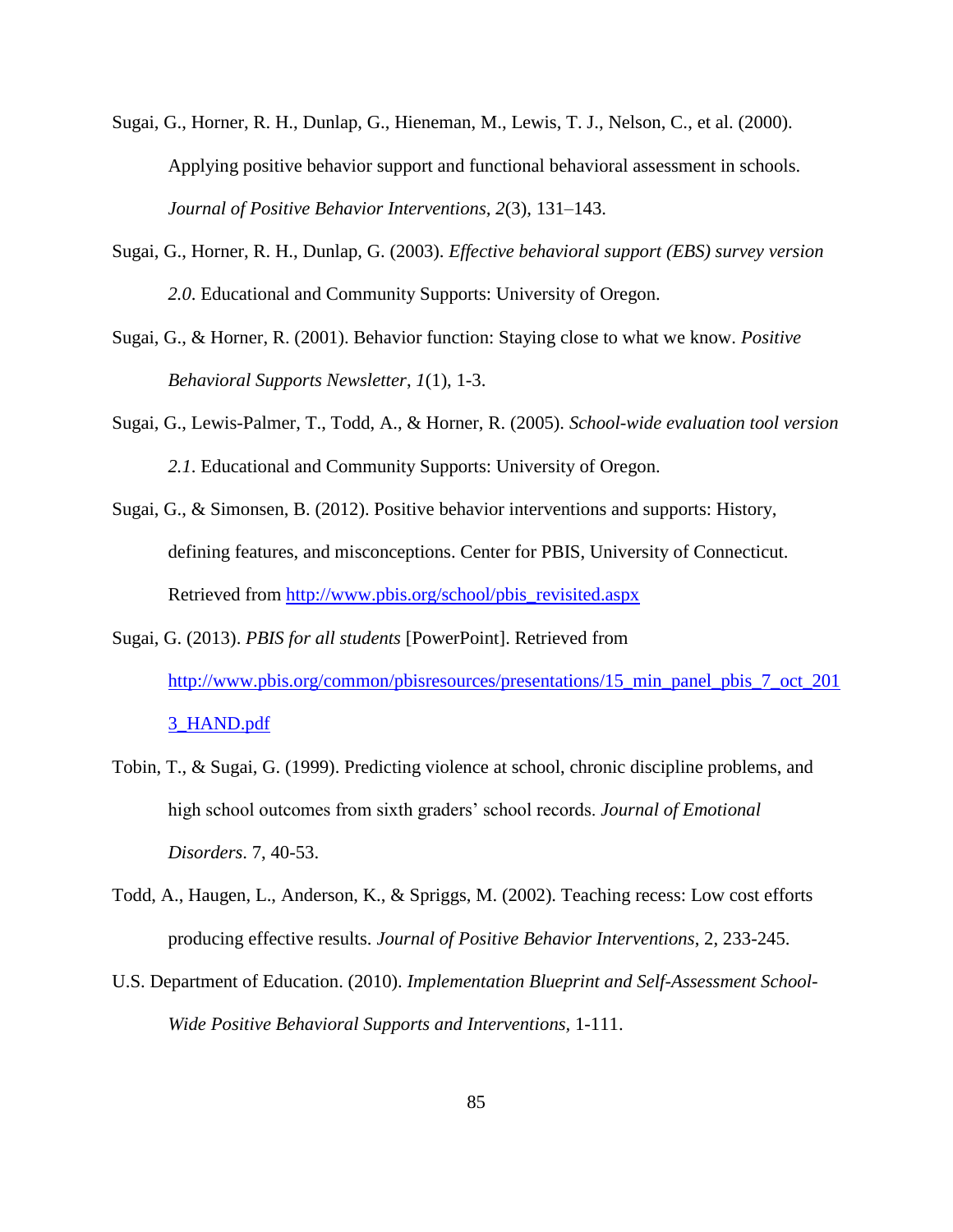- Walker, H. M., Horner, R. H., Sugai, G., Bullis, M., Sprague, J. R., Bricker, D., & Kaufman, M. J. (1996).Integrated approaches to preventing antisocial behavior patterns among schoolage children and youth. *Journal of Emotional and Behavioral Disorders, 4*(4), 194-209.
- Wang, C. (2011). Power/knowledge for educational theory: Stephen Ball and the reception of Foucault. *Journal of Philosophy of Education*, *45*(1), 141-156.
- Wasilewski, Y., Gifford, B., Bonneau, K. (2008). Evaluation of the school-wide positive behavioral support program in eight North Carolina elementary schools. Center for Child and Family Policy Duke University, 1-43.
- Willis, P. (1977). *Learning to labor: How working class kids get working class jobs*. New York: Columbia University Press.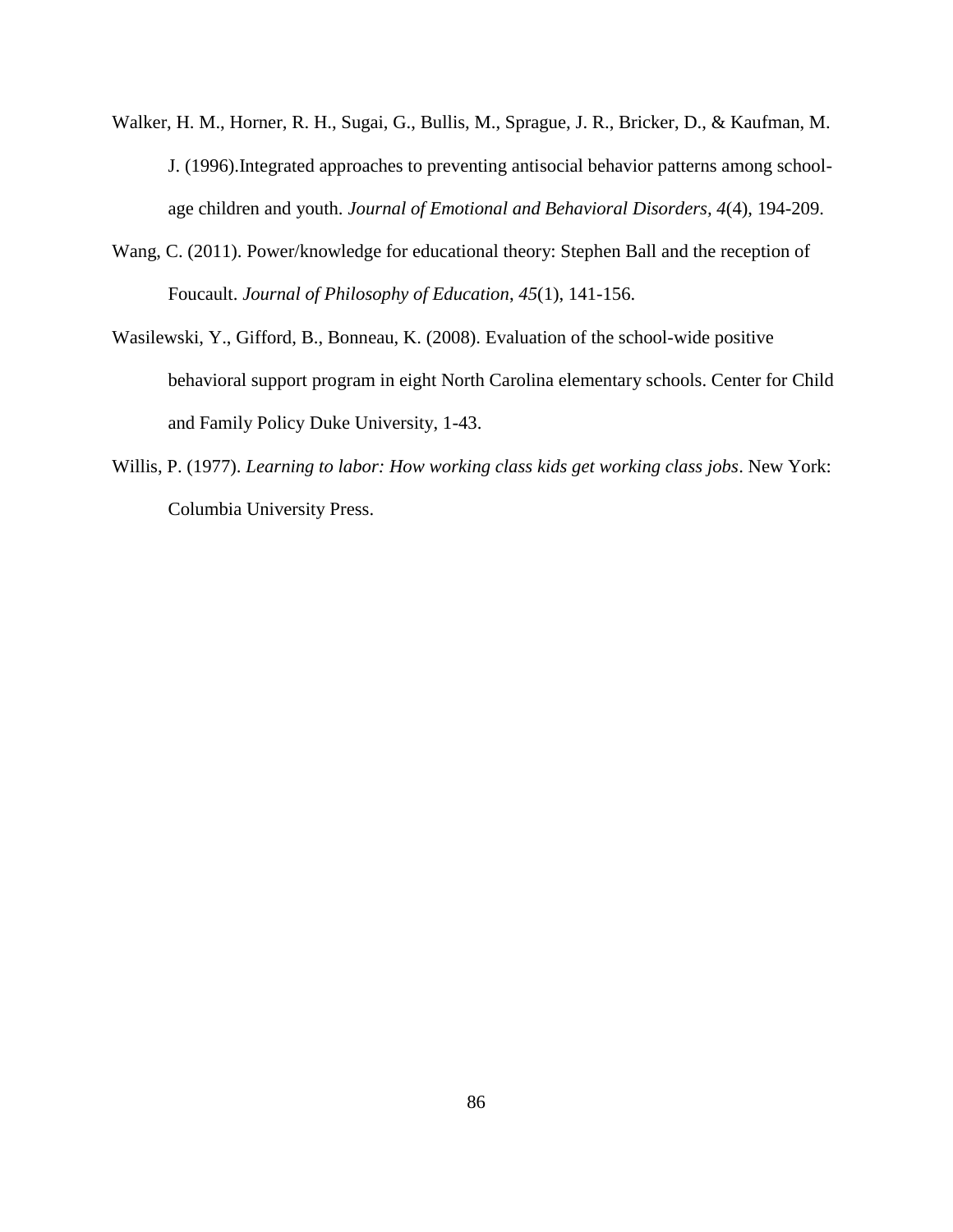# **Appendix A**

#### PBIS Satisfaction Survey Instrument

Teacher Name \_\_\_\_\_\_\_\_\_\_\_\_\_\_\_\_\_\_\_\_\_\_\_\_\_\_\_\_\_\_\_\_\_\_\_\_\_\_\_\_\_\_

Please read each question and circle the response that closely matches your feelings. All responses and information will be kept confidential. Thank you for participating in this survey.

1. Overall, I feel that PBIS has had a positive impact on student behavior.

|    | <b>Strongly disagree</b>                                                                | <b>Disagree</b> | <b>Not Sure</b> | Agree | <b>Strongly Agree</b>                                                                     |
|----|-----------------------------------------------------------------------------------------|-----------------|-----------------|-------|-------------------------------------------------------------------------------------------|
| 2. | Overall, I feel that PBIS has had a positive impact on teacher/staff behavior.          |                 |                 |       |                                                                                           |
|    | <b>Strongly disagree</b>                                                                | <b>Disagree</b> | <b>Not Sure</b> | Agree | <b>Strongly Agree</b>                                                                     |
| 3. |                                                                                         |                 |                 |       | I am satisfied with the PBIS expectations (classroom, hallway, cafeteria, and restroom).  |
|    | <b>Strongly disagree</b>                                                                | <b>Disagree</b> | <b>Not Sure</b> | Agree | <b>Strongly Agree</b>                                                                     |
| 4. | I am satisfied with the PBIS consequences (verbal/written warnings, loss of privileges, |                 |                 |       |                                                                                           |
|    | parental contact, office referrals, etc.).                                              |                 |                 |       |                                                                                           |
|    | <b>Strongly disagree</b>                                                                | <b>Disagree</b> | <b>Not Sure</b> | Agree | <b>Strongly Agree</b>                                                                     |
| 5. | I am satisfied with our school's short term PBIS incentives (tangible rewards, prizes,  |                 |                 |       |                                                                                           |
|    | $etc.$ ).                                                                               |                 |                 |       |                                                                                           |
|    | <b>Strongly disagree</b>                                                                | <b>Disagree</b> | <b>Not Sure</b> | Agree | <b>Strongly Agree</b>                                                                     |
|    |                                                                                         |                 |                 |       |                                                                                           |
| 6. |                                                                                         |                 |                 |       | I am satisfied with our school's long term PBIS incentives (behavior celebrations/parties |
|    | at the end of grading periods).                                                         |                 |                 |       |                                                                                           |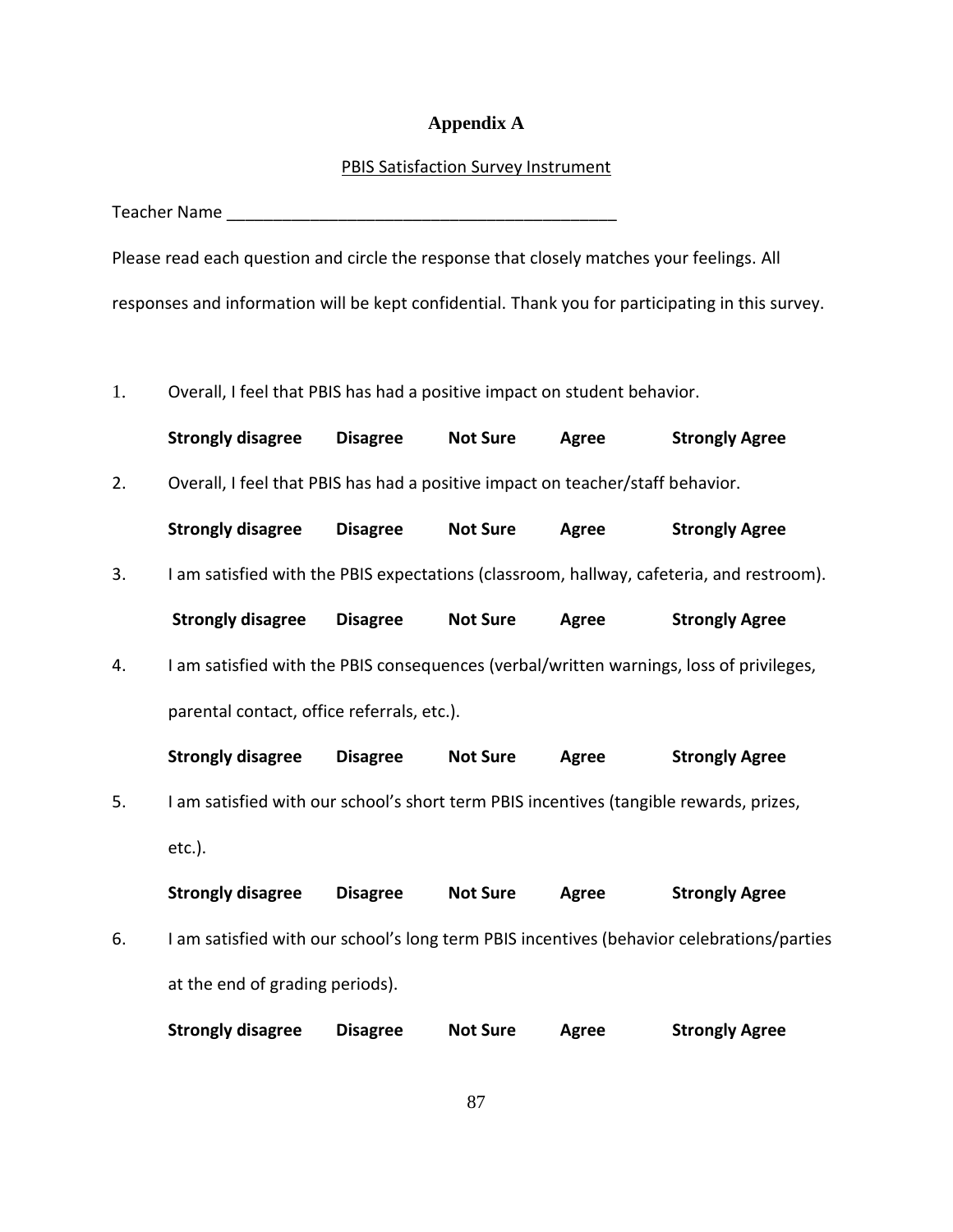7. I believe the PBIS data tracking system (major/minor offences, office discipline referrals, daily behavior reports, etc.) is easy and efficient.

|     | <b>Strongly disagree</b>                                                                | <b>Disagree</b> | <b>Not Sure</b> | Agree        | <b>Strongly Agree</b> |
|-----|-----------------------------------------------------------------------------------------|-----------------|-----------------|--------------|-----------------------|
| 8.  | I am satisfied with my school's administrative support for PBIS.                        |                 |                 |              |                       |
|     | <b>Strongly disagree</b>                                                                | <b>Disagree</b> | <b>Not Sure</b> | Agree        | <b>Strongly Agree</b> |
| 9.  | I am satisfied with the plans and decisions of my school's PBIS team.                   |                 |                 |              |                       |
|     | <b>Strongly disagree</b>                                                                | <b>Disagree</b> | <b>Not Sure</b> | Agree        | <b>Strongly Agree</b> |
| 10. | I consistently teach PBIS expectations/consequences to my students.                     |                 |                 |              |                       |
|     | <b>Strongly disagree</b>                                                                | <b>Disagree</b> | <b>Not Sure</b> | Agree        | <b>Strongly Agree</b> |
| 11. | I consistently model PBIS expectations for my students.                                 |                 |                 |              |                       |
|     | <b>Strongly disagree</b>                                                                | <b>Disagree</b> | <b>Not Sure</b> | Agree        | <b>Strongly Agree</b> |
| 12. | I consistently reward students using the PBIS reward system in place at my school.      |                 |                 |              |                       |
|     | <b>Strongly disagree</b>                                                                | <b>Disagree</b> | <b>Not Sure</b> | Agree        | <b>Strongly Agree</b> |
| 13. | I feel that PBIS rewards students displaying positive behavior at an appropriate rate.  |                 |                 |              |                       |
|     | <b>Strongly disagree</b>                                                                | <b>Disagree</b> | <b>Not Sure</b> | Agree        | <b>Strongly Agree</b> |
| 14. | I feel that PBIS punishes students displaying negative behavior at an appropriate rate. |                 |                 |              |                       |
|     | <b>Strongly disagree</b>                                                                | <b>Disagree</b> | <b>Not Sure</b> | Agree        | <b>Strongly Agree</b> |
| 15. | I believe that PBIS has helped decrease student discipline problems significantly at my |                 |                 |              |                       |
|     | school.                                                                                 |                 |                 |              |                       |
|     | <b>Strongly disagree</b>                                                                | <b>Disagree</b> | <b>Not Sure</b> | <b>Agree</b> | <b>Strongly Agree</b> |

88

16. I believe that PBIS has helped improve students' attitudes toward school.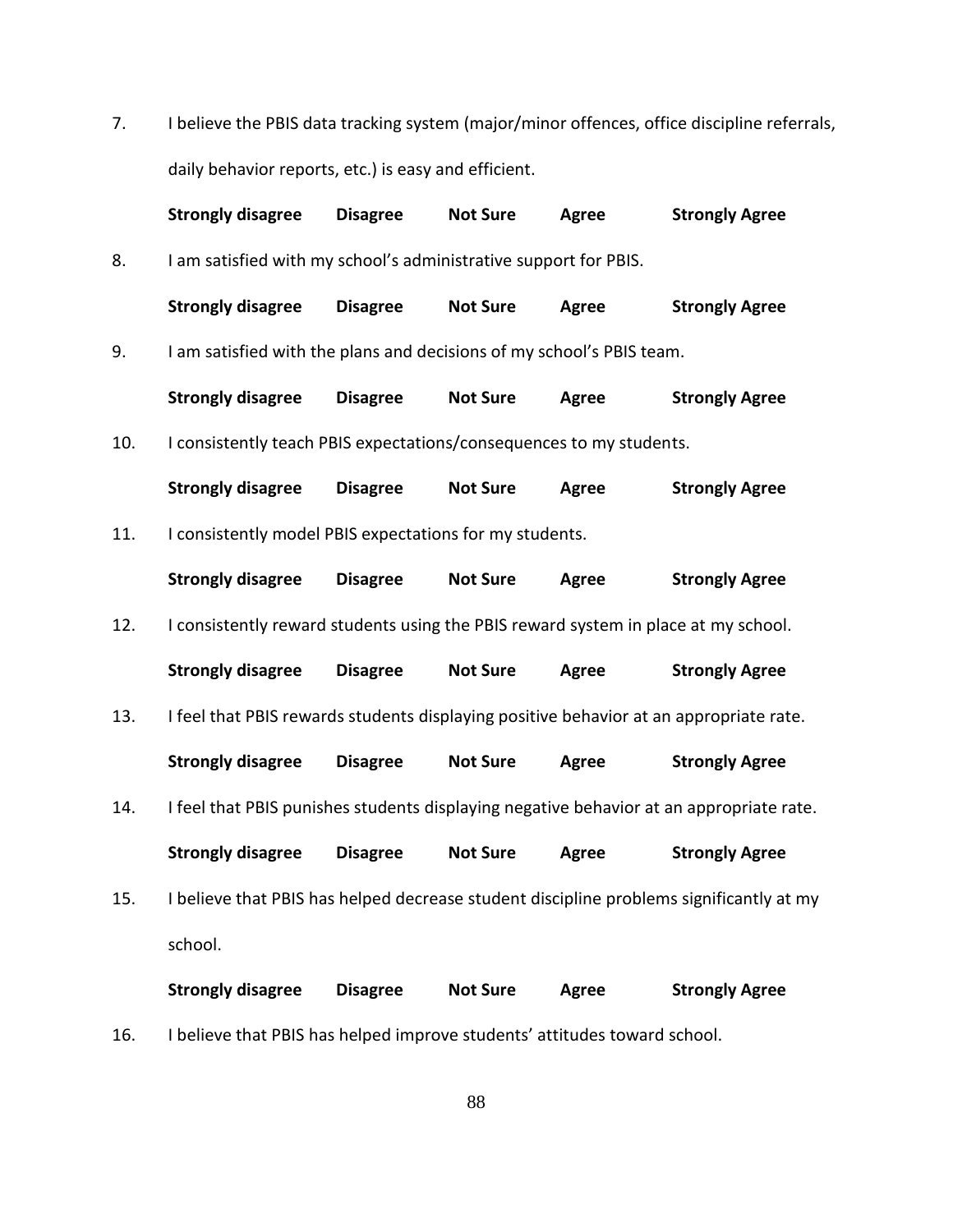|     | <b>Strongly disagree</b>                                                           | <b>Disagree</b> | <b>Not Sure</b>         | Agree | <b>Strongly Agree</b>                                                                   |
|-----|------------------------------------------------------------------------------------|-----------------|-------------------------|-------|-----------------------------------------------------------------------------------------|
| 17. | I believe PBIS has helped to improve students' respectfulness toward others.       |                 |                         |       |                                                                                         |
|     | <b>Strongly disagree</b>                                                           | <b>Disagree</b> | <b>Not Sure</b>         | Agree | <b>Strongly Agree</b>                                                                   |
| 18. | I believe PBIS has helped to improve relationships among students and adults at my |                 |                         |       |                                                                                         |
|     | school.                                                                            |                 |                         |       |                                                                                         |
|     | <b>Strongly disagree</b>                                                           | <b>Disagree</b> | <b>Not Sure</b>         | Agree | <b>Strongly Agree</b>                                                                   |
| 19. | I believe PBIS has helped improve safety throughout the school.                    |                 |                         |       |                                                                                         |
|     | <b>Strongly disagree</b>                                                           | <b>Disagree</b> | <b>Not Sure</b>         | Agree | <b>Strongly Agree</b>                                                                   |
| 20. | I feel that teachers' perceptions/opinions were considered before PBIS was         |                 |                         |       |                                                                                         |
|     | implemented at our school.                                                         |                 |                         |       |                                                                                         |
|     | <b>Strongly disagree</b>                                                           | <b>Disagree</b> | <b>Not Sure</b>         | Agree | <b>Strongly Agree</b>                                                                   |
| 21. |                                                                                    |                 |                         |       | I am satisfied with the training I received on PBIS expectations, consequences, and the |
|     | referral process.                                                                  |                 |                         |       |                                                                                         |
|     | <b>Strongly disagree</b>                                                           | <b>Disagree</b> | <b>Not Sure</b>         | Agree | <b>Strongly Agree</b>                                                                   |
| 22. | As a teacher, I have made preparations on my own in order to implement PBIS.       |                 |                         |       |                                                                                         |
|     | <b>Strongly disagree</b>                                                           |                 | Disagree Not Sure Agree |       | <b>Strongly Agree</b>                                                                   |
| 23. | I feel that teachers' perceptions/opinions are considered now that PBIS has been   |                 |                         |       |                                                                                         |
|     | implemented at our school.                                                         |                 |                         |       |                                                                                         |
|     | <b>Strongly disagree</b>                                                           | <b>Disagree</b> | <b>Not Sure</b>         | Agree | <b>Strongly Agree</b>                                                                   |
| 24. |                                                                                    |                 |                         |       | I feel that teachers and staff are regularly updated or informed of PBIS procedures and |
|     | processes.                                                                         |                 |                         |       |                                                                                         |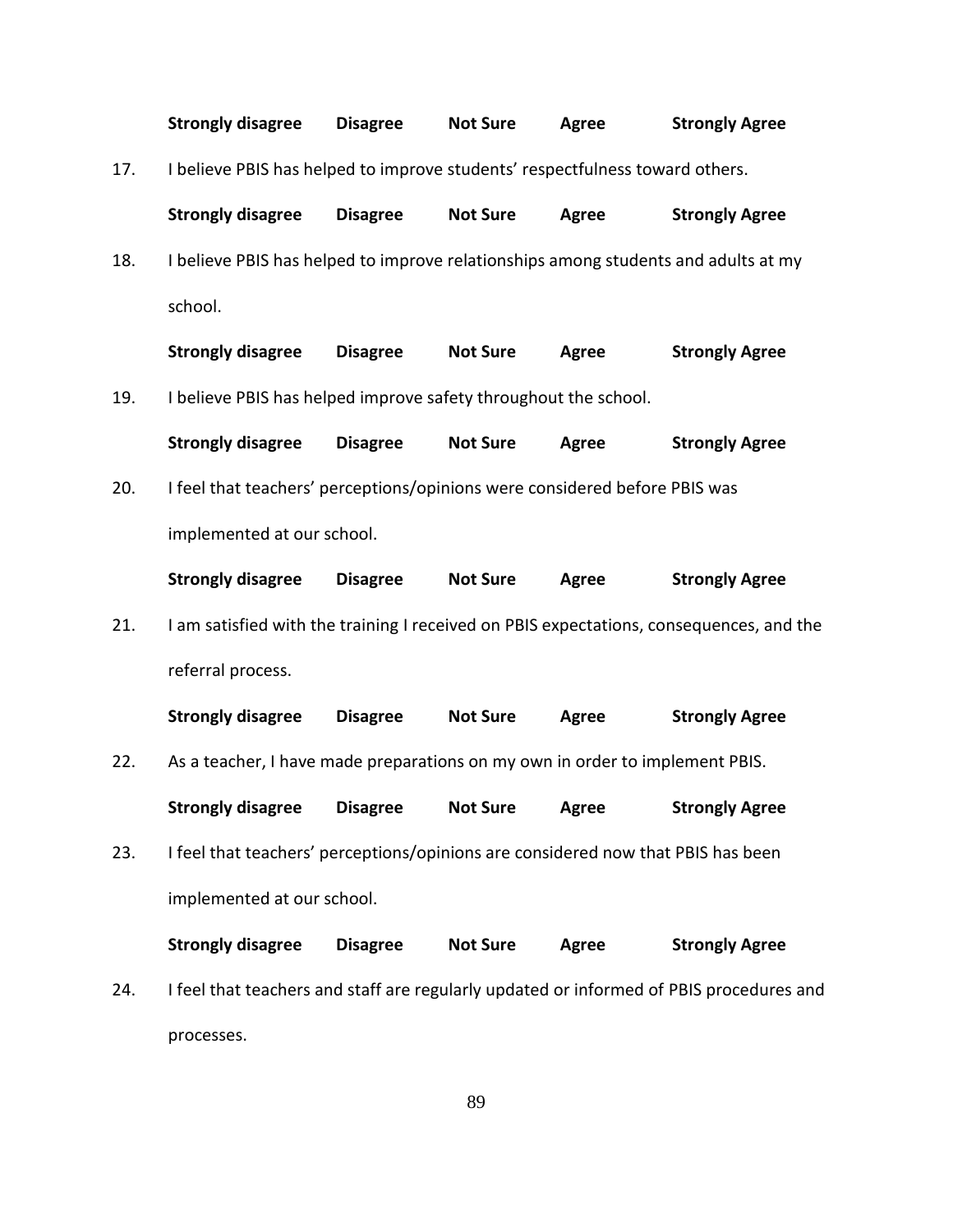| <b>Strongly disagree</b> | <b>Disagree</b> | <b>Not Sure</b> | Agree | <b>Strongly Agree</b> |
|--------------------------|-----------------|-----------------|-------|-----------------------|
|                          |                 |                 |       |                       |

\_\_\_\_\_\_\_\_\_\_\_\_\_\_\_\_\_\_\_\_\_\_\_\_\_\_\_\_\_\_\_\_\_\_\_\_\_\_\_\_\_\_\_\_\_\_\_\_\_\_\_\_\_\_\_\_\_\_\_\_\_\_\_\_\_\_\_\_\_\_\_\_\_\_\_\_\_\_

\_\_\_\_\_\_\_\_\_\_\_\_\_\_\_\_\_\_\_\_\_\_\_\_\_\_\_\_\_\_\_\_\_\_\_\_\_\_\_\_\_\_\_\_\_\_\_\_\_\_\_\_\_\_\_\_\_\_\_\_\_\_\_\_\_\_\_\_\_\_\_\_\_\_\_\_\_\_

25. What additional thoughts or concerns about PBIS do you have?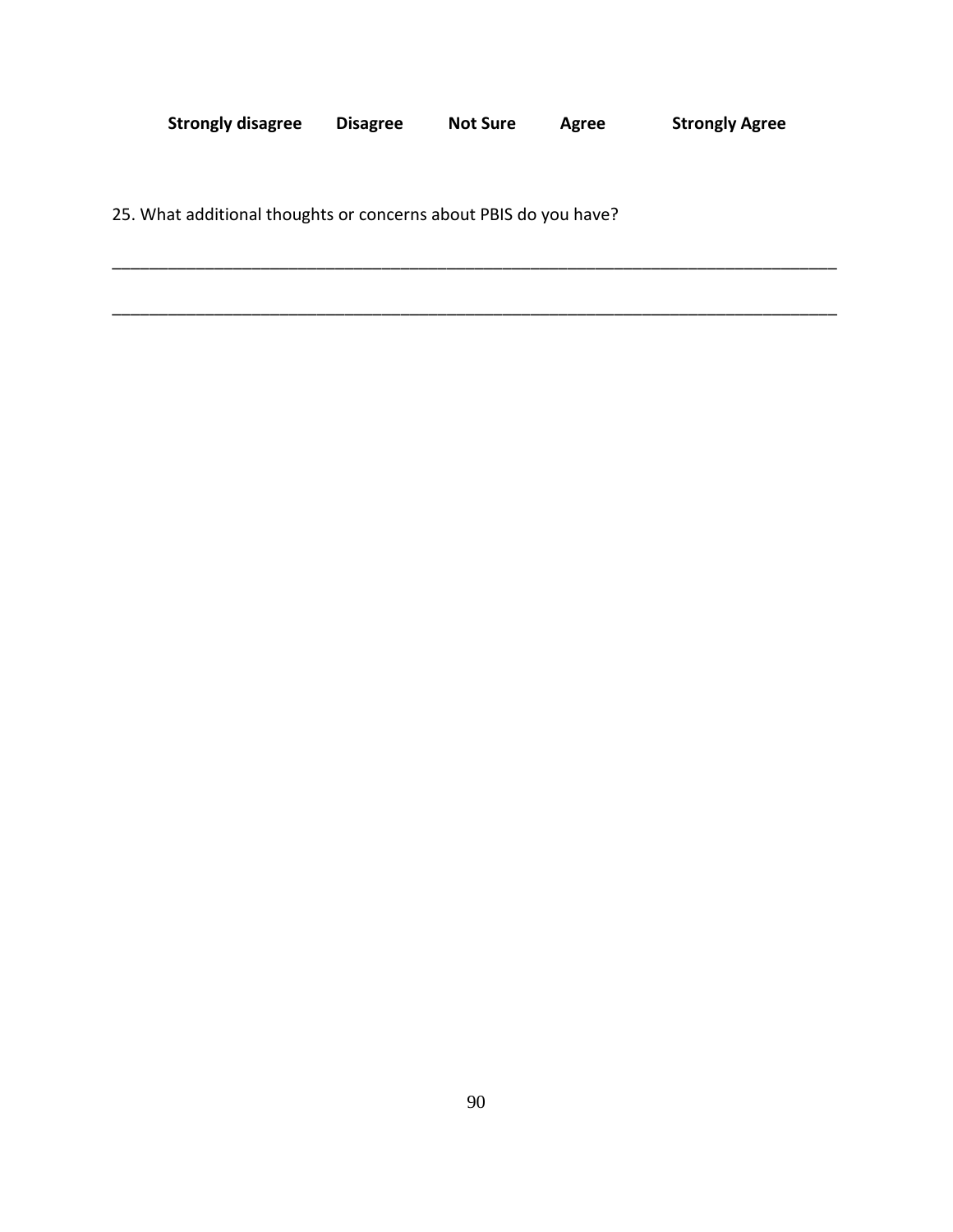## **Appendix B**

## PBIS Survey Correlated to Research Questions

The following focus questions will guide this study. Additional sub-questions used in the study are beneath the focus questions.

- 1) How satisfied with PBIS are teachers in a school in southeast Georgia?
	- a) Are teachers satisfied with the behavior expectations, consequences, short/long term incentives, data tracking system?
	- b) Are teachers satisfied with the administration's support of PBIS?
	- c) Are teachers satisfied with the plans/decisions of the school's PBIS team?
- 2) Has PBIS had a positive impact for teachers in a school in southeast Georgia?
	- a) Are teachers motivated to employ PBIS?
	- b) How does PBIS affect teacher/staff behavior?
- 3) How does PBIS affect student behavior?
	- a) Has PBIS decreased student discipline problems?
	- b) Has PBIS helped to improve students' attitudes towards school?
	- c) Has PBIS helped to improve students' respectfulness toward others?
- 4) How does PBIS affect the school climate?
	- a) Has PBIS helped to improve relationships among students and adults in the school?
	- b) Has PBIS helped to improve safety throughout the school?
- 5) How was PBIS implemented in this school?
	- a) Were teachers involved in pre-implementation?
	- b) Were their perceptions/opinions taken seriously before PBIS was implemented?
	- c) Did teachers have adequate training and feel prepared to implement PBIS?
- 6) How is PBIS currently being implemented in this school?
	- a) What preparation have teachers done on their own to implement PBIS?
	- b) Are teachers' perceptions/opinions taken seriously now that the program has been implemented?
	- c) What aspects of PBIS hinder or facilitate its implementation?
	- d) Are teachers regularly updated on procedures and process of PBIS?
- 7) What patterns or themes emerged from teachers who scored very high or very low on the PBIS satisfaction survey?
- 8) To what extent do my findings agree or disagree with the literature on PBIS?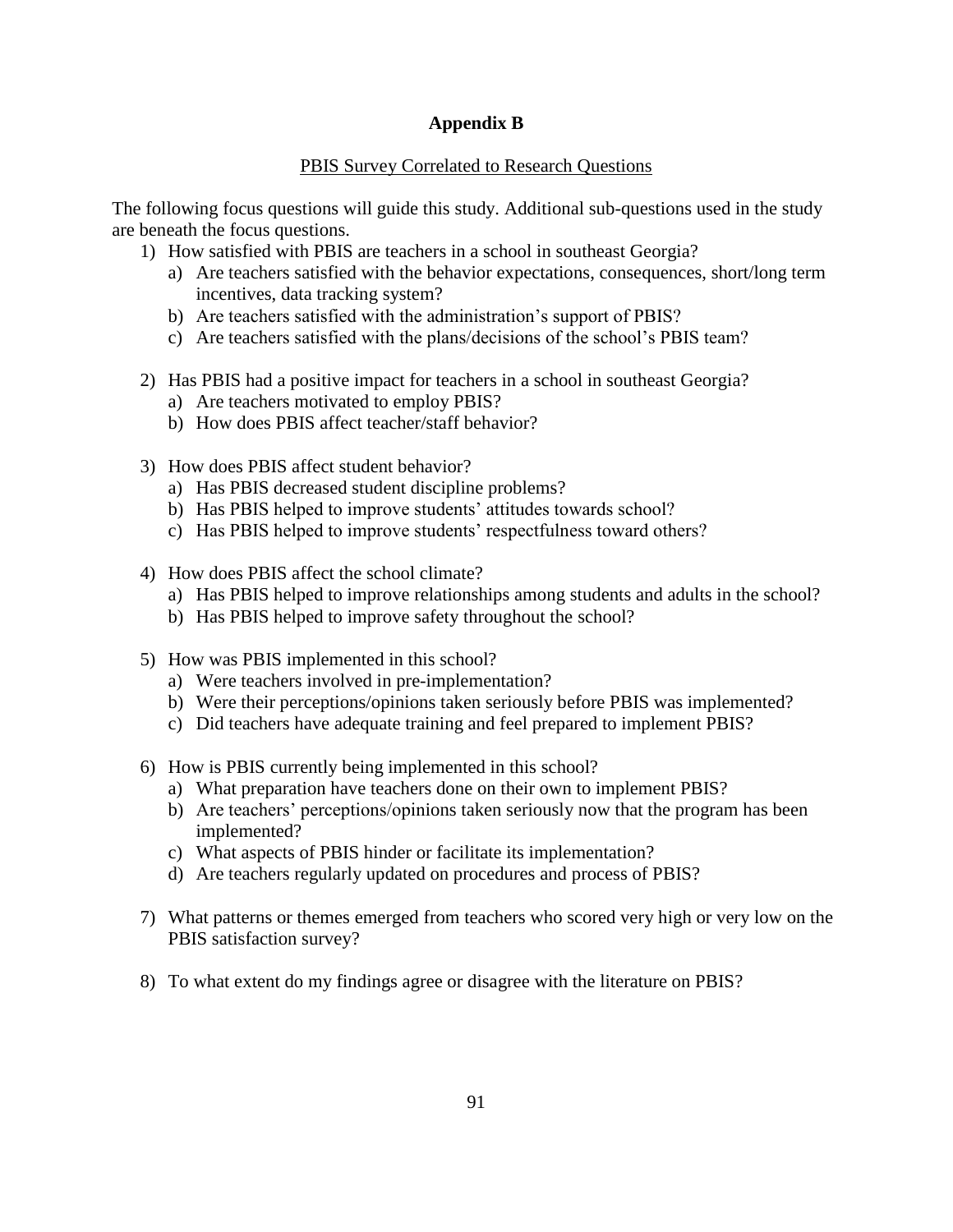| <b>PBIS Satisfaction Survey Item</b>                                        | <b>Correlation</b> |
|-----------------------------------------------------------------------------|--------------------|
|                                                                             | to                 |
|                                                                             | <b>Research</b>    |
|                                                                             | Question           |
| 1. Overall, I feel that PBIS has had a positive impact on student behavior. | 3a, b, c           |
| 2. Overall, I feel that PBIS has had a positive impact on teacher/staff     | 2a, b              |
| behavior.                                                                   |                    |
| 3. I am satisfied with the PBIS expectations (classroom, hallway,           | 1a                 |
| cafeteria, and restroom).                                                   |                    |
| 4. I am satisfied with the PBIS consequences (verbal/written warnings,      | 1a                 |
| loss of privileges, parental contact, office referrals, etc.).              |                    |
| 5. I am satisfied with our school's short term PBIS incentives (tangible    | 1a                 |
| rewards, prizes, etc.).                                                     |                    |
| 6. I am satisfied with our school's long term PBIS incentives (behavior     | 1a                 |
| celebrations/parties at the end of grading periods).                        |                    |
| 7. I believe the PBIS data tracking system (major/minor offences, office    | 1a                 |
| discipline referrals, daily behavior reports, etc.) is easy and efficient.  |                    |
| 8. I am satisfied with my school's administrative support for PBIS.         | 1 <sub>b</sub>     |
| 9. I am satisfied with the plans and decisions of my school's PBIS team.    | 1c                 |
| 10. I consistently teach PBIS expectations/consequences to my students.     | 2a                 |
| 11. I consistently model PBIS expectations for my students.                 | 2a                 |
| 12. I consistently reward students using the PBIS reward system in place at | 2a                 |
| my school.                                                                  |                    |
| 13. I feel that PBIS rewards students displaying positive behavior at an    | 1, 2               |
| appropriate rate.                                                           |                    |
| 14. I feel that PBIS punishes students displaying negative behavior at an   | 1, 2               |
| appropriate rate.                                                           |                    |
| 15. I believe that PBIS has helped decrease student discipline problems     | 3a                 |
| significantly at my school.                                                 |                    |
| 16. I believe that PBIS has helped improve students' attitudes toward       | 3 <sub>b</sub>     |
| school.                                                                     |                    |
| 17. I believe PBIS has helped to improve students' respectfulness toward    | 3c                 |
| others.                                                                     |                    |
| 18. I believe PBIS has helped to improve relationships among students and   | 4a                 |
| adults at my school.                                                        |                    |
| 19. I believe PBIS has helped improve safety throughout the school.         | 4 <sub>b</sub>     |
| 20. I feel that teachers' perceptions/opinions were considered before PBIS  | 5a, b              |
| was implemented at our school.                                              |                    |
| 21. I am satisfied with the training I received on PBIS expectations,       | 5c                 |
| consequences, and the referral process.                                     |                    |
| 22. As a teacher, I have made preparations on my own in order to            | 6a                 |
| implement PBIS.                                                             |                    |
| 23. I feel that teachers' perceptions/opinions are considered now that PBIS | 6 <sub>b</sub>     |
| has been implemented at our school.                                         |                    |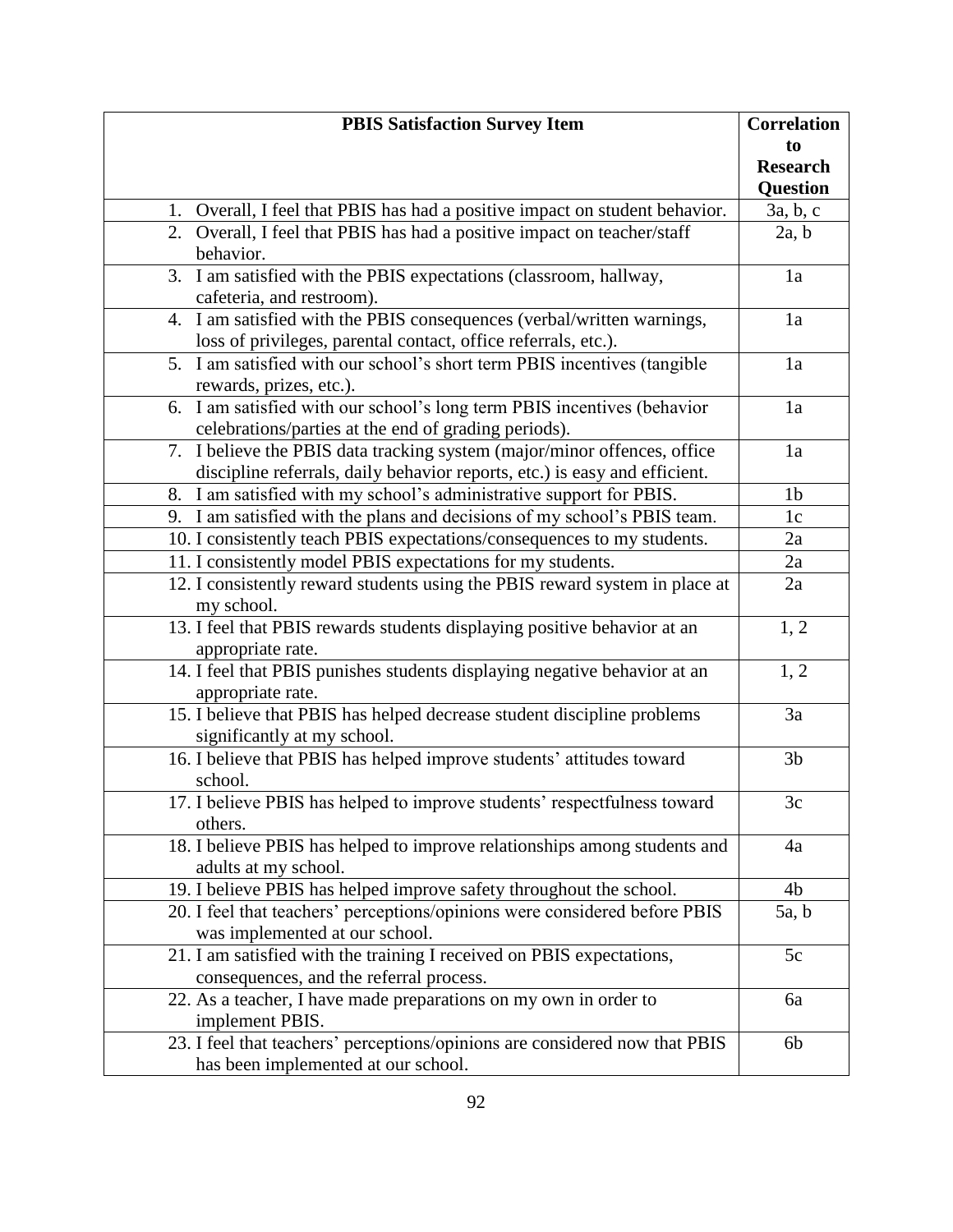| 24. I feel that teachers and staff are regularly updated or informed of PBIS |  |
|------------------------------------------------------------------------------|--|
| procedures and processes.                                                    |  |

What additional thoughts and concerns about PBIS do you have?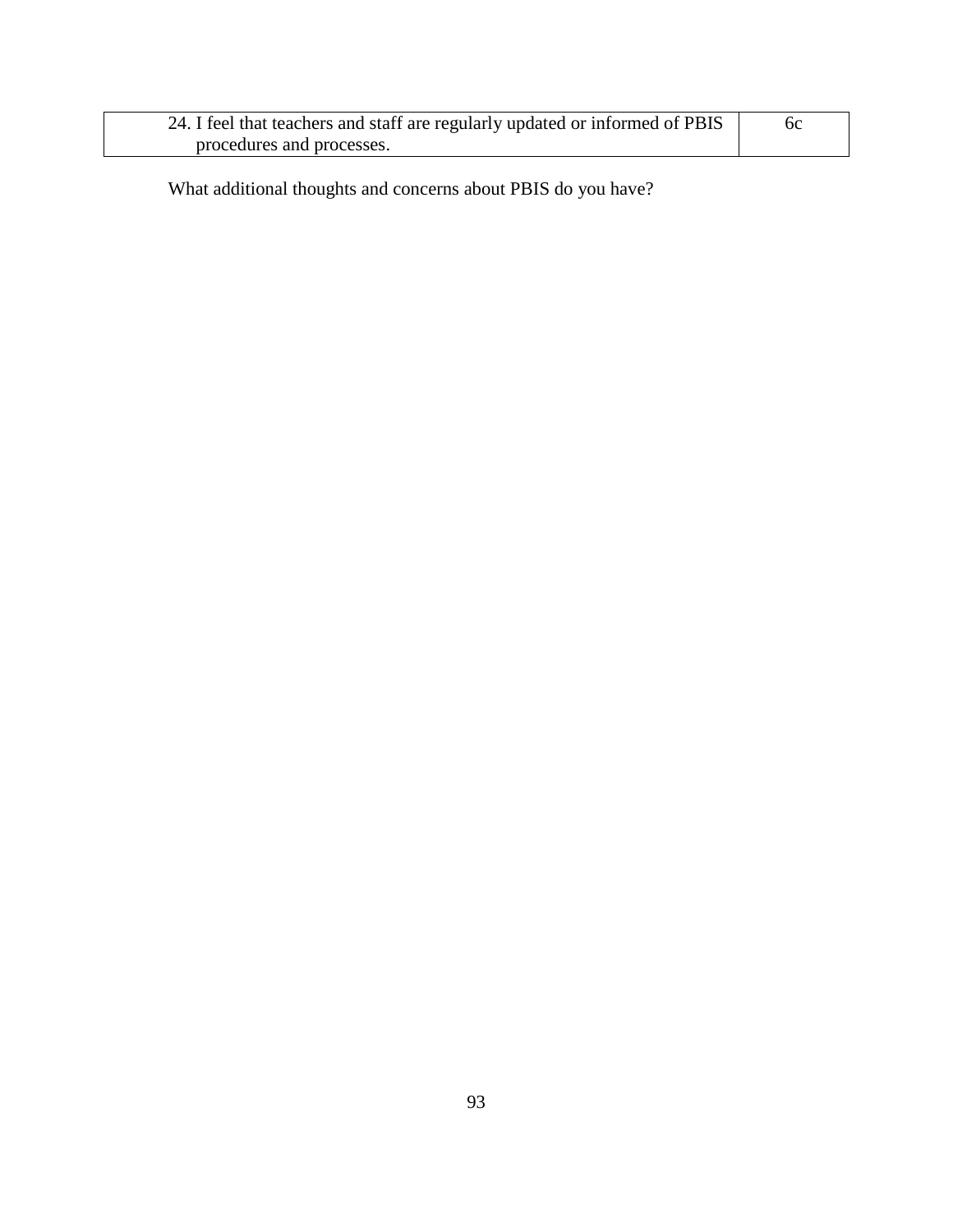## **Appendix C**

## PBIS Teacher Interview

Teacher Name **Law and Teacher Name** 

## **Please answer the following questions as clearly as possible.**

1. You scored very high/very low or neutral on the PBIS satisfaction survey. In other

words, you are very satisfied/dissatisfied or neutral about PBIS. Why is this?

\_\_\_\_\_\_\_\_\_\_\_\_\_\_\_\_\_\_\_\_\_\_\_\_\_\_\_\_\_\_\_\_\_\_\_\_\_\_\_\_\_\_\_\_\_\_\_\_\_\_\_\_\_\_\_\_\_\_\_\_\_\_\_\_\_\_\_\_\_

\_\_\_\_\_\_\_\_\_\_\_\_\_\_\_\_\_\_\_\_\_\_\_\_\_\_\_\_\_\_\_\_\_\_\_\_\_\_\_\_\_\_\_\_\_\_\_\_\_\_\_\_\_\_\_\_\_\_\_\_\_\_\_\_\_\_\_\_\_

\_\_\_\_\_\_\_\_\_\_\_\_\_\_\_\_\_\_\_\_\_\_\_\_\_\_\_\_\_\_\_\_\_\_\_\_\_\_\_\_\_\_\_\_\_\_\_\_\_\_\_\_\_\_\_\_\_\_\_\_\_\_\_\_\_\_\_\_\_

\_\_\_\_\_\_\_\_\_\_\_\_\_\_\_\_\_\_\_\_\_\_\_\_\_\_\_\_\_\_\_\_\_\_\_\_\_\_\_\_\_\_\_\_\_\_\_\_\_\_\_\_\_\_\_\_\_\_\_\_\_\_\_\_\_\_\_\_\_

\_\_\_\_\_\_\_\_\_\_\_\_\_\_\_\_\_\_\_\_\_\_\_\_\_\_\_\_\_\_\_\_\_\_\_\_\_\_\_\_\_\_\_\_\_\_\_\_\_\_\_\_\_\_\_\_\_\_\_\_\_\_\_\_\_\_\_\_\_

\_\_\_\_\_\_\_\_\_\_\_\_\_\_\_\_\_\_\_\_\_\_\_\_\_\_\_\_\_\_\_\_\_\_\_\_\_\_\_\_\_\_\_\_\_\_\_\_\_\_\_\_\_\_\_\_\_\_\_\_\_\_\_\_\_\_\_\_\_

\_\_\_\_\_\_\_\_\_\_\_\_\_\_\_\_\_\_\_\_\_\_\_\_\_\_\_\_\_\_\_\_\_\_\_\_\_\_\_\_\_\_\_\_\_\_\_\_\_\_\_\_\_\_\_\_\_\_\_\_\_\_\_\_\_\_\_\_\_

\_\_\_\_\_\_\_\_\_\_\_\_\_\_\_\_\_\_\_\_\_\_\_\_\_\_\_\_\_\_\_\_\_\_\_\_\_\_\_\_\_\_\_\_\_\_\_\_\_\_\_\_\_\_\_\_\_\_\_\_\_\_\_\_\_\_\_\_\_

\_\_\_\_\_\_\_\_\_\_\_\_\_\_\_\_\_\_\_\_\_\_\_\_\_\_\_\_\_\_\_\_\_\_\_\_\_\_\_\_\_\_\_\_\_\_\_\_\_\_\_\_\_\_\_\_\_\_\_\_\_\_\_\_\_\_\_\_\_

\_\_\_\_\_\_\_\_\_\_\_\_\_\_\_\_\_\_\_\_\_\_\_\_\_\_\_\_\_\_\_\_\_\_\_\_\_\_\_\_\_\_\_\_\_\_\_\_\_\_\_\_\_\_\_\_\_\_\_\_\_\_\_\_\_\_\_\_\_

**The following additional questions may also be used during the interview.**

- 2. Is there a PBIS school-wide team that addresses behavior? Who is the leader?
- 3. Are you a member of the PBIS team?
- 4. What are the main school rules or expectations? What does the school-wide

behavior acronym mean?

5. Have you taught the school rules/behavior expectations this week?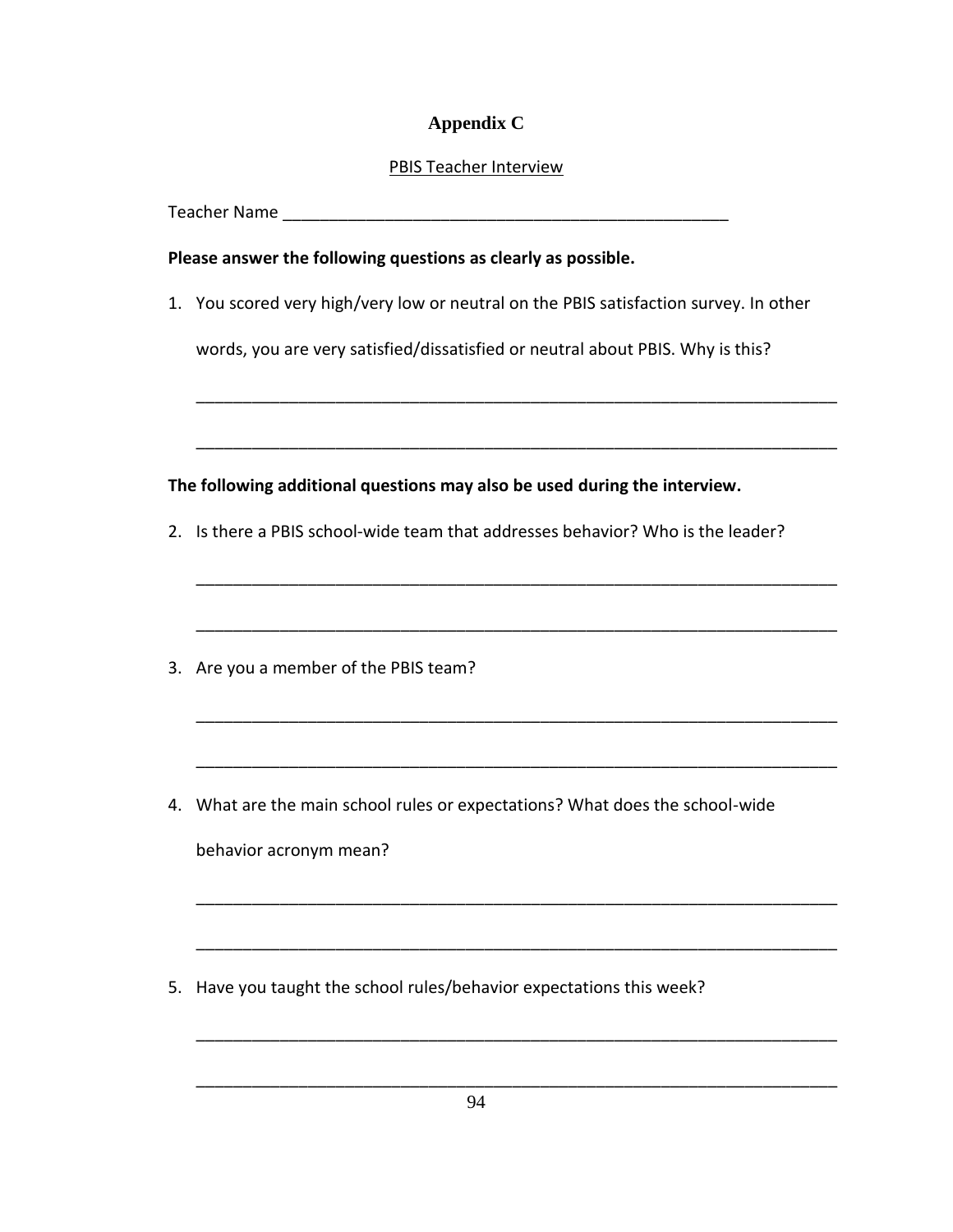| 6. | Have you given out any of the school-wide acknowledgements or incentives this    |
|----|----------------------------------------------------------------------------------|
|    | week?                                                                            |
|    |                                                                                  |
| 7. | How do you feel about the short term PBIS incentives? The long term PBIS         |
|    | incentives? Are they appropriate or efficient, why or why not?                   |
|    |                                                                                  |
| 8. | What type of student problems or behaviors do you find most difficult to handle? |
|    | Which of these problems or behaviors would you refer to the PBIS team?           |
|    |                                                                                  |
| 9. | How would you describe the PBIS training you received?                           |
|    |                                                                                  |
|    | 10. What preparation have you done on your own in order to implement PBIS?       |
|    |                                                                                  |
|    | 11. How would you describe the impact PBIS has had on your school?               |
|    |                                                                                  |